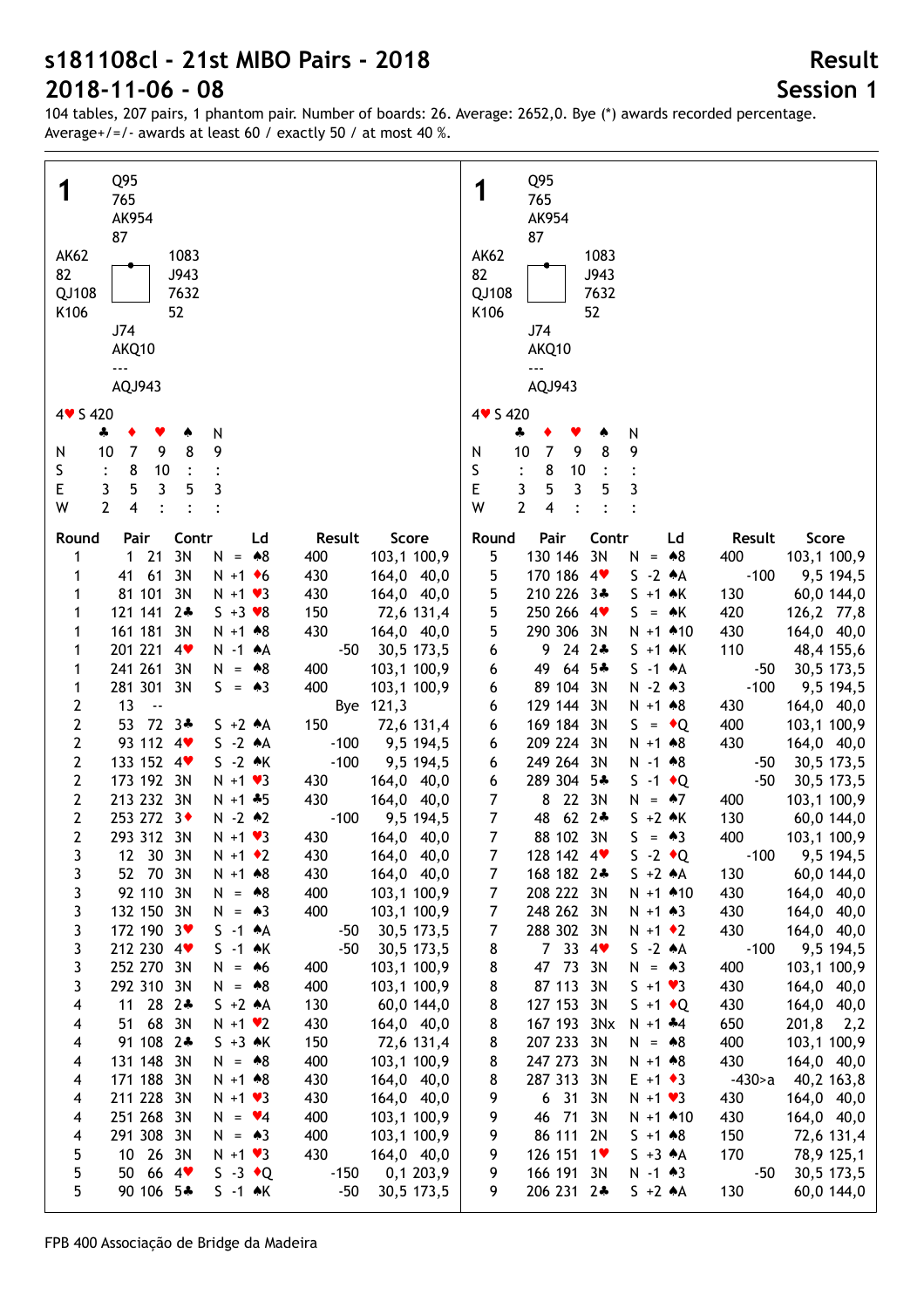| Q95                                                                | AJ103                                                     |
|--------------------------------------------------------------------|-----------------------------------------------------------|
| 1                                                                  | $\mathbf 2$                                               |
| 765                                                                | 10743                                                     |
| AK954                                                              | A1082                                                     |
| 87                                                                 | 9                                                         |
| <b>AK62</b>                                                        | 976                                                       |
| 1083                                                               | <b>KQ82</b>                                               |
|                                                                    |                                                           |
| 82                                                                 | <b>J95</b>                                                |
| J943                                                               | $\mathbf{2}$                                              |
| 7632                                                               | 65                                                        |
| QJ108                                                              | <b>KJ74</b>                                               |
| K106                                                               | 842                                                       |
| 52                                                                 | AQJ1073                                                   |
| J74                                                                | 54                                                        |
| AKQ10                                                              | AKQ86                                                     |
| $\overline{\phantom{a}}$                                           |                                                           |
|                                                                    | Q93                                                       |
| AQJ943                                                             | K65                                                       |
| $4 \times 5420$                                                    | 5*x E 500                                                 |
|                                                                    |                                                           |
| N                                                                  | ÷                                                         |
| 4                                                                  | N                                                         |
| 8                                                                  | 5                                                         |
| $\overline{7}$                                                     | 8                                                         |
| 9                                                                  | 10                                                        |
| 9                                                                  | 10                                                        |
| 10                                                                 | $\overline{7}$                                            |
| N                                                                  | N                                                         |
| S<br>8<br>$10$<br>$\ddot{\cdot}$                                   | S<br>9<br>$\ddot{\cdot}$                                  |
| 5                                                                  | $\overline{3}$                                            |
| E                                                                  | 3                                                         |
| 3                                                                  | 8                                                         |
| 5                                                                  | $\overline{2}$                                            |
| $\overline{3}$                                                     | EW                                                        |
| 3                                                                  | 5                                                         |
| $\overline{2}$<br>$\overline{\mathbf{4}}$<br>W                     |                                                           |
|                                                                    |                                                           |
| Contr                                                              | Pair                                                      |
| Score                                                              | Contr                                                     |
| Pair                                                               | Score                                                     |
| Ld                                                                 | Round                                                     |
| Result                                                             | Ld                                                        |
| Round                                                              | Result                                                    |
| 246 271<br>3N<br>9<br>$N + 1$ $*2$<br>164,0 40,0<br>430            | $1 21$<br>4<br>S<br>620<br>119,0 85,0<br>1<br>$= 47$      |
| 286 311                                                            | 41 61                                                     |
| 3N                                                                 | $S - 1$ $*7$                                              |
| 9                                                                  | $-100$                                                    |
| $E - 1$ $*8$                                                       | 4 <sub>Y</sub>                                            |
| 184,4 19,6                                                         | 30,0 174,0                                                |
| $50-a$                                                             | 1                                                         |
| 10<br>5 29<br>3N<br>400<br>103,1 100,9<br>$N = \triangle 3$        | 81 101<br>S.<br>620<br>119,0 85,0<br>1<br>$4$ v<br>$= 49$ |
| 69<br>3N<br>10<br>45<br>$N - 1$ $\bullet$ 2<br>$-50$               | 121 141 4<br>S.<br>620                                    |
| 30,5 173,5                                                         | 119,0 85,0<br>1<br>$= 42$                                 |
| 85 109<br>3N<br>10<br>$S + 1 \cdot 8$<br>430<br>164,0 40,0         | 161 181 4<br>$S + 1 + 3$<br>650<br>162,0 42,0<br>1        |
| 125 149                                                            | 201 221                                                   |
| 3N                                                                 | 119,0 85,0                                                |
| 10                                                                 | 4                                                         |
| $N + 1 * 8$                                                        | $S = \triangle 7$                                         |
| 430                                                                | 620                                                       |
| 164,0 40,0                                                         | 1                                                         |
| 165 189 2+                                                         | 241 261 5*x                                               |
| 10                                                                 | $E - 4$ $\blacktriangledown$ K                            |
| 110                                                                | 800                                                       |
| $N + 1 * 8$                                                        | 192,0 12,0                                                |
| 48,4 155,6                                                         | 1                                                         |
| 205 229<br>10<br>3N<br>430<br>$N + 1$ $\vee$ 3<br>164,0 40,0       | 281 301 4<br>$5 + 1 * 2$<br>650<br>162,0 42,0<br>1        |
| 245 269<br>3N<br>430<br>164,0 40,0<br>10<br>$N + 1 * 8$            | 2<br>13<br>121,3<br>$\ddotsc$<br>Bye                      |
| 285 309<br>3N<br>$-430$<br>10<br>$W + 1$ $\bullet$ Q<br>40,2 163,8 | 2<br>53 72 3<br>52,0 152,0<br>$S = *2$<br>140             |
| 4 27<br>3N<br>103,1 100,9<br>11<br>$N = \triangle 2$<br>400        | 2<br>93 112 3<br>$S = -2$<br>140<br>52,0 152,0            |
| 44 67 1 * x W -1 * 8                                               | 133 152 5*x                                               |
| 11<br>100<br>44,2 159,8                                            | 2<br>$E - 3 \cdot A$<br>500<br>93,0 111,0                 |
| 84 107 1                                                           | 2                                                         |
| 11                                                                 | 173 192 4                                                 |
| $N + 3 A$                                                          | $5 + 1 * 2$                                               |
| 170                                                                | 650                                                       |
| 78,9 125,1                                                         | 162,0 42,0                                                |
| 11                                                                 | 213 232 5                                                 |
| 124 147 3N                                                         | $\mathbf{2}$                                              |
| 430                                                                | 162,0 42,0                                                |
| $N + 1$ + 7                                                        | $S = -2$                                                  |
| 164,0 40,0                                                         | 650                                                       |
| 164 187 3N                                                         | 253 272 3♥                                                |
| 11                                                                 | $\mathbf{2}$                                              |
| 430                                                                | 170                                                       |
| $N + 1 + 5$                                                        | $S + 1 + 4$                                               |
| 164,0 40,0                                                         | 67,0 137,0                                                |
| 204 227 3N                                                         | $\mathbf{2}$                                              |
| 11                                                                 | 293 312 4                                                 |
| 430                                                                | 650                                                       |
| 164,0 40,0                                                         | 162,0 42,0                                                |
| $N + 1$ $*8$                                                       | $5 + 1 + 2$                                               |
| 244 267 3*x W -4 *A<br>800<br>203,9<br>0,1<br>11                   | 3<br>12 30 5*x E -3 +2<br>500<br>93,0 111,0               |
| -300>a 102,0 102,0<br>284 307 1 * x N - 2 * 5<br>11                | 52 70 4<br>$S = -4$<br>620<br>119,0 85,0<br>3             |
| 3 25 3N                                                            | 92 110 5                                                  |
| 164,0 40,0                                                         | 3                                                         |
| 12                                                                 | $S - 2 * 8$                                               |
| $N + 1$ $*8$                                                       | $-200$                                                    |
| 430                                                                | 7,0 197,0                                                 |
| 12                                                                 | 3                                                         |
| 43 65 2*                                                           | 132 150 5*x                                               |
| $S + 1$ $\bullet$ Q                                                | $E - 3$ $\forall$ K                                       |
| 110                                                                | 500                                                       |
| 48,4 155,6                                                         | 93,0 111,0                                                |
| 12                                                                 | 3                                                         |
| 83 105 3N                                                          | 172 190 2                                                 |
| $S = *8$                                                           | 170                                                       |
| 400                                                                | 67,0 137,0                                                |
| 103,1 100,9                                                        | $5 + 2 * 2$                                               |
|                                                                    |                                                           |
| 12                                                                 | 3                                                         |
| 123 145 3N                                                         | 212 230 5                                                 |
| 430                                                                | 650                                                       |
| $N + 1$ $4$                                                        | 162,0 42,0                                                |
| 164,0 40,0                                                         | $S = -2$                                                  |
| 163 185 3N                                                         | 3                                                         |
| $-50$                                                              | 252 270 4                                                 |
| 30,5 173,5                                                         | 650                                                       |
| 12                                                                 | 162,0 42,0                                                |
| $N - 1$ 46                                                         | $5 + 1$ 44                                                |
| 203 225 3N                                                         | 3                                                         |
| 430                                                                | 292 310 4*                                                |
| 164,0 40,0                                                         | 150                                                       |
| 12                                                                 | 60,0 144,0                                                |
| $N + 1$ $\bullet$ 3                                                | $E - 3$ $\forall$ K                                       |
| 243 265 3N                                                         | 11 28 $4$                                                 |
| 400                                                                | $5 + 1 * 2$                                               |
| 103,1 100,9                                                        | 650                                                       |
| 12                                                                 | 162,0 42,0                                                |
| $N = *8$                                                           | 4                                                         |
| 283 305 1◆x<br>12<br>$N - 1 * 8$<br>-100>a 143,2 60,8              | 51 68 4<br>620<br>119,0 85,0<br>$S = 46$<br>4             |
| 13                                                                 | 91 108 3*                                                 |
| $2232+$                                                            | $-140$                                                    |
| $N + 2$ $\triangleleft$ Q                                          | 16,0 188,0                                                |
| 130                                                                | $W = 10$                                                  |
| 60,0 144,0                                                         | 4                                                         |
| 42 63 2*                                                           | 131 148 4                                                 |
| 13                                                                 | 650                                                       |
| 130                                                                | 162,0 42,0                                                |
| $S + 2 \cdot Q$                                                    | $S + 1 + 8$                                               |
| 60,0 144,0                                                         | 4                                                         |
| 13                                                                 | 171 188 4*x                                               |
| 82 103 5*x                                                         | 800                                                       |
| $-100$                                                             | 192,0 12,0                                                |
| 9,5 194,5                                                          | $E -4 \cdot A$                                            |
| $N - 1$ $\star$ K                                                  | 4                                                         |
| 122 143 3*                                                         | 211 228 5                                                 |
| 130                                                                | $S - 2 \cdot 3$                                           |
| 13                                                                 | $-200$                                                    |
| $S + 1 A$                                                          | 7,0 197,0                                                 |
| 60,0 144,0                                                         | 4                                                         |
|                                                                    |                                                           |
| 162 183 3N                                                         | 251 268 4                                                 |
| $-50$                                                              | 620                                                       |
| 30,5 173,5                                                         | 119,0 85,0                                                |
| 13                                                                 | $S = \cdot 7$                                             |
| $N - 1$ $*3$                                                       | 4                                                         |
| 202 223 5*                                                         | 291 308 4                                                 |
| $-50$                                                              | $-100$                                                    |
| $S -1$ $\star$ K                                                   | 30,0 174,0                                                |
| 30,5 173,5                                                         | $S - 1$ $*2$                                              |
| 13                                                                 | 4                                                         |
| 242 263 3N                                                         | 5                                                         |
| 400                                                                | 10 26 $5 \cdot x$                                         |
| 103,1 100,9                                                        | 800                                                       |
| 13                                                                 | 192,0 12,0                                                |
| $N = 10$                                                           | $E -4 \cdot A$                                            |
| 282 303 3N                                                         | 50 66 4                                                   |
| 430                                                                | 5                                                         |
| 13                                                                 | 620                                                       |
| $N + 1 \cdot 3$                                                    | 119,0 85,0                                                |
| 164,0 40,0                                                         | $S = -2$                                                  |
|                                                                    | 5<br>90 106 3N<br>$S -2 \cdot A$<br>$-200$<br>7,0 197,0   |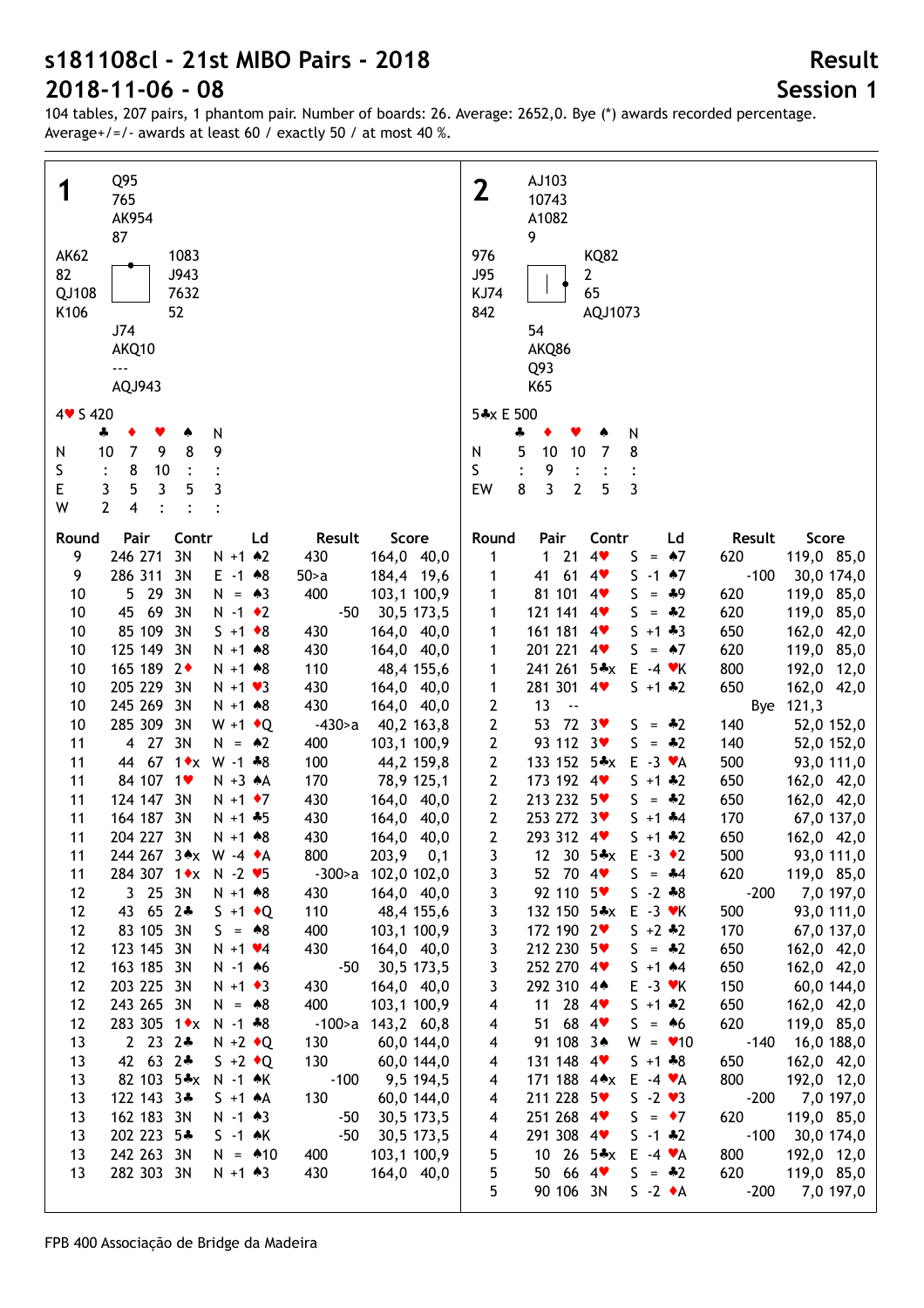104 tables, 207 pairs, 1 phantom pair. Number of boards: 26. Average: 2652,0. Bye (\*) awards recorded percentage. Average+/=/- awards at least 60 / exactly 50 / at most 40 %.

| AJ103<br>2<br>10743<br>A1082<br>9                | $\mathbf 2$                | AJ103<br>10743<br>A1082<br>9                  |                      |
|--------------------------------------------------|----------------------------|-----------------------------------------------|----------------------|
| 976<br><b>KQ82</b>                               | 976                        | <b>KQ82</b>                                   |                      |
|                                                  |                            |                                               |                      |
| <b>J95</b><br>$\mathbf{2}$                       | <b>J95</b>                 | $\mathbf{2}$                                  |                      |
| 65<br><b>KJ74</b>                                | <b>KJ74</b>                | 65                                            |                      |
| 842<br>AQJ1073                                   | 842                        | AQJ1073                                       |                      |
|                                                  |                            |                                               |                      |
| 54                                               |                            | 54                                            |                      |
| AKQ86                                            |                            | AKQ86                                         |                      |
| Q93                                              |                            | Q93                                           |                      |
| K65                                              |                            | K65                                           |                      |
|                                                  |                            |                                               |                      |
| 5*x E 500                                        |                            | 5*x E 500                                     |                      |
|                                                  |                            |                                               |                      |
| N<br>4<br>Y                                      |                            | ÷<br>N                                        |                      |
| 8<br>10<br>10<br>5<br>$\overline{7}$<br>N        | N                          | 5<br>10<br>10<br>8<br>$\overline{7}$          |                      |
| S<br>9                                           | S                          | 9                                             |                      |
| 3<br>$\overline{2}$<br>3<br>8<br>5<br>EW         | EW                         | 3<br>3<br>8<br>$\overline{2}$<br>5            |                      |
|                                                  |                            |                                               |                      |
|                                                  |                            |                                               |                      |
|                                                  |                            |                                               |                      |
| Pair<br>Contr<br>Round<br>Ld                     | Result<br>Score<br>Round   | Pair<br>Contr<br>Ld                           | Score<br>Result      |
| 130 146 3<br>5<br>$S + 2 * 8$                    | 200<br>73,0 131,0<br>9     | 246 271<br>$5*$<br>$S - 2 * 2$                | $-200$<br>7,0 197,0  |
| 5<br>170 186 5*x E -3 $\mathsf{v}$ A             | 500<br>93,0 111,0<br>9     | 286 311<br>$S + 1 * 8$<br>4<br>650            | 162,0 42,0           |
| 5<br>210 226 5*x<br>$E - 3 \cdot A$              | 500<br>93,0 111,0<br>10    | 5 29 5*x E -4 $\mathbf{v}$ A<br>800           | 192,0 12,0           |
|                                                  |                            |                                               |                      |
| 5<br>250 266 4<br>$S + 1 + 8$                    | 650<br>162,0 42,0<br>10    | 45 69 5*x E -2 $\mathbf{v}$ A<br>300          | 82,0 122,0           |
| 5<br>290 306 5*x<br>$E - 4 \cdot A$              | 800<br>192,0 12,0<br>10    | 85 109 5*x E -5 $\mathsf{v}$ A<br>1100        | 201,0<br>3,0         |
| $9243*$<br>$E - 5 \cdot A$<br>6                  | 250<br>77,0 127,0<br>10    | 125 149 3<br>$S = *2$<br>140                  | 52,0 152,0           |
| $64.3*$<br>$E - 3 \cdot A$<br>49<br>6            | 150<br>60,0 144,0<br>10    | 165 189 4<br>$S + 1$ $\div 4$<br>650          | 162,0 42,0           |
|                                                  |                            |                                               |                      |
| 89 104 4<br>$N - 1 * 2$<br>6                     | $-100$<br>30,0 174,0<br>10 | 205 229 4<br>$S + 1$ $*2$<br>650              | 162,0 42,0           |
| 129 144 4<br>$S = *2$<br>6                       | 620<br>119,0 85,0<br>10    | 245 269 4<br>$S + 1 + 8$<br>650               | 162,0 42,0           |
| 169 184 4<br>$S - 2 * 3$<br>6                    | $-200$<br>7,0 197,0<br>10  | 285 309 5*x<br>$E -2 \cdot A$<br>300          | 82,0 122,0           |
| 209 224 4**<br>$E -5 \cdot A$<br>6               | 1100<br>201,0<br>3,0<br>11 | 4 27 $4$<br>$S + 1 + 3$<br>650                | 162,0 42,0           |
| 249 264 4<br>$S = \bullet 5$                     | 620                        | 44 67 4<br>$S + 1 * 2$                        |                      |
| 6                                                | 119,0 85,0<br>11           | 650                                           | 162,0 42,0           |
| 289 304 4<br>$5 - 1 * 2$<br>6                    | $-100$<br>30,0 174,0<br>11 | 84 107 4 v x<br>$S - 1$ $*7$                  | $-200$<br>7,0 197,0  |
| $\overline{7}$<br>8 22 $3\bullet$<br>$5 + 2 + 4$ | 200<br>73,0 131,0<br>11    | 124 147 4<br>$N = *2$<br>620                  | 119,0 85,0           |
| 62.4<br>$\overline{7}$<br>48<br>$S = *2$         | 620<br>119,0 85,0<br>11    | 164 187 4<br>650<br>$S + 1 + 8$               | 162,0 42,0           |
| $\overline{7}$<br>88 102 4<br>$S -1$ +7          | $-100$<br>30,0 174,0<br>11 | 204 227 4<br>$S - 1 * 2$                      | $-100$<br>30,0 174,0 |
|                                                  |                            |                                               |                      |
| 128 142 5<br>$S = -4$<br>$\prime$                | 11<br>650<br>162,0 42,0    | 244 267 5<br>$S - 1 * 8$                      | $-100$<br>30,0 174,0 |
| 7<br>168 182 4<br>$S = 46$                       | 620<br>119,0 85,0<br>11    | 284 307 4<br>$S - 1$ $*2$                     | $-100$<br>30,0 174,0 |
| 208 222 4<br>$\overline{7}$<br>$S = \triangle 7$ | 620<br>119,0 85,0<br>12    | 3255<br>$S - 2$ $*7$                          | $-200$<br>7,0 197,0  |
| $\overline{7}$<br>248 262 4*<br>$E - 2$ $\vee$ K | 100<br>45,0 159,0<br>12    | 43 65 4<br>$S - 1$ $*4$                       | $-100$<br>30,0 174,0 |
| 288 302 3♥<br>$\overline{7}$<br>$S = *2$         | 140<br>52,0 152,0<br>12    | 83 105 5*x E -3 $\blacktriangledown$ A<br>500 | 93,0 111,0           |
|                                                  |                            |                                               |                      |
| 7 33 4 $\bullet$<br>8<br>$5 + 1 * 2$             | 650<br>162,0 42,0<br>12    | 123 145 4<br>650<br>$S + 1 \cdot 6$           | 162,0 42,0           |
| 47 73 4<br>8<br>$S - 1 * 2$                      | $-100$<br>30,0 174,0<br>12 | 163 185 4*<br>$E -2 \cdot A$<br>100           | 45,0 159,0           |
| 87 113 5*x<br>8<br>$E -5 \cdot A$                | 1100<br>201,0<br>12<br>3,0 | 203 225 4<br>$S = \bullet 5$<br>620           | 119,0 85,0           |
| 8<br>127 153 4*<br>$E - 3 \cdot A$               | 150<br>60,0 144,0<br>12    | 243 265 3<br>170<br>$S + 1$ $*7$              | 67,0 137,0           |
|                                                  |                            |                                               |                      |
| 8<br>167 193 5<br>$S = *2$                       | 650<br>162,0 42,0<br>12    | 283 305 4<br>650<br>$N + 1$ $\bullet$ 3       | 162,0 42,0           |
| 207 233 4<br>8<br>$S - 1 * 2$                    | $-100$<br>30,0 174,0<br>13 | 2, 23, 5<br>$N - 2 * 2$                       | $-200$<br>7,0 197,0  |
| 247 273 4<br>8<br>$S - 1 * 2$                    | $-100$<br>30,0 174,0<br>13 | 42 63 4<br>$5 + 1 * 2$<br>650                 | 162,0 42,0           |
| 287 313 4<br>8<br>$S + 1 + 5$                    | 650<br>162,0 42,0<br>13    | 82 103 4<br>620<br>$S = -4$                   | 119,0 85,0           |
| 6314<br>$S = *2$                                 | 620                        | 122 143 3*<br>250                             |                      |
| 9                                                | 119,0 85,0<br>13           | $E - 5 \cdot A$                               | 77,0 127,0           |
| 9<br>46 71 4<br>$S - 1$ $*4$                     | $-100$<br>30,0 174,0<br>13 | 162 183 3<br>170<br>$5 + 1 + 2$               | 67,0 137,0           |
| 86 111 3<br>9<br>$S = 44$                        | 140<br>52,0 152,0<br>13    | 202 223 4*x E -2 *A<br>300                    | 82,0 122,0           |
| 9<br>126 151 4<br>$S + 1 * 8$                    | 650<br>162,0 42,0<br>13    | 242 263 4** E -5 *A<br>1100                   | $201,0$ 3,0          |
| 166 191 4<br>9<br>$S = *2$                       | 620<br>119,0 85,0<br>13    | 282 303 5*x E -3 *A<br>500                    | 93,0 111,0           |
|                                                  |                            |                                               |                      |
| 206 231 5*x E -3 *K<br>9                         | 500<br>93,0 111,0          |                                               |                      |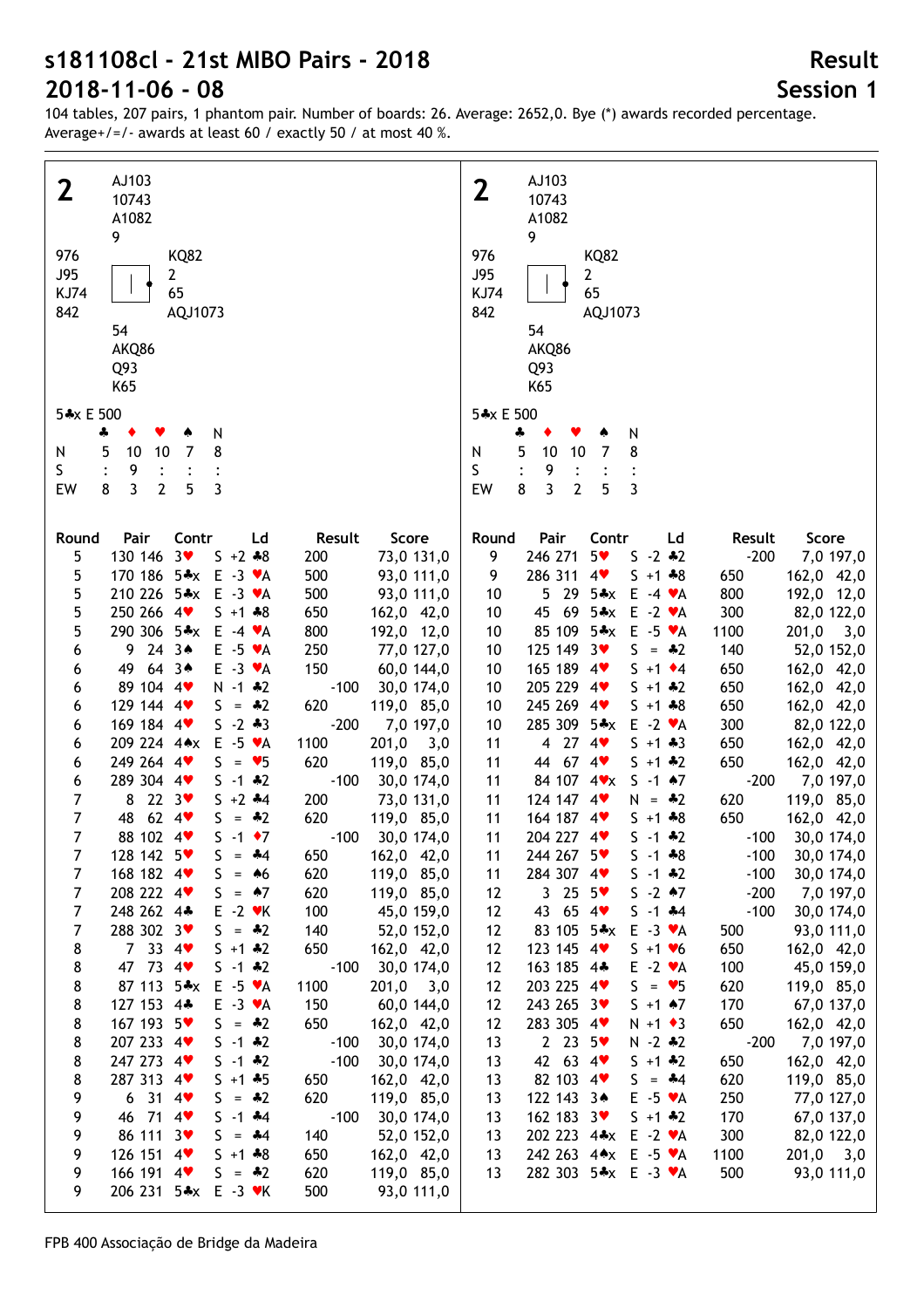104 tables, 207 pairs, 1 phantom pair. Number of boards: 26. Average: 2652,0. Bye (\*) awards recorded percentage. Average+/=/- awards at least 60 / exactly 50 / at most 40 %.

| $\mathbf{3}$                                                                                                                                 | 3                                                                                                                                        |
|----------------------------------------------------------------------------------------------------------------------------------------------|------------------------------------------------------------------------------------------------------------------------------------------|
| K8743                                                                                                                                        | K8743                                                                                                                                    |
| A8                                                                                                                                           | A8                                                                                                                                       |
| KQ8763                                                                                                                                       | KQ8763                                                                                                                                   |
| A5                                                                                                                                           | A5                                                                                                                                       |
| QJ632                                                                                                                                        | QJ632                                                                                                                                    |
| Q105                                                                                                                                         | Q105                                                                                                                                     |
| AJ96                                                                                                                                         | AJ96                                                                                                                                     |
| 10764                                                                                                                                        | 10764                                                                                                                                    |
| KQ <sub>9</sub>                                                                                                                              | KQ <sub>9</sub>                                                                                                                          |
| AJ109                                                                                                                                        | AJ109                                                                                                                                    |
| 2                                                                                                                                            | $\overline{2}$                                                                                                                           |
| K109874                                                                                                                                      | K109874                                                                                                                                  |
| $\mathbf{2}$                                                                                                                                 | $\overline{2}$                                                                                                                           |
| J532                                                                                                                                         | J532                                                                                                                                     |
| 54                                                                                                                                           | 54                                                                                                                                       |
| 4N W -630                                                                                                                                    | 4N W -630                                                                                                                                |
| N<br>4<br>Y<br>۸                                                                                                                             | N<br>÷<br>۸                                                                                                                              |
| 3                                                                                                                                            | 3                                                                                                                                        |
| <b>NS</b>                                                                                                                                    | <b>NS</b>                                                                                                                                |
| 5                                                                                                                                            | 5                                                                                                                                        |
| $\overline{4}$                                                                                                                               | 6                                                                                                                                        |
| 6                                                                                                                                            | 4                                                                                                                                        |
| 4                                                                                                                                            | 4                                                                                                                                        |
| 7                                                                                                                                            | E                                                                                                                                        |
| 8                                                                                                                                            | $\overline{7}$                                                                                                                           |
| 8                                                                                                                                            | 8                                                                                                                                        |
| 8                                                                                                                                            | 8                                                                                                                                        |
| E.                                                                                                                                           | 8                                                                                                                                        |
| 10                                                                                                                                           | 10                                                                                                                                       |
| W                                                                                                                                            | W                                                                                                                                        |
| $\cdot$                                                                                                                                      | $\ddot{\cdot}$                                                                                                                           |
| $\ddot{\cdot}$                                                                                                                               | $\ddot{\cdot}$                                                                                                                           |
| 9                                                                                                                                            | 9                                                                                                                                        |
| $\ddot{\cdot}$                                                                                                                               | $\ddot{\cdot}$                                                                                                                           |
| $\ddot{\cdot}$                                                                                                                               | $\ddot{\cdot}$                                                                                                                           |
|                                                                                                                                              |                                                                                                                                          |
| Contr                                                                                                                                        | Pair                                                                                                                                     |
| Ld                                                                                                                                           | Contr                                                                                                                                    |
| Result                                                                                                                                       | Score                                                                                                                                    |
| Round                                                                                                                                        | Round                                                                                                                                    |
| Pair                                                                                                                                         | Ld                                                                                                                                       |
| Score                                                                                                                                        | Result                                                                                                                                   |
| 2 22 3N $E = 10$                                                                                                                             | 131 147 2*                                                                                                                               |
| $-600$                                                                                                                                       | $N - 2 * 2$                                                                                                                              |
| 44,0 160,0                                                                                                                                   | 5                                                                                                                                        |
| 1                                                                                                                                            | $-100$ 157,0 47,0                                                                                                                        |
| 42 62 4*x N -3 *K                                                                                                                            | 171 187 3*                                                                                                                               |
| $-500$                                                                                                                                       | $S - 3$ $*A$                                                                                                                             |
| 1                                                                                                                                            | $-150$ 118,0 86,0                                                                                                                        |
| 57,0 147,0                                                                                                                                   | 5                                                                                                                                        |
| 82 102 2*<br>$N - 1$ $\bullet K$<br>$-50$<br>177,0 27,0<br>1                                                                                 | 211 227 2<br>$-150$ 118,0 86,0<br>5<br>$N - 3 \cdot 3$                                                                                   |
| 122 142 2** N -3 *2<br>$-500$<br>57,0 147,0<br>1                                                                                             | 5<br>251 267 4** E -3 *2<br>800<br>204,0<br>0,0                                                                                          |
| 162 182 2*<br>$E -1$ $\vee$ 2<br>186,0 18,0<br>1<br>100                                                                                      | 291 307 2*<br>5<br>$S - 3 \cdot 5$<br>$-150$ 118,0 86,0                                                                                  |
| 202 222 4**<br>$S -4 \cdot 7$<br>11,0 193,0<br>1<br>$-800$                                                                                   | 10 25 4*x S -2 v10<br>6<br>$-300$<br>71,0 133,0                                                                                          |
| 242 262 3*x S -2 *A                                                                                                                          | 50 65 3*                                                                                                                                 |
| $-300$                                                                                                                                       | $S -4 \cdot 7$                                                                                                                           |
| 71,0 133,0                                                                                                                                   | $-200$                                                                                                                                   |
| 1                                                                                                                                            | 90,0 114,0                                                                                                                               |
| 282 302 3N                                                                                                                                   | 6                                                                                                                                        |
| $E - 2$ $*4$                                                                                                                                 | 90 105 2*                                                                                                                                |
| 200                                                                                                                                          | $S -3 \cdot 2$                                                                                                                           |
| 194,0 10,0<br>1<br>33 24<br>2<br>$N - 3$ $\bullet K$<br>1<br>$-150$ 118,0 86,0                                                               | $-150$ 118,0 86,0<br>6<br>130 145 2*<br>$E = \bullet 2$<br>$-110$ 140,0 64,0<br>6                                                        |
| $\mathbf{2}$<br>41 73 2*<br>$S -3$ +6<br>$-150$ 118,0 86,0                                                                                   | 170 185 2*<br>$S -4 \cdot 5$<br>$-200$<br>90,0 114,0<br>6                                                                                |
| 2                                                                                                                                            | 210 225 4*x N -5 *2                                                                                                                      |
| 81 113 2*                                                                                                                                    | $-1100$                                                                                                                                  |
| $N - 1$ $*2$                                                                                                                                 | 3,0,201,0                                                                                                                                |
| $-50$ 177,0 27,0                                                                                                                             | 6                                                                                                                                        |
| $\mathbf{2}$                                                                                                                                 | 250 265 3◆                                                                                                                               |
| 121 153 2N                                                                                                                                   | $E = \bullet 2$                                                                                                                          |
| $E + 1 \cdot 5$                                                                                                                              | $-110$ 140,0 64,0                                                                                                                        |
| $-150$ 118,0 86,0                                                                                                                            | 6                                                                                                                                        |
| $\mathbf{2}$<br>161 193 2*<br>$S -3 \cdot 8$<br>$-150$ 118,0 86,0                                                                            | 290 305 3*<br>$S -4$ $\bullet 4$<br>$-200$<br>6<br>90,0 114,0                                                                            |
| $\mathbf{2}$                                                                                                                                 | 9 23 4** N -4 $\times$ Q                                                                                                                 |
| 201 233 3*x N -4 *2                                                                                                                          | $-800$                                                                                                                                   |
| $-800$                                                                                                                                       | 11,0 193,0                                                                                                                               |
| 11,0 193,0                                                                                                                                   | $\overline{7}$                                                                                                                           |
| $\mathbf{2}$<br>241 273 3N<br>$E + 1$ $*10$<br>$-630$<br>31,0 173,0<br>$\overline{2}$<br>281 313 14<br>$E - 1$ $\vee$ 2<br>186,0 18,0<br>100 | 49 63 3*<br>$\overline{7}$<br>$S - 1$ +6<br>$-50$ 177,0 27,0<br>$\overline{7}$<br>89 103 4*<br>$N - 4$ $\star$ K<br>90,0 114,0<br>$-200$ |
| $\overline{3}$                                                                                                                               | 7 <sup>7</sup>                                                                                                                           |
| 13 31 3Nx $E = 2$                                                                                                                            | 129 143 5*x N -5 *3                                                                                                                      |
| $-750$ 17,0 187,0                                                                                                                            | $-1100$ 3,0 201,0                                                                                                                        |
| 71,0 133,0                                                                                                                                   | $-150$ 118,0 86,0                                                                                                                        |
| 3                                                                                                                                            | 169 183 24                                                                                                                               |
| 53 71 2*x N -2 ◆K                                                                                                                            | $S - 3 \cdot 6$                                                                                                                          |
| $-300$                                                                                                                                       | 7                                                                                                                                        |
| 93 111 3N                                                                                                                                    | 209 223 3*                                                                                                                               |
| 3                                                                                                                                            | $S -4$ +6                                                                                                                                |
| $W + 2 *K$                                                                                                                                   | $-200$                                                                                                                                   |
| $-660$                                                                                                                                       | 90,0 114,0                                                                                                                               |
| 21,0 183,0                                                                                                                                   | $\overline{7}$                                                                                                                           |
| 3                                                                                                                                            | 249 263 2*                                                                                                                               |
| 133 151 2N                                                                                                                                   | $N - 2$ $*2$                                                                                                                             |
| $E + 1 \cdot 2$                                                                                                                              | $-100$ 157,0 47,0                                                                                                                        |
| $-150$ 118,0 86,0                                                                                                                            | $\overline{7}$                                                                                                                           |
| 3<br>173 191 3*<br>$N - 3$ $\bullet K$<br>$-150$ 118,0 86,0                                                                                  | 289 303 34<br>$S -4 \cdot 6$<br>$-200$<br>90,0 114,0<br>7                                                                                |
| 3<br>$N - 2$ $\bullet K$<br>213 231 24<br>$-100$ 157,0 47,0<br>253 271 2*<br>$S -3$ +6                                                       | 8 21 3N<br>$W + 1 * K$<br>$-630$<br>31,0 173,0<br>8<br>$-1100$<br>48 61 4*x N -5 *2                                                      |
| 3                                                                                                                                            | 3,0,201,0                                                                                                                                |
| $-150$ 118,0 86,0                                                                                                                            | 8                                                                                                                                        |
| 3                                                                                                                                            | 88 101 3                                                                                                                                 |
| 293 311 2*                                                                                                                                   | $N - 3 * 3$                                                                                                                              |
| $N - 2 * 2$                                                                                                                                  | $-150$ 118,0 86,0                                                                                                                        |
| $-100$ 157,0 47,0                                                                                                                            | 8                                                                                                                                        |
| $\overline{\mathbf{4}}$                                                                                                                      | 128 141 3N                                                                                                                               |
| 12 29 24                                                                                                                                     | $W = -7$                                                                                                                                 |
| $E -1$ $\rightarrow 2$                                                                                                                       | $-600$                                                                                                                                   |
| 186,0 18,0                                                                                                                                   | 44,0 160,0                                                                                                                               |
| 100                                                                                                                                          | 8                                                                                                                                        |
| 200<br>$\overline{\mathbf{4}}$<br>52 69 3*x E -1 *2<br>194,0 10,0                                                                            | 8<br>168 181 3*<br>$N - 4$ $\star$ K<br>$-200$<br>90,0 114,0                                                                             |
| 92 109 3N                                                                                                                                    | 208 221 3N                                                                                                                               |
| $E = \cdot 2$                                                                                                                                | $N - 4 V6$                                                                                                                               |
| $\overline{\mathbf{4}}$                                                                                                                      | $-200$                                                                                                                                   |
| 44,0 160,0                                                                                                                                   | 90,0 114,0                                                                                                                               |
| -600                                                                                                                                         | 8                                                                                                                                        |
| $\overline{\mathbf{4}}$<br>132 149 3N<br>$W + 2 * Q$<br>$-660$<br>21,0 183,0                                                                 | 248 261 3*x N -3 *2<br>$-500$<br>8<br>57,0 147,0                                                                                         |
| 172 189 3N                                                                                                                                   | 288 301 2                                                                                                                                |
| $W + 1 * 7$                                                                                                                                  | $E - 2 + 5$                                                                                                                              |
| $-630$                                                                                                                                       | 200                                                                                                                                      |
| $\overline{\mathbf{4}}$                                                                                                                      | 8                                                                                                                                        |
| 31,0 173,0                                                                                                                                   | 194,0 10,0                                                                                                                               |
| 212 229 24                                                                                                                                   | $7 - -$                                                                                                                                  |
| $E = \bullet 2$                                                                                                                              | 99,8                                                                                                                                     |
| $-110$ 140,0 64,0                                                                                                                            | 9                                                                                                                                        |
| $\overline{\mathbf{4}}$                                                                                                                      | Bye                                                                                                                                      |
| 252 269 2*                                                                                                                                   | 9                                                                                                                                        |
| $S -3$ $\rightarrow$ 5                                                                                                                       | 47 72 4*x N -4 *2                                                                                                                        |
| $-150$ 118,0 86,0                                                                                                                            | -800                                                                                                                                     |
| $\overline{\mathbf{4}}$                                                                                                                      | 11,0 193,0                                                                                                                               |
| 292 309 2*                                                                                                                                   | 9                                                                                                                                        |
| $E + 1 + 3$                                                                                                                                  | 87 112 4*x N -2 +Q                                                                                                                       |
| $\overline{\mathbf{4}}$                                                                                                                      | $-300$                                                                                                                                   |
| $-140$ 136,0 68,0                                                                                                                            | 71,0 133,0                                                                                                                               |
| 11 27 3*                                                                                                                                     | 9                                                                                                                                        |
| 5                                                                                                                                            | 127 152 24                                                                                                                               |
| $N - 1$ $\star$ K                                                                                                                            | $S - 2 \cdot Q$                                                                                                                          |
| $-50$ 177,0 27,0                                                                                                                             | $-100$ 157,0 47,0                                                                                                                        |
| 5                                                                                                                                            | 9                                                                                                                                        |
| 51 67 3*                                                                                                                                     | 167 192 2*                                                                                                                               |
| $N - 1$ $\star$ K                                                                                                                            | $N - 2 * 2$                                                                                                                              |
| -50 177,0 27,0                                                                                                                               | $-100$ 157,0 47,0                                                                                                                        |
| 5                                                                                                                                            | 207 232 2*x N -3 *K                                                                                                                      |
| 91 107 2*                                                                                                                                    | $-500$                                                                                                                                   |
| $-100$ 157,0 47,0                                                                                                                            | 57,0 147,0                                                                                                                               |
| $N - 2$ $\triangle Q$                                                                                                                        | 9                                                                                                                                        |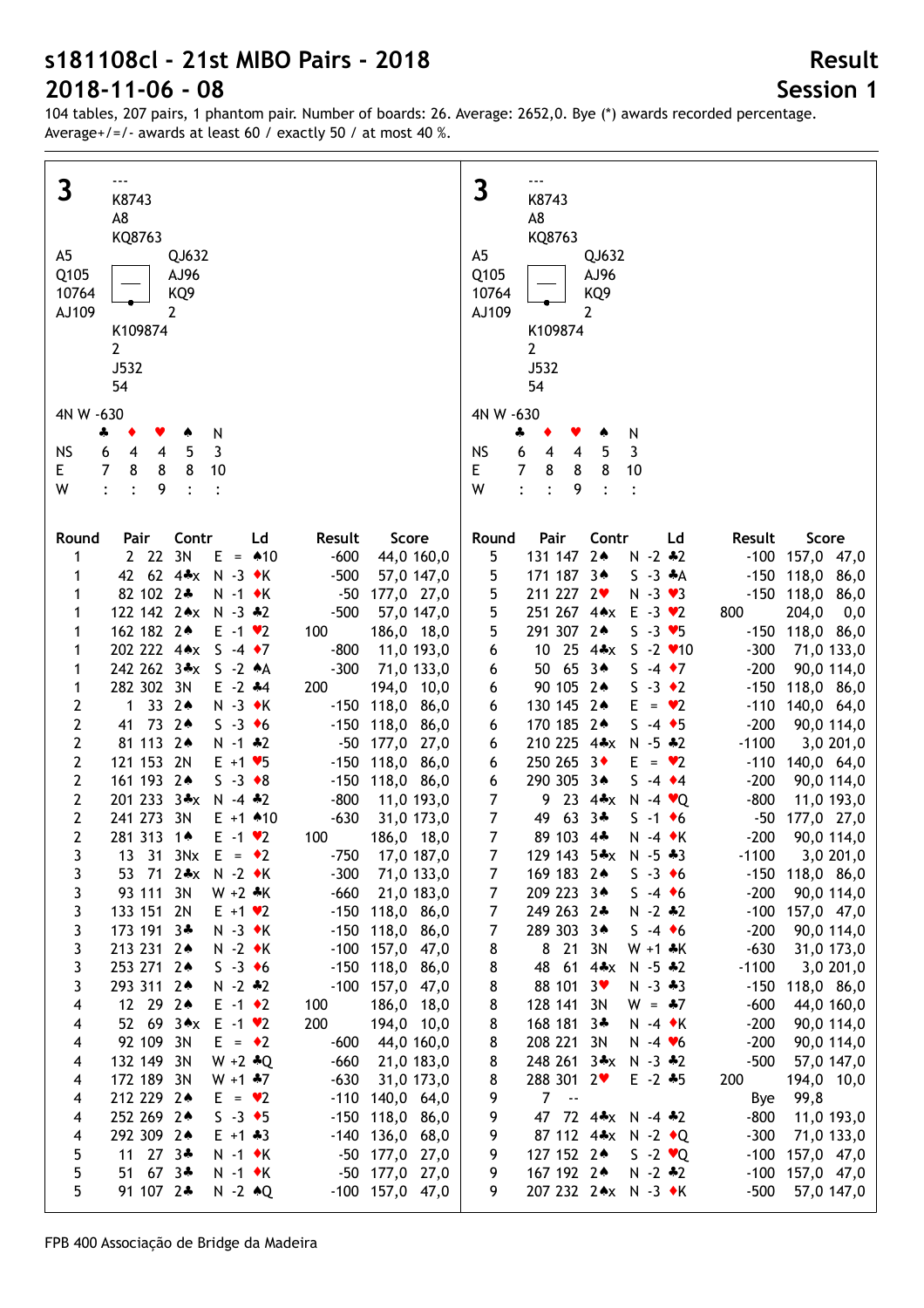| 3<br>K8743                                                                                                         | K1093<br>4<br>K <sub>2</sub>                                                                                                    |
|--------------------------------------------------------------------------------------------------------------------|---------------------------------------------------------------------------------------------------------------------------------|
| A8                                                                                                                 | 9765                                                                                                                            |
| KQ8763                                                                                                             | AK3                                                                                                                             |
| A <sub>5</sub><br>QJ632                                                                                            | J6<br>Q <sub>2</sub>                                                                                                            |
| Q105<br>AJ96                                                                                                       | $\overline{\mathbf{4}}$<br>J10653                                                                                               |
| KQ <sub>9</sub><br>10764                                                                                           | AKJ1083<br>Q                                                                                                                    |
| 2<br>AJ109                                                                                                         | J952<br>Q10764                                                                                                                  |
| K109874                                                                                                            | A8754                                                                                                                           |
| $\overline{2}$                                                                                                     | AQ987                                                                                                                           |
| J532                                                                                                               | 42                                                                                                                              |
| 54                                                                                                                 | 8                                                                                                                               |
| 4N W -630                                                                                                          | 5* N 650                                                                                                                        |
| N<br>4<br>۸                                                                                                        | N<br>4                                                                                                                          |
| 3<br><b>NS</b><br>$\overline{\mathbf{4}}$<br>5<br>6<br>$\overline{4}$                                              | <b>NS</b><br>4<br>5<br>$\overline{7}$<br>9<br>11                                                                                |
| 8<br>E.<br>$\overline{7}$<br>8<br>8<br>10                                                                          | 6<br>3<br>3<br>EW<br>8<br>1                                                                                                     |
| W<br>$\vdots$<br>9<br>$\ddot{\cdot}$<br>$\ddot{\cdot}$                                                             |                                                                                                                                 |
|                                                                                                                    |                                                                                                                                 |
| Contr<br>Round<br>Pair<br>Ld<br>Result<br>Score                                                                    | Pair<br>Contr<br>Score<br>Round<br>Ld<br>Result                                                                                 |
| $3*$<br>9<br>247 272<br>$N - 3 * 2$<br>$-150$ 118,0 86,0                                                           | 2224<br>$S + 1$ $\bullet$ K<br>117,0 87,0<br>1<br>650                                                                           |
| 287 312 3*<br>$N - 2$ $\bullet K$<br>9<br>$-100$ 157,0 47,0                                                        | 42 62 4<br>$S_{-}$<br>620<br>67,0 137,0<br>$= 6$<br>1                                                                           |
| 30 3*x N -3 +K<br>10<br>$-500$<br>57,0 147,0<br>6                                                                  | 82 102 4**<br>$S + 1 \cdot A$<br>990<br>204,0<br>1<br>0,0                                                                       |
| 70 3N<br>$W + 1$ $*7$<br>$-630$<br>10<br>46<br>31,0 173,0                                                          | 122 142 4*<br>650<br>117,0 87,0<br>1<br>$N + 1$ $\bullet$ Q                                                                     |
| 86 110 2*x N -2 *Q<br>10<br>$-300$<br>71,0 133,0                                                                   | 162 182 2*<br>$S + 3 \cdot A$<br>200<br>39,0 165,0<br>1                                                                         |
| 126 150 3N<br>$-630$<br>10<br>$E + 1$ $\times 2$<br>31,0 173,0                                                     | 202 222 4*<br>$S + 1 \cdot A$<br>650<br>117,0 87,0<br>1                                                                         |
| 166 190 3N<br>$W = 2$<br>$-600$<br>10<br>44,0 160,0                                                                | 242 262 4*<br>$S + 1$ + Q<br>650<br>117,0 87,0<br>1                                                                             |
| 206 230 3*<br>$N - 2$ $\star$ K<br>$-100$ 157,0 47,0<br>10<br>246 270 3*<br>$-200$<br>10<br>$S -4 A$<br>90,0 114,0 | 282 302 2<br>$\mathbf{1}$<br>$S = \bullet A$<br>110<br>19,0 185,0<br>33 5*<br>$\mathbf 1$<br>$N = \cdot Q$<br>650<br>117,0 87,0 |
| 286 310 24<br>$S -2$ ↓7<br>$-100$ 157,0 47,0<br>10                                                                 | 2<br>$\mathbf{2}$<br>41 73 3*<br>$S + 2 \cdot K$<br>200<br>39,0 165,0                                                           |
| 5 28 $4*x$<br>$N - 3$ $\bullet K$<br>$-500$<br>11<br>57,0 147,0                                                    | 2<br>81 113 3*<br>$N + 2$ $\bullet$ Q<br>200<br>39,0 165,0                                                                      |
| 68 24<br>$S -2$ +6<br>11<br>45<br>$-100$ 157,0 47,0                                                                | 2<br>121 153 4*<br>650<br>$N + 1$ + Q<br>117,0 87,0                                                                             |
| 85 108 2*<br>$N - 2$ $\star$ K<br>11<br>$-100$ 157,0 47,0                                                          | $\mathbf{2}$<br>161 193 4*<br>680<br>183,0 21,0<br>$S + 2 \cdot K$                                                              |
| 125 148 3*x E -1 *2<br>11<br>200<br>194,0 10,0                                                                     | $\mathbf{2}$<br>201 233 4*<br>650<br>117,0 87,0<br>$N + 1$ $\bullet$ Q                                                          |
| 165 188 3*x<br>$N - 3$ $\bullet K$<br>11<br>$-500$<br>57,0 147,0                                                   | $\overline{2}$<br>241 273 4*<br>680<br>183,0 21,0<br>$S + 2 \cdot K$                                                            |
| 11<br>205 228 3N<br>$W = -6$<br>$-600$<br>44,0 160,0                                                               | $\mathbf{2}$<br>281 313 4*<br>$S + 1$ $\star$ K<br>650<br>117,0 87,0                                                            |
| 11<br>$-150$ 118,0 86,0<br>245 268 24<br>$S - 3 \cdot 6$                                                           | 3<br>13 31 4<br>$N + 2 \cdot 2$<br>680<br>183,0 21,0                                                                            |
| 285 308 4 * x E -2 * 4<br>500<br>201,0<br>3,0<br>11                                                                | 53 71 2<br>19,0 185,0<br>3<br>$S = \bullet A$<br>110                                                                            |
| 4 26 3N<br>$W + 1 + 3$<br>$-630$<br>31,0 173,0<br>12                                                               | 93 111 4*<br>3<br>$N + 1$ $\bullet$ Q<br>117,0 87,0<br>650                                                                      |
| 44 66 3*<br>12<br>$S - 2 * 5$<br>$-100$ 157,0 47,0                                                                 | 3<br>133 151 4*<br>117,0 87,0<br>$S + 1 \cdot A$<br>650                                                                         |
| 84 106 3<br>12<br>$W - 2$ $*4$<br>200<br>194,0 10,0<br>124 146 3*                                                  | 3<br>173 191 2+<br>$E - 1 * 8$<br>100<br>15,0 189,0<br>$S + 2 \cdot A$<br>200                                                   |
| 12<br>$N - 3 \cdot K$<br>$-150$ 118,0 86,0<br>12<br>164 186 3<br>$S - 4 \cdot 10$<br>$-200$<br>90,0 114,0          | 3<br>213 231 34<br>39,0 165,0<br>3<br>253 271 6*<br>$N - 1$ $\bullet$ Q<br>$-100$<br>8,0 196,0                                  |
| 204 226 2*<br>12<br>$S -1 A$<br>-50 177,0 27,0                                                                     | 3<br>293 311 4*<br>680<br>$5 + 2 \cdot 4$<br>183,0 21,0                                                                         |
| 244 266 4<br>12<br>W -5 $\bullet$ Q<br>500<br>201,0<br>3,0                                                         | 12 29 4*<br>650<br>117,0 87,0<br>4<br>$N + 1$ + Q                                                                               |
| 12<br>284 306 3Nx<br>$E = 10$<br>$-750$<br>17,0 187,0                                                              | 52 69 $3\bullet$<br>140<br>$S = \bullet A$<br>22,0 182,0<br>4                                                                   |
| 13<br>3242<br>$-200$<br>90,0 114,0<br>$S -4 A$                                                                     | 92 109 4*<br>$S + 1 \cdot A$<br>650<br>117,0 87,0<br>4                                                                          |
| 43 64 4<br>13<br>$N - 5 * 5$<br>$-250$<br>78,0 126,0                                                               | 132 149 3*<br>200<br>39,0 165,0<br>$S + 2 \cdot A$<br>4                                                                         |
| 83 104 3N<br>$W + 1 \cdot 3$<br>$-630$<br>13<br>31,0 173,0                                                         | 172 189 2+<br>$W = A$<br>-90<br>12,0 192,0<br>4                                                                                 |
| 123 144 2*<br>$S - 2 \cdot 4$<br>$-100$<br>13<br>157,0 47,0                                                        | 212 229 4*<br>$S + 1 \cdot A$<br>650<br>117,0 87,0<br>4                                                                         |
| 163 184 3N<br>$S - 6 * J$<br>$-300$<br>13<br>71,0 133,0                                                            | 252 269 4*<br>$N + 1$ + 5<br>650<br>117,0 87,0<br>4                                                                             |
| 203 224 3N<br>$W + 1$ $*7$<br>$-630$<br>13<br>31,0 173,0                                                           | 292 309 3♥<br>170<br>$S + 1 \cdot A$<br>24,0 180,0<br>4                                                                         |
| 243 264 5 * x N - 5 * 2<br>$-1100$<br>3,0 201,0<br>13                                                              | 5<br>11 27 3*<br>200<br>39,0 165,0<br>$N + 2 \cdot Q$                                                                           |
| 283 304 4 * × N - 3 * K<br>$-500$<br>13<br>57,0 147,0                                                              | 5<br>51 67 6*<br>$-100$<br>$S -1$ $\star$ A<br>8,0 196,0                                                                        |
|                                                                                                                    | 5<br>91 107 4<br>$S + 2 \cdot 3$<br>680<br>183,0 21,0                                                                           |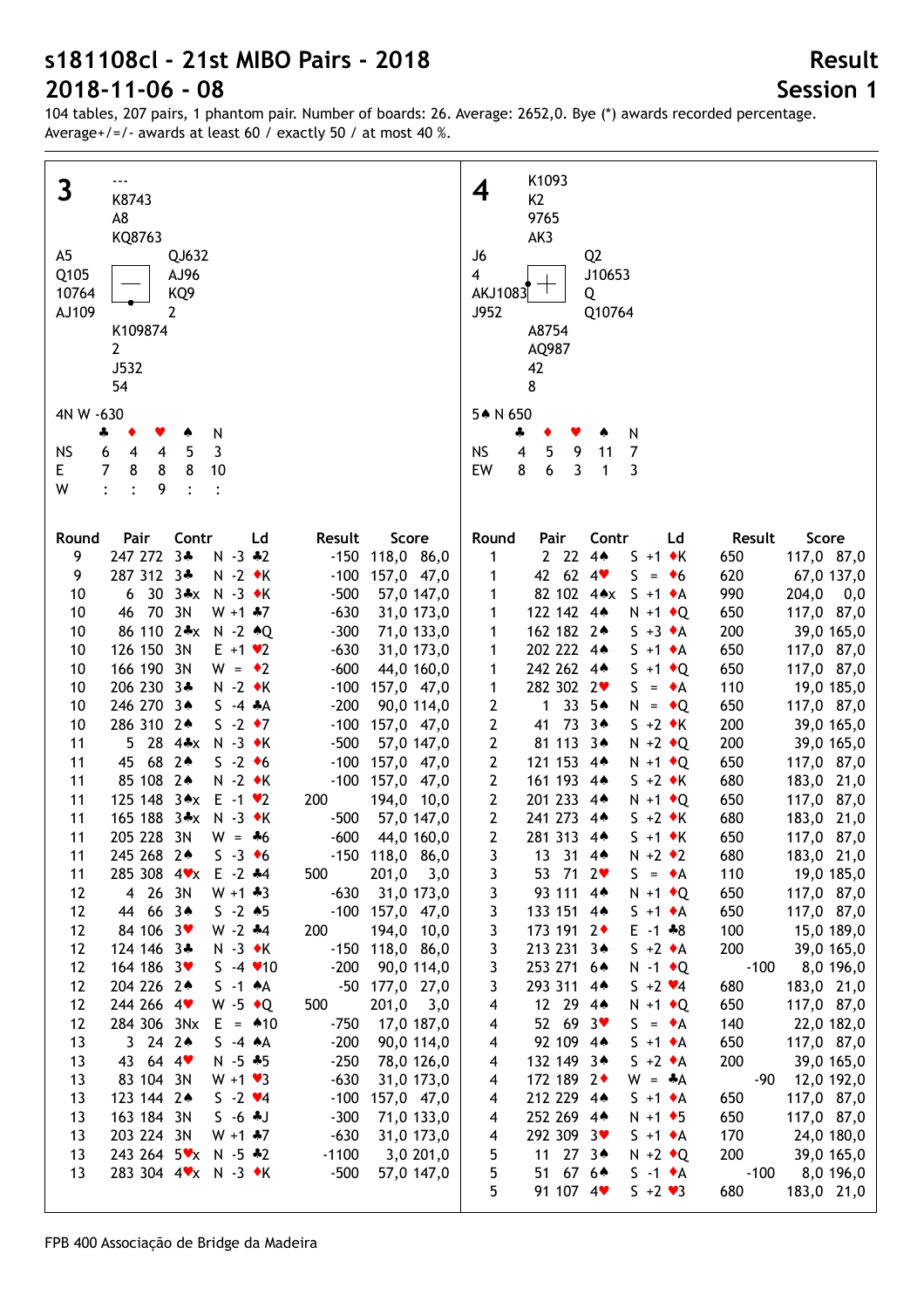104 tables, 207 pairs, 1 phantom pair. Number of boards: 26. Average: 2652,0. Bye (\*) awards recorded percentage. Average+/=/- awards at least 60 / exactly 50 / at most 40 %.

|                | K1093                                    |                     | K1093                                                                  |
|----------------|------------------------------------------|---------------------|------------------------------------------------------------------------|
| 4              |                                          |                     | 4                                                                      |
|                | K <sub>2</sub>                           |                     | K <sub>2</sub>                                                         |
|                | 9765                                     |                     | 9765                                                                   |
|                | AK3                                      |                     | AK3                                                                    |
| J6             | Q <sub>2</sub>                           |                     | J6<br>Q <sub>2</sub>                                                   |
| $\overline{4}$ | J10653                                   |                     | $\overline{4}$<br>J10653                                               |
|                | AKJ1083 $\top$<br>Q                      |                     | AKJ1083 $\top$<br>Q                                                    |
| J952           | Q10764                                   |                     | J952<br>Q10764                                                         |
|                |                                          |                     |                                                                        |
|                | A8754                                    |                     | A8754                                                                  |
|                | AQ987                                    |                     | AQ987                                                                  |
|                | 42                                       |                     | 42                                                                     |
|                | 8                                        |                     | 8                                                                      |
|                |                                          |                     |                                                                        |
| 5* N 650       |                                          |                     | 5* N 650                                                               |
|                | N<br>÷<br>Y<br>۸                         |                     | N<br>4                                                                 |
| <b>NS</b>      | 5<br>$\overline{7}$<br>9<br>4<br>11      |                     | $\overline{\mathbf{4}}$<br><b>NS</b><br>5<br>11<br>$\overline{7}$<br>9 |
| EW             | 6<br>3<br>8<br>3<br>$\mathbf{1}$         |                     | 8<br>6<br>3<br>3<br>EW<br>$\mathbf{1}$                                 |
|                |                                          |                     |                                                                        |
|                |                                          |                     |                                                                        |
|                |                                          |                     |                                                                        |
| Round          | Pair<br>Contr<br>Ld                      | Result<br>Score     | Pair<br>Contr<br>Ld<br>Score<br>Round<br>Result                        |
| 5              | 131 147 44<br>$N - 1$ $\bullet$ Q        | $-100$<br>8,0 196,0 | 247 272 3*<br>9<br>200<br>39,0 165,0<br>$N + 2 \cdot Q$                |
| 5              | 171 187 4*<br>$5 + 2 \cdot 4$            | 680<br>183,0 21,0   | 287 312 4*<br>680<br>183,0 21,0<br>9<br>$N + 2$ $\vee$ J               |
| 5              | 211 227 2+<br>$W + 1 \cdot 3$            | $-110$<br>4,0 200,0 | $6304*$<br>650<br>117,0 87,0<br>10<br>$N + 1$ $\bullet$ Q              |
| 5              | 251 267 4*<br>$S + 1$ $\bullet$ K        | 650<br>117,0 87,0   | 46 70 4*<br>$5 + 2 \times 4$<br>680<br>183,0 21,0<br>10                |
| 5              | 291 307 4*<br>$S = \mathbf{v}4$          | 620                 | 86 110 2*<br>230<br>$5 + 4 \cdot 4$<br>58,0 146,0<br>10                |
|                |                                          | 67,0 137,0          |                                                                        |
| 6              | 10 25 4*<br>$N + 2$ $\bullet$ Q          | 680<br>183,0 21,0   | 126 150 4<br>$S -2 \cdot A$<br>$-200$<br>2,0 202,0<br>10               |
| 6              | 50 65 4*<br>$S + 1 \cdot A$              | 650<br>117,0 87,0   | 166 190 4*<br>$N + 1$ + Q<br>650<br>10<br>117,0 87,0                   |
| 6              | 90 105 3*<br>$S + 2 \cdot K$             | 200<br>39,0 165,0   | 206 230 5*<br>10<br>$N = \cdot Q$<br>650<br>117,0 87,0                 |
| 6              | 130 145 4*<br>$S + 1 \cdot A$            | 650<br>117,0 87,0   | 246 270 4*<br>680<br>10<br>$S + 2 \cdot 2$<br>183,0 21,0               |
| 6              | 170 185 3*<br>$N + 2$ $\rightarrow Q$    | 200<br>39,0 165,0   | 286 310 3*<br>230<br>58,0 146,0<br>10<br>$S + 3 \times 4$              |
| 6              | 210 225 4*<br>$N + 1$ + 6                | 650<br>117,0 87,0   | 5 28 4*<br>650<br>11<br>$N + 1$ + Q<br>117,0 87,0                      |
| 6              | 250 265 4*<br>$S + 2 \cdot A$            | 680<br>183,0 21,0   | 45 68 24<br>$5 + 4 \cdot 4$<br>230<br>11<br>58,0 146,0                 |
| 6              | 290 305 4*<br>$5 + 2 \cdot 4$            | 680<br>183,0 21,0   | 85 108 4*<br>650<br>11<br>$S + 1 \cdot A$<br>117,0 87,0                |
| 7              | 9234<br>$N + 1$ + Q                      | 650<br>117,0 87,0   | 125 148 2*<br>11<br>230<br>$5 + 4 \cdot 4$<br>58,0 146,0               |
| $\overline{7}$ | 63 $3*$<br>49<br>$N + 2$ $\rightarrow Q$ | 200<br>39,0 165,0   | 165 188 4*<br>11<br>680<br>$S + 2 \cdot A$<br>183,0 21,0               |
| $\overline{7}$ |                                          |                     |                                                                        |
|                | 89 103 4*<br>$S + 1$ $\star$ K           | 650<br>117,0 87,0   | 205 228 4*<br>11<br>650<br>117,0 87,0<br>$S + 1 \cdot K$               |
|                | 129 143 4*<br>$5 + 2 \cdot 4$            | 680<br>183,0 21,0   | 11<br>245 268 4*<br>$S + 1 \cdot K$<br>650<br>117,0 87,0               |
| 7              | 169 183 4*<br>$S + 1$ $\star$ K          | 650<br>117,0 87,0   | 285 308 4*<br>680<br>183,0 21,0<br>$S + 2 \cdot 4$<br>11               |
| $\overline{7}$ | 209 223 4*<br>$S + 1 \cdot K$            | 650<br>117,0 87,0   | 4 26 4<br>650<br>117,0 87,0<br>12<br>$S + 1 \cdot A$                   |
| $\overline{7}$ | 249 263 34<br>$N + 2 \cdot Q$            | 200<br>39,0 165,0   | 44 66 4*<br>680<br>183,0 21,0<br>12<br>$S + 2 \cdot 3$                 |
| $\overline{7}$ | 289 303 4*<br>$S + 1 \cdot K$            | 650<br>117,0 87,0   | 84 106 4*<br>650<br>117,0 87,0<br>12<br>$S + 1 \cdot K$                |
| 8              | 8 21 4*<br>$N + 1$ + Q                   | 650<br>117,0 87,0   | 124 146 4*<br>680<br>183,0 21,0<br>12<br>$5 + 2 \cdot 4$               |
| 8              | 48 61 44<br>$N + 1$ + Q                  | 650<br>117,0 87,0   | 164 186 4*<br>650<br>117,0 87,0<br>12<br>$S + 1 \cdot K$               |
| 8              | 88 101 2*<br>$S + 3 \cdot K$             | 200<br>39,0 165,0   | 204 226 3*<br>100<br>12<br>$W - 1$ $*A$<br>15,0 189,0                  |
| 8              | 128 141 4*<br>$N + 1$ + Q                | 650<br>117,0 87,0   | 650<br>244 266 4*<br>12<br>$S + 1 \cdot 2$<br>117,0 87,0               |
| 8              | 168 181 4*<br>$S + 1 \cdot A$            | 650<br>117,0 87,0   | 284 306 3*x<br>$-670$<br>12<br>$W = A$<br>0,0,204,0                    |
|                |                                          |                     |                                                                        |
| 8              | 208 221 4*<br>$S + 1 \cdot A$            | 650<br>117,0 87,0   | 3244<br>680<br>183,0 21,0<br>13<br>$5 + 2 \cdot 4$                     |
| 8              | 248 261 3*<br>$S + 2 \cdot K$            | 200<br>39,0 165,0   | 43 64 44<br>620<br>13<br>$S = \bullet A$<br>67,0 137,0                 |
| 8              | 288 301 3*<br>$5 + 3 \times 4$           | 230<br>58,0 146,0   | 83 104 4*<br>620<br>13<br>67,0 137,0<br>$N = \cdot Q$                  |
| 9              | $7 - -$                                  | 99,8<br>Bye         | 123 144 4*<br>13<br>$N + 1$ + Q<br>650<br>117,0 87,0                   |
| 9              | 47 72 2*<br>$S + 3 \cdot A$              | 200<br>39,0 165,0   | 13<br>163 184 4*<br>650<br>117,0 87,0<br>$N + 1$ $\bullet$ 10          |
| 9              | 87 112 4*<br>$N + 1$ $\bullet$ Q         | 650<br>117,0 87,0   | 203 224 4*<br>650<br>117,0 87,0<br>13<br>$S + 1 \cdot K$               |
| 9              | 127 152 4*<br>$N + 1$ $\bullet$ Q        | 650<br>117,0 87,0   | 13<br>243 264 4*<br>680<br>183,0 21,0<br>$S + 2 \cdot A$               |
| 9              | 167 192 4*<br>$N + 1$ $\bullet$ Q        | 650<br>117,0 87,0   | 283 304 4*<br>680<br>183,0 21,0<br>13<br>$S + 2 \cdot 4$               |
| 9              | 207 232 4*<br>$N + 1$ $\bullet$ Q        | 650<br>117,0 87,0   |                                                                        |
|                |                                          |                     |                                                                        |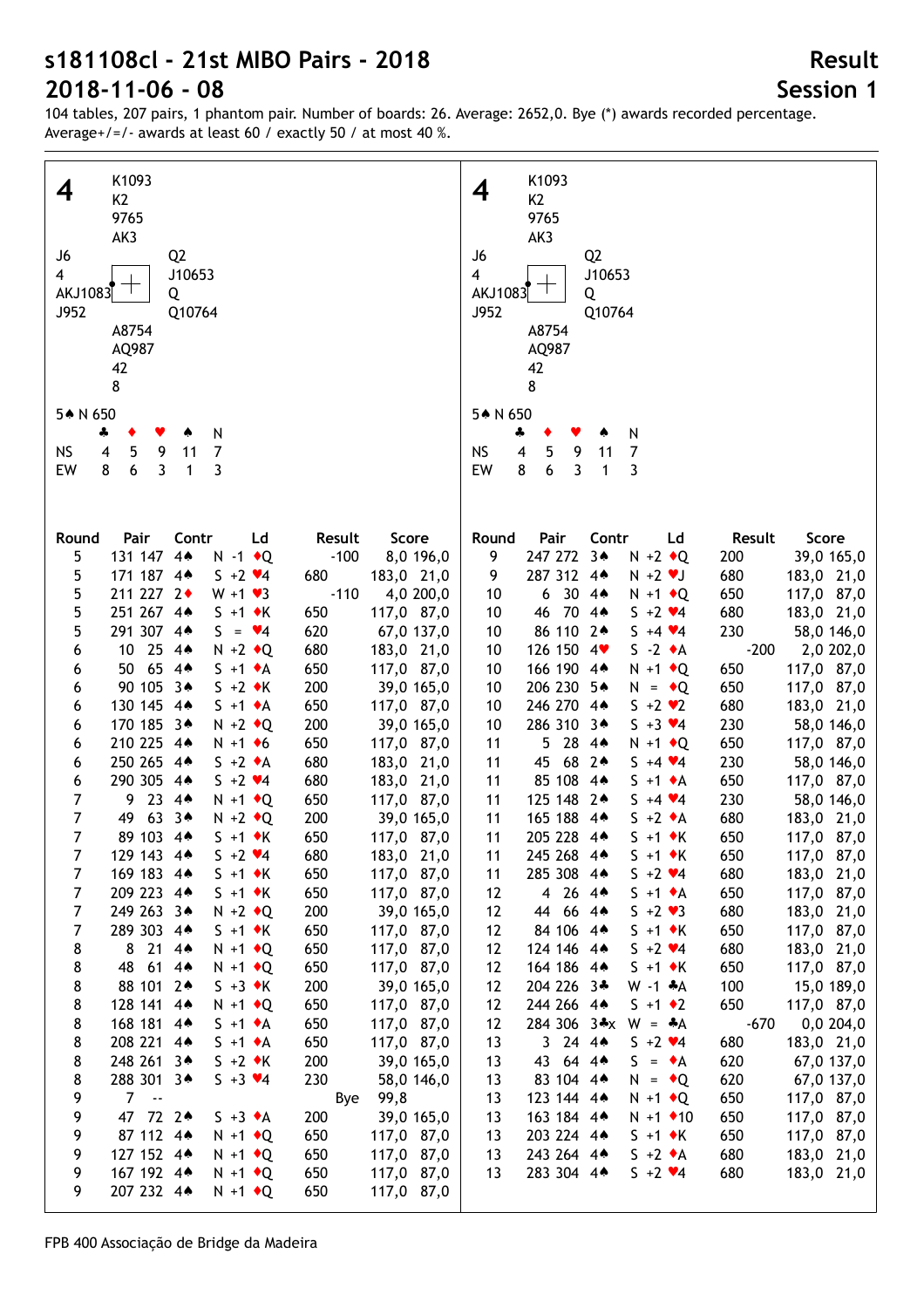104 tables, 207 pairs, 1 phantom pair. Number of boards: 26. Average: 2652,0. Bye (\*) awards recorded percentage. Average+/=/- awards at least 60 / exactly 50 / at most 40 %.

| <b>KQ98</b>                                                                                                                                                                                                                                                                                                                                                                                                                                                                                                                                                                                                                                                                                                                                                                                                                                                                                                                                                                                                                                                                                                                                                                                                                                                                                                                                                                                                                                                                                                                                                                                                                                                                                                                                                                                                                                                                                                                                                                                                                                                                                                                                                                                            | <b>KQ98</b>                                                                                                                                                                                                                                                                                                                                                                                                                                                                                                                                                                                                                                                                                                                                                                                                                                                                                                                                                                                                                                                                                                                                                                                                                                                                                                                                                                                                                                                                                                                                                                                                                                                                                                                                                                                                                                                                                                                                                                                                                                                                                                                 |
|--------------------------------------------------------------------------------------------------------------------------------------------------------------------------------------------------------------------------------------------------------------------------------------------------------------------------------------------------------------------------------------------------------------------------------------------------------------------------------------------------------------------------------------------------------------------------------------------------------------------------------------------------------------------------------------------------------------------------------------------------------------------------------------------------------------------------------------------------------------------------------------------------------------------------------------------------------------------------------------------------------------------------------------------------------------------------------------------------------------------------------------------------------------------------------------------------------------------------------------------------------------------------------------------------------------------------------------------------------------------------------------------------------------------------------------------------------------------------------------------------------------------------------------------------------------------------------------------------------------------------------------------------------------------------------------------------------------------------------------------------------------------------------------------------------------------------------------------------------------------------------------------------------------------------------------------------------------------------------------------------------------------------------------------------------------------------------------------------------------------------------------------------------------------------------------------------------|-----------------------------------------------------------------------------------------------------------------------------------------------------------------------------------------------------------------------------------------------------------------------------------------------------------------------------------------------------------------------------------------------------------------------------------------------------------------------------------------------------------------------------------------------------------------------------------------------------------------------------------------------------------------------------------------------------------------------------------------------------------------------------------------------------------------------------------------------------------------------------------------------------------------------------------------------------------------------------------------------------------------------------------------------------------------------------------------------------------------------------------------------------------------------------------------------------------------------------------------------------------------------------------------------------------------------------------------------------------------------------------------------------------------------------------------------------------------------------------------------------------------------------------------------------------------------------------------------------------------------------------------------------------------------------------------------------------------------------------------------------------------------------------------------------------------------------------------------------------------------------------------------------------------------------------------------------------------------------------------------------------------------------------------------------------------------------------------------------------------------------|
| 5                                                                                                                                                                                                                                                                                                                                                                                                                                                                                                                                                                                                                                                                                                                                                                                                                                                                                                                                                                                                                                                                                                                                                                                                                                                                                                                                                                                                                                                                                                                                                                                                                                                                                                                                                                                                                                                                                                                                                                                                                                                                                                                                                                                                      | 5                                                                                                                                                                                                                                                                                                                                                                                                                                                                                                                                                                                                                                                                                                                                                                                                                                                                                                                                                                                                                                                                                                                                                                                                                                                                                                                                                                                                                                                                                                                                                                                                                                                                                                                                                                                                                                                                                                                                                                                                                                                                                                                           |
| J1074                                                                                                                                                                                                                                                                                                                                                                                                                                                                                                                                                                                                                                                                                                                                                                                                                                                                                                                                                                                                                                                                                                                                                                                                                                                                                                                                                                                                                                                                                                                                                                                                                                                                                                                                                                                                                                                                                                                                                                                                                                                                                                                                                                                                  | J1074                                                                                                                                                                                                                                                                                                                                                                                                                                                                                                                                                                                                                                                                                                                                                                                                                                                                                                                                                                                                                                                                                                                                                                                                                                                                                                                                                                                                                                                                                                                                                                                                                                                                                                                                                                                                                                                                                                                                                                                                                                                                                                                       |
| 92                                                                                                                                                                                                                                                                                                                                                                                                                                                                                                                                                                                                                                                                                                                                                                                                                                                                                                                                                                                                                                                                                                                                                                                                                                                                                                                                                                                                                                                                                                                                                                                                                                                                                                                                                                                                                                                                                                                                                                                                                                                                                                                                                                                                     | 92                                                                                                                                                                                                                                                                                                                                                                                                                                                                                                                                                                                                                                                                                                                                                                                                                                                                                                                                                                                                                                                                                                                                                                                                                                                                                                                                                                                                                                                                                                                                                                                                                                                                                                                                                                                                                                                                                                                                                                                                                                                                                                                          |
| 1032                                                                                                                                                                                                                                                                                                                                                                                                                                                                                                                                                                                                                                                                                                                                                                                                                                                                                                                                                                                                                                                                                                                                                                                                                                                                                                                                                                                                                                                                                                                                                                                                                                                                                                                                                                                                                                                                                                                                                                                                                                                                                                                                                                                                   | 1032                                                                                                                                                                                                                                                                                                                                                                                                                                                                                                                                                                                                                                                                                                                                                                                                                                                                                                                                                                                                                                                                                                                                                                                                                                                                                                                                                                                                                                                                                                                                                                                                                                                                                                                                                                                                                                                                                                                                                                                                                                                                                                                        |
| 10 <sup>°</sup>                                                                                                                                                                                                                                                                                                                                                                                                                                                                                                                                                                                                                                                                                                                                                                                                                                                                                                                                                                                                                                                                                                                                                                                                                                                                                                                                                                                                                                                                                                                                                                                                                                                                                                                                                                                                                                                                                                                                                                                                                                                                                                                                                                                        | 10                                                                                                                                                                                                                                                                                                                                                                                                                                                                                                                                                                                                                                                                                                                                                                                                                                                                                                                                                                                                                                                                                                                                                                                                                                                                                                                                                                                                                                                                                                                                                                                                                                                                                                                                                                                                                                                                                                                                                                                                                                                                                                                          |
| A74                                                                                                                                                                                                                                                                                                                                                                                                                                                                                                                                                                                                                                                                                                                                                                                                                                                                                                                                                                                                                                                                                                                                                                                                                                                                                                                                                                                                                                                                                                                                                                                                                                                                                                                                                                                                                                                                                                                                                                                                                                                                                                                                                                                                    | A74                                                                                                                                                                                                                                                                                                                                                                                                                                                                                                                                                                                                                                                                                                                                                                                                                                                                                                                                                                                                                                                                                                                                                                                                                                                                                                                                                                                                                                                                                                                                                                                                                                                                                                                                                                                                                                                                                                                                                                                                                                                                                                                         |
| Q <sub>62</sub>                                                                                                                                                                                                                                                                                                                                                                                                                                                                                                                                                                                                                                                                                                                                                                                                                                                                                                                                                                                                                                                                                                                                                                                                                                                                                                                                                                                                                                                                                                                                                                                                                                                                                                                                                                                                                                                                                                                                                                                                                                                                                                                                                                                        | Q <sub>62</sub>                                                                                                                                                                                                                                                                                                                                                                                                                                                                                                                                                                                                                                                                                                                                                                                                                                                                                                                                                                                                                                                                                                                                                                                                                                                                                                                                                                                                                                                                                                                                                                                                                                                                                                                                                                                                                                                                                                                                                                                                                                                                                                             |
| A9853                                                                                                                                                                                                                                                                                                                                                                                                                                                                                                                                                                                                                                                                                                                                                                                                                                                                                                                                                                                                                                                                                                                                                                                                                                                                                                                                                                                                                                                                                                                                                                                                                                                                                                                                                                                                                                                                                                                                                                                                                                                                                                                                                                                                  | A9853                                                                                                                                                                                                                                                                                                                                                                                                                                                                                                                                                                                                                                                                                                                                                                                                                                                                                                                                                                                                                                                                                                                                                                                                                                                                                                                                                                                                                                                                                                                                                                                                                                                                                                                                                                                                                                                                                                                                                                                                                                                                                                                       |
| Q765                                                                                                                                                                                                                                                                                                                                                                                                                                                                                                                                                                                                                                                                                                                                                                                                                                                                                                                                                                                                                                                                                                                                                                                                                                                                                                                                                                                                                                                                                                                                                                                                                                                                                                                                                                                                                                                                                                                                                                                                                                                                                                                                                                                                   | Q765                                                                                                                                                                                                                                                                                                                                                                                                                                                                                                                                                                                                                                                                                                                                                                                                                                                                                                                                                                                                                                                                                                                                                                                                                                                                                                                                                                                                                                                                                                                                                                                                                                                                                                                                                                                                                                                                                                                                                                                                                                                                                                                        |
| KJ43                                                                                                                                                                                                                                                                                                                                                                                                                                                                                                                                                                                                                                                                                                                                                                                                                                                                                                                                                                                                                                                                                                                                                                                                                                                                                                                                                                                                                                                                                                                                                                                                                                                                                                                                                                                                                                                                                                                                                                                                                                                                                                                                                                                                   | <b>KJ43</b>                                                                                                                                                                                                                                                                                                                                                                                                                                                                                                                                                                                                                                                                                                                                                                                                                                                                                                                                                                                                                                                                                                                                                                                                                                                                                                                                                                                                                                                                                                                                                                                                                                                                                                                                                                                                                                                                                                                                                                                                                                                                                                                 |
| 5                                                                                                                                                                                                                                                                                                                                                                                                                                                                                                                                                                                                                                                                                                                                                                                                                                                                                                                                                                                                                                                                                                                                                                                                                                                                                                                                                                                                                                                                                                                                                                                                                                                                                                                                                                                                                                                                                                                                                                                                                                                                                                                                                                                                      | AQ964                                                                                                                                                                                                                                                                                                                                                                                                                                                                                                                                                                                                                                                                                                                                                                                                                                                                                                                                                                                                                                                                                                                                                                                                                                                                                                                                                                                                                                                                                                                                                                                                                                                                                                                                                                                                                                                                                                                                                                                                                                                                                                                       |
| AQ964                                                                                                                                                                                                                                                                                                                                                                                                                                                                                                                                                                                                                                                                                                                                                                                                                                                                                                                                                                                                                                                                                                                                                                                                                                                                                                                                                                                                                                                                                                                                                                                                                                                                                                                                                                                                                                                                                                                                                                                                                                                                                                                                                                                                  | 5                                                                                                                                                                                                                                                                                                                                                                                                                                                                                                                                                                                                                                                                                                                                                                                                                                                                                                                                                                                                                                                                                                                                                                                                                                                                                                                                                                                                                                                                                                                                                                                                                                                                                                                                                                                                                                                                                                                                                                                                                                                                                                                           |
| J6532                                                                                                                                                                                                                                                                                                                                                                                                                                                                                                                                                                                                                                                                                                                                                                                                                                                                                                                                                                                                                                                                                                                                                                                                                                                                                                                                                                                                                                                                                                                                                                                                                                                                                                                                                                                                                                                                                                                                                                                                                                                                                                                                                                                                  | J6532                                                                                                                                                                                                                                                                                                                                                                                                                                                                                                                                                                                                                                                                                                                                                                                                                                                                                                                                                                                                                                                                                                                                                                                                                                                                                                                                                                                                                                                                                                                                                                                                                                                                                                                                                                                                                                                                                                                                                                                                                                                                                                                       |
| K                                                                                                                                                                                                                                                                                                                                                                                                                                                                                                                                                                                                                                                                                                                                                                                                                                                                                                                                                                                                                                                                                                                                                                                                                                                                                                                                                                                                                                                                                                                                                                                                                                                                                                                                                                                                                                                                                                                                                                                                                                                                                                                                                                                                      | K                                                                                                                                                                                                                                                                                                                                                                                                                                                                                                                                                                                                                                                                                                                                                                                                                                                                                                                                                                                                                                                                                                                                                                                                                                                                                                                                                                                                                                                                                                                                                                                                                                                                                                                                                                                                                                                                                                                                                                                                                                                                                                                           |
| A108                                                                                                                                                                                                                                                                                                                                                                                                                                                                                                                                                                                                                                                                                                                                                                                                                                                                                                                                                                                                                                                                                                                                                                                                                                                                                                                                                                                                                                                                                                                                                                                                                                                                                                                                                                                                                                                                                                                                                                                                                                                                                                                                                                                                   | A108                                                                                                                                                                                                                                                                                                                                                                                                                                                                                                                                                                                                                                                                                                                                                                                                                                                                                                                                                                                                                                                                                                                                                                                                                                                                                                                                                                                                                                                                                                                                                                                                                                                                                                                                                                                                                                                                                                                                                                                                                                                                                                                        |
| <b>KJ87</b>                                                                                                                                                                                                                                                                                                                                                                                                                                                                                                                                                                                                                                                                                                                                                                                                                                                                                                                                                                                                                                                                                                                                                                                                                                                                                                                                                                                                                                                                                                                                                                                                                                                                                                                                                                                                                                                                                                                                                                                                                                                                                                                                                                                            | <b>KJ87</b>                                                                                                                                                                                                                                                                                                                                                                                                                                                                                                                                                                                                                                                                                                                                                                                                                                                                                                                                                                                                                                                                                                                                                                                                                                                                                                                                                                                                                                                                                                                                                                                                                                                                                                                                                                                                                                                                                                                                                                                                                                                                                                                 |
| 4 V E -420                                                                                                                                                                                                                                                                                                                                                                                                                                                                                                                                                                                                                                                                                                                                                                                                                                                                                                                                                                                                                                                                                                                                                                                                                                                                                                                                                                                                                                                                                                                                                                                                                                                                                                                                                                                                                                                                                                                                                                                                                                                                                                                                                                                             | 4 V E -420                                                                                                                                                                                                                                                                                                                                                                                                                                                                                                                                                                                                                                                                                                                                                                                                                                                                                                                                                                                                                                                                                                                                                                                                                                                                                                                                                                                                                                                                                                                                                                                                                                                                                                                                                                                                                                                                                                                                                                                                                                                                                                                  |
| N                                                                                                                                                                                                                                                                                                                                                                                                                                                                                                                                                                                                                                                                                                                                                                                                                                                                                                                                                                                                                                                                                                                                                                                                                                                                                                                                                                                                                                                                                                                                                                                                                                                                                                                                                                                                                                                                                                                                                                                                                                                                                                                                                                                                      | N                                                                                                                                                                                                                                                                                                                                                                                                                                                                                                                                                                                                                                                                                                                                                                                                                                                                                                                                                                                                                                                                                                                                                                                                                                                                                                                                                                                                                                                                                                                                                                                                                                                                                                                                                                                                                                                                                                                                                                                                                                                                                                                           |
| 4                                                                                                                                                                                                                                                                                                                                                                                                                                                                                                                                                                                                                                                                                                                                                                                                                                                                                                                                                                                                                                                                                                                                                                                                                                                                                                                                                                                                                                                                                                                                                                                                                                                                                                                                                                                                                                                                                                                                                                                                                                                                                                                                                                                                      | 4                                                                                                                                                                                                                                                                                                                                                                                                                                                                                                                                                                                                                                                                                                                                                                                                                                                                                                                                                                                                                                                                                                                                                                                                                                                                                                                                                                                                                                                                                                                                                                                                                                                                                                                                                                                                                                                                                                                                                                                                                                                                                                                           |
| $\mathbf 2$                                                                                                                                                                                                                                                                                                                                                                                                                                                                                                                                                                                                                                                                                                                                                                                                                                                                                                                                                                                                                                                                                                                                                                                                                                                                                                                                                                                                                                                                                                                                                                                                                                                                                                                                                                                                                                                                                                                                                                                                                                                                                                                                                                                            | $\overline{2}$                                                                                                                                                                                                                                                                                                                                                                                                                                                                                                                                                                                                                                                                                                                                                                                                                                                                                                                                                                                                                                                                                                                                                                                                                                                                                                                                                                                                                                                                                                                                                                                                                                                                                                                                                                                                                                                                                                                                                                                                                                                                                                              |
| 3                                                                                                                                                                                                                                                                                                                                                                                                                                                                                                                                                                                                                                                                                                                                                                                                                                                                                                                                                                                                                                                                                                                                                                                                                                                                                                                                                                                                                                                                                                                                                                                                                                                                                                                                                                                                                                                                                                                                                                                                                                                                                                                                                                                                      | <b>NS</b>                                                                                                                                                                                                                                                                                                                                                                                                                                                                                                                                                                                                                                                                                                                                                                                                                                                                                                                                                                                                                                                                                                                                                                                                                                                                                                                                                                                                                                                                                                                                                                                                                                                                                                                                                                                                                                                                                                                                                                                                                                                                                                                   |
| 5                                                                                                                                                                                                                                                                                                                                                                                                                                                                                                                                                                                                                                                                                                                                                                                                                                                                                                                                                                                                                                                                                                                                                                                                                                                                                                                                                                                                                                                                                                                                                                                                                                                                                                                                                                                                                                                                                                                                                                                                                                                                                                                                                                                                      | $\overline{\mathbf{4}}$                                                                                                                                                                                                                                                                                                                                                                                                                                                                                                                                                                                                                                                                                                                                                                                                                                                                                                                                                                                                                                                                                                                                                                                                                                                                                                                                                                                                                                                                                                                                                                                                                                                                                                                                                                                                                                                                                                                                                                                                                                                                                                     |
| <b>NS</b>                                                                                                                                                                                                                                                                                                                                                                                                                                                                                                                                                                                                                                                                                                                                                                                                                                                                                                                                                                                                                                                                                                                                                                                                                                                                                                                                                                                                                                                                                                                                                                                                                                                                                                                                                                                                                                                                                                                                                                                                                                                                                                                                                                                              | 3                                                                                                                                                                                                                                                                                                                                                                                                                                                                                                                                                                                                                                                                                                                                                                                                                                                                                                                                                                                                                                                                                                                                                                                                                                                                                                                                                                                                                                                                                                                                                                                                                                                                                                                                                                                                                                                                                                                                                                                                                                                                                                                           |
| 7                                                                                                                                                                                                                                                                                                                                                                                                                                                                                                                                                                                                                                                                                                                                                                                                                                                                                                                                                                                                                                                                                                                                                                                                                                                                                                                                                                                                                                                                                                                                                                                                                                                                                                                                                                                                                                                                                                                                                                                                                                                                                                                                                                                                      | 7                                                                                                                                                                                                                                                                                                                                                                                                                                                                                                                                                                                                                                                                                                                                                                                                                                                                                                                                                                                                                                                                                                                                                                                                                                                                                                                                                                                                                                                                                                                                                                                                                                                                                                                                                                                                                                                                                                                                                                                                                                                                                                                           |
| 4                                                                                                                                                                                                                                                                                                                                                                                                                                                                                                                                                                                                                                                                                                                                                                                                                                                                                                                                                                                                                                                                                                                                                                                                                                                                                                                                                                                                                                                                                                                                                                                                                                                                                                                                                                                                                                                                                                                                                                                                                                                                                                                                                                                                      | 5                                                                                                                                                                                                                                                                                                                                                                                                                                                                                                                                                                                                                                                                                                                                                                                                                                                                                                                                                                                                                                                                                                                                                                                                                                                                                                                                                                                                                                                                                                                                                                                                                                                                                                                                                                                                                                                                                                                                                                                                                                                                                                                           |
| 11                                                                                                                                                                                                                                                                                                                                                                                                                                                                                                                                                                                                                                                                                                                                                                                                                                                                                                                                                                                                                                                                                                                                                                                                                                                                                                                                                                                                                                                                                                                                                                                                                                                                                                                                                                                                                                                                                                                                                                                                                                                                                                                                                                                                     | 11                                                                                                                                                                                                                                                                                                                                                                                                                                                                                                                                                                                                                                                                                                                                                                                                                                                                                                                                                                                                                                                                                                                                                                                                                                                                                                                                                                                                                                                                                                                                                                                                                                                                                                                                                                                                                                                                                                                                                                                                                                                                                                                          |
| 10                                                                                                                                                                                                                                                                                                                                                                                                                                                                                                                                                                                                                                                                                                                                                                                                                                                                                                                                                                                                                                                                                                                                                                                                                                                                                                                                                                                                                                                                                                                                                                                                                                                                                                                                                                                                                                                                                                                                                                                                                                                                                                                                                                                                     | EW                                                                                                                                                                                                                                                                                                                                                                                                                                                                                                                                                                                                                                                                                                                                                                                                                                                                                                                                                                                                                                                                                                                                                                                                                                                                                                                                                                                                                                                                                                                                                                                                                                                                                                                                                                                                                                                                                                                                                                                                                                                                                                                          |
| EW                                                                                                                                                                                                                                                                                                                                                                                                                                                                                                                                                                                                                                                                                                                                                                                                                                                                                                                                                                                                                                                                                                                                                                                                                                                                                                                                                                                                                                                                                                                                                                                                                                                                                                                                                                                                                                                                                                                                                                                                                                                                                                                                                                                                     | 8                                                                                                                                                                                                                                                                                                                                                                                                                                                                                                                                                                                                                                                                                                                                                                                                                                                                                                                                                                                                                                                                                                                                                                                                                                                                                                                                                                                                                                                                                                                                                                                                                                                                                                                                                                                                                                                                                                                                                                                                                                                                                                                           |
| 8                                                                                                                                                                                                                                                                                                                                                                                                                                                                                                                                                                                                                                                                                                                                                                                                                                                                                                                                                                                                                                                                                                                                                                                                                                                                                                                                                                                                                                                                                                                                                                                                                                                                                                                                                                                                                                                                                                                                                                                                                                                                                                                                                                                                      | 10                                                                                                                                                                                                                                                                                                                                                                                                                                                                                                                                                                                                                                                                                                                                                                                                                                                                                                                                                                                                                                                                                                                                                                                                                                                                                                                                                                                                                                                                                                                                                                                                                                                                                                                                                                                                                                                                                                                                                                                                                                                                                                                          |
| 6                                                                                                                                                                                                                                                                                                                                                                                                                                                                                                                                                                                                                                                                                                                                                                                                                                                                                                                                                                                                                                                                                                                                                                                                                                                                                                                                                                                                                                                                                                                                                                                                                                                                                                                                                                                                                                                                                                                                                                                                                                                                                                                                                                                                      | 8                                                                                                                                                                                                                                                                                                                                                                                                                                                                                                                                                                                                                                                                                                                                                                                                                                                                                                                                                                                                                                                                                                                                                                                                                                                                                                                                                                                                                                                                                                                                                                                                                                                                                                                                                                                                                                                                                                                                                                                                                                                                                                                           |
| 8                                                                                                                                                                                                                                                                                                                                                                                                                                                                                                                                                                                                                                                                                                                                                                                                                                                                                                                                                                                                                                                                                                                                                                                                                                                                                                                                                                                                                                                                                                                                                                                                                                                                                                                                                                                                                                                                                                                                                                                                                                                                                                                                                                                                      | 6                                                                                                                                                                                                                                                                                                                                                                                                                                                                                                                                                                                                                                                                                                                                                                                                                                                                                                                                                                                                                                                                                                                                                                                                                                                                                                                                                                                                                                                                                                                                                                                                                                                                                                                                                                                                                                                                                                                                                                                                                                                                                                                           |
| Pair<br>Contr<br>Score<br>Round<br>Ld<br>Result<br>4 <sub>v</sub><br>3 <sub>23</sub><br>$E -1$ $\uparrow$<br>50<br>140,0 64,0<br>1<br>43 63 3 $\bullet$<br>$-140$ 73,0 131,0<br>E.<br>$= 47$<br>1<br>83 103 4<br>$E - 1$ $*2$<br>50<br>140,0 64,0<br>1<br>123 143 4<br>$E - 1$ $*2$<br>50<br>140,0 64,0<br>1<br>163 183 4<br>$E - 1$ 46<br>50<br>140,0 64,0<br>1<br>203 223 4<br>$E - 1$ $*5$<br>50<br>140,0 64,0<br>1<br>243 263 4<br>$E = \triangle 2$<br>$-420$<br>21,0 183,0<br>1<br>283 303 4<br>50<br>$E - 1$ $*2$<br>140,0 64,0<br>1<br>2214<br>$\overline{2}$<br>Е<br>$= 22$<br>$-420$<br>21,0 183,0<br>$\mathbf{2}$<br>42 61 4<br>E.<br>$= 22$<br>$-420$<br>21,0 183,0<br>$\mathbf 2$<br>82 101 4<br>$E - 1$ $*2$<br>50<br>140,0 64,0<br>$\mathbf 2$<br>122 141 4<br>50<br>$E - 1$ $*3$<br>140,0 64,0<br>$\mathbf 2$<br>162 181 44<br>$S - 3 \, \vee 2$<br>$-300$<br>39,0 165,0<br>$\mathbf{2}$<br>202 221 4<br>$E -1$ $\bullet$ A<br>50<br>140,0 64,0<br>$\mathbf 2$<br>242 261 4<br>$-420$ 21,0 183,0<br>$E = \triangle 3$<br>$\mathbf{2}$<br>282 301 4<br>$E - 1 * 8$<br>50 - 10<br>140,0 64,0<br>3<br>Bye 102,1<br>1<br>$\sim$ $\sim$<br>41 72 4<br>3<br>50<br>140,0 64,0<br>$E -1$ $\rightarrow$ A<br>81 112 4<br>203,0<br>3<br>$E - 3$ 46<br>150<br>1,0<br>121 152 3<br>3<br>$E = 46$<br>$-140$<br>73,0 131,0<br>161 192 4<br>$E - 1$ $*2$<br>3<br>50<br>140,0 64,0<br>201 232 3♥<br>3<br>$E = \triangle 2$<br>$-140$<br>73,0 131,0<br>241 272 3+<br>$-110$<br>3<br>$E = \triangle 3$<br>88,0 116,0<br>281 312 4<br>3<br>$E - 1$ 46<br>50<br>140,0 64,0<br>13 30 4<br>4<br>$W - 1$ $\bullet$ 2<br>50<br>140,0 64,0<br>53 70 4<br>$E - 1$ $*5$<br>50<br>140,0 64,0<br>4<br>93 110 4<br>$E - 1$ $*2$<br>50<br>140,0 64,0<br>4<br>133 150 4<br>$E - 1$ $*2$<br>50<br>140,0 64,0<br>4<br>173 190 4*x<br>$S -3 \cdot 2$<br>$-800$<br>1,0 203,0<br>4<br>213 230 4<br>$-420$<br>$E = \triangle 2$<br>21,0 183,0<br>4<br>253 270 4<br>$E - 1$ $*3$<br>50<br>140,0 64,0<br>4<br>293 310 4<br>$E - 1$ 46<br>50<br>140,0 64,0<br>4<br>12 28 4<br>$E - 1$ $*2$<br>5<br>50<br>140,0 64,0<br>52 68 4<br>$E - 3$ $*2$<br>5<br>150<br>203,0<br>1,0<br>5<br>92 108 4<br>$E - 1$ $*2$<br>50<br>140,0 64,0 | Pair<br>Contr<br>Score<br>Round<br>Ld<br>Result<br>132 148 4<br>$E - 2$ $*2$<br>5<br>100<br>196,0<br>8,0<br>172 188 4<br>50<br>5<br>$E - 1$ $*3$<br>140,0 64,0<br>5<br>212 228 3*<br>$S - 2 \cdot 2$<br>$-200$<br>48,0 156,0<br>5<br>252 268 5<br>$E - 2$ $*2$<br>100<br>196,0<br>8,0<br>5<br>292 308 3♥<br>$E + 1$ $*2$<br>$-170$<br>58,0 146,0<br>11 26 4<br>50<br>6<br>$E - 1$ $*2$<br>140,0 64,0<br>51 66 3*<br>$N - 2$ $\vee$ 2<br>$-200$<br>48,0 156,0<br>6<br>91 106 4<br>50<br>$E - 1$ $*3$<br>140,0 64,0<br>6<br>131 146 3<br>$W = 43$<br>$-140$<br>73,0 131,0<br>6<br>171 186 4<br>$-420$<br>21,0 183,0<br>$E = vK$<br>6<br>211 226 4*<br>$-300$<br>$N - 3 \cdot 2$<br>39,0 165,0<br>6<br>251 266 4<br>$E - 1$ $*5$<br>50<br>140,0 64,0<br>6<br>291 306 3*<br>$S - 2 \cdot Q$<br>$-200$<br>48,0 156,0<br>6<br>10 24 4<br>$\overline{7}$<br>$E - 1$ $*10$<br>50<br>140,0 64,0<br>$\overline{7}$<br>50 64 4<br>50<br>$E - 1$ 46<br>140,0 64,0<br>$\overline{7}$<br>90 104 3<br>$E = 42$<br>$-140$ 73,0 131,0<br>50<br>7<br>130 144 4<br>$E - 1$ 46<br>140,0 64,0<br>170 184 4<br>140,0 64,0<br>$E - 1$ 46<br>50<br>7<br>210 224 4<br>$E - 1$ $*2$<br>50<br>140,0 64,0<br>7<br>250 264 4<br>$E = \triangle 3$<br>7<br>$-420$<br>21,0 183,0<br>290 304 4<br>E.<br>$-420$<br>7<br>$=$ 42<br>21,0 183,0<br>9224<br>E.<br>$-420$<br>8<br>$= 46$<br>21,0 183,0<br>49 62 4<br>$E = \triangle 6$<br>$-420$<br>8<br>21,0 183,0<br>89 102 3<br>$E = 46$<br>$-140$<br>8<br>73,0 131,0<br>129 142 3+<br>$W + 1$ $\cdot$ K<br>$-130$<br>8<br>86,0 118,0<br>169 182 4<br>8<br>$E - 1$ 46<br>50<br>140,0 64,0<br>209 222 4<br>$E - 1$ $*2$<br>8<br>50<br>140,0 64,0<br>249 262 4<br>$E - 1$ $*2$<br>8<br>50<br>140,0 64,0<br>289 302 4<br>$E - 1$ $*2$<br>50<br>8<br>140,0 64,0<br>8 33 $3$<br>9<br>$E + 1 \cdot 3$<br>58,0 146,0<br>$-170$<br>48 73 4<br>$E = \triangle 2$<br>$-420$<br>9<br>21,0 183,0<br>88 113 4 x<br>$E = 46$<br>$-590$<br>9<br>4,0 200,0<br>128 153 4<br>9<br>$E - 1$ $*3$<br>50<br>140,0 64,0<br>168 193 4*<br>$S - 2 A$<br>9<br>$-200$<br>48,0 156,0<br>208 233 4<br>$-420$<br>9<br>$E = 42$<br>21,0 183,0 |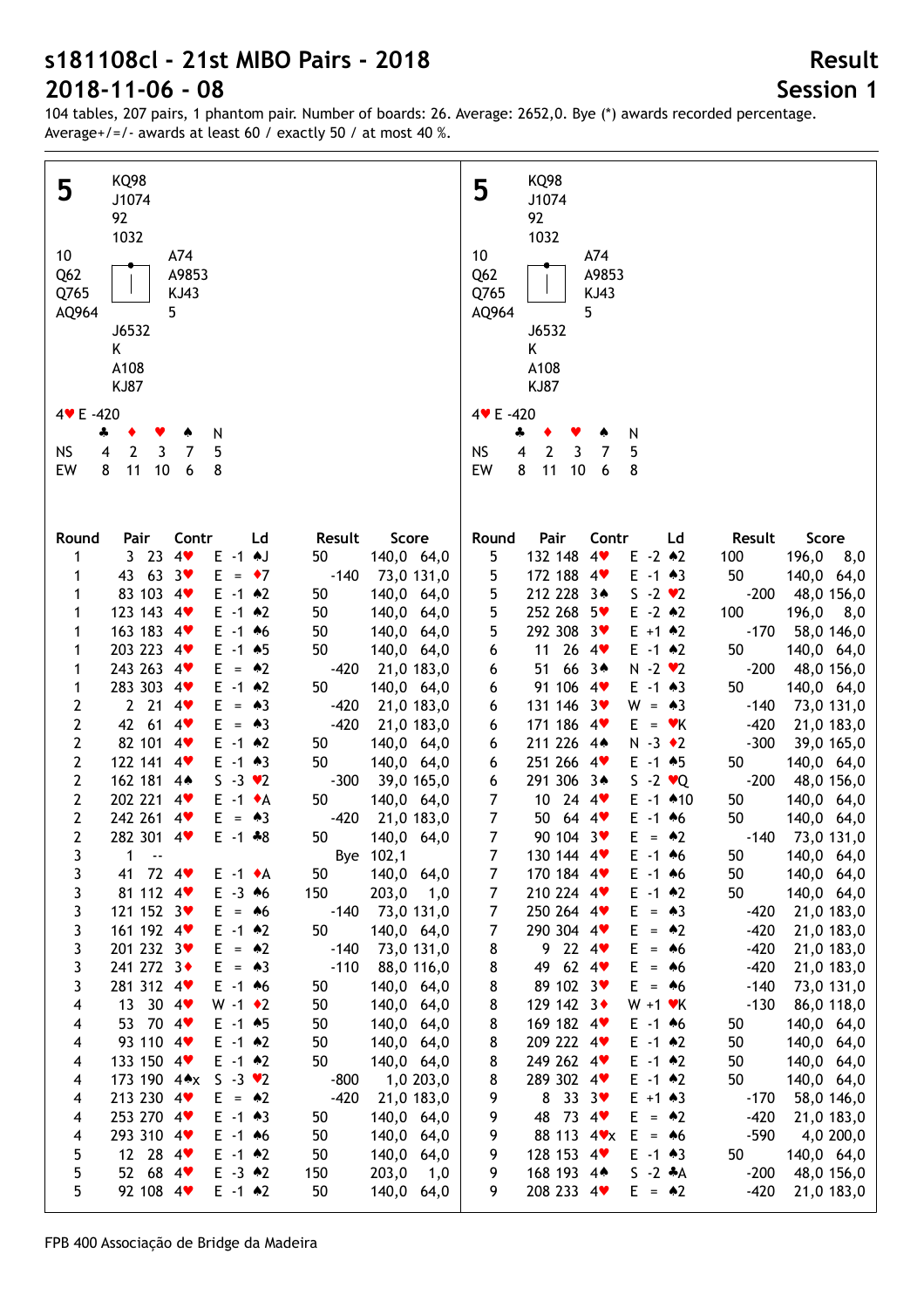104 tables, 207 pairs, 1 phantom pair. Number of boards: 26. Average: 2652,0. Bye (\*) awards recorded percentage. Average+/=/- awards at least 60 / exactly 50 / at most 40 %.

| <b>KQ98</b><br>5<br>J1074<br>92<br>1032<br>10<br>A74<br>Q <sub>62</sub><br>A9853<br>Q765<br>KJ43<br>5<br>AQ964<br>J6532<br>Κ<br>A108<br>KJ87<br>$4 \times E - 420$ | QJ4<br>6<br>Q <sub>2</sub><br>K84<br>107432<br>A72<br>98<br>J74<br>9865<br>QJ10975<br>A62<br>J<br>AQ96<br>K10653<br>AK103<br>3<br>K85<br>2* S 110 |
|--------------------------------------------------------------------------------------------------------------------------------------------------------------------|---------------------------------------------------------------------------------------------------------------------------------------------------|
| N<br>4<br>٠<br>Y<br>$\mathbf 2$<br>$\mathbf{3}$<br>5<br><b>NS</b><br>7<br>4                                                                                        | N<br>÷<br>8<br>5<br>8<br>6<br>6<br>N                                                                                                              |
| 11<br>$10\,$<br>EW<br>8<br>6<br>8                                                                                                                                  | S<br>5<br>5<br>5<br>5<br>8<br>EW<br>4                                                                                                             |
| Pair<br>Contr<br>Round<br>Ld<br>Result<br>Score                                                                                                                    | Pair<br>Contr<br>Score<br>Round<br>Ld<br>Result                                                                                                   |
| 248 273<br>$3*$<br>9<br>Е<br>$= A3$<br>$-140$<br>73,0 131,0                                                                                                        | 3 <sub>23</sub><br>$3\bullet$<br>$W = AQ$<br>$-110$<br>14,8 189,2<br>1                                                                            |
| 288 313 4<br>9<br>$E - 1$ $*7$<br>50<br>140,0 64,0<br>7 <sup>31</sup><br>3 <sub>v</sub><br>$E = \triangle 2$<br>$-140$<br>10<br>73,0 131,0                         | 43 63 2*<br>$S = \bullet 6$<br>110<br>125,1 78,9<br>1<br>83 103 3*<br>$S - 1 * J$<br>$-50$<br>81,0 123,0<br>1                                     |
| 47 71<br>$4$ v<br>10<br>$E - 1$ $*2$<br>50<br>140,0 64,0                                                                                                           | 123 143 3<br>$W - 1$ $*Q$<br>100<br>113,6 90,4<br>1                                                                                               |
| 87 111 4<br>$E - 1$ $*2$<br>50<br>10<br>140,0 64,0                                                                                                                 | 163 183 3*<br>$S - 1 * J$<br>$-50$<br>81,0 123,0<br>1                                                                                             |
| 127 151 3<br>$= 46$<br>10<br>E.<br>$-140$<br>73,0 131,0                                                                                                            | 203 223 4*<br>$S - 2 * J$<br>$-100$<br>33,7 170,3<br>1                                                                                            |
| 167 191 4<br>10<br>$E - 1$ $*2$<br>50<br>140,0 64,0                                                                                                                | 243 263 4*<br>$S -2 \cdot Q$<br>1<br>$-100$<br>33,7 170,3                                                                                         |
| 207 231 3*x<br>$S - 1$ $*10$<br>$-200$<br>10<br>48,0 156,0<br>247 271 4<br>10<br>$E - 1$ $*2$<br>50<br>140,0 64,0                                                  | 283 303 4*<br>1<br>$S - 2 * J$<br>$-100$<br>33,7 170,3<br>2<br>2 21 3 $\star$ W = $\star$ Q<br>$-670$<br>6,4 197,6                                |
| 287 311 4<br>10<br>$E - 1$ $*2$<br>50<br>140,0 64,0                                                                                                                | 2<br>42 61 4 $\star$ W = $\star$ Q<br>$-710$<br>1,1 202,9                                                                                         |
| 6294<br>$E - 2$ $*2$<br>11<br>100<br>196,0<br>8,0                                                                                                                  | $\overline{\mathbf{c}}$<br>82 101 3*<br>$S = \cdot Q$<br>140<br>161,9 42,1                                                                        |
| 46 69 4<br>11<br>$E - 1$ $*2$<br>50<br>140,0 64,0                                                                                                                  | $\mathbf{2}$<br>$S - 1 * J$<br>122 141 3*<br>$-50$<br>81,0 123,0                                                                                  |
| 86 109 4<br>50<br>11<br>$E - 1$ $*2$<br>140,0 64,0                                                                                                                 | $\mathbf{2}$<br>162 181 3<br>$W = AQ$<br>$-110$<br>14,8 189,2                                                                                     |
| 126 149 4<br>$= 2$<br>11<br>E<br>21,0 183,0<br>$-420$<br>166 189 4<br>11<br>$E = \triangle 2$<br>$-420$<br>21,0 183,0                                              | $\mathbf{2}$<br>202 221 2*<br>$S + 1 + J$<br>140<br>161,9 42,1<br>242 261 3*<br>140<br>$\mathbf{2}$<br>$S = \cdot Q$<br>$161,9$ 42,1              |
| 11<br>206 229 4<br>$E - 2 \cdot 3$<br>100<br>196,0 8,0                                                                                                             | $\mathbf{2}$<br>282 301 3*<br>$S - 2 * 2$<br>$-100$<br>33,7 170,3                                                                                 |
| 11<br>$-140$<br>$246\,269\,3$<br>$E = -2$<br>73,0 131,0                                                                                                            | 3<br>1<br>$\sim$ $\sim$<br>Bye 102,1                                                                                                              |
| 1,0 203,0<br>286 309 4** N -3 *5<br>$-800$<br>11                                                                                                                   | 41 72 34<br>81,0 123,0<br>3<br>$S - 1$ $*J$<br>$-50$                                                                                              |
| $5$ 27 4<br>$E - 2$ $*2$<br>100<br>$196,0$ 8,0<br>12<br>45 67 2<br>$-170$                                                                                          | 81 112 3*<br>3<br>$S = \cdot Q$<br>$161,9$ 42,1<br>140                                                                                            |
| 12<br>$E + 2 \cdot 3$<br>58,0 146,0<br>85 107 4<br>50<br>12<br>$E - 1$ $*2$<br>140,0 64,0                                                                          | 3<br>121 152 34<br>$S -1$ $\bullet Q$<br>81,0 123,0<br>$-50$<br>3<br>161 192 4*<br>$S - 1 * 6$<br>81,0 123,0<br>$-50$                             |
| 12<br>125 147 4<br>$E - 1$ $*4$<br>50<br>140,0 64,0                                                                                                                | 3<br>201 232 2*<br>$S -1$ + Q<br>81,0 123,0<br>$-50$                                                                                              |
| 165 187 2<br>$E + 1$ 46<br>12<br>$-140$<br>73,0 131,0                                                                                                              | 3<br>241 272 3*<br>$S - 1 * J$<br>81,0 123,0<br>-50                                                                                               |
| 12<br>205 227 3*<br>$N - 2 * 5$<br>$-200$<br>48,0 156,0                                                                                                            | 3<br>281 312 24<br>$S + 1$ + Q<br>140<br>$161,9$ 42,1                                                                                             |
| 245 267 4<br>12<br>$E - 1$ $*3$<br>50<br>140,0 64,0                                                                                                                | 140<br>13 30 34<br>161,9 42,1<br>4<br>$S = \bullet 2$                                                                                             |
| 285 307 3*<br>$S - 2 \cdot 2$<br>12<br>$-200$<br>48,0 156,0<br>4 25 $3\bullet$<br>$E = \triangle 3$<br>$-140$<br>73,0 131,0<br>13                                  | 53 70 3*<br>$S - 1 * J$<br>81,0 123,0<br>4<br>-50<br>93 110 4*<br>$S - 2 * J$<br>$-100$<br>33,7 170,3                                             |
| 44 65 4<br>$-420$<br>13<br>$E = \triangle 2$<br>21,0 183,0                                                                                                         | 4<br>$S - 2 * J$<br>133 150 4*<br>$-100$<br>4<br>33,7 170,3                                                                                       |
| 84 105 4<br>$E - 1$ $*5$<br>50<br>13<br>140,0 64,0                                                                                                                 | 173 190 2*<br>110<br>4<br>$S = *J$<br>125,1 78,9                                                                                                  |
| 124 145 4<br>$E - 1$ $*5$<br>50<br>13<br>140,0 64,0                                                                                                                | 213 230 4*<br>$S - 1 * J$<br>$-50$<br>81,0 123,0<br>4                                                                                             |
| 164 185 4<br>$E = 2$<br>21,0 183,0<br>13<br>$-420$                                                                                                                 | 253 270 3*<br>$S - 1 + J$<br>81,0 123,0<br>$-50$<br>4                                                                                             |
| 204 225 4<br>$E - 1$ $*3$<br>50<br>140,0 64,0<br>13                                                                                                                | 293 310 3*<br>81,0 123,0<br>4<br>$S - 1$ . J<br>$-50$                                                                                             |
| 244 265 4<br>$E - 1$ +6<br>50<br>140,0 64,0<br>13<br>13<br>284 305 4<br>$E - 1$ $*2$<br>50<br>140,0 64,0                                                           | 5<br>12 28 3*<br>$N - 1$ $\bullet$ 2<br>81,0 123,0<br>$-50$<br>5<br>52 68 4*<br>$S - 1$ $*5$<br>$-50$<br>81,0 123,0                               |
|                                                                                                                                                                    | 5<br>92 108 3*<br>$S -1$ $\bullet Q$<br>81,0 123,0<br>$-50$                                                                                       |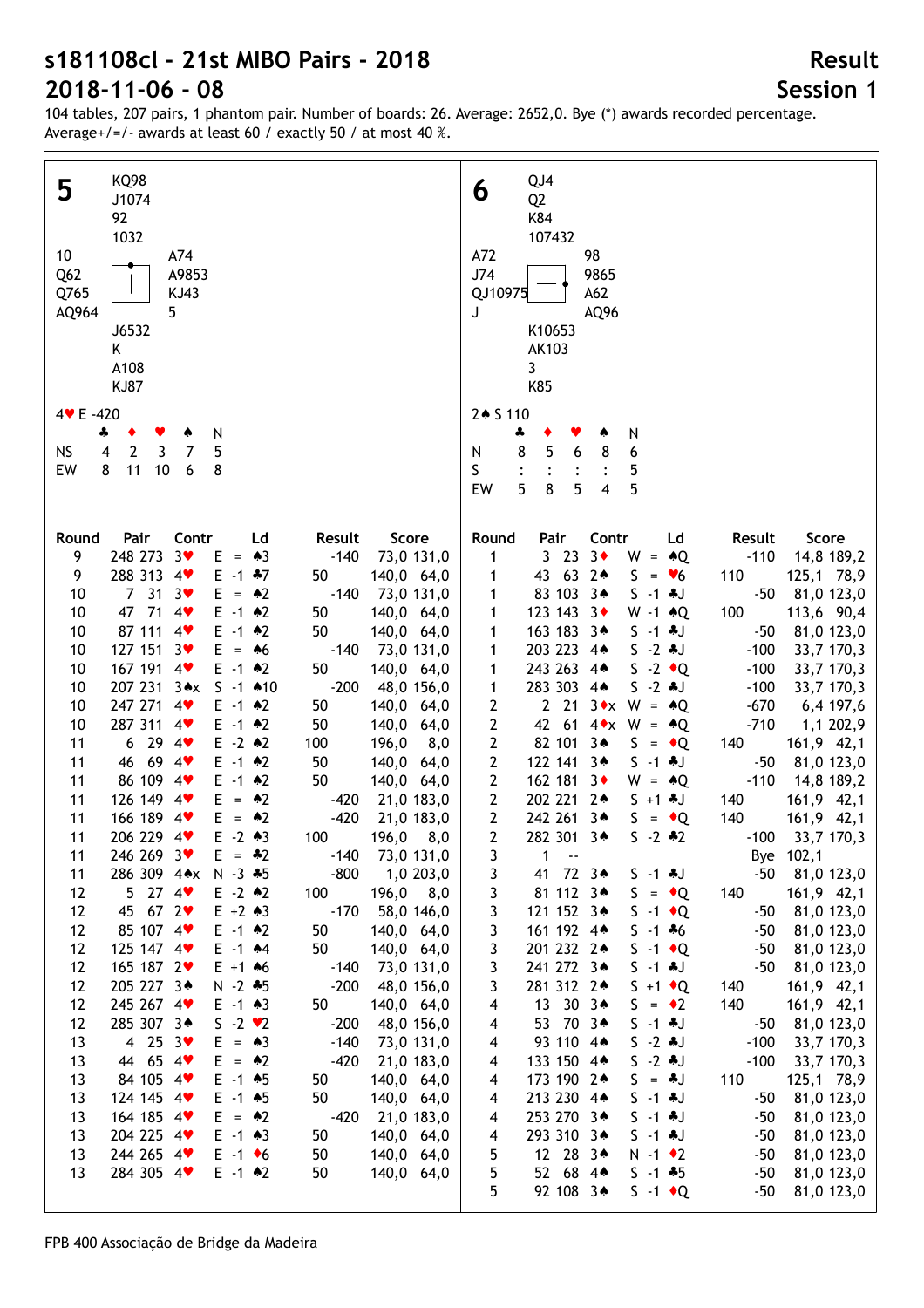Average+/=/- awards at least 60 / exactly 50 / at most 40 %.

104 tables, 207 pairs, 1 phantom pair. Number of boards: 26. Average: 2652,0. Bye (\*) awards recorded percentage.

| QJ4                                                                                                            | QJ4                                                                                                          |
|----------------------------------------------------------------------------------------------------------------|--------------------------------------------------------------------------------------------------------------|
| 6                                                                                                              | 6                                                                                                            |
| Q <sub>2</sub>                                                                                                 | Q <sub>2</sub>                                                                                               |
| K84                                                                                                            | K84                                                                                                          |
| 107432                                                                                                         | 107432                                                                                                       |
| A72                                                                                                            | A72                                                                                                          |
| 98                                                                                                             | 98                                                                                                           |
| 9865                                                                                                           | J74                                                                                                          |
| J74                                                                                                            | 9865                                                                                                         |
| QJ10975                                                                                                        | QJ10975                                                                                                      |
| A62                                                                                                            | A62                                                                                                          |
| AQ96                                                                                                           | AQ96                                                                                                         |
| J                                                                                                              | J                                                                                                            |
| K10653                                                                                                         | K10653                                                                                                       |
| AK103                                                                                                          | AK103                                                                                                        |
| 3                                                                                                              | 3                                                                                                            |
| K85                                                                                                            | K85                                                                                                          |
|                                                                                                                | 2* S 110                                                                                                     |
| 2+ S 110                                                                                                       | N                                                                                                            |
| N                                                                                                              | ÷                                                                                                            |
| ÷                                                                                                              | ۸                                                                                                            |
| 5                                                                                                              | 8                                                                                                            |
| 8                                                                                                              | 5                                                                                                            |
| 8                                                                                                              | 6                                                                                                            |
| 6                                                                                                              | 8                                                                                                            |
| N                                                                                                              | N                                                                                                            |
| 6                                                                                                              | 6                                                                                                            |
| 5                                                                                                              | S                                                                                                            |
| S.                                                                                                             | 5                                                                                                            |
| 8                                                                                                              | 5                                                                                                            |
| 5                                                                                                              | 5                                                                                                            |
| 5                                                                                                              | 8                                                                                                            |
| 5                                                                                                              | 5                                                                                                            |
| $\overline{\mathbf{4}}$                                                                                        | EW                                                                                                           |
| EW                                                                                                             | 4                                                                                                            |
|                                                                                                                |                                                                                                              |
| Pair                                                                                                           | Score                                                                                                        |
| Contr                                                                                                          | Round                                                                                                        |
| Result                                                                                                         | Pair                                                                                                         |
| Score                                                                                                          | Contr                                                                                                        |
| Round                                                                                                          | Ld                                                                                                           |
| Ld                                                                                                             | Result                                                                                                       |
| 132 148 2*<br>$S + 2 * J$<br>191,3 12,7<br>5<br>170                                                            | 9<br>248 273 4 * x N -1 * Q<br>$-100$ a<br>60,8 143,2                                                        |
| 172 188 3*                                                                                                     | 288 313 34                                                                                                   |
| $-50$                                                                                                          | 81,0 123,0                                                                                                   |
| 5                                                                                                              | 9                                                                                                            |
| 81,0 123,0                                                                                                     | $S - 1$ + J                                                                                                  |
| $S - 1$ + J                                                                                                    | $-50$                                                                                                        |
| 212 228 3*                                                                                                     | 7 31 24                                                                                                      |
| 5                                                                                                              | 161,9 42,1                                                                                                   |
| 170                                                                                                            | 10                                                                                                           |
| 191,3 12,7                                                                                                     | $S + 1 + J$                                                                                                  |
| $S + 1$ + Q                                                                                                    | 140                                                                                                          |
| 252 268 4*                                                                                                     | 47 71 3*                                                                                                     |
| 5                                                                                                              | $-50$                                                                                                        |
| $-100$                                                                                                         | 81,0 123,0                                                                                                   |
| 33,7 170,3                                                                                                     | 10                                                                                                           |
| $S -2 \cdot Q$                                                                                                 | $S - 1$ . J                                                                                                  |
| 292 308 3*                                                                                                     | 87 111 2*                                                                                                    |
| 5                                                                                                              | 161,9 42,1                                                                                                   |
| $-50$                                                                                                          | 10                                                                                                           |
| 81,0 123,0                                                                                                     | $S + 1 + J$                                                                                                  |
| $S - 1 * J$                                                                                                    | 140                                                                                                          |
| 11 26 3*                                                                                                       | 127 151 2*                                                                                                   |
| 161,9 42,1                                                                                                     | 140                                                                                                          |
| $S = *J$                                                                                                       | 161,9 42,1                                                                                                   |
| 6                                                                                                              | 10                                                                                                           |
| 140                                                                                                            | $S + 1 + J$                                                                                                  |
| 66 34<br>140<br>161,9 42,1<br>51<br>$S = *J$<br>6                                                              | 167 191 3 * x W -1 * Q<br>200<br>198,7<br>5,3<br>10                                                          |
| 91 106 4*                                                                                                      | 207 231 24                                                                                                   |
| $-50$                                                                                                          | 140                                                                                                          |
| 81,0 123,0                                                                                                     | $161,9$ 42,1                                                                                                 |
| $S -1$ + Q                                                                                                     | 10                                                                                                           |
| 6                                                                                                              | $S + 1 * J$                                                                                                  |
| 131 146 3*                                                                                                     | 247 271 4 * x N - 2 * Q                                                                                      |
| $S = *J$                                                                                                       | 19,6 184,4                                                                                                   |
| 140                                                                                                            | 10                                                                                                           |
| 161,9 42,1                                                                                                     | $-300$ a                                                                                                     |
| 6                                                                                                              | 287 311 2*                                                                                                   |
| 171 186 2*                                                                                                     | 191,3 12,7                                                                                                   |
| 110                                                                                                            | 10                                                                                                           |
| 125,1 78,9                                                                                                     | $S + 2 * J$                                                                                                  |
| $S = *J$                                                                                                       | 170                                                                                                          |
| 6<br>211 226 3*<br>$S -1$ $\bullet$ 2<br>$-50$<br>81,0 123,0<br>6                                              | 6292<br>110<br>125,1 78,9<br>11<br>$S = *J$                                                                  |
| 251 266 4*                                                                                                     | 46 69 4*                                                                                                     |
| $-100$                                                                                                         | $S - 2 \cdot Q$                                                                                              |
| 33,7 170,3                                                                                                     | $-100$                                                                                                       |
| $S - 2$ . J                                                                                                    | 33,7 170,3                                                                                                   |
| 6                                                                                                              | 11                                                                                                           |
| 291 306 3*                                                                                                     | 86 109 4*                                                                                                    |
| $-50$                                                                                                          | $S = \cdot Q$                                                                                                |
| $S - 1$ $*J$                                                                                                   | 420                                                                                                          |
| 81,0 123,0                                                                                                     | 203,9 0,1                                                                                                    |
| 6                                                                                                              | 11                                                                                                           |
| 10 24 2*                                                                                                       | 126 149 3*                                                                                                   |
| 125,1 78,9                                                                                                     | $-50$                                                                                                        |
| 7                                                                                                              | 81,0 123,0                                                                                                   |
| $S = \cdot Q$                                                                                                  | $S - 1 * J$                                                                                                  |
| 110                                                                                                            | 11                                                                                                           |
| $\overline{7}$                                                                                                 | 166 189 4                                                                                                    |
| 50 64 2*                                                                                                       | 200                                                                                                          |
| $S + 1 * J$                                                                                                    | 198,7                                                                                                        |
| 140                                                                                                            | 11                                                                                                           |
| 161,9 42,1                                                                                                     | $W - 2 \cdot Q$                                                                                              |
| $\overline{7}$                                                                                                 | 5,3                                                                                                          |
| 90 104 2*<br>$S + 1$ $\bullet$ Q<br>140<br>$161,9$ 42,1<br>$-100$ 33,7 170,3<br>130 144 4*<br>$S - 2 * J$<br>7 | 206 229 3*<br>11<br>140<br>161,9 42,1<br>$S = *J$<br>246 269 3*<br>163,8 40,2<br>100>a<br>$W - 1$ $*2$<br>11 |
| $\overline{7}$                                                                                                 | 286 309 24                                                                                                   |
| 170 184 2*                                                                                                     | 140                                                                                                          |
| 125,1 78,9                                                                                                     | $161,9$ 42,1                                                                                                 |
| $S = *J$                                                                                                       | 11                                                                                                           |
| 110                                                                                                            | $S + 1$ $\bullet$ Q                                                                                          |
| $-50$ 81,0 123,0                                                                                               | $5$ 27 $3\bullet$                                                                                            |
| $\overline{7}$                                                                                                 | -110 14,8 189,2                                                                                              |
| 210 224 4*                                                                                                     | 12                                                                                                           |
| $S - 1 * J$                                                                                                    | $W = \triangle Q$                                                                                            |
| $\overline{7}$                                                                                                 | 45 67 4 * x W -1 * Q                                                                                         |
| 250 264 2*                                                                                                     | 200                                                                                                          |
| $S + 1 + J$                                                                                                    | 198,7                                                                                                        |
| 161,9 42,1                                                                                                     | 12                                                                                                           |
| 140                                                                                                            | 5,3                                                                                                          |
| $\overline{7}$                                                                                                 | $-670$                                                                                                       |
| 290 304 4*                                                                                                     | 85 107 $3 \cdot x$ W = $*Q$                                                                                  |
| $S - 2 * J$                                                                                                    | 6,4 197,6                                                                                                    |
| $-100$ 33,7 170,3                                                                                              | 12                                                                                                           |
| 9222                                                                                                           | 125 147 2*                                                                                                   |
| 8                                                                                                              | 110                                                                                                          |
| 125,1 78,9                                                                                                     | 125,1 78,9                                                                                                   |
| $S = \cdot Q$                                                                                                  | 12                                                                                                           |
| 110                                                                                                            | $S = *J$                                                                                                     |
| 49 62 2*                                                                                                       | 140                                                                                                          |
| 8                                                                                                              | 165 187 2*                                                                                                   |
| $S + 1$ + Q                                                                                                    | $S + 1 * J$                                                                                                  |
| 140                                                                                                            | 161,9 42,1                                                                                                   |
| 161,9 42,1                                                                                                     | 12                                                                                                           |
| 89 102 34                                                                                                      | 205 227 4*                                                                                                   |
| $S -1$ $\bullet Q$                                                                                             | $S - 2 * J$                                                                                                  |
| $-50$ 81,0 123,0                                                                                               | $-100$ 33,7 170,3                                                                                            |
| 8                                                                                                              | 12                                                                                                           |
| 129 142 5*x N -2 +A<br>$-300$<br>10,6 193,4<br>8                                                               | 245 267 3*<br>163,8 40,2<br>12<br>$W - 1$ $\ast J$<br>100>a                                                  |
| 169 182 24                                                                                                     | 285 307 34                                                                                                   |
| 125,1 78,9                                                                                                     | 81,0 123,0                                                                                                   |
| 8                                                                                                              | 12                                                                                                           |
| $S = *J$                                                                                                       | $S - 1$ + J                                                                                                  |
| 110                                                                                                            | -50                                                                                                          |
| 209 222 24                                                                                                     | 4 $25$ $3*$                                                                                                  |
| 140                                                                                                            | $-50$                                                                                                        |
| $161,9$ 42,1                                                                                                   | 81,0 123,0                                                                                                   |
| 8                                                                                                              | 13                                                                                                           |
| $S + 1 * J$                                                                                                    | $N - 1$ $*4$                                                                                                 |
| 249 262 34<br>$S - 1 * J$<br>-50 81,0 123,0<br>8                                                               | 44 65 24<br>110<br>125,1 78,9<br>13<br>$N = 1$                                                               |
| 8                                                                                                              | 84 105 34                                                                                                    |
| 289 302 3 $\star$ x W = $\star$ Q                                                                              | 140                                                                                                          |
| $-670$                                                                                                         | 161,9 42,1                                                                                                   |
| 6,4 197,6                                                                                                      | 13                                                                                                           |
| 9                                                                                                              | $S = *J$                                                                                                     |
| 8 33 24                                                                                                        | 124 145 3*x                                                                                                  |
| 161,9 42,1                                                                                                     | $-100$ 33,7 170,3                                                                                            |
| $S + 1 * J$                                                                                                    | 13                                                                                                           |
| 140                                                                                                            | $S - 1 * J$                                                                                                  |
| 9                                                                                                              | 164 185 4                                                                                                    |
| 48 73 44                                                                                                       | $W - 2 \cdot Q$                                                                                              |
| $S -2 \cdot Q$                                                                                                 | 198,7 5,3                                                                                                    |
| $-100$                                                                                                         | 13                                                                                                           |
| 33,7 170,3                                                                                                     | 200                                                                                                          |
| 88 113 4*                                                                                                      | 204 225 34                                                                                                   |
| 9                                                                                                              | $S - 1 * J$                                                                                                  |
| $S -1$ $\bullet Q$                                                                                             | $-50$                                                                                                        |
| $-50$                                                                                                          | 81,0 123,0                                                                                                   |
| 81,0 123,0                                                                                                     | 13                                                                                                           |
| 9<br>128 153 24<br>140<br>$161,9$ 42,1<br>$S + 1$ $\bullet$ Q                                                  | 244 265 4<br>$S - 1$ +6<br>$-50$ a $102,0102,0$<br>13                                                        |
| 9                                                                                                              | 284 305 44                                                                                                   |
| 168 193 4 $\star$ W = $\star$ Q                                                                                | $S - 2 * J$                                                                                                  |
| $-710$                                                                                                         | $-100$                                                                                                       |
| 1,1 202,9                                                                                                      | 33,7 170,3                                                                                                   |
|                                                                                                                | 13                                                                                                           |
| 9<br>208 233 34<br>$161,9$ 42,1<br>$S = *J$<br>140                                                             |                                                                                                              |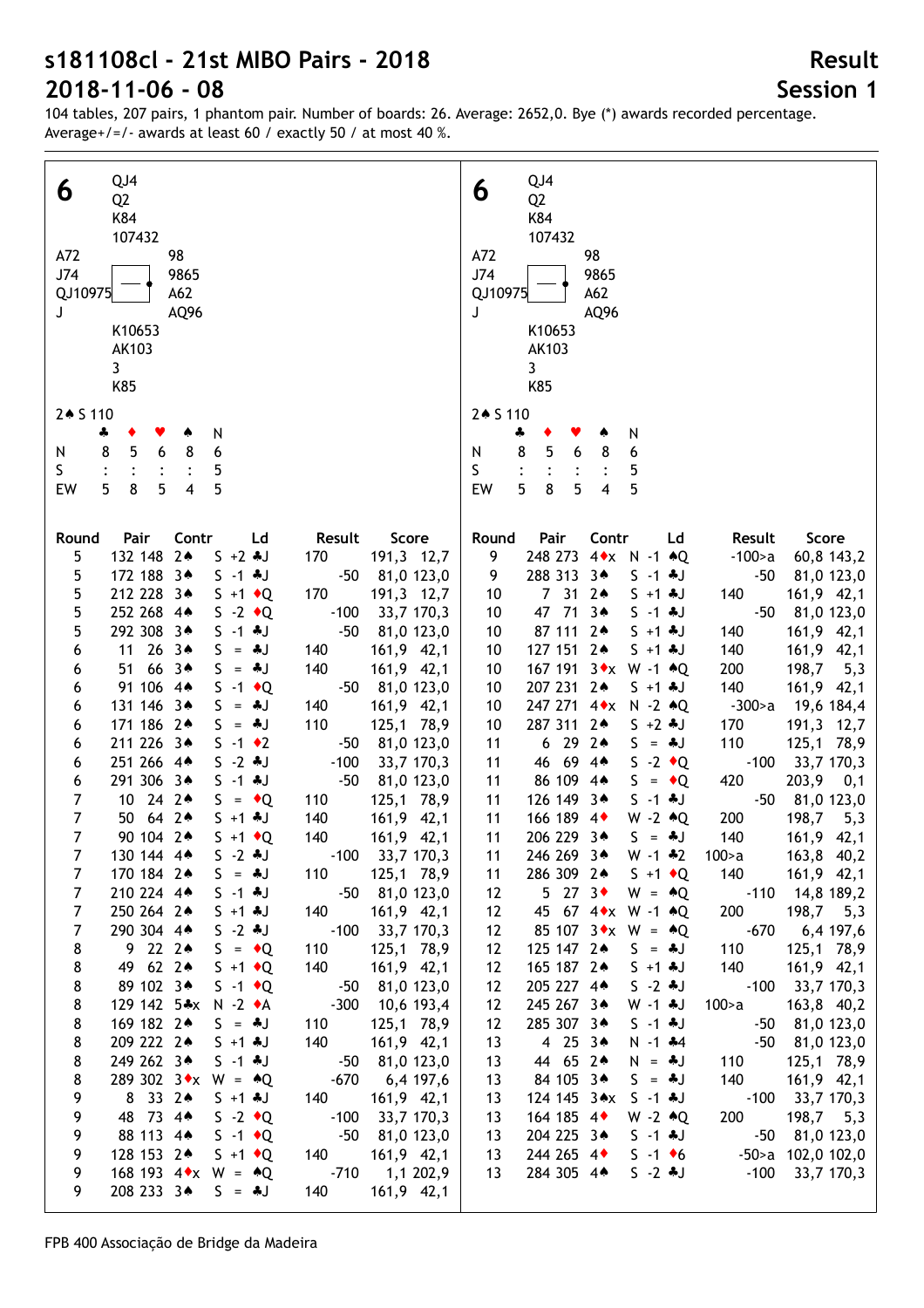104 tables, 207 pairs, 1 phantom pair. Number of boards: 26. Average: 2652,0. Bye (\*) awards recorded percentage. Average+/=/- awards at least 60 / exactly 50 / at most 40 %.

| A62                                                                                                                      | A62                                                                                                                                            |
|--------------------------------------------------------------------------------------------------------------------------|------------------------------------------------------------------------------------------------------------------------------------------------|
| 7                                                                                                                        | 7                                                                                                                                              |
| K106                                                                                                                     | K106                                                                                                                                           |
| 10643                                                                                                                    | 10643                                                                                                                                          |
| 1095                                                                                                                     | 1095                                                                                                                                           |
| 53                                                                                                                       | 53                                                                                                                                             |
| KJ108                                                                                                                    | KJ108                                                                                                                                          |
| 9                                                                                                                        | 9                                                                                                                                              |
| Q74                                                                                                                      | Q74                                                                                                                                            |
| K972                                                                                                                     | K972                                                                                                                                           |
| AQJ8                                                                                                                     | AQJ8                                                                                                                                           |
| KJ8642                                                                                                                   | KJ8642                                                                                                                                         |
| Q <sub>3</sub>                                                                                                           | Q <sub>3</sub>                                                                                                                                 |
| Q974                                                                                                                     | Q974                                                                                                                                           |
| AJ8532                                                                                                                   | AJ8532                                                                                                                                         |
| 5 <sub>1</sub>                                                                                                           | 5                                                                                                                                              |
| A7                                                                                                                       | A7                                                                                                                                             |
| 5 * x W 200                                                                                                              | 5 * x W 200                                                                                                                                    |
| N                                                                                                                        | N                                                                                                                                              |
| ÷                                                                                                                        | ÷                                                                                                                                              |
| 3                                                                                                                        | 3                                                                                                                                              |
| <b>NS</b>                                                                                                                | <b>NS</b>                                                                                                                                      |
| 3                                                                                                                        | 3                                                                                                                                              |
| 10                                                                                                                       | 10                                                                                                                                             |
| $\overline{7}$                                                                                                           | 8                                                                                                                                              |
| 8                                                                                                                        | 7                                                                                                                                              |
| EW                                                                                                                       | EW                                                                                                                                             |
| 9                                                                                                                        | 9                                                                                                                                              |
| 10                                                                                                                       | 10                                                                                                                                             |
| $\overline{3}$                                                                                                           | $\overline{3}$                                                                                                                                 |
| 4                                                                                                                        | 5                                                                                                                                              |
| 5                                                                                                                        | $\overline{4}$                                                                                                                                 |
| Pair                                                                                                                     | Pair                                                                                                                                           |
| Contr                                                                                                                    | Contr                                                                                                                                          |
| Ld                                                                                                                       | Result                                                                                                                                         |
| Result                                                                                                                   | Score                                                                                                                                          |
| Score                                                                                                                    | Round                                                                                                                                          |
| Round                                                                                                                    | Ld                                                                                                                                             |
| 4 24 4*                                                                                                                  | 133 149 4*                                                                                                                                     |
| $W - 1$ $\vee$ 2                                                                                                         | 5                                                                                                                                              |
| 100                                                                                                                      | $E - 1$ $\blacktriangledown$                                                                                                                   |
| 104,0 100,0                                                                                                              | 100                                                                                                                                            |
| 1                                                                                                                        | 104,0 100,0                                                                                                                                    |
| 44 64 2                                                                                                                  | 173 189 4                                                                                                                                      |
| $S + 1$ $*2$                                                                                                             | $-200$                                                                                                                                         |
| 140                                                                                                                      | 5                                                                                                                                              |
| 157,0 47,0                                                                                                               | $S - 2 * 6$                                                                                                                                    |
| 1                                                                                                                        | 12,0 192,0                                                                                                                                     |
| 84 104 3N                                                                                                                | 213 229 4*                                                                                                                                     |
| 4,0 200,0                                                                                                                | 5                                                                                                                                              |
| $E + 1$ $*4$                                                                                                             | $W - 1$ $\bullet$ 6                                                                                                                            |
| $-630$                                                                                                                   | 100                                                                                                                                            |
| 1                                                                                                                        | 104,0 100,0                                                                                                                                    |
| 124 144 3                                                                                                                | 253 269 5*                                                                                                                                     |
| $S = 46$                                                                                                                 | 5                                                                                                                                              |
| 140                                                                                                                      | $W - 1$ $\times$ 10                                                                                                                            |
| 157,0 47,0                                                                                                               | 100                                                                                                                                            |
| 1                                                                                                                        | 104,0 100,0                                                                                                                                    |
| 164 184 3                                                                                                                | 293 309 4*                                                                                                                                     |
| $5 + 1 + 6$                                                                                                              | 5                                                                                                                                              |
| 170                                                                                                                      | 100                                                                                                                                            |
| 182,0 22,0                                                                                                               | 104,0 100,0                                                                                                                                    |
| 1                                                                                                                        | $W - 1$ $\blacktriangleright$ 6                                                                                                                |
| 204 224 4*                                                                                                               | 12 27 4*                                                                                                                                       |
| 100                                                                                                                      | 100                                                                                                                                            |
| $W - 1$ $\bullet$ 8                                                                                                      | 6                                                                                                                                              |
| 104,0 100,0                                                                                                              | $E - 1$ $\div 2$                                                                                                                               |
| 1                                                                                                                        | 104,0 100,0                                                                                                                                    |
| 244 264 3*<br>$W + 1$ $V$ 6<br>$-130$<br>35,0 169,0<br>1                                                                 | 52 67<br>3 <sub>v</sub><br>S.<br>140<br>$= 45$<br>157,0 47,0<br>6                                                                              |
| 284 304 3                                                                                                                | 92 107 4 v x                                                                                                                                   |
| $S - 1$ 45                                                                                                               | $S - 1 + 6$                                                                                                                                    |
| $-100$                                                                                                                   | $-200$                                                                                                                                         |
| 69,0 135,0                                                                                                               | 12,0 192,0                                                                                                                                     |
| 1                                                                                                                        | 6                                                                                                                                              |
| 3 22 $2 \cdot$<br>2<br>S<br>130,0 74,0<br>$=$ $*6$<br>110<br>43 62 3<br>2<br>$= 45$<br>S<br>140<br>157,0 47,0            | 300<br>132 147 4*<br>$E - 3 \cdot A$<br>195,0<br>9,0<br>6<br>172 187 3*<br>$W + 1 \cdot 6$<br>$-130$<br>35,0 169,0<br>6                        |
| 83 102 3<br>2<br>$= 45$<br>S<br>140<br>157,0 47,0                                                                        | 212 227 3<br>$S = \triangle 5$<br>140<br>157,0 47,0<br>6                                                                                       |
| 2<br>123 142 3N<br>$-5$ $\vee$ 5<br>500<br>E.<br>200,0<br>4,0                                                            | 252 267 3♥<br>170<br>182,0 22,0<br>$N + 1$ $\vee 4$<br>6                                                                                       |
| 2                                                                                                                        | 292 307 3♥                                                                                                                                     |
| 163 182 4                                                                                                                | $S - 1$ $*4$                                                                                                                                   |
| $S - 1$ $*5$                                                                                                             | $-100$                                                                                                                                         |
| 69,0 135,0                                                                                                               | 69,0 135,0                                                                                                                                     |
| $-100$                                                                                                                   | 6                                                                                                                                              |
| 2<br>203 222 3*<br>$W + 1 \cdot 6$<br>$-130$<br>35,0 169,0<br>2<br>243 262 4*<br>$W = \bullet 6$<br>$-130$<br>35,0 169,0 | 25<br>$\overline{7}$<br>11<br>$4$ ÷<br>$W - 2 \cdot 6$<br>200<br>189,0 15,0<br>$\overline{7}$<br>51 65 3*<br>$W = -10$<br>$-110$<br>53,0 151,0 |
| $\overline{2}$                                                                                                           | $\overline{7}$                                                                                                                                 |
| 283 302 2                                                                                                                | 91 105 5+                                                                                                                                      |
| $S + 1 \cdot 3$                                                                                                          | $E -2$ $\vee$ A                                                                                                                                |
| 140                                                                                                                      | 200                                                                                                                                            |
| 157,0 47,0                                                                                                               | 189,0 15,0                                                                                                                                     |
| $-100$                                                                                                                   | $W - 1$ $V$ 6                                                                                                                                  |
| 3                                                                                                                        | 104,0 100,0                                                                                                                                    |
| 2 33 $3\sqrt{ }$                                                                                                         | 7                                                                                                                                              |
| $S - 1$ 46                                                                                                               | 131 145 4*                                                                                                                                     |
| 69,0 135,0                                                                                                               | 100                                                                                                                                            |
| 3                                                                                                                        | 69,0 135,0                                                                                                                                     |
| 42 73 4*                                                                                                                 | 171 185 3                                                                                                                                      |
| $W - 1$ $V$ 6                                                                                                            | $S - 1$ 45                                                                                                                                     |
| 100                                                                                                                      | $-100$                                                                                                                                         |
| 104,0 100,0                                                                                                              | 7                                                                                                                                              |
| 3                                                                                                                        | 211 225 3*                                                                                                                                     |
| 82 113 3                                                                                                                 | $-130$                                                                                                                                         |
| $-100$                                                                                                                   | $\overline{7}$                                                                                                                                 |
| $S - 1$ 45                                                                                                               | $W + 1 \cdot 3$                                                                                                                                |
| 69,0 135,0                                                                                                               | 35,0 169,0                                                                                                                                     |
| 3                                                                                                                        | 251 265 3♥                                                                                                                                     |
| 122 153 2                                                                                                                | 7                                                                                                                                              |
| $S = *6$                                                                                                                 | $S + 1$ 46                                                                                                                                     |
| 110                                                                                                                      | 170                                                                                                                                            |
| 130,0 74,0                                                                                                               | 182,0 22,0                                                                                                                                     |
| 3                                                                                                                        | 291 305 4 <b>V</b> x                                                                                                                           |
| 162 193 3                                                                                                                | $-800$                                                                                                                                         |
| $S = \triangle 5$                                                                                                        | 7                                                                                                                                              |
| 140                                                                                                                      | $S - 3 \cdot 3$                                                                                                                                |
| 157,0 47,0                                                                                                               | 0,0,204,0                                                                                                                                      |
| 202 233 3                                                                                                                | 10 23 4*                                                                                                                                       |
| 3                                                                                                                        | 100                                                                                                                                            |
| $S - 1$ 45                                                                                                               | 8                                                                                                                                              |
| $-100$                                                                                                                   | $W - 1$ $\cdot$ K                                                                                                                              |
| 69,0 135,0                                                                                                               | 104,0 100,0                                                                                                                                    |
| 3                                                                                                                        | 50 63 4*                                                                                                                                       |
| 242 273 4*                                                                                                               | 8                                                                                                                                              |
| $E - 1$ + 5                                                                                                              | $W = \bullet 6$                                                                                                                                |
| 100                                                                                                                      | $-130$                                                                                                                                         |
| 104,0 100,0                                                                                                              | 35,0 169,0                                                                                                                                     |
| 3<br>282 313 3N<br>$E -4$ $*5$<br>400<br>198,0<br>6,0                                                                    | 8<br>90 103 2<br>110<br>$S = *6$<br>130,0 74,0                                                                                                 |
| 1314                                                                                                                     | 8                                                                                                                                              |
| 4                                                                                                                        | 130 143 3                                                                                                                                      |
| $W - 1$ $V$ 6                                                                                                            | 140                                                                                                                                            |
| 100                                                                                                                      | S                                                                                                                                              |
| 104,0 100,0                                                                                                              | 157,0 47,0                                                                                                                                     |
| 41 71 4*                                                                                                                 | $= 45$                                                                                                                                         |
| 100                                                                                                                      | $E + 1 \cdot A$                                                                                                                                |
| $W - 1$ $\bullet$ 6<br>104,0 100,0<br>4<br>81 111 4<br>$S - 1$ 45<br>$-100$<br>69,0 135,0<br>4                           | 170 183 3*<br>8<br>$-130$<br>35,0 169,0<br>210 223 4*<br>$-130$<br>8<br>$W = \bullet 6$<br>35,0 169,0                                          |
| 121 151 3N<br>$E - 3 \cdot A$<br>300<br>195,0 9,0<br>4                                                                   | 250 263 3♥<br>8<br>S<br>140<br>157,0 47,0<br>$= 43$                                                                                            |
| 161 191 4*<br>$W = *10$<br>$-130$<br>35,0 169,0<br>4                                                                     | 290 303 3♥<br>140<br>8<br>S<br>157,0 47,0<br>$= 45$                                                                                            |
| 201 231 2♥<br>$S - 1$ 45<br>$-100$<br>69,0 135,0<br>4                                                                    | 9 21 $4 \cdot x$<br>E<br>9<br>$-710$<br>2,0 202,0<br>$= 45$                                                                                    |
| 241 271 4*                                                                                                               | 9                                                                                                                                              |
| $W = 10$                                                                                                                 | 49 61 4*                                                                                                                                       |
| $-130$                                                                                                                   | $W = vK$                                                                                                                                       |
| 35,0 169,0                                                                                                               | $-130$                                                                                                                                         |
| 4                                                                                                                        | 35,0 169,0                                                                                                                                     |
| 281 311 4*                                                                                                               | 89 101 3                                                                                                                                       |
| $W - 1$ $\forall$ K                                                                                                      | $-200$                                                                                                                                         |
| 100                                                                                                                      | 9                                                                                                                                              |
| 104,0 100,0                                                                                                              | $S - 2 * 5$                                                                                                                                    |
| 4                                                                                                                        | 12,0 192,0                                                                                                                                     |
| 13 29 3Nx                                                                                                                | 129 141 3                                                                                                                                      |
| 1400                                                                                                                     | 9                                                                                                                                              |
| 5                                                                                                                        | $S = 45$                                                                                                                                       |
| $E -5$ $\rightarrow$ 2                                                                                                   | 157,0 47,0                                                                                                                                     |
| $204,0$ 0,0                                                                                                              | 140                                                                                                                                            |
| 5                                                                                                                        | 169 181 3                                                                                                                                      |
| 53 69 3*                                                                                                                 | 9                                                                                                                                              |
| $W + 1$ $\forall$ K                                                                                                      | $S = \triangle 3$                                                                                                                              |
| 35,0 169,0                                                                                                               | 140                                                                                                                                            |
| $-130$                                                                                                                   | 157,0 47,0                                                                                                                                     |
| 5                                                                                                                        | 9                                                                                                                                              |
| 93 109 4*                                                                                                                | 209 221 2♥                                                                                                                                     |
| $W - 1$ $V$ 6                                                                                                            | $S + 1$ $*5$                                                                                                                                   |
| 100                                                                                                                      | 140                                                                                                                                            |
| 104,0 100,0                                                                                                              | 157,0 47,0                                                                                                                                     |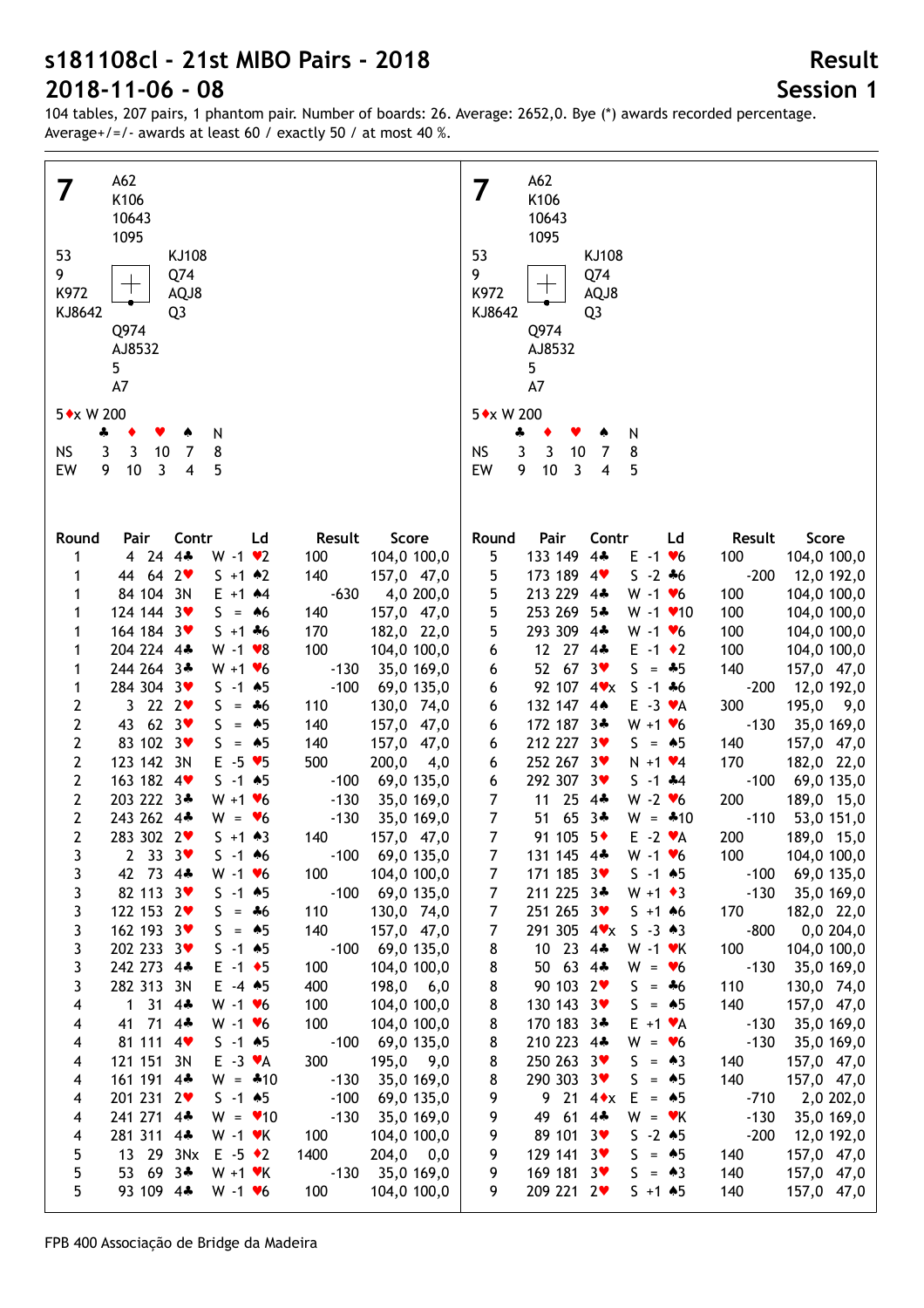104 tables, 207 pairs, 1 phantom pair. Number of boards: 26. Average: 2652,0. Bye (\*) awards recorded percentage. Average+/=/- awards at least 60 / exactly 50 / at most 40 %.

| A62                                                                                                  | A                                                                                                                       |
|------------------------------------------------------------------------------------------------------|-------------------------------------------------------------------------------------------------------------------------|
| 7                                                                                                    | 8                                                                                                                       |
| K106                                                                                                 | A107542                                                                                                                 |
| 10643                                                                                                | 9754                                                                                                                    |
| 1095                                                                                                 | A7                                                                                                                      |
| 53                                                                                                   | J975                                                                                                                    |
| KJ108                                                                                                | K32                                                                                                                     |
| 9                                                                                                    | K63                                                                                                                     |
| Q74                                                                                                  | QJ8                                                                                                                     |
| $\hspace{0.1mm} +\hspace{0.1mm}$<br>K972<br>AQJ8                                                     | K6<br>A102                                                                                                              |
| KJ8642                                                                                               | Q854                                                                                                                    |
| Q <sub>3</sub>                                                                                       | J632                                                                                                                    |
| Q974                                                                                                 | Q10864                                                                                                                  |
| AJ8532                                                                                               | 9                                                                                                                       |
| 5                                                                                                    | QJ83                                                                                                                    |
| A7                                                                                                   | K109                                                                                                                    |
| 5 * x W 200                                                                                          | 4 + N 130                                                                                                               |
| N<br>4<br>Y.<br>۸                                                                                    | N<br>4                                                                                                                  |
| 8                                                                                                    | 6                                                                                                                       |
| <b>NS</b>                                                                                            | <b>NS</b>                                                                                                               |
| 3                                                                                                    | 10                                                                                                                      |
| 3                                                                                                    | 8                                                                                                                       |
| 10                                                                                                   | $\overline{7}$                                                                                                          |
| $\overline{7}$                                                                                       | 6                                                                                                                       |
| 10                                                                                                   | $\mathbf{3}$                                                                                                            |
| $\overline{4}$                                                                                       | 5                                                                                                                       |
| EW                                                                                                   | EW                                                                                                                      |
| 9                                                                                                    | 6                                                                                                                       |
| $\overline{3}$                                                                                       | 6                                                                                                                       |
| 5                                                                                                    | 6                                                                                                                       |
|                                                                                                      |                                                                                                                         |
|                                                                                                      |                                                                                                                         |
| Pair                                                                                                 | Contr                                                                                                                   |
| Contr                                                                                                | Score                                                                                                                   |
| Score                                                                                                | Round                                                                                                                   |
| Round                                                                                                | Pair                                                                                                                    |
| Ld                                                                                                   | Ld                                                                                                                      |
| Result                                                                                               | Result                                                                                                                  |
| 249 261 4                                                                                            | 4242                                                                                                                    |
| 9                                                                                                    | $-50$                                                                                                                   |
| $E = \bullet 3$                                                                                      | 1                                                                                                                       |
| $-130$                                                                                               | $N - 1$ $*3$                                                                                                            |
| 35,0 169,0                                                                                           | 25,0 179,0                                                                                                              |
| 289 301 3♥<br>$S = \triangle 5$<br>157,0 47,0<br>9<br>140<br>8<br>$\sim$                             | 44 64 2<br>154,0 50,0<br>$N + 1 + 3$<br>140<br>1<br>84 104 3+                                                           |
| 10                                                                                                   | 110                                                                                                                     |
| 92,4                                                                                                 | 68,0 136,0                                                                                                              |
| Bye                                                                                                  | 1                                                                                                                       |
| $-200$                                                                                               | $N = -5$                                                                                                                |
| 10                                                                                                   | 124 144 2                                                                                                               |
| $72$ 4                                                                                               | 154,0 50,0                                                                                                              |
| 48                                                                                                   | 1                                                                                                                       |
| $S - 2 + 4$                                                                                          | $N + 1$ $*4$                                                                                                            |
| 12,0 192,0                                                                                           | 140                                                                                                                     |
| 88 112 3                                                                                             | 164 184 2                                                                                                               |
| $S - 1$ 45                                                                                           | 140                                                                                                                     |
| 10                                                                                                   | 154,0 50,0                                                                                                              |
| $-100$                                                                                               | 1                                                                                                                       |
| 69,0 135,0                                                                                           | $N + 1$ $*2$                                                                                                            |
| 128 152 3                                                                                            | 204 224 2+                                                                                                              |
| 10                                                                                                   | $N + 2 \cdot 2$                                                                                                         |
| $S = \triangle 3$                                                                                    | 130                                                                                                                     |
| 157,0 47,0                                                                                           | 102,0 102,0                                                                                                             |
| 140                                                                                                  | 1                                                                                                                       |
| 168 192 2                                                                                            | 244 264 2                                                                                                               |
| 140                                                                                                  | 140                                                                                                                     |
| 10                                                                                                   | 154,0 50,0                                                                                                              |
| $N + 1$ $*5$                                                                                         | 1                                                                                                                       |
| 157,0 47,0                                                                                           | $N + 1$ $\bullet$ A                                                                                                     |
| 208 232 4*                                                                                           | $\mathbf{1}$                                                                                                            |
| 10                                                                                                   | 284 304 2                                                                                                               |
| $E = \bullet 5$                                                                                      | $N + 1 + 3$                                                                                                             |
| $-130$                                                                                               | 140                                                                                                                     |
| 35,0 169,0                                                                                           | 154,0 50,0                                                                                                              |
| 248 272 2*                                                                                           | 3 22 2 $\bullet$                                                                                                        |
| $E - 2 \cdot A$                                                                                      | $\mathbf{2}$                                                                                                            |
| 10                                                                                                   | $N + 2 * 2$                                                                                                             |
| 200                                                                                                  | 130                                                                                                                     |
| 189,0 15,0                                                                                           | 102,0 102,0                                                                                                             |
| 288 312 3                                                                                            | 43 62 3                                                                                                                 |
| 140                                                                                                  | $\mathbf{2}$                                                                                                            |
| 10                                                                                                   | 110                                                                                                                     |
| $S = \triangle 3$                                                                                    | 68,0 136,0                                                                                                              |
| 157,0 47,0                                                                                           | $N = -3$                                                                                                                |
| 7 30 4*<br>11<br>$W = \bullet 6$<br>$-130$<br>35,0 169,0<br>47 70 2                                  | $\mathbf{2}$<br>83 102 2<br>$N + 1 * 3$<br>140<br>154,0 50,0                                                            |
| 11<br>$S + 1 \cdot 3$<br>140<br>157,0 47,0<br>87 110 2<br>11<br>140<br>157,0 47,0<br>$S + 1 \cdot 5$ | $\mathbf{2}$<br>123 142 2<br>110<br>$N = 2$<br>68,0 136,0<br>$\mathbf{2}$<br>163 182 2<br>110<br>$N = -3$<br>68,0 136,0 |
| 127 150 4 <b>v</b> x                                                                                 | $\mathbf{2}$                                                                                                            |
| 11                                                                                                   | 203 222 4                                                                                                               |
| $S - 1 \cdot 9$                                                                                      | $S - 1$ $*4$                                                                                                            |
| $-200$                                                                                               | -50                                                                                                                     |
| 12,0 192,0                                                                                           | 25,0 179,0                                                                                                              |
| 167 190 4*                                                                                           | $\mathbf{2}$                                                                                                            |
| 11                                                                                                   | 243 262 2                                                                                                               |
| $W - 1$ $\bullet$ 6                                                                                  | $N + 1$ $*2$                                                                                                            |
| 100                                                                                                  | 154,0 50,0                                                                                                              |
| 104,0 100,0                                                                                          | 140                                                                                                                     |
| 11                                                                                                   | $\mathbf{2}$                                                                                                            |
| 207 230 3♥                                                                                           | 283 302 2                                                                                                               |
| $S = *5$                                                                                             | $N = 3$                                                                                                                 |
| 140                                                                                                  | 110                                                                                                                     |
| 157,0 47,0                                                                                           | 68,0 136,0                                                                                                              |
| $-200$ 12,0 192,0<br>11<br>247 270 4<br>$S - 2 * 2$                                                  | $\overline{3}$<br>$2 \t33 \t2*$<br>$N + 1 * 3$<br>110<br>68,0 136,0                                                     |
| 287 310 4*                                                                                           | 3                                                                                                                       |
| $W - 1$ $\bullet$ 6                                                                                  | 42 73 2                                                                                                                 |
| 104,0 100,0                                                                                          | 25,0 179,0                                                                                                              |
| 100                                                                                                  | $N - 1 * 3$                                                                                                             |
| 11                                                                                                   | $-50$                                                                                                                   |
| 6282                                                                                                 | 3                                                                                                                       |
| $S = 43$                                                                                             | 82 113 2+                                                                                                               |
| 110                                                                                                  | $N + 2 * 2$                                                                                                             |
| 12                                                                                                   | 130                                                                                                                     |
| 130,0 74,0                                                                                           | 102,0 102,0                                                                                                             |
| 46 68 4<br>$S - 1$ 45<br>12<br>$-100$<br>69,0 135,0<br>86 108 4                                      | 3<br>122 153 2<br>110<br>$N = -2$<br>68,0 136,0                                                                         |
| $S - 1$ 45<br>12<br>$-100$<br>69,0 135,0<br>126 148 2<br>12<br>$S = *6$<br>110<br>130,0 74,0         | 3<br>162 193 2N<br>$S - 2 * 6$<br>9,0 195,0<br>$-100$<br>3<br>202 233 3<br>$N - 1$ $V$<br>$-50$<br>25,0 179,0           |
| 166 188 4*                                                                                           | 3                                                                                                                       |
| 12                                                                                                   | 242 273 2                                                                                                               |
| $W - 1 + 5$                                                                                          | $N + 1 * 2$                                                                                                             |
| 100                                                                                                  | 140                                                                                                                     |
| 104,0 100,0                                                                                          | 154,0 50,0                                                                                                              |
| 206 228 4<br>$S = \triangle 5$<br>12<br>620<br>202,0<br>2,0                                          | 3<br>282 313 2<br>110<br>68,0 136,0<br>$N = 4$                                                                          |
| 246 268 3                                                                                            | $\overline{\mathbf{4}}$                                                                                                 |
| $S -1$ $\bullet 2$                                                                                   | $1$ 31 $2\blacktriangledown$                                                                                            |
| 12                                                                                                   | 140                                                                                                                     |
| 69,0 135,0                                                                                           | 154,0 50,0                                                                                                              |
| $-100$                                                                                               | $N + 1 + 6$                                                                                                             |
| $S - 2 * 5$                                                                                          | 41 71 2                                                                                                                 |
| 286 308 4                                                                                            | $\overline{\mathcal{A}}$                                                                                                |
| 12                                                                                                   | $N + 1 * 3$                                                                                                             |
| $-200$                                                                                               | 140                                                                                                                     |
| 12,0 192,0                                                                                           | 154,0 50,0                                                                                                              |
| $5263*$                                                                                              | 81 111 3                                                                                                                |
| $W = 4$                                                                                              | 4                                                                                                                       |
| 13                                                                                                   | 140                                                                                                                     |
| $-110$                                                                                               | 154,0 50,0                                                                                                              |
| 53,0 151,0                                                                                           | $N = -2$                                                                                                                |
| 45 66 5*x                                                                                            | 4                                                                                                                       |
| $W - 1$ $*7$                                                                                         | 121 151 2N                                                                                                              |
| 13                                                                                                   | $N - 3$ $*2$                                                                                                            |
| 200                                                                                                  | $-150$                                                                                                                  |
| 189,0 15,0                                                                                           | 2,0 202,0                                                                                                               |
| 85 106 4*                                                                                            | 161 191 3+                                                                                                              |
| 13                                                                                                   | $N + 1 * 3$                                                                                                             |
| $W - 1 \bullet 5$                                                                                    | 130                                                                                                                     |
| 100                                                                                                  | 102,0 102,0                                                                                                             |
| 104,0 100,0                                                                                          | 4                                                                                                                       |
| 125 146 4*                                                                                           | $\overline{\mathcal{A}}$                                                                                                |
| 13                                                                                                   | 201 231 2                                                                                                               |
| $W - 1$ $V$ 6                                                                                        | 140                                                                                                                     |
| 100                                                                                                  | 154,0 50,0                                                                                                              |
| 104,0 100,0                                                                                          | $N + 1$ $*2$                                                                                                            |
| 165 186 3                                                                                            | 241 271 2                                                                                                               |
| 13                                                                                                   | $N + 1 + 3$                                                                                                             |
| $S - 1$ 45                                                                                           | 140                                                                                                                     |
| $-100$                                                                                               | 154,0 50,0                                                                                                              |
| 69,0 135,0                                                                                           | 4                                                                                                                       |
| 205 226 4*                                                                                           | 281 311 2                                                                                                               |
| 13                                                                                                   | $N + 1$ $\bullet$ 2                                                                                                     |
| $W - 1$ $V$ 6                                                                                        | 140                                                                                                                     |
| 100                                                                                                  | 154,0 50,0                                                                                                              |
| 104,0 100,0                                                                                          | 4                                                                                                                       |
| 245 266 3♥                                                                                           | 5                                                                                                                       |
| 13                                                                                                   | 13 29 2                                                                                                                 |
| $S = \triangle 5$                                                                                    | 140                                                                                                                     |
| 140                                                                                                  | $N + 1 + 3$                                                                                                             |
| 157,0 47,0                                                                                           | 154,0 50,0                                                                                                              |
| 285 306 4*                                                                                           | 5                                                                                                                       |
| 13                                                                                                   | 53 69 3N                                                                                                                |
| $W = -10$                                                                                            | $S - 3 + 4$                                                                                                             |
| $-130$                                                                                               | 2,0 202,0                                                                                                               |
| 35,0 169,0                                                                                           | $-150$                                                                                                                  |
|                                                                                                      | 5<br>93 109 3N<br>$S - 2 * 5$<br>$-100$<br>9,0 195,0                                                                    |
|                                                                                                      |                                                                                                                         |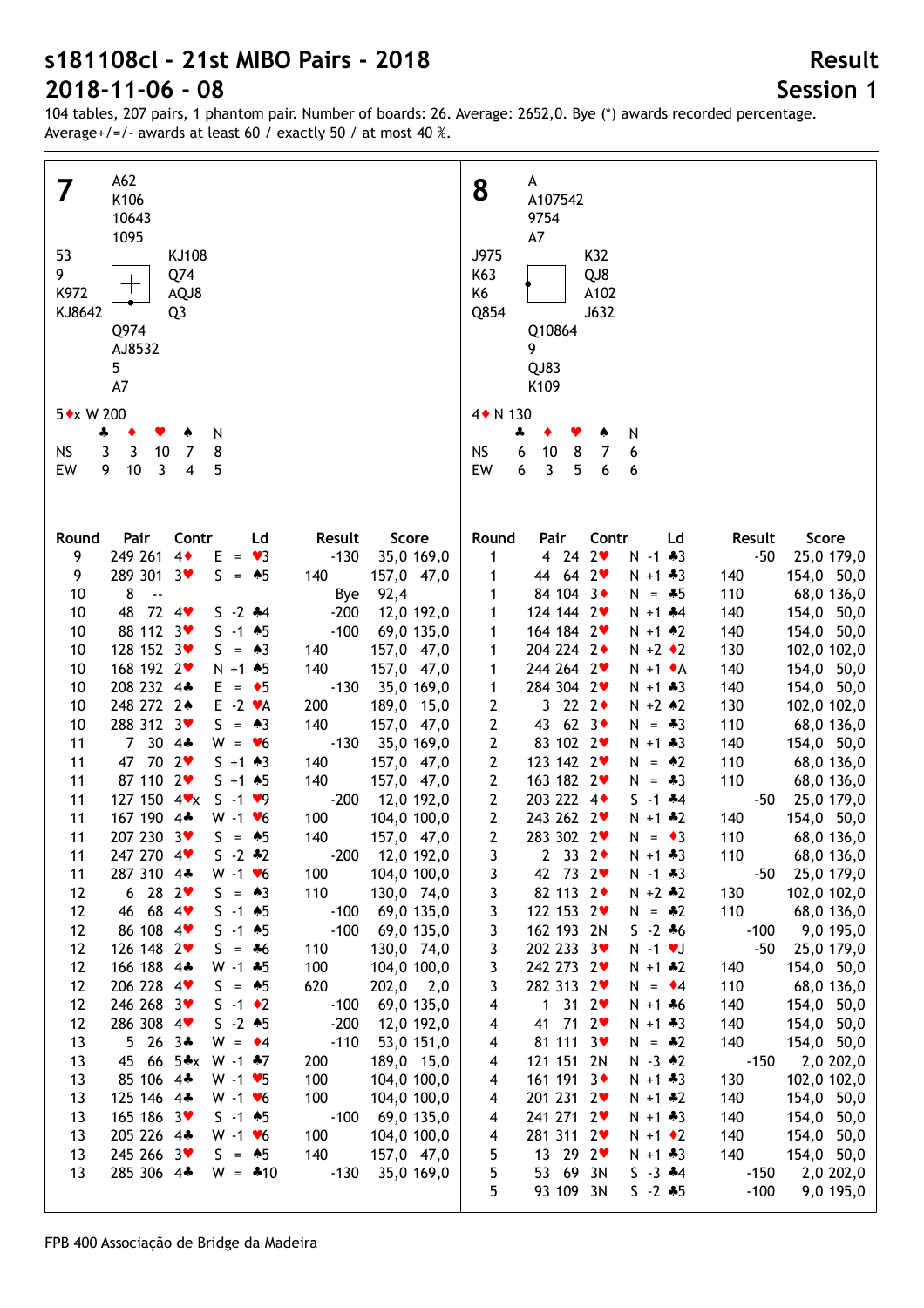104 tables, 207 pairs, 1 phantom pair. Number of boards: 26. Average: 2652,0. Bye (\*) awards recorded percentage. Average+/=/- awards at least 60 / exactly 50 / at most 40 %.

| 8              | A                                                           |     | A<br>8                                                                        |
|----------------|-------------------------------------------------------------|-----|-------------------------------------------------------------------------------|
|                | A107542                                                     |     | A107542                                                                       |
|                | 9754                                                        |     | 9754                                                                          |
|                | A7                                                          |     | A7                                                                            |
| J975           | K32                                                         |     | J975<br>K32                                                                   |
| K63            | QJ8                                                         |     | K63<br>QJ8                                                                    |
| K6             | A102                                                        |     | K6<br>A102                                                                    |
| Q854           | J632                                                        |     | Q854<br>J632                                                                  |
|                | Q10864                                                      |     | Q10864                                                                        |
|                | 9                                                           |     | 9                                                                             |
|                | QJ83                                                        |     | QJ83                                                                          |
|                | K109                                                        |     | K109                                                                          |
|                |                                                             |     |                                                                               |
| 4 + N 130      |                                                             |     | 4 + N 130                                                                     |
|                | N<br>÷                                                      |     | N<br>÷                                                                        |
| <b>NS</b>      | 10<br>8<br>7<br>6<br>6                                      |     | <b>NS</b><br>6<br>10<br>8<br>7<br>6                                           |
| EW             | 3<br>5<br>6<br>6<br>6                                       |     | 3<br>5<br>EW<br>6<br>6<br>6                                                   |
|                |                                                             |     |                                                                               |
|                |                                                             |     |                                                                               |
| Round          | Pair<br>Contr<br>Ld<br>Result<br>Score                      |     | Pair<br>Contr<br>Score<br>Round<br>Ld<br>Result                               |
| 5              | 133 149 2<br>$N = 2$<br>110<br>68,0 136,0                   |     | 249 261<br>3 <sub>•</sub><br>9<br>$N - 1$ $*2$<br>$-50$<br>25,0 179,0         |
| 5              | 173 189 2<br>$N = -2$<br>110<br>68,0 136,0                  |     | 289 301 2♥<br>9<br>$N = -2$<br>110<br>68,0 136,0                              |
| 5              | 213 229 2<br>$N + 1 + 3$<br>154,0 50,0<br>140               |     | 8<br>92,4<br>10<br>$\overline{\phantom{a}}$<br>Bye                            |
| 5              | 253 269 2♥<br>140<br>154,0 50,0<br>$N + 1 + 6$              |     | $72 \t2$<br>48<br>140<br>154,0 50,0<br>10<br>$N + 1$ $\vee$ Q                 |
| 5              | 293 309 2♥<br>110<br>68,0 136,0<br>$N = -3$                 |     | 88 112 2<br>$N + 1 * 3$<br>10<br>140<br>154,0 50,0                            |
| 6              | 12 27 2<br>$N + 1$ + 2<br>140<br>154,0 50,0                 |     | 128 152 2<br>$N = 10$<br>110<br>68,0 136,0<br>10                              |
| 6              | 52, 67, 2<br>$N + 1 + 6$<br>140<br>154,0 50,0               |     | 168 192 2*<br>110<br>68,0 136,0<br>10<br>$S = -5$                             |
|                | 92 107 2<br>$N + 1 * 3$<br>140<br>154,0 50,0                |     | 208 232 2+<br>$N + 1 + 3$<br>110<br>10<br>68,0 136,0                          |
| 6              | 132 147 2<br>$S + 1 * 2$<br>140                             |     | 248 272 4<br>$-50$                                                            |
| 6              | 154,0 50,0<br>172 187 2<br>$-50$                            |     | 25,0 179,0<br>10<br>$N - 1$ $\bullet$ A<br>288 312 2<br>140                   |
| 6              | 25,0 179,0<br>$N - 1$ $\star$ A<br>212 227 2<br>$N + 1 * 3$ |     | $N + 1 + 3$<br>154,0 50,0<br>10<br>30 $2\blacktriangledown$<br>7 <sup>7</sup> |
| 6              | 140<br>154,0 50,0<br>252 267 2♥<br>140                      |     | 11<br>$N + 1 + 3$<br>140<br>154,0 50,0<br>47<br>70 2♥                         |
| 6              | $N + 1$ + 5<br>154,0 50,0<br>$S - 1$ $*5$                   |     | 110<br>68,0 136,0<br>11<br>$N = -2$                                           |
| 6              | 292 307 3♥<br>$-50$<br>25,0 179,0<br>$25 \t2$               |     | 87 110 2<br>$N + 1$ $*2$<br>140<br>154,0 50,0<br>11                           |
| 7              | 11<br>$N + 1$ $\land$ $K$<br>140<br>154,0 50,0              |     | 127 150 2<br>110<br>11<br>$N = .47$<br>68,0 136,0                             |
| 7              | 51 65 2<br>$N + 1$ $\bullet$ 2<br>110<br>68,0 136,0         |     | 167 190 2+<br>$N + 1$ $\bullet$ 2<br>110<br>68,0 136,0<br>11                  |
| $\overline{7}$ | 91 105 2<br>$N = \vee Q$<br>110<br>68,0 136,0               |     | 207 230 1N<br>90<br>38,0 166,0<br>11<br>$N = -3$                              |
| 7              | 131 145 2<br>$N + 1$ $*2$<br>154,0 50,0<br>140              |     | 11<br>247 270 2<br>$N + 1$ $*2$<br>140<br>154,0 50,0                          |
| $\overline{7}$ | 171 185 2<br>154,0 50,0<br>$N + 1 + 3$<br>140               |     | 287 310 2<br>154,0 50,0<br>$N + 1$ $*5$<br>140<br>11                          |
| $\overline{7}$ | 211 225 2<br>$N = -3$<br>110<br>68,0 136,0                  |     | 6283<br>$N = -3$<br>110<br>68,0 136,0<br>12                                   |
| $\overline{7}$ | 251 265 3♥<br>$N = -2$<br>140<br>154,0 50,0                 |     | 46 68 2<br>$N + 1 + 3$<br>140<br>154,0 50,0<br>12                             |
| $\overline{7}$ | 291 305 3Nx<br>$S = \bullet 6$<br>550<br>202,0              | 2,0 | 86 108 2N<br>25,0 179,0<br>$S - 1$ $*4$<br>$-50$<br>12                        |
| 8              | 10 23 $2\bullet$<br>$N + 1$ $*2$<br>140<br>154,0 50,0       |     | 126 148 2<br>140<br>154,0 50,0<br>12<br>$N + 1 + 6$                           |
| 8              | 50 63 2N<br>9,0 195,0<br>$S - 2 * 5$<br>$-100$              |     | 166 188 2<br>$N + 1$ $*2$<br>140<br>154,0 50,0<br>12                          |
| 8              | 90 103 2<br>$N + 1$ $\vee$ Q<br>140<br>154,0 50,0           |     | 206 228 2<br>$N + 1$ $*2$<br>140<br>154,0 50,0<br>12                          |
| 8              | 130 143 2<br>$N = \vee Q$<br>110<br>68,0 136,0              |     | 246 268 2+<br>110<br>$N + 1$ $\bullet$ 2<br>68,0 136,0<br>12                  |
| 8              | 170 183 2<br>$N + 1$ $\vee$ Q<br>140<br>154,0 50,0          |     | 286 308 4<br>$N - 3$ $*4$<br>2,0 202,0<br>12<br>$-150$                        |
| 8              | 210 223 2<br>$N + 1 * 3$<br>154,0 50,0<br>140               |     | 5 26 3N<br>$S - 2$ $*4$<br>$-100$<br>9,0 195,0<br>13                          |
| 8              | 250 263 2♥<br>$N + 1 * 3$<br>140<br>154,0 50,0              |     | 45 66 2<br>$N + 1 * 3$<br>140<br>154,0 50,0<br>13                             |
| 8              | 290 303 2+<br>$N + 2 \cdot 2$<br>130<br>102,0 102,0         |     | 85 106 2<br>140<br>154,0 50,0<br>13<br>$N + 1 + 5$                            |
| 9              | $9$ 21 $3\bullet$<br>$N - 1$ $*3$<br>25,0 179,0<br>-50      |     | 125 146 2<br>140<br>154,0 50,0<br>13<br>$N + 1 + 3$                           |
| 9              | 612<br>49<br>$N - 1$ $\bullet$ 3<br>$-50$<br>25,0 179,0     |     | 165 186 2<br>110<br>68,0 136,0<br>13<br>$N = -2$                              |
| 9              | 89 101 2*<br>$S - 1$ $*4$<br>$-50$<br>25,0 179,0            |     | 205 226 3Nx<br>$W - 4$ $\times 4$<br>800<br>204,0<br>$_{0,0}$<br>13           |
| 9              | 129 141 2<br>$N = -2$<br>110<br>68,0 136,0                  |     | 245 266 2♥<br>140<br>154,0 50,0<br>13<br>$N + 1 \cdot 3$                      |
| 9              | 169 181 3<br>110<br>$N = *3$<br>68,0 136,0                  |     | 285 306 3◆<br>110<br>68,0 136,0<br>13<br>$N = *6$                             |
| 9              | 209 221 2<br>$N = -2$<br>110<br>68,0 136,0                  |     |                                                                               |
|                |                                                             |     |                                                                               |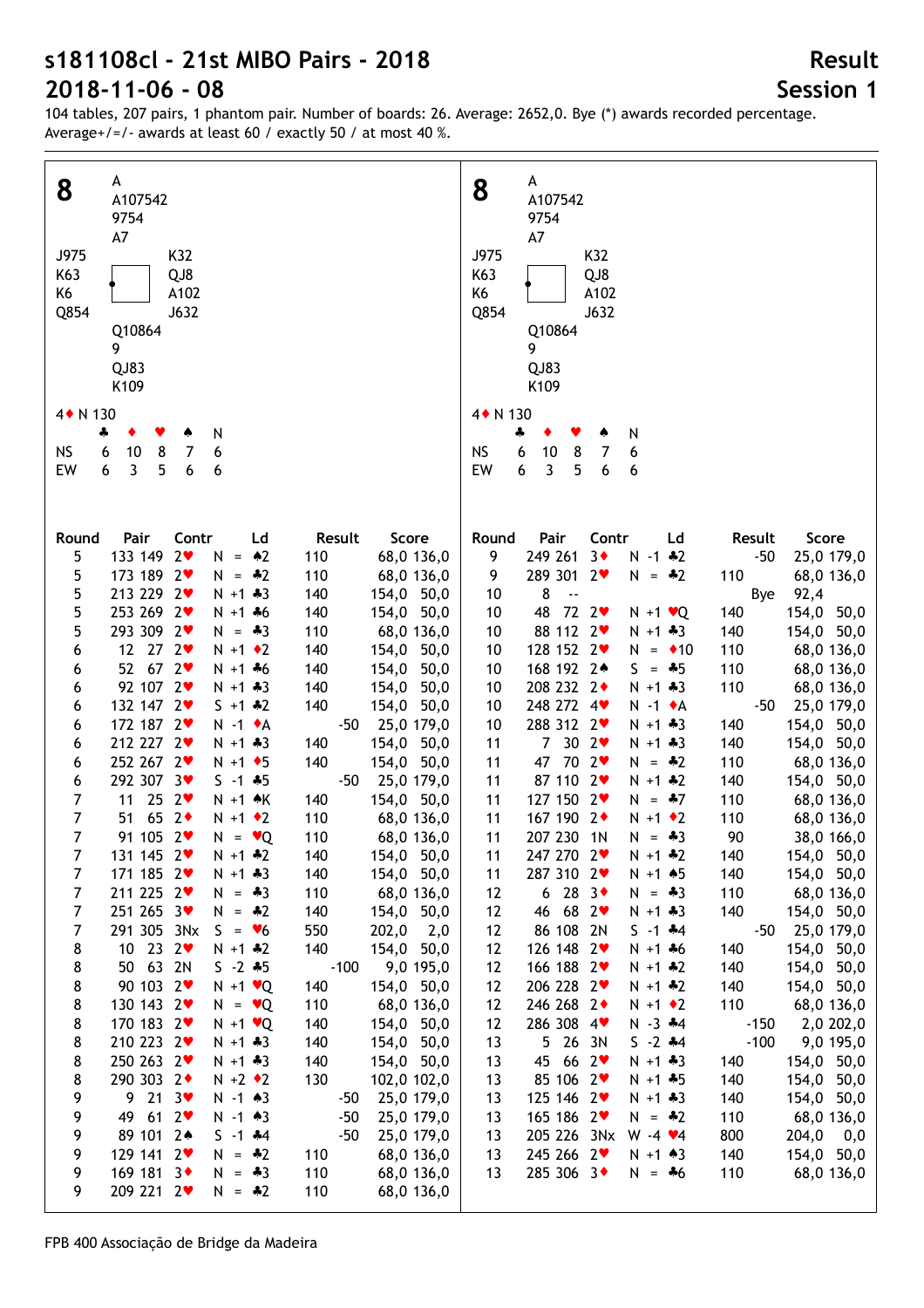104 tables, 207 pairs, 1 phantom pair. Number of boards: 26. Average: 2652,0. Bye (\*) awards recorded percentage. Average+/=/- awards at least 60 / exactly 50 / at most 40 %.

| J64                                                                         | J64                                                          |
|-----------------------------------------------------------------------------|--------------------------------------------------------------|
| 9                                                                           | 9                                                            |
| KQ87643                                                                     | KQ87643                                                      |
| 5                                                                           | 5 <sub>5</sub>                                               |
| Q4                                                                          | Q4                                                           |
| K <sub>2</sub>                                                              | K <sub>2</sub>                                               |
| Q83                                                                         | Q83                                                          |
| 102                                                                         | 102                                                          |
| Α9                                                                          | A9                                                           |
| AQ876                                                                       | AQ876                                                        |
| K9432                                                                       | K9432                                                        |
| 9873                                                                        | 9873                                                         |
| KJ2                                                                         | KJ2                                                          |
|                                                                             |                                                              |
| A10975                                                                      | A10975                                                       |
| J5                                                                          | J5                                                           |
| J10                                                                         | J10                                                          |
| A1065                                                                       | A1065                                                        |
| 3 v N 140                                                                   | 3 v N 140                                                    |
| N<br>÷                                                                      | N<br>4<br>۸                                                  |
| $\overline{7}$                                                              | $5\phantom{.0}$                                              |
| 5                                                                           | $\overline{7}$                                               |
| 4                                                                           | 4                                                            |
| 9                                                                           | $\overline{\mathbf{4}}$                                      |
| 4                                                                           | 9                                                            |
| N                                                                           | N                                                            |
| S                                                                           | S                                                            |
| $\overline{\mathbf{4}}$                                                     | $\overline{4}$                                               |
| 8                                                                           | 8                                                            |
| 5                                                                           | $\overline{7}$                                               |
| $\overline{7}$                                                              | 5                                                            |
| 9                                                                           | 8                                                            |
| 8                                                                           | EW                                                           |
| EW                                                                          | 4                                                            |
| 4                                                                           | 9                                                            |
|                                                                             |                                                              |
|                                                                             |                                                              |
| Contr                                                                       | Pair                                                         |
| Result                                                                      | Contr                                                        |
| Score                                                                       | Score                                                        |
| Round                                                                       | Round                                                        |
| Pair                                                                        | Ld                                                           |
| Ld                                                                          | Result                                                       |
| 3 <sub>v</sub><br>25<br>$N + 1$ $\bullet$ 2<br>170<br>119,0 85,0<br>1<br>5. | 121 150 4<br>5<br>$N - 1$ $\bullet$ 9<br>$-50$<br>22,0 182,0 |
| 65 $3\bullet$<br>45<br>$N = \bullet 3$<br>140<br>60,0 144,0<br>1            | 161 190 4<br>5<br>34,0 170,0<br>$E - 1$ $\forall$ K<br>100   |
| 85 105 3                                                                    | 5                                                            |
| $N = \bullet 5$                                                             | 201 230 5+                                                   |
| 140                                                                         | $E - 2$ $\blacktriangledown$                                 |
| 60,0 144,0                                                                  | 200                                                          |
| 1                                                                           | 166,0 38,0                                                   |
| 125 145 4<br>$N = \mathbf{v}A$<br>420<br>189,0 15,0<br>1                    | 5<br>241 270 5*x<br>$E - 2 \cdot J$<br>500<br>203,0<br>1,0   |
| 165 185 3 <b>v</b> x                                                        | 5                                                            |
| $S -1$ $*$ K                                                                | 281 310 3N                                                   |
| $-100$                                                                      | $W = A J$                                                    |
| 11,0 193,0                                                                  | $-600$                                                       |
| 1                                                                           | 2,0 202,0                                                    |
| 205 225 3                                                                   | 13 28 3                                                      |
| $-50$                                                                       | 170                                                          |
| $N - 1$ $*3$                                                                | 119,0 85,0                                                   |
| 22,0 182,0                                                                  | 6                                                            |
| 1                                                                           | $N + 1$ $*2$                                                 |
| 245 265 3                                                                   | 53 68 $3*$                                                   |
| $N + 1$ $\div 4$                                                            | $N + 1$ $\bullet$ 3                                          |
| 170                                                                         | 170                                                          |
| 119,0 85,0                                                                  | 119,0 85,0                                                   |
| 1                                                                           | 6                                                            |
| 285 305 4+                                                                  | 93 108 3                                                     |
| 100                                                                         | $N + 1$ $\vee$ A                                             |
| 1                                                                           | 170                                                          |
| $W - 1$ $\blacktriangleright$ K                                             | 119,0 85,0                                                   |
| 34,0 170,0                                                                  | 6                                                            |
| 4 23 $3\bullet$                                                             | 133 148 4                                                    |
| 2                                                                           | 420                                                          |
| $N + 1$ $\forall$ A                                                         | 189,0 15,0                                                   |
| 170                                                                         | $N = 4$                                                      |
| 119,0 85,0                                                                  | 6                                                            |
| 44 63 3                                                                     | 173 188 6+                                                   |
| 2                                                                           | $W - 3$ $\mathbf{v}$ K                                       |
| $N = \cdot 2$                                                               | 300                                                          |
| 140                                                                         | 176,0 28,0                                                   |
| 60,0 144,0                                                                  | 6                                                            |
| 84 103 3                                                                    | 213 228 3                                                    |
| 2                                                                           | $N + 1$ $\bullet$ 3                                          |
| $N = \bullet 5$                                                             | 170                                                          |
| 140                                                                         | 119,0 85,0                                                   |
| 60,0 144,0                                                                  | 6                                                            |
| $\mathbf{2}$                                                                | 253 268 4+                                                   |
| 124 143 3                                                                   | 100                                                          |
| $N + 1$ + 3                                                                 | $W - 1$ $\cdot$ K                                            |
| 170                                                                         | 34,0 170,0                                                   |
| 119,0 85,0                                                                  | 6                                                            |
| $\mathbf{2}$                                                                | 293 308 3♥                                                   |
| 164 183 4                                                                   | 170                                                          |
| 420                                                                         | 119,0 85,0                                                   |
| $N = \cdot 2$                                                               | 6                                                            |
| 189,0 15,0                                                                  | $N + 1 \cdot 3$                                              |
| $\mathbf{2}$<br>204 223 3<br>$N + 1$ $\bullet$ 2<br>170<br>119,0 85,0       | 12 26<br>7<br>3N<br>$-600$<br>$E = \cdot 2$<br>2,0 202,0     |
| $\mathbf{2}$<br>244 263 3♥<br>170<br>$N + 1$ $\bullet$ 2<br>119,0 85,0      | 7<br>52 66<br>4<br>420<br>189,0 15,0<br>$N = \cdot 2$        |
| $\mathbf{2}$                                                                | $\overline{7}$                                               |
| 284 303 3♥                                                                  | 92 106 4                                                     |
| 170                                                                         | $N = *3$                                                     |
| 119,0 85,0                                                                  | 420                                                          |
| $N + 1 \cdot 3$                                                             | 189,0 15,0                                                   |
| 3 21 3 $\bullet$                                                            | 7                                                            |
| $N + 1$ + 6                                                                 | 132 146 3                                                    |
| 170                                                                         | $S = \bullet A$                                              |
| 119,0 85,0                                                                  | 140                                                          |
| 3                                                                           | 60,0 144,0                                                   |
| 43 61 4                                                                     | 119,0 85,0                                                   |
| 420                                                                         | 172 186 3                                                    |
| 189,0 15,0                                                                  | 170                                                          |
| 3                                                                           | 7                                                            |
| $N = \bullet 5$                                                             | $N + 1$ + 3                                                  |
| 83 101 5+                                                                   | 212 226 5                                                    |
| $E - 2$ $\vee$                                                              | 7                                                            |
| 3                                                                           | $W - 2$ $\cdot$ K                                            |
| 200                                                                         | 200                                                          |
| 166,0 38,0                                                                  | 166,0 38,0                                                   |
| 123 141 3                                                                   | 7                                                            |
| 3                                                                           | 252 266 3♥                                                   |
| $N = \bullet 3$                                                             | 140                                                          |
| 140                                                                         | 60,0 144,0                                                   |
| 60,0 144,0                                                                  | $N = 44$                                                     |
| 163 181 5+                                                                  | 292 306 3♥                                                   |
| $W - 2$ $\cdot$ K                                                           | 170                                                          |
| 3                                                                           | 119,0 85,0                                                   |
| 200                                                                         | 7                                                            |
| 166,0 38,0                                                                  | $N + 1$ $\forall$ A                                          |
| 203 221 3                                                                   | 11 24 3 $\bullet$                                            |
| 3                                                                           | 170                                                          |
| 140                                                                         | 119,0 85,0                                                   |
| 60,0 144,0                                                                  | 8                                                            |
| $N = \triangle 3$                                                           | $N + 1$ $\forall$ A                                          |
| 243 261 3N                                                                  | 51 64 $3\bullet$                                             |
| 3                                                                           | 170                                                          |
| $-600$                                                                      | 119,0 85,0                                                   |
| 2,0 202,0                                                                   | 8                                                            |
| $W = 46$                                                                    | $N + 1 * 2$                                                  |
| 283 301 4                                                                   | 91 104 3                                                     |
| 3                                                                           | 8                                                            |
| 420                                                                         | 140                                                          |
| 189,0 15,0                                                                  | 60,0 144,0                                                   |
| $N = \triangle 3$                                                           | $N = \cdot 2$                                                |
| $2^{\circ}$                                                                 | 131 144 4                                                    |
| 87,5                                                                        | 8                                                            |
| 4                                                                           | 420                                                          |
| $\sim$ $-$                                                                  | 189,0 15,0                                                   |
| Bye                                                                         | $N = \triangle 3$                                            |
| 42 72 3                                                                     | 8                                                            |
| 170                                                                         | 171 184 4                                                    |
| 119,0 85,0                                                                  | 420                                                          |
| 4                                                                           | 189,0 15,0                                                   |
| $N + 1$ $*2$                                                                | $N = \cdot 2$                                                |
| 82 112 3                                                                    | 211 224 4                                                    |
| 170                                                                         | 420                                                          |
| $N + 1$ $\bullet$ 2                                                         | 189,0 15,0                                                   |
| 119,0 85,0                                                                  | 8                                                            |
| 4                                                                           | $N = \bullet 3$                                              |
| 122 152 4                                                                   | 170                                                          |
| 420                                                                         | 8                                                            |
| 189,0 15,0                                                                  | 251 264 3♥                                                   |
| $N = \mathbf{v}A$                                                           | 119,0 85,0                                                   |
| 4                                                                           | $N + 1$ $*2$                                                 |
| 162 192 5+                                                                  | 8                                                            |
| $E - 2 \cdot J$                                                             | 291 304 4                                                    |
| 200                                                                         | $N - 2 * 3$                                                  |
| 166,0 38,0                                                                  | $-100$                                                       |
| 4                                                                           | 11,0 193,0                                                   |
| 202 232 4                                                                   | 10 22 3                                                      |
| $N - 2$ $\blacktriangleright$ $A$                                           | 170                                                          |
| $-100$                                                                      | 119,0 85,0                                                   |
| 11,0 193,0                                                                  | 9                                                            |
| 4                                                                           | $N + 1 \cdot 3$                                              |
| 242 272 2♥                                                                  | 50 62 3                                                      |
| $S + 1 + 9$                                                                 | 170                                                          |
| 140                                                                         | 119,0 85,0                                                   |
| 60,0 144,0                                                                  | 9                                                            |
| 4                                                                           | $N + 1 \cdot 3$                                              |
| 282 312 3♥                                                                  | 90 102 3                                                     |
| $N + 1$ $\cdot$ 4                                                           | 9                                                            |
| 170                                                                         | 170                                                          |
| 119,0 85,0                                                                  | 119,0 85,0                                                   |
| 4                                                                           | $N + 1$ $\bullet$ 2                                          |
| 1 30 $3\bullet$                                                             | 130 142 3                                                    |
| 5                                                                           | 9                                                            |
| 140                                                                         | 140                                                          |
| 60,0 144,0                                                                  | 60,0 144,0                                                   |
| $N = 43$                                                                    | $N = \mathbf{v}A$                                            |
| 41 70 3<br>5<br>$N + 1$ + 3<br>170                                          | 170 182 3                                                    |
| 119,0 85,0                                                                  | 9<br>140<br>60,0 144,0<br>$N = VA$                           |
| 81 110 3                                                                    | 210 222 3♥                                                   |
| 170                                                                         | 9                                                            |
| 5                                                                           | $N + 1$ $\cdot$ 4                                            |
| $N + 1 \cdot 3$                                                             | 170                                                          |
| 119,0 85,0                                                                  | 119,0 85,0                                                   |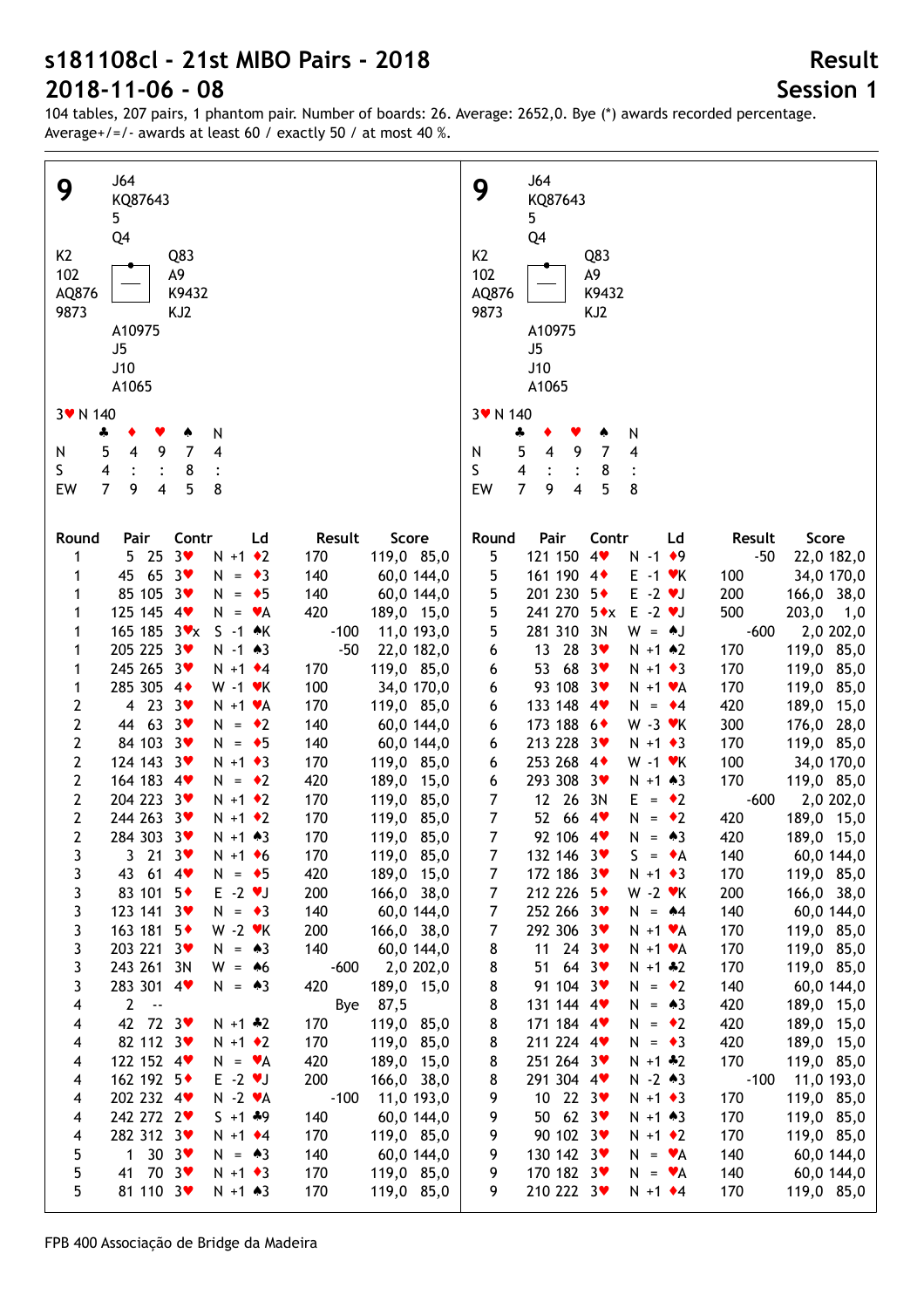| J64<br>9                                                           | K104<br><b>10</b>                                                                                     |
|--------------------------------------------------------------------|-------------------------------------------------------------------------------------------------------|
| KQ87643                                                            | 1064                                                                                                  |
| 5 <sup>1</sup>                                                     | 10972                                                                                                 |
| Q4                                                                 | K87                                                                                                   |
| K <sub>2</sub><br>Q83                                              | Q85<br>AJ9                                                                                            |
| 102<br>A9                                                          | K975<br>J832                                                                                          |
| K9432<br>AQ876                                                     | AKQ3<br>854                                                                                           |
| 9873<br>KJ2                                                        | <b>J92</b><br>Q10                                                                                     |
| A10975                                                             | 7632                                                                                                  |
| J5                                                                 | AQ                                                                                                    |
| J10                                                                | J6                                                                                                    |
| A1065                                                              | A6543                                                                                                 |
|                                                                    |                                                                                                       |
| 3 v N 140                                                          | 4 V E -620                                                                                            |
| N<br>4<br>Y<br>۸                                                   | N<br>4                                                                                                |
| $\overline{4}$<br>9<br>$\overline{7}$<br>4<br>5<br>N               | 6<br>3<br>5<br>3<br>$\overline{4}$<br>N                                                               |
| S.<br>4<br>8                                                       | S<br>4                                                                                                |
| 5<br>$\overline{7}$<br>8<br>EW<br>9<br>4                           | $\overline{7}$<br>8<br>8<br>EW<br>9<br>10                                                             |
|                                                                    |                                                                                                       |
| Pair<br>Contr<br>Ld<br>Round<br>Result<br>Score                    | Contr<br>Ld<br>Score<br>Round<br>Pair<br>Result                                                       |
| 250 262 3♥<br>9<br>$N - 1$ $\bullet$ 2<br>$-50$<br>22,0 182,0      | 5 25<br>1 <sub>N</sub><br>$W + 2 \cdot 7$<br>$-150$<br>99,0 105,0<br>1                                |
| 290 302 3♥<br>9<br>$N + 1$ $\div 4$<br>170<br>119,0 85,0           | 45 65<br>$3*$<br>$W + 1$ $\bullet$ 10<br>$-170$<br>53,0 151,0<br>1                                    |
| 33 $4\bullet$<br>100<br>10<br>9<br>$W - 1$ $\cdot$ K<br>34,0 170,0 | 85 105 2<br>$E + 2$ $*7$<br>$-170$<br>53,0 151,0<br>1                                                 |
| 73 $3\sqrt{ }$<br>10<br>49<br>$N + 1 \cdot 3$<br>170<br>119,0 85,0 | 125 145 2N<br>$E = 46$<br>$-120$<br>160,0 44,0<br>1                                                   |
| 89 113 3*<br>10<br>$S -1$ $\bullet$ A<br>$-50$<br>22,0 182,0       | 165 185<br>1 <sup>N</sup><br>$W + 3 \cdot 9$<br>$-180$<br>26,0 178,0<br>1                             |
| 129 153 3<br>$N + 1$ + 3<br>170<br>10<br>119,0 85,0                | 205 225<br>1 <sup>N</sup><br>$W + 2 \cdot 10$<br>$-150$<br>99,0 105,0<br>1                            |
| 169 193 3<br>10<br>$N = \bullet 3$<br>140<br>60,0 144,0            | 245 265 1<br>$E + 3$ $*2$<br>$-170$<br>53,0 151,0<br>1                                                |
| 209 233 3♥<br>10<br>$N = \triangle 3$<br>140<br>60,0 144,0         | 285 305<br>$-120$<br>$\mathbf{1}$<br>1 <sup>N</sup><br>$W + 1 \cdot 9$<br>160,0 44,0                  |
| 249 273 3♥<br>10<br>$N = \triangle 3$<br>140<br>60,0 144,0         | 4 23<br>$\mathbf{2}$<br>1 <sub>N</sub><br>$-210$<br>$W + 4$ 46<br>9,0 195,0                           |
| 289 313 4+<br>10<br>$W - 1$ $\cdot$ K<br>100<br>34,0 170,0         | $\mathbf 2$<br>44 63<br>$2*$<br>$-200$<br>$N - 2$ $\bullet$ 10<br>15,0 189,0                          |
| $31 \quad 2$<br>11<br>8<br>$S + 3 \times 2$<br>200<br>166,0 38,0   | $\mathbf 2$<br>84 103<br>1 <sub>N</sub><br>$W + 2 \cdot 10$<br>$-150$<br>99,0 105,0                   |
| 71.3<br>11<br>48<br>$N + 1 \cdot 3$<br>170<br>119,0 85,0           | $\mathbf{2}$<br>124 143<br>$2\bullet$<br>$W + 1$ + J<br>$-140$<br>135,0 69,0                          |
| 88 111 3<br>170<br>11<br>$N + 1$ + 3<br>119,0 85,0                 | $\mathbf{2}$<br>164 183 2<br>$E + 2 A$<br>$-170$<br>53,0 151,0                                        |
| 128 151 5<br>11<br>$N - 1$ $\bullet$ 3<br>$-50$<br>22,0 182,0      | $\mathbf{2}$<br>204 223<br>$W + 2 \cdot 10$<br>1 <sup>N</sup><br>$-150$<br>99,0 105,0                 |
| 11<br>168 191 3<br>140<br>$N = \cdot 2$<br>60,0 144,0              | $\mathbf{2}$<br>244 263<br>$-210$<br>1 <sup>N</sup><br>$W + 4 \cdot 2$<br>9,0 195,0                   |
| 11<br>208 231 3♥<br>140<br>$N = \cdot 2$<br>60,0 144,0             | $\mathbf{2}$<br>284 303 1N<br>$-120$ 160,0 44,0<br>$W + 1 + 7$                                        |
| 11<br>$S -1$ $\land$ K<br>22,0 182,0<br>$248\;271\;3$              | 53,0 151,0                                                                                            |
| $-50$<br>288 311 4<br>$N - 1$ $*3$<br>$-50$<br>22,0 182,0          | 3 21 2 $\bullet$<br>$E + 2$ $*7$<br>-170<br>3<br>43 61 1N<br>$-150$<br>99,0 105,0<br>$W + 2 \cdot 10$ |
| 11<br>7293<br>$N + 1$ $*2$<br>170<br>119,0 85,0<br>12              | 3<br>83 101 1N<br>$-150$<br>$W + 2 \cdot 10$<br>99,0 105,0                                            |
| 47 69 3<br>140<br>$N = \bullet 3$<br>12                            | 3<br>123 141 1N<br>$-120$ 160,0 44,0<br>$W + 1 \cdot 3$                                               |
| 60,0 144,0<br>87 109 5*x E -2 *J<br>500                            | 3<br>163 181 1N<br>$W + 2 \cdot 7$<br>$-150$                                                          |
| 203,0<br>12<br>1,0<br>127 149 3+<br>$W = vK$<br>$-110$             | 3<br>99,0 105,0<br>$W = \bullet 2$<br>-90 190,0 14,0                                                  |
| 6,0 198,0<br>12<br>167 189 3<br>$N + 1$ $\bullet$ 2                | 3<br>203 221 1N<br>$W + 1 \cdot 10$                                                                   |
| 170<br>119,0 85,0<br>12                                            | 3<br>243 261 2<br>-140 135,0 69,0                                                                     |
| 207 229 3♥<br>$N + 1$ $\bullet$ 2<br>170<br>12<br>119,0 85,0       | 3<br>283 301 1N<br>$W = 10$<br>-90<br>190,0 14,0                                                      |
| 247 269 3♥<br>$N + 1 * 8$<br>170<br>12<br>119,0 85,0               | $2 - -$<br>87,5<br>4<br>Bye                                                                           |
| 287 309 3♥<br>140<br>12<br>$N = \cdot 2$<br>60,0 144,0             | 42 72 2<br>$-140$ 135,0 69,0<br>4<br>$E + 1$ + J                                                      |
| 6272<br>$S + 1 * 8$<br>140<br>60,0 144,0<br>13                     | 82 112 1N<br>$N - 2 \cdot 2$<br>$-200$<br>15,0 189,0<br>4                                             |
| 46 67 5<br>$E - 2 \cdot J$<br>200<br>13<br>166,0 38,0              | 122 152 2<br>$E + 2 A$<br>$-170$<br>53,0 151,0<br>4                                                   |
| 200<br>86 107 3<br>$N + 2 \cdot 3$<br>13<br>166,0 38,0             | 162 192 1N<br>$W + 1 \cdot 2$<br>$-120$ 160,0 44,0<br>4                                               |
| 126 147 5vx<br>$-100$<br>13<br>$N - 1$ +6<br>11,0 193,0            | 202 232 1N<br>$-150$<br>99,0 105,0<br>$W + 2 \cdot 2$<br>4                                            |
| 166 187 3<br>170<br>119,0 85,0<br>13<br>$N + 1$ $\rightarrow$ 3    | 242 272 1N<br>$W + 1 \cdot 9$<br>$-120$<br>160,0 44,0<br>4                                            |
| 206 227 3♥<br>170<br>13<br>$N + 1 \cdot 3$<br>119,0 85,0           | 282 312 2N<br>$-120$<br>160,0 44,0<br>$W = 10$<br>4                                                   |
| 246 267 5◆<br>200<br>$E - 2 \cdot 2$<br>13<br>166,0 38,0           | 1302<br>5<br>$-170$<br>53,0 151,0<br>$W + 2 \cdot 4$                                                  |
| 286 307 4<br>420<br>189,0 15,0<br>13<br>$N = \triangle 3$          | 5<br>41 70 1N<br>$-180$<br>$W + 3 \cdot 10$<br>26,0 178,0                                             |
|                                                                    | 5<br>81 110 2<br>$-110$ 178,0 26,0<br>$W = 10$                                                        |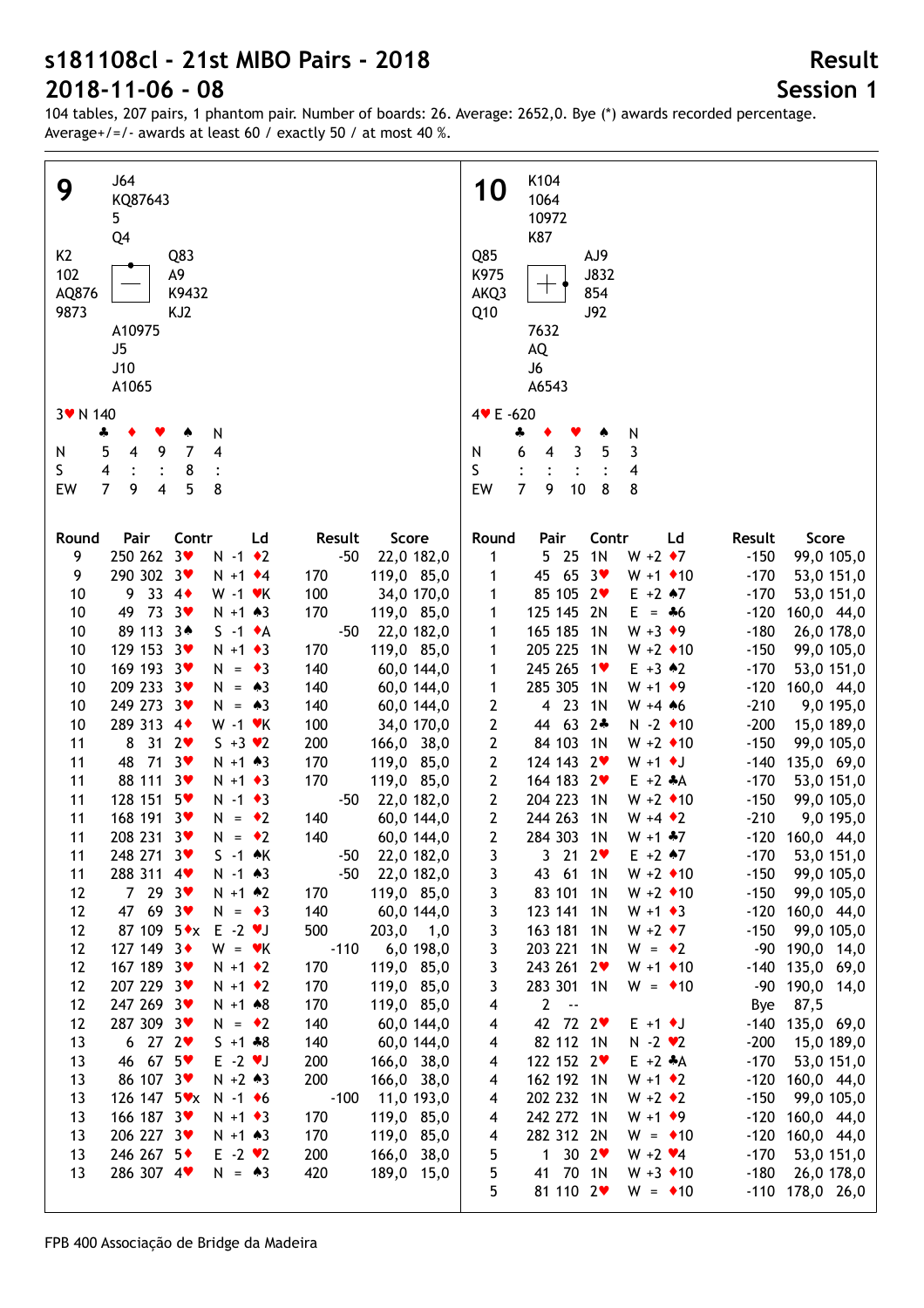| K104<br><b>10</b><br>1064<br>10972<br>K87<br>Q85<br>AJ9                                                            | K104<br><b>10</b><br>1064<br>10972<br>K87<br>Q85<br>AJ9                                                                                             |
|--------------------------------------------------------------------------------------------------------------------|-----------------------------------------------------------------------------------------------------------------------------------------------------|
| K975<br>J832<br>┯<br>854<br>AKQ3<br><b>J92</b><br>Q10                                                              | K975<br><b>J832</b><br>854<br>AKQ3<br><b>J92</b><br>Q10                                                                                             |
| 7632<br>AQ<br>J6<br>A6543                                                                                          | 7632<br>AQ<br>J6<br>A6543                                                                                                                           |
|                                                                                                                    |                                                                                                                                                     |
| 4 V E -620<br>N<br>4                                                                                               | 4 V E -620<br>N<br>4                                                                                                                                |
| 3<br>5<br>3<br>N<br>6<br>4                                                                                         | 3<br>5<br>3<br>6<br>N<br>4                                                                                                                          |
| S<br>4                                                                                                             | S<br>4                                                                                                                                              |
| $\overline{7}$<br>$\bf 8$<br>9<br>EW<br>$10$<br>8                                                                  | $\overline{7}$<br>$\bf 8$<br>8<br>EW<br>9<br>10                                                                                                     |
|                                                                                                                    |                                                                                                                                                     |
| Pair<br>Contr<br>Ld<br>Score<br>Round<br>Result                                                                    | Pair<br>Contr<br>Ld<br>Score<br>Round<br>Result                                                                                                     |
| 1 <sub>N</sub><br>$E + 3 \cdot 2$<br>$-180$<br>5<br>121 150<br>26,0 178,0                                          | 250 262 2<br>$E + 2 + 6$<br>9<br>$-170$<br>53,0 151,0                                                                                               |
| 5<br>161 190 1N<br>$W + 1$ $\bullet$ 10<br>$-120$ 160,0 44,0                                                       | 290 302 1N<br>9<br>$W + 2 \cdot 10$<br>$-150$<br>99,0 105,0                                                                                         |
| 201 230 2+<br>5<br>$-400$<br>$N -4$ $\rightarrow$ 2<br>4,0 200,0                                                   | 33<br>9<br>1 <sup>N</sup><br>$W + 2 V6$<br>$-150$<br>99,0 105,0<br>10<br>49                                                                         |
| 5<br>241 270 2♥<br>$-170$<br>$E + 2 * 6$<br>53,0 151,0<br>5<br>281 310 2♥<br>$E + 1$ + J<br>$-140$<br>135,0 69,0   | 73<br>1 <sub>N</sub><br>$W + 3 \cdot 10$<br>$-180$<br>26,0 178,0<br>10<br>89 113<br>1 <sup>N</sup><br>$W + 1 \cdot 2$<br>$-120$<br>160,0 44,0<br>10 |
| 13 28<br>1N<br>$E = \bullet 2$<br>$-90$<br>190,0 14,0<br>6                                                         | 129 153<br>1 <sup>N</sup><br>$W = 10$<br>$-90$<br>190,0 14,0<br>10                                                                                  |
| 68<br>1 <sub>N</sub><br>$W + 2 \cdot 10$<br>53<br>$-150$<br>99,0 105,0<br>6                                        | 169 193<br>1 <sup>N</sup><br>$W + 2 \cdot 10$<br>$-150$<br>99,0 105,0<br>10                                                                         |
| 93 108 2<br>$-170$<br>$E + 2 \cdot 10$<br>53,0 151,0<br>6                                                          | 209 233<br>1 <sub>N</sub><br>$W + 2 \cdot 10$<br>$-150$<br>99,0 105,0<br>10                                                                         |
| 133 148 2*<br>$N - 2$ $\triangleleft 4$<br>$-200$<br>6<br>15,0 189,0                                               | 249 273<br>1 <sub>N</sub><br>$W + 3$ $*4$<br>$-180$<br>10<br>26,0 178,0                                                                             |
| 173 188 2<br>$E + 2$ + J<br>$-170$<br>6<br>53,0 151,0                                                              | 289 313<br>10<br>$1$ v<br>$E + 1$ + J<br>178,0 26,0<br>$-110$                                                                                       |
| 213 228<br>$W + 2 \cdot 10$<br>1 <sub>N</sub><br>$-150$<br>99,0 105,0<br>6                                         | 8<br>31<br>$2*$<br>$S -1$ $\star$ A<br>$-100$<br>182,0 22,0<br>11                                                                                   |
| 253 268<br>1 <sub>N</sub><br>$W + 1$ $\div 10$<br>$-120$<br>160,0 44,0<br>6                                        | 48 71<br>$2\bullet$<br>$W + 2 \cdot 10$<br>$-170$<br>53,0 151,0<br>11                                                                               |
| 293 308<br>2 <sub>v</sub><br>$W + 1$ $*A$<br>$-140$<br>135,0 69,0<br>6                                             | 88 111<br>1 <sub>N</sub><br>$W + 2 \cdot 10$<br>11<br>$-150$<br>99,0 105,0                                                                          |
| 7<br>12 26<br>1 <sup>N</sup><br>E.<br>$= 2$<br>$-90$<br>190,0 14,0                                                 | $3*$<br>128 151<br>$S -3 \cdot A$<br>$-300$<br>11<br>6,0 198,0                                                                                      |
| 7<br>52 66<br>1 <sub>N</sub><br>$W + 2 \cdot 10$<br>$-150$<br>99,0 105,0                                           | 11<br>168 191<br>1 <sub>N</sub><br>$W + 2 \cdot 2$<br>$-150$<br>99,0 105,0                                                                          |
| $\overline{7}$<br>92 106 1N<br>$W + 2 \cdot 2$<br>$-150$<br>99,0 105,0                                             | 11<br>208 231 2<br>$E + 2$ $A$<br>$-170$<br>53,0 151,0                                                                                              |
| 7<br>132 146 3<br>$-170$<br>$E + 1$ $A$<br>53,0 151,0                                                              | 11<br>248 271 1N<br>$W + 1$ $\bullet$ 2<br>$-120$ 160,0 44,0                                                                                        |
| 7<br>172 186 1N<br>$W + 2 \cdot 2$<br>99,0 105,0<br>$-150$<br>212 226 3                                            | 288 311 1N<br>-90 190,0 14,0<br>11<br>$W = 44$                                                                                                      |
| 7<br>$E + 1$ $A$<br>$-170$<br>53,0 151,0<br>$\overline{7}$<br>252 266 3N<br>$-600$<br>$E = 44$<br>2,0 202,0        | 7293<br>-140 135,0 69,0<br>$E = \cdot J$<br>12<br>47 69 2+<br>12<br>$W + 1$ $\bullet$ 2<br>$-110$ 178,0 26,0                                        |
| 7<br>292 306 1N<br>$W + 1$ $\bullet$ 10<br>$-120$ 160,0 44,0                                                       | 87 109 1N<br>12<br>$W + 1$ $\bullet$ 10<br>$-120$ 160,0 44,0                                                                                        |
| 11 24 2 $\bullet$<br>$-170$<br>8<br>$E + 2 \div 3$<br>53,0 151,0                                                   | 127 149 1N<br>12<br>$W + 2 \cdot 9$<br>$-150$<br>99,0 105,0                                                                                         |
| 8<br>51 64 2*<br>$E - 2$ $*7$<br>200<br>203,0<br>1,0                                                               | 167 189 2*<br>90<br>12<br>200,0<br>$N = \bullet 6$<br>4,0                                                                                           |
| 8<br>91 104 1N<br>$W + 1$ $*4$<br>$-120$ 160,0 44,0                                                                | 207 229 1N<br>12<br>$W + 2 \cdot 10$<br>$-150$<br>99,0 105,0                                                                                        |
| 8<br>131 144 4<br>$E = A$<br>$-620$<br>0,0 204,0                                                                   | 247 269 3<br>12<br>$E + 1 + 6$<br>$-170$<br>53,0 151,0                                                                                              |
| 8<br>171 184 1N<br>$W + 2 \cdot 10$<br>$-150$<br>99,0 105,0                                                        | 287 309 2<br>$W + 1 * 7$<br>12<br>$-140$ 135,0 69,0                                                                                                 |
| 8<br>211 224 1N<br>$W + 2 \cdot 10$<br>$-150$<br>99,0 105,0                                                        | 6272<br>13<br>$W + 2 \cdot 4$<br>$-170$<br>53,0 151,0                                                                                               |
| 8<br>251 264 1N<br>$W + 2 \cdot 2$<br>$-150$<br>99,0 105,0                                                         | 46 67 4<br>13<br>$W - 2 \cdot 10$<br>200<br>203,0<br>1,0                                                                                            |
| 8<br>291 304 1N<br>$W + 3 \cdot 10$<br>$-180$<br>26,0 178,0                                                        | 86 107 1N<br>$W + 1 + 7$<br>$-120$ 160,0 44,0<br>13                                                                                                 |
| 9<br>10 22 2<br>$W + 1$ $\bullet$ 10<br>$-140$<br>135,0 69,0                                                       | 126 147 1<br>$-70$ 198,0<br>13<br>$E = \cdot J$<br>6,0                                                                                              |
| 9<br>50 62 1N<br>$W + 2 \cdot 10$<br>$-150$<br>99,0 105,0                                                          | 166 187 2<br>$E + 1 \cdot 3$<br>$-140$<br>135,0 69,0<br>13                                                                                          |
| 9<br>90 102 1N<br>$W + 3 \cdot 10$<br>$-180$<br>26,0 178,0                                                         | 206 227 1N<br>$W = 10$<br>-90 190,0 14,0<br>13                                                                                                      |
| 130 142 2<br>9<br>$E + 1$ + J<br>$-140$<br>135,0 69,0<br>170 182 2*<br>9<br>$S -2 \cdot A$<br>$-200$<br>15,0 189,0 | 246 267 3♥<br>$E + 1$ $\rightarrow$ 2<br>$-170$<br>53,0 151,0<br>13<br>286 307 1N<br>$W + 2 \cdot 2$<br>13<br>$-150$<br>99,0 105,0                  |
| 210 222 1<br>9<br>$E + 3 \cdot 3$<br>$-170$<br>53,0 151,0                                                          |                                                                                                                                                     |
|                                                                                                                    |                                                                                                                                                     |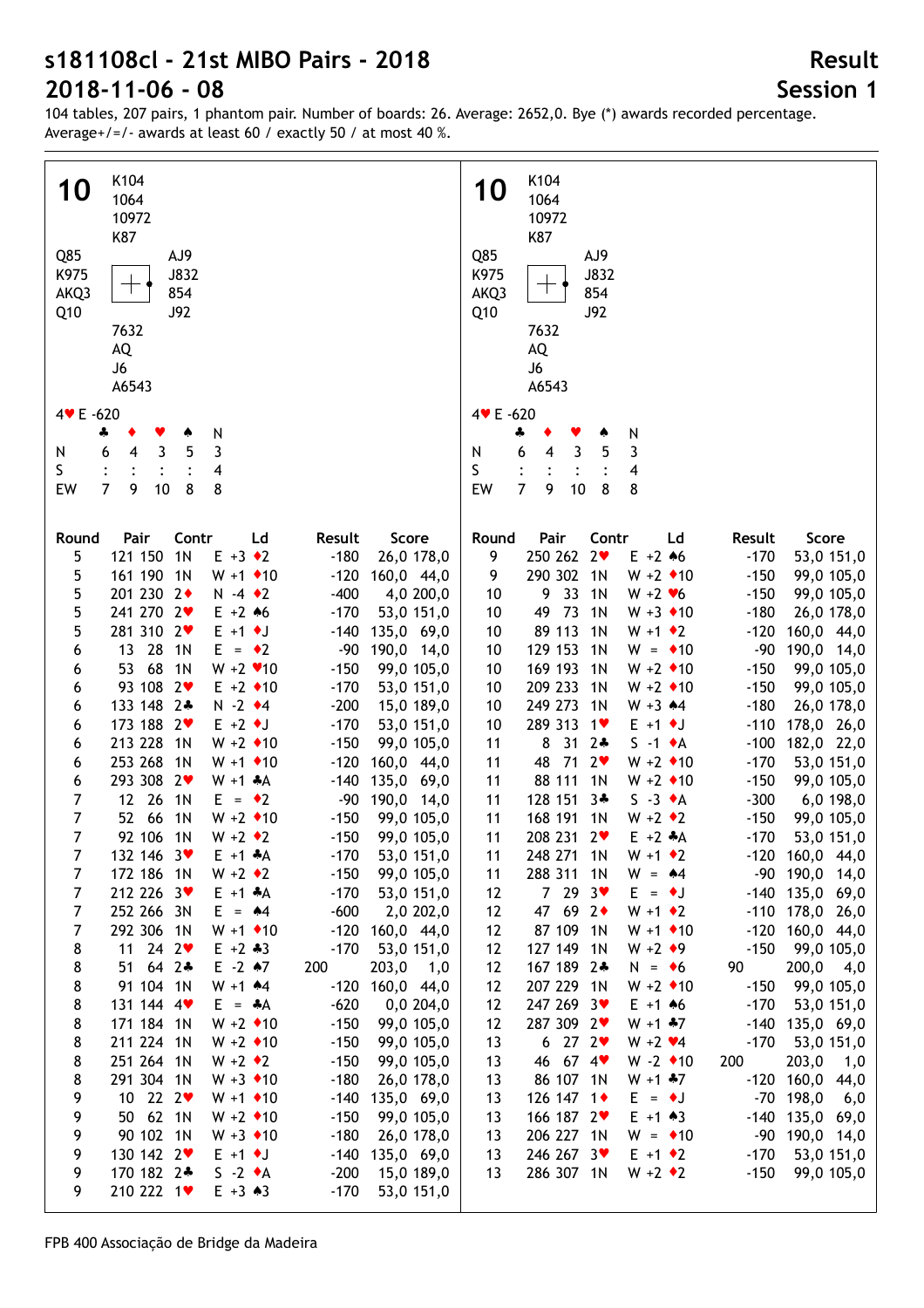104 tables, 207 pairs, 1 phantom pair. Number of boards: 26. Average: 2652,0. Bye (\*) awards recorded percentage. Average+/=/- awards at least 60 / exactly 50 / at most 40 %.

| 64<br>11<br>QJ109<br>106542<br>43<br>QJ8<br>A1073<br>76532<br>A<br>KQ3<br>987<br>K7<br>QJ1082<br>K952<br>K84<br>AJ<br>A965 | 64<br>11<br>QJ109<br>106542<br>43<br>QJ8<br>A1073<br>76532<br>A<br>KQ3<br>987<br>K7<br>QJ1082<br>K952<br>K84<br>AJ<br>A965 |
|----------------------------------------------------------------------------------------------------------------------------|----------------------------------------------------------------------------------------------------------------------------|
| 3* W -140                                                                                                                  | 3* W -140                                                                                                                  |
| N<br>4<br>٠                                                                                                                | 4<br>N                                                                                                                     |
| $\overline{7}$<br>5<br><b>NS</b><br>4<br>4<br>6                                                                            | 5<br><b>NS</b><br>4<br>7<br>$\overline{4}$<br>6                                                                            |
| 9<br>$6\phantom{a}$<br>7<br>EW<br>6<br>9                                                                                   | $\overline{7}$<br>EW<br>6<br>9<br>6<br>9                                                                                   |
|                                                                                                                            |                                                                                                                            |
| Round<br>Pair<br>Contr<br>Score<br>Ld<br>Result<br>$6262*$<br>$E = \bullet 2$<br>$-110$<br>80,0 124,0<br>1                 | Pair<br>Contr<br>Score<br>Round<br>Ld<br>Result<br>1 <sub>N</sub><br>162 191<br>$S - 1 \cdot 7$<br>5<br>-50 136,6 67,4     |
| 46 66 1N<br>$S = \bullet 2$<br>90<br>1                                                                                     | 202 231 2** E +3 *A<br>$-770$                                                                                              |
| 179,2 24,8                                                                                                                 | 5<br>0,0204,0                                                                                                              |
| 86 106 3*<br>$E + 1 \cdot A$<br>$-130$<br>62,0 142,0<br>1                                                                  | 5<br>242 271 2*<br>$W + 1$ $\vee Q$<br>$-140$<br>43,0 161,0                                                                |
| 126 146 2N<br>$W - 1$ $\blacktriangleright$ A<br>50<br>163,2 40,8<br>1                                                     | 5<br>282 311<br>1N<br>$S = \bullet 3$<br>90<br>179,2 24,8                                                                  |
| 166 186 1N<br>$S -1$ $\vee$ 2<br>-50 136,6 67,4<br>1                                                                       | $129$<br>1 <sup>N</sup><br>$-100$ 103,0 101,0<br>6<br>$S - 2 \cdot 2$                                                      |
| 206 226 24<br>$E -2$ $\vee 4$<br>1<br>100<br>193,2 10,8                                                                    | 41 69<br>$2\bullet$<br>$S - 1 * K$<br>$-50$<br>136,6 67,4<br>6                                                             |
| 246 266 1N<br>$S -1$ $\vee$ 2<br>1<br>-50 136,6 67,4                                                                       | 81 109 3*<br>$E = \bullet 3$<br>$-140$<br>43,0 161,0<br>6                                                                  |
| 286 306 1N<br>$S = \bullet 3$<br>90<br>179,2 24,8<br>1                                                                     | 121 149 1*<br>$-150$<br>$S - 3 \cdot 2$<br>26,0 178,0<br>6                                                                 |
| 2<br>$5243*$<br>$-140$<br>43,0 161,0<br>$E = \sqrt{4}$                                                                     | 161 189 2<br>$W - 1$ $\vee Q$<br>50<br>163,2 40,8<br>6                                                                     |
| 64 1N<br>$S -1$ $\vee$ 2<br>45                                                                                             | 201 229 3*<br>$-130$                                                                                                       |
| 2<br>$-50$<br>136,6 67,4                                                                                                   | $E + 1$ $*2$<br>62,0 142,0<br>6                                                                                            |
| 2<br>85 104 2*<br>$E + 2 \cdot 5$<br>$-170$<br>16,0 188,0                                                                  | 241 269 1N<br>$-100$<br>$S - 2 \times 6$<br>103,0 101,0<br>6                                                               |
| 2<br>125 144 1N<br>$S - 1 \cdot 3$<br>$-50$<br>136,6 67,4                                                                  | 281 309 2*<br>$E + 2 \cdot 3$<br>$-170$<br>6<br>16,0 188,0                                                                 |
| 2<br>165 184 2*<br>$E + 2 \cdot A$<br>$-170$<br>16,0 188,0                                                                 | $\overline{7}$<br>13 27 1N<br>$S + 1 \cdot 2$<br>120<br>201,0<br>3,0                                                       |
| $\mathbf{2}$<br>205 224 1*<br>$S -1$ $\star$ K<br>-50 136,6 67,4                                                           | $\boldsymbol{7}$<br>53 67 2N<br>$E + 1 + 5$<br>$-150$<br>26,0 178,0                                                        |
| $\mathbf{2}$<br>245 264 2♥<br>$E -1$ $\vee 4$<br>50<br>163,2 40,8                                                          | $\boldsymbol{7}$<br>93 107 1N<br>$-100$ 103,0 101,0<br>$S - 2 \cdot 6$                                                     |
| $\overline{2}$<br>285 304 2 vx S -1 v2<br>$-100$ 103,0 101,0                                                               | $\overline{7}$<br>133 147 2Nx W -1 <b>v</b> Q<br>100<br>193,2 10,8                                                         |
| 4 22 2*<br>$E + 2 \cdot 5$<br>$-170$<br>16,0 188,0<br>3                                                                    | 7<br>173 187 1N<br>$S = \bullet 3$<br>90<br>179,2 24,8                                                                     |
| 3<br>84 102 1N<br>$S - 1 \cdot 5$<br>-50<br>136,6 67,4                                                                     | 213 227 1N<br>$S - 1 \cdot 7$<br>-50 136,6 67,4<br>7                                                                       |
| 3<br>124 142 3*<br>$E = \triangle 2$<br>$-140$<br>43,0 161,0                                                               | 7<br>253 267 3*<br>$E = 42$<br>$-110$<br>80,0 124,0                                                                        |
| 3<br>164 182 1N<br>$S - 1 \cdot 6$<br>$-50$ 136,6 67,4                                                                     | 293 307 2*<br>$E + 2 \cdot A$<br>$-170$<br>16,0 188,0<br>7                                                                 |
| 204 222 1*<br>$S -2$ $\bullet$ K<br>3<br>$-100$<br>103,0 101,0                                                             | 12 25 24<br>$E + 1 \cdot 2$<br>$-140$<br>43,0 161,0                                                                        |
|                                                                                                                            | 8                                                                                                                          |
| 3<br>244 262 3*x<br>$S -3 \cdot 2$<br>$-500$<br>2,0 202,0                                                                  | 8<br>52 65 2*<br>$E + 1 \cdot 4$<br>$-140$<br>43,0 161,0                                                                   |
| 3<br>284 302 1N<br>$S - 1 \cdot 7$<br>$-50$ 136,6 67,4                                                                     | 92 105 2*<br>8<br>$-110$<br>$E = \bullet A$<br>80,0 124,0                                                                  |
| 3 33 1N<br>$S - 1 \cdot 3$<br>-50 136,6 67,4<br>4                                                                          | 8<br>132 145 2*<br>$E + 1 \cdot A$<br>$-140$<br>43,0 161,0                                                                 |
| $S - 2 \cdot 2$<br>43 73 1N<br>$-100$<br>103,0 101,0<br>4                                                                  | 8<br>172 185 2*<br>$W + 2 * 6$<br>$-130$<br>62,0 142,0                                                                     |
| 83 113 1N<br>$S - 1 \cdot 3$<br>-50 136,6 67,4<br>4                                                                        | 212 225 2*<br>$-110$<br>8<br>$E = \bullet A$<br>80,0 124,0                                                                 |
| 123 153 1N<br>$S = \bullet 3$<br>90<br>179,2 24,8<br>4                                                                     | 8<br>252 265 1N<br>$S - 1 \cdot 3$<br>-50<br>136,6 67,4                                                                    |
| 163 193 2*<br>$E + 2 + 6$<br>16,0 188,0<br>$-170$<br>4                                                                     | 292 305 2♥<br>8<br>$-110$<br>80,0 124,0<br>$W = \bullet 6$                                                                 |
| 203 233 24<br>$S - 5 * K$<br>$-250$<br>8,0 196,0<br>4                                                                      | 11 23 $2\sqrt{ }$<br>$W - 2 \cdot 6$<br>100<br>9<br>193,2 10,8                                                             |
| 243 273 24<br>$-110$<br>$E = A$<br>80,0 124,0<br>4                                                                         | 51 63 2*<br>$-170$<br>9<br>$E + 2 \cdot 4$<br>16,0 188,0                                                                   |
| 283 313 1N<br>$S = \bullet 3$<br>90<br>179,2 24,8<br>4                                                                     | 91 103 2*<br>9<br>$E + 1$ $A$<br>$-140$<br>43,0 161,0                                                                      |
| 5<br>2 31 1N<br>$S - 2 \cdot 2$<br>$-100$ 103,0 101,0                                                                      | 9<br>131 143 2*<br>$E + 1$ $*2$<br>$-140$<br>43,0 161,0                                                                    |
|                                                                                                                            |                                                                                                                            |
| 5<br>42 71<br>1 <sub>N</sub><br>$S -1 \cdot 7$<br>$-50$ 136,6 67,4                                                         | 171 183 1N<br>$S - 2 \cdot 2$<br>$-100$<br>9<br>103,0 101,0                                                                |
| 82 111 1N<br>5<br>$S -1 \cdot 7$<br>$-50$ 136,6 67,4                                                                       | 211 223 24<br>$E + 1 \cdot A$<br>$-140$<br>9<br>43,0 161,0                                                                 |
| 5<br>122 151 2*<br>$-110$<br>80,0 124,0<br>$E = \cdot A$                                                                   | 9<br>251 263 34<br>$E = \bullet A$<br>$-140$<br>43,0 161,0                                                                 |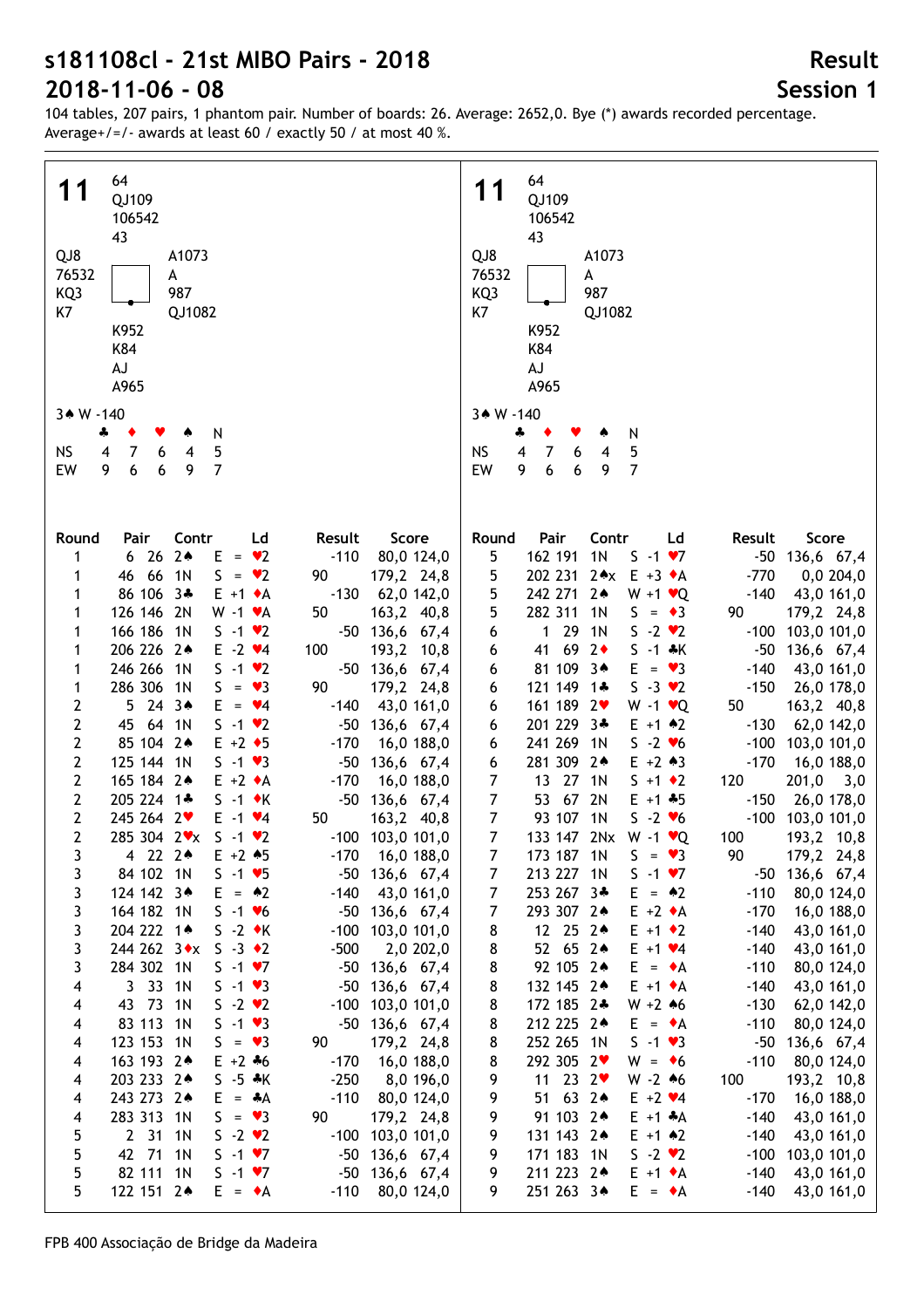104 tables, 207 pairs, 1 phantom pair. Number of boards: 26. Average: 2652,0. Bye (\*) awards recorded percentage. Average+/=/- awards at least 60 / exactly 50 / at most 40 %.

| 64                                                                                                                                                | KJ743                                                                                             |
|---------------------------------------------------------------------------------------------------------------------------------------------------|---------------------------------------------------------------------------------------------------|
| 11                                                                                                                                                | 12                                                                                                |
| QJ109                                                                                                                                             | AK4                                                                                               |
| 106542                                                                                                                                            | <b>J83</b>                                                                                        |
| 43                                                                                                                                                | K8                                                                                                |
| QJ8                                                                                                                                               | Q862                                                                                              |
| A1073                                                                                                                                             | A109                                                                                              |
| 76532                                                                                                                                             | 93                                                                                                |
| А                                                                                                                                                 | Q <sub>62</sub>                                                                                   |
| KQ3                                                                                                                                               | 109764                                                                                            |
| 987                                                                                                                                               | <b>KQ52</b>                                                                                       |
| K7                                                                                                                                                | 43                                                                                                |
| QJ1082                                                                                                                                            | A105                                                                                              |
| K952                                                                                                                                              | 5                                                                                                 |
| K84                                                                                                                                               | J10875                                                                                            |
| AJ                                                                                                                                                | А                                                                                                 |
| A965                                                                                                                                              | QJ9762                                                                                            |
| 3* W -140                                                                                                                                         | 5 v N 650                                                                                         |
| N                                                                                                                                                 | N                                                                                                 |
| ÷                                                                                                                                                 | ♣                                                                                                 |
| 5                                                                                                                                                 | <b>NS</b>                                                                                         |
| <b>NS</b>                                                                                                                                         | 5                                                                                                 |
| $\overline{7}$                                                                                                                                    | 6                                                                                                 |
| 4                                                                                                                                                 | 11                                                                                                |
| 4                                                                                                                                                 | 11                                                                                                |
| 6                                                                                                                                                 | 7                                                                                                 |
| 6                                                                                                                                                 | 7                                                                                                 |
| 9                                                                                                                                                 | E                                                                                                 |
| $\overline{7}$                                                                                                                                    | $\overline{2}$                                                                                    |
| EW                                                                                                                                                | 2                                                                                                 |
| 6                                                                                                                                                 | 5                                                                                                 |
| 9                                                                                                                                                 | 2                                                                                                 |
|                                                                                                                                                   | W<br>$\ddot{\cdot}$<br>4<br>$\ddot{\cdot}$<br>$\ddot{\cdot}$<br>$\ddot{\cdot}$                    |
|                                                                                                                                                   |                                                                                                   |
|                                                                                                                                                   |                                                                                                   |
| Pair<br>Contr<br>Score<br>Round<br>Ld<br>Result<br>9<br>291 303<br>1 <sub>N</sub><br>$S = \bullet 6$<br>90                                        | Pair<br>Contr<br>Result<br>Score<br>Round<br>Ld<br>6264<br>$N = \bullet 3$<br>620                 |
| 179,2 24,8<br>$3\bullet$<br>10<br>10 21<br>$N - 2 * 3$<br>$-100$ 103,0 101,0                                                                      | 135,0 69,0<br>1<br>46 66 2<br>E.<br>$-90$<br>40,0 164,0<br>$=$ $\ast$ Q<br>1                      |
| 61 $2 \cdot x$<br>$N - 2$ $\blacktriangleright$ A<br>10<br>50<br>$-300$<br>6,0 198,0                                                              | 86 106 2+<br>$E = \triangle 5$<br>$-90$<br>40,0 164,0<br>1                                        |
| 90 101 2*                                                                                                                                         | 126 146 4                                                                                         |
| 10                                                                                                                                                | $S + 1 + 5$                                                                                       |
| $E = \bullet 4$                                                                                                                                   | 650                                                                                               |
| $-110$                                                                                                                                            | 183,0 21,0                                                                                        |
| 80,0 124,0                                                                                                                                        | 1                                                                                                 |
| 130 141                                                                                                                                           | 166 186 1N                                                                                        |
| 1 <sub>N</sub>                                                                                                                                    | $-100$                                                                                            |
| 10                                                                                                                                                | $S - 1$ $\bullet$ 2                                                                               |
| $N - 1 * Q$                                                                                                                                       | 32,0 172,0                                                                                        |
| -50 136,6 67,4                                                                                                                                    | 1                                                                                                 |
| 170 181<br>1 <sub>N</sub><br>179,2 24,8<br>10<br>S.<br>$= 46$<br>90                                                                               | 206 226 4<br>$S = \star K$<br>620<br>135,0 69,0<br>1                                              |
| 210 221 2*<br>80,0 124,0<br>10<br>$-110$<br>E.<br>$=$ $\ast$ A                                                                                    | 246 266 4<br>$N + 1$ $\bullet$ 2<br>650<br>183,0 21,0<br>1                                        |
| 250 261 2*                                                                                                                                        | 286 306 3N                                                                                        |
| 10                                                                                                                                                | 630                                                                                               |
| $E -1$ $A$                                                                                                                                        | 162,0 42,0                                                                                        |
| 50                                                                                                                                                | 1                                                                                                 |
| 163,2 40,8                                                                                                                                        | $S + 1 \cdot 3$                                                                                   |
| 290 301 1N                                                                                                                                        | 5 24 1N                                                                                           |
| 90                                                                                                                                                | 2                                                                                                 |
| 10                                                                                                                                                | 150                                                                                               |
| $S = \bullet 5$                                                                                                                                   | 67,0 137,0                                                                                        |
| 179,2 24,8                                                                                                                                        | $S + 2 \cdot 2$                                                                                   |
| 9                                                                                                                                                 | 2                                                                                                 |
| 11                                                                                                                                                | 45 64 2                                                                                           |
| 92,1                                                                                                                                              | $S + 3 \cdot K$                                                                                   |
| $\sim$                                                                                                                                            | 200                                                                                               |
| Bye                                                                                                                                               | 92,0 112,0                                                                                        |
| 72 24<br>11<br>49<br>$-140$<br>43,0 161,0<br>$E + 1$ $4$                                                                                          | 2<br>85 104 4<br>620<br>135,0 69,0<br>$N = \bullet 5$                                             |
| 89 112 2*                                                                                                                                         | 125 144 4                                                                                         |
| 11                                                                                                                                                | 2                                                                                                 |
| $W + 2 \cdot Q$                                                                                                                                   | 620                                                                                               |
| $-130$                                                                                                                                            | 135,0 69,0                                                                                        |
| 62,0 142,0                                                                                                                                        | $S = \star K$                                                                                     |
| 129 152 1N                                                                                                                                        | 165 184 1N                                                                                        |
| 11                                                                                                                                                | 2                                                                                                 |
| $-50$                                                                                                                                             | $S + 1$ + 5                                                                                       |
| 136,6 67,4                                                                                                                                        | 120                                                                                               |
| $S - 1 \cdot 6$                                                                                                                                   | 52,0 152,0                                                                                        |
| 169 192 1N                                                                                                                                        | 205 224 4                                                                                         |
| 11                                                                                                                                                | $\mathbf{2}$                                                                                      |
| $N - 2$ $\vee$ 2                                                                                                                                  | 620                                                                                               |
| $-100$                                                                                                                                            | 135,0 69,0                                                                                        |
| 103,0 101,0                                                                                                                                       | $S = \bullet K$                                                                                   |
| 209 232 3+<br>11<br>$N - 2 \cdot A$<br>$-100$ 103,0 101,0                                                                                         | $\mathbf{2}$<br>245 264 3<br>$5 + 2 * 2$<br>200<br>92,0 112,0                                     |
| 249 272 3*                                                                                                                                        | $\mathbf{2}$                                                                                      |
| 11                                                                                                                                                | 285 304 1N                                                                                        |
| $E = 42$                                                                                                                                          | 120                                                                                               |
| $-110$                                                                                                                                            | 52,0 152,0                                                                                        |
| 80,0 124,0                                                                                                                                        | $S + 1 \cdot 2$                                                                                   |
| 11<br>289 312 1N<br>S -1 $\blacktriangledown$ 8<br>-50<br>136,6 67,4                                                                              | 4<br>$22$ 4<br>$N + 1$ $\bullet$ 2<br>650<br>183,0 21,0<br>3                                      |
| $30 \t2*$<br>43,0 161,0<br>12<br>8<br>$E + 1 \cdot A$<br>$-140$                                                                                   | 44 62 4<br>650<br>183,0 21,0<br>3<br>$N + 1$ $\rightarrow$ 3                                      |
| 48 70 14                                                                                                                                          | 84 102 4                                                                                          |
| $S -3 \cdot K$                                                                                                                                    | 3                                                                                                 |
| $-150$                                                                                                                                            | $N + 1$ $\bullet$ 10                                                                              |
| 12                                                                                                                                                | 650                                                                                               |
| 26,0 178,0                                                                                                                                        | 183,0 21,0                                                                                        |
| 88 110 2*                                                                                                                                         | 3                                                                                                 |
| $W = \bullet Q$                                                                                                                                   | 124 142 4                                                                                         |
| $-110$                                                                                                                                            | 620                                                                                               |
| 12                                                                                                                                                | 135,0 69,0                                                                                        |
| 80,0 124,0                                                                                                                                        | $S = \bullet K$                                                                                   |
| 128 150 2N                                                                                                                                        | 3                                                                                                 |
| $W = 43$                                                                                                                                          | 164 182 1N                                                                                        |
| $-120$                                                                                                                                            | 150                                                                                               |
| 68,0 136,0                                                                                                                                        | 67,0 137,0                                                                                        |
| 12                                                                                                                                                | $S + 2 \cdot K$                                                                                   |
| 168 190 1N                                                                                                                                        | 3                                                                                                 |
| $S = \bullet 7$                                                                                                                                   | 204 222 4                                                                                         |
| 90                                                                                                                                                | 620                                                                                               |
| 179,2 24,8                                                                                                                                        | 135,0 69,0                                                                                        |
| 12                                                                                                                                                | $S = \bullet K$                                                                                   |
| 208 230 3*                                                                                                                                        | 3                                                                                                 |
| $E + 1 \cdot A$                                                                                                                                   | 244 262 2                                                                                         |
| $-130$                                                                                                                                            | 200                                                                                               |
| 62,0 142,0                                                                                                                                        | 92,0 112,0                                                                                        |
| 12                                                                                                                                                | $S + 3 \cdot 2$                                                                                   |
| 248 270 3N                                                                                                                                        | 284 302 4                                                                                         |
| $E = \triangle 2$                                                                                                                                 | 3                                                                                                 |
| $-400$                                                                                                                                            | 620                                                                                               |
| 4,0 200,0                                                                                                                                         | 135,0 69,0                                                                                        |
| 12                                                                                                                                                | $N = -5$                                                                                          |
| 288 310<br>1 <sup>N</sup><br>$S -1 \cdot 7$<br>12<br>$-50$ 136,6 67,4<br>7 28<br>1 <sub>N</sub><br>$S - 2 \cdot 3$<br>$-100$<br>103,0 101,0<br>13 | 3332<br>200<br>92,0 112,0<br>$N + 3$ $\triangleleft 10$<br>4<br>43 73 4<br>650<br>$S + 1 \cdot K$ |
| 47 68                                                                                                                                             | 183,0 21,0                                                                                        |
| 1 <sub>N</sub>                                                                                                                                    | 4                                                                                                 |
| 13                                                                                                                                                | 83 113 2                                                                                          |
| $S + 1 \cdot 6$                                                                                                                                   | 170                                                                                               |
| 120                                                                                                                                               | 80,0 124,0                                                                                        |
| 201,0                                                                                                                                             | $N + 2 \cdot 7$                                                                                   |
| 3,0                                                                                                                                               | 4                                                                                                 |
| 87 108<br>1 <sub>N</sub><br>120<br>13<br>$5 + 1 \cdot 3$<br>201,0<br>3,0                                                                          | 123 153 3*<br>150<br>67,0 137,0<br>$S + 2 \times 6$<br>4                                          |
| 127 148 1N<br>$S + 1 \cdot 7$<br>120<br>3,0<br>13<br>201,0                                                                                        | 163 193 2<br>170<br>$S + 2 \cdot K$<br>80,0 124,0<br>4                                            |
| 167 188 2*                                                                                                                                        | 203 233 3*                                                                                        |
| 13                                                                                                                                                | 150                                                                                               |
| $E + 1$ $*2$                                                                                                                                      | $5 + 2 \cdot 2$                                                                                   |
| $-140$                                                                                                                                            | 67,0 137,0                                                                                        |
| 43,0 161,0                                                                                                                                        | 4                                                                                                 |
| 207 228                                                                                                                                           | 243 273 3N                                                                                        |
| $S - 1 \cdot 8$                                                                                                                                   | $S -2 \cdot 4$                                                                                    |
| -50 136,6 67,4                                                                                                                                    | $-200$                                                                                            |
| 13                                                                                                                                                | 19,0 185,0                                                                                        |
| 1N                                                                                                                                                | 4                                                                                                 |
| 247 268 1N                                                                                                                                        | 283 313 1N                                                                                        |
| $S = \bullet 2$                                                                                                                                   | 120                                                                                               |
| 90                                                                                                                                                | 52,0 152,0                                                                                        |
| 13                                                                                                                                                | $S + 1 \cdot 2$                                                                                   |
| 179,2 24,8                                                                                                                                        | 4                                                                                                 |
| 287 308<br>3N<br>50<br>163,2 40,8<br>13<br>$W - 1$ 46                                                                                             | $2 \t31 \t4$<br>5<br>620<br>135,0 69,0<br>$N = 10$                                                |
| 3<br>44 62<br>12C1c 160,6 43,4                                                                                                                    | 5<br>42 71 4<br>$N = 10$<br>620<br>135,0 69,0                                                     |
|                                                                                                                                                   | 5<br>82 111 4<br>183,0 21,0<br>$N + 1$ + 9<br>650                                                 |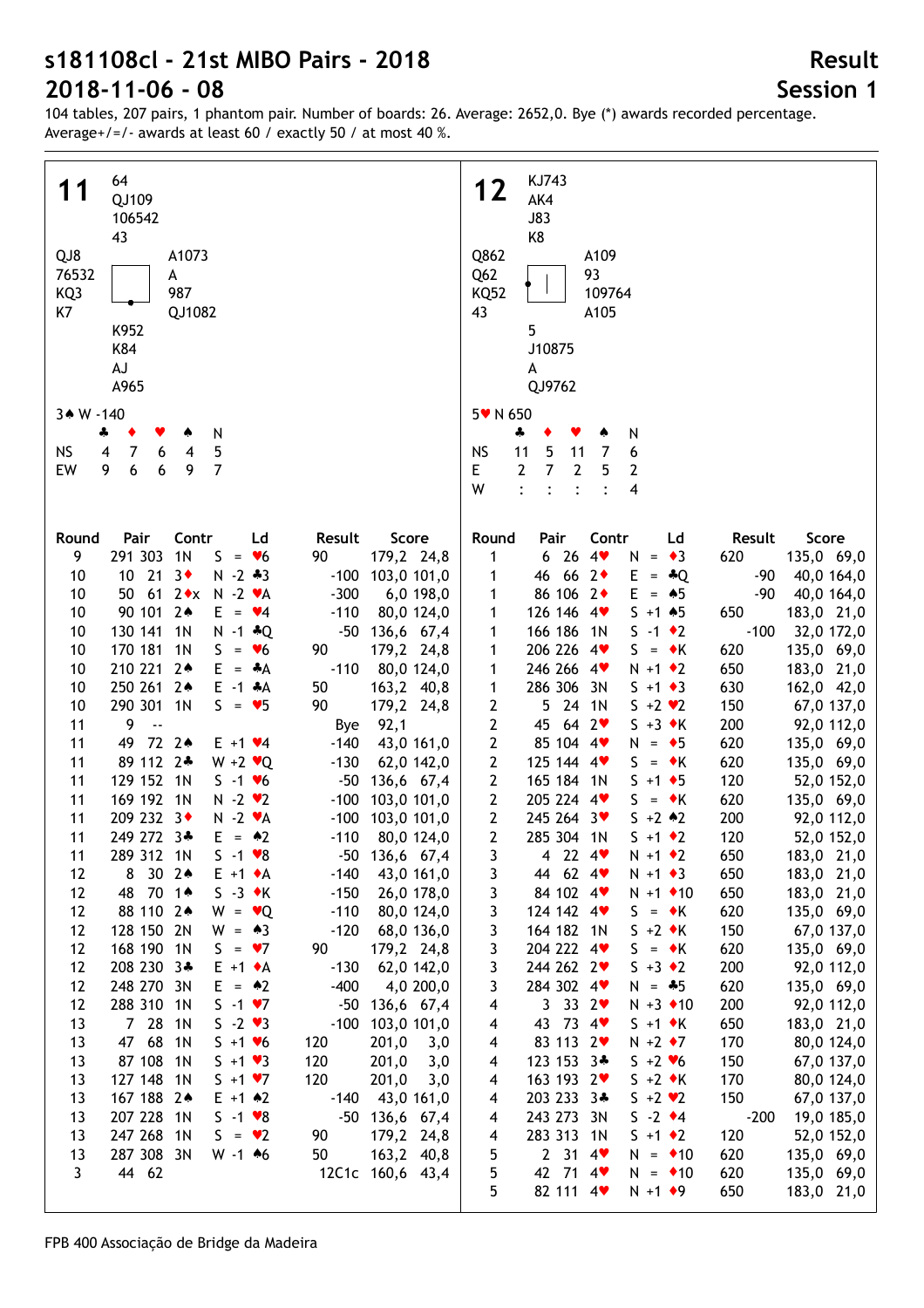104 tables, 207 pairs, 1 phantom pair. Number of boards: 26. Average: 2652,0. Bye (\*) awards recorded percentage. Average+/=/- awards at least 60 / exactly 50 / at most 40 %.

| KJ743                                                                          | KJ743                                                        |
|--------------------------------------------------------------------------------|--------------------------------------------------------------|
| 12                                                                             | 12                                                           |
| AK4                                                                            | AK4                                                          |
|                                                                                |                                                              |
| <b>J83</b>                                                                     | <b>J83</b>                                                   |
| K8                                                                             | K8                                                           |
| Q862                                                                           | Q862                                                         |
| A109                                                                           | A109                                                         |
| Q <sub>62</sub>                                                                | Q <sub>62</sub>                                              |
| 93                                                                             | 93                                                           |
| 109764                                                                         | 109764                                                       |
| <b>KQ52</b>                                                                    | <b>KQ52</b>                                                  |
| 43                                                                             | 43                                                           |
| A105                                                                           | A105                                                         |
| 5                                                                              | 5                                                            |
| J10875                                                                         | J10875                                                       |
| A                                                                              | А                                                            |
| QJ9762                                                                         |                                                              |
|                                                                                | QJ9762                                                       |
| 5 v N 650                                                                      | 5 v N 650                                                    |
|                                                                                |                                                              |
| N<br>ቆ<br>v                                                                    | N<br>♣                                                       |
| 5                                                                              | <b>NS</b>                                                    |
| 6                                                                              | 5                                                            |
| <b>NS</b>                                                                      | 11                                                           |
| 11                                                                             | 7                                                            |
| $\overline{7}$                                                                 | 6                                                            |
| 11                                                                             | 11                                                           |
| $\overline{7}$                                                                 | $\overline{2}$                                               |
| $\overline{2}$                                                                 | $\overline{7}$                                               |
| 2                                                                              | $\overline{2}$                                               |
| 5                                                                              | Е                                                            |
| 2                                                                              | 5                                                            |
| Е                                                                              | 2                                                            |
| W<br>4<br>$\ddot{\cdot}$<br>$\ddot{\cdot}$<br>$\ddot{\cdot}$<br>$\ddot{\cdot}$ | W<br>$\ddot{\cdot}$<br>4<br>$\ddot{\cdot}$<br>$\ddot{\cdot}$ |
|                                                                                |                                                              |
|                                                                                |                                                              |
| Pair                                                                           | Contr                                                        |
| Contr                                                                          | Score                                                        |
| Score                                                                          | Round                                                        |
| Ld                                                                             | Pair                                                         |
| Result                                                                         | Ld                                                           |
| Round                                                                          | Result                                                       |
| 122 151<br>1 <sub>N</sub><br>$S + 4 \cdot K$<br>210<br>101,0 103,0<br>5        | 251 263 3N<br>$-200$<br>9<br>$S -2$ +6<br>19,0 185,0         |
|                                                                                |                                                              |
| 5<br>162 191<br>4<br>S.<br>$=$ $\bullet$ K<br>620<br>135,0 69,0                | 291 303 2<br>$-200$<br>$N - 2 \cdot 6$<br>19,0 185,0<br>9    |
| 5<br>202 231 4<br>$S = \star K$<br>620<br>135,0 69,0                           | $10$ 21<br>135,0 69,0<br>$4$ v<br>10<br>$N = 9$<br>620       |
| 5<br>242 271 3♥<br>200<br>$N + 2$ $\vee$ 9<br>92,0 112,0                       | 50 61<br>$5*$<br>600<br>107,0 97,0<br>10<br>$N = 9$          |
| 5                                                                              | 90 101 4                                                     |
| 282 311 2♥                                                                     | 10                                                           |
| 200                                                                            | 620                                                          |
| $N + 3$ $\bullet$ 10                                                           | 135,0 69,0                                                   |
| 92,0 112,0                                                                     | $S = *8$                                                     |
| $129$                                                                          | 130 141                                                      |
| 2N                                                                             | 101,0 103,0                                                  |
| $-100$                                                                         | 10                                                           |
| $N - 1$ $\bullet$ 4                                                            | 1 <sub>N</sub>                                               |
| 32,0 172,0                                                                     | $S + 4 \cdot 2$                                              |
| 6                                                                              | 210                                                          |
|                                                                                |                                                              |
| 41 69 4                                                                        | 170 181 4                                                    |
| $N + 1$ $\bullet$ 10                                                           | 620                                                          |
| 650                                                                            | 135,0 69,0                                                   |
| 183,0 21,0                                                                     | 10                                                           |
| 6                                                                              | $N = 10$                                                     |
| 81 109 4                                                                       | 210 221 4                                                    |
| 650                                                                            | $N = 10$                                                     |
| $S + 1$ $\star$ K                                                              | 620                                                          |
| 183,0 21,0                                                                     | 135,0 69,0                                                   |
| 6                                                                              | 10                                                           |
| 121 149 1N                                                                     | 250 261 4*                                                   |
| $-100$                                                                         | 150                                                          |
| $S - 1$ $\bullet$ 2                                                            | 67,0 137,0                                                   |
| 32,0 172,0                                                                     | 10                                                           |
| 6                                                                              | $N + 1$ $\vee$ 2                                             |
| 161 189 4                                                                      | 290 301 4                                                    |
| 650                                                                            | 10                                                           |
| 183,0 21,0                                                                     | 620                                                          |
| $N + 1$ + 6                                                                    | 135,0 69,0                                                   |
| 6                                                                              | $S = \star K$                                                |
| 201 229 1N                                                                     | 9                                                            |
| $S + 1$ $\rightarrow$ 2                                                        | 92,1                                                         |
| 120                                                                            | 11                                                           |
| 52,0 152,0                                                                     | $\overline{\phantom{a}}$                                     |
| 6                                                                              | Bye                                                          |
|                                                                                |                                                              |
| 241 269 5*                                                                     | 49 72 3                                                      |
| 600                                                                            | 50                                                           |
| 107,0 97,0                                                                     | 44,0 160,0                                                   |
| $N = *6$                                                                       | 11                                                           |
| 6                                                                              | $E - 1$ $*5$                                                 |
| 281 309<br>3N<br>$S - 2 \cdot 2$<br>$-200$<br>19,0 185,0<br>6                  | 89 112 4<br>$S = \star K$<br>620<br>135,0 69,0<br>11         |
| 13 27 4                                                                        | 129 152 5*x W -4 *J                                          |
| 7                                                                              | 800                                                          |
| $N + 1$ $\bullet$ 10                                                           | 204,0                                                        |
| 650                                                                            | 11                                                           |
| 183,0 21,0                                                                     | 0,0                                                          |
| 67.4<br>7<br>53<br>650<br>$S + 1 \cdot 5$<br>183,0 21,0                        | 169 192 3N<br>$N - 2 * 2$<br>$-200$<br>19,0 185,0<br>11      |
| 7                                                                              | 209 232 4                                                    |
| 93 107 4                                                                       | 11                                                           |
| 650                                                                            | $N = 10$                                                     |
| 183,0 21,0                                                                     | 620                                                          |
| $S + 1$ $\star$ K                                                              | 135,0 69,0                                                   |
| 7                                                                              | 11                                                           |
| 133 147 3N                                                                     | 249 272 2*                                                   |
| $N - 3$ $\triangleleft 4$                                                      | $N + 3$ $*$ 10                                               |
| $-300$                                                                         | 150                                                          |
| 7,0 197,0                                                                      | 67,0 137,0                                                   |
|                                                                                |                                                              |
| 173 187 4                                                                      | 289 312 4                                                    |
| 135,0 69,0                                                                     | 135,0 69,0                                                   |
| 7                                                                              | 11                                                           |
| $N = A$                                                                        | $N = 10$                                                     |
| 620                                                                            | 620                                                          |
| 213 227 4                                                                      | 8 30 1N                                                      |
| $N + 1$ $\bullet$ 10                                                           | $S = \cdot 2$                                                |
| 650                                                                            | 90                                                           |
| 183,0 21,0                                                                     | 46,0 158,0                                                   |
| 7                                                                              | 12                                                           |
| 253 267 4                                                                      | 48 70 4                                                      |
| 7                                                                              | 12                                                           |
| $N + 1$ $\vee$ 3                                                               | 650                                                          |
| 650                                                                            | 183,0 21,0                                                   |
| 183,0 21,0                                                                     | $N + 1$ $* 10$                                               |
| 293 307 3N                                                                     | 12                                                           |
| 7                                                                              | 88 110 2                                                     |
| $N - 3$ $\bullet$ 10                                                           | 170                                                          |
| $-300$                                                                         | 80,0 124,0                                                   |
| 7,0 197,0                                                                      | $N + 2$ $\triangleleft 10$                                   |
| 8                                                                              | 12                                                           |
| 12 25 3N                                                                       | 128 150 6*                                                   |
| $-400$                                                                         | $-100$                                                       |
| 1,0 203,0                                                                      | 32,0 172,0                                                   |
| $N - 4$ $\rightarrow$ 2                                                        | $S - 1 \cdot 5$                                              |
|                                                                                |                                                              |
| 8                                                                              | 12                                                           |
| 52 65 1N                                                                       | 168 190 4                                                    |
| $S + 1 \cdot 5$                                                                | 650                                                          |
| 120                                                                            | 183,0 21,0                                                   |
| 52,0 152,0                                                                     | $N + 1$ $\bullet$ 10                                         |
| 8                                                                              | 12                                                           |
| 92 105 3N                                                                      | 208 230 4                                                    |
| $S -2$ → 3                                                                     | 620                                                          |
| $-200$                                                                         | 135,0 69,0                                                   |
| 19,0 185,0                                                                     | $N = \cdot 4$                                                |
| 132 145 $5 \cdot x$                                                            | 12                                                           |
| $E - 3$ $*J$                                                                   | 248 270 3                                                    |
| 500                                                                            | 170                                                          |
| 104,0 100,0                                                                    | 80,0 124,0                                                   |
| 8                                                                              | $S + 1 \cdot K$                                              |
| $-400$                                                                         | 12                                                           |
| 172 185 3N                                                                     | 288 310 3N                                                   |
| 1,0 203,0                                                                      | $N - 3 \cdot 3$                                              |
| 8                                                                              | $-300$                                                       |
| $N - 4$ $\rightarrow 10$                                                       | 7,0 197,0                                                    |
| 212 225 4                                                                      | 13                                                           |
| 8                                                                              | 7285                                                         |
| 620                                                                            | 650                                                          |
| 135,0 69,0                                                                     | 183,0 21,0                                                   |
| $S = \bullet K$                                                                | $N = \cdot 7$                                                |
|                                                                                |                                                              |
| 252 265 3*                                                                     | 47 68 2N                                                     |
| 8                                                                              | 13                                                           |
| $S + 2 \cdot 6$                                                                | 150                                                          |
| 150                                                                            | 67,0 137,0                                                   |
| 67,0 137,0                                                                     | $N + 1$ + 9                                                  |
| 292 305 1N                                                                     | 87 108 3                                                     |
| 8                                                                              | 13                                                           |
| $-90$                                                                          | 200                                                          |
| 40,0 164,0                                                                     | 92,0 112,0                                                   |
| $E = \triangle Q$                                                              | $S + 2 \cdot K$                                              |
| 11 23 $4$                                                                      | 13                                                           |
| 9                                                                              | 127 148 3*                                                   |
| 650                                                                            | 130                                                          |
| 183,0 21,0                                                                     | $S + 1 \cdot K$                                              |
| $N + 1$ $\bullet$ 4                                                            | 58,0 146,0                                                   |
| 51 63 3N                                                                       | 167 188 4                                                    |
| 9                                                                              | 13                                                           |
| $N - 3 \cdot 2$                                                                | $S + 1$ $\star$ K                                            |
| $-300$                                                                         | 650                                                          |
| 7,0 197,0                                                                      | 183,0 21,0                                                   |
| 91 103 3N                                                                      | 207 228 4                                                    |
| 9                                                                              | 13                                                           |
| $N - 2 \cdot 6$                                                                | 620                                                          |
| $-200$                                                                         | 135,0 69,0                                                   |
| 19,0 185,0                                                                     | $N = 10$                                                     |
|                                                                                |                                                              |
| 131 143 4                                                                      | 247 268 24                                                   |
| 9                                                                              | 13                                                           |
| 620                                                                            | $-100$                                                       |
| 135,0 69,0                                                                     | 32,0 172,0                                                   |
| $N = 10$                                                                       | $N - 1$ $\vee$ 9                                             |
| 171 183 2                                                                      | 287 308 4                                                    |
| $N + 2$ $\rightarrow$ 10                                                       | 13                                                           |
| 170                                                                            | 620                                                          |
| 80,0 124,0                                                                     | 135,0 69,0                                                   |
| 9                                                                              | $N = \bullet 5$                                              |
| 211 223 1N<br>$N - 2 \cdot 3$<br>$-200$<br>19,0 185,0<br>9.                    |                                                              |
|                                                                                |                                                              |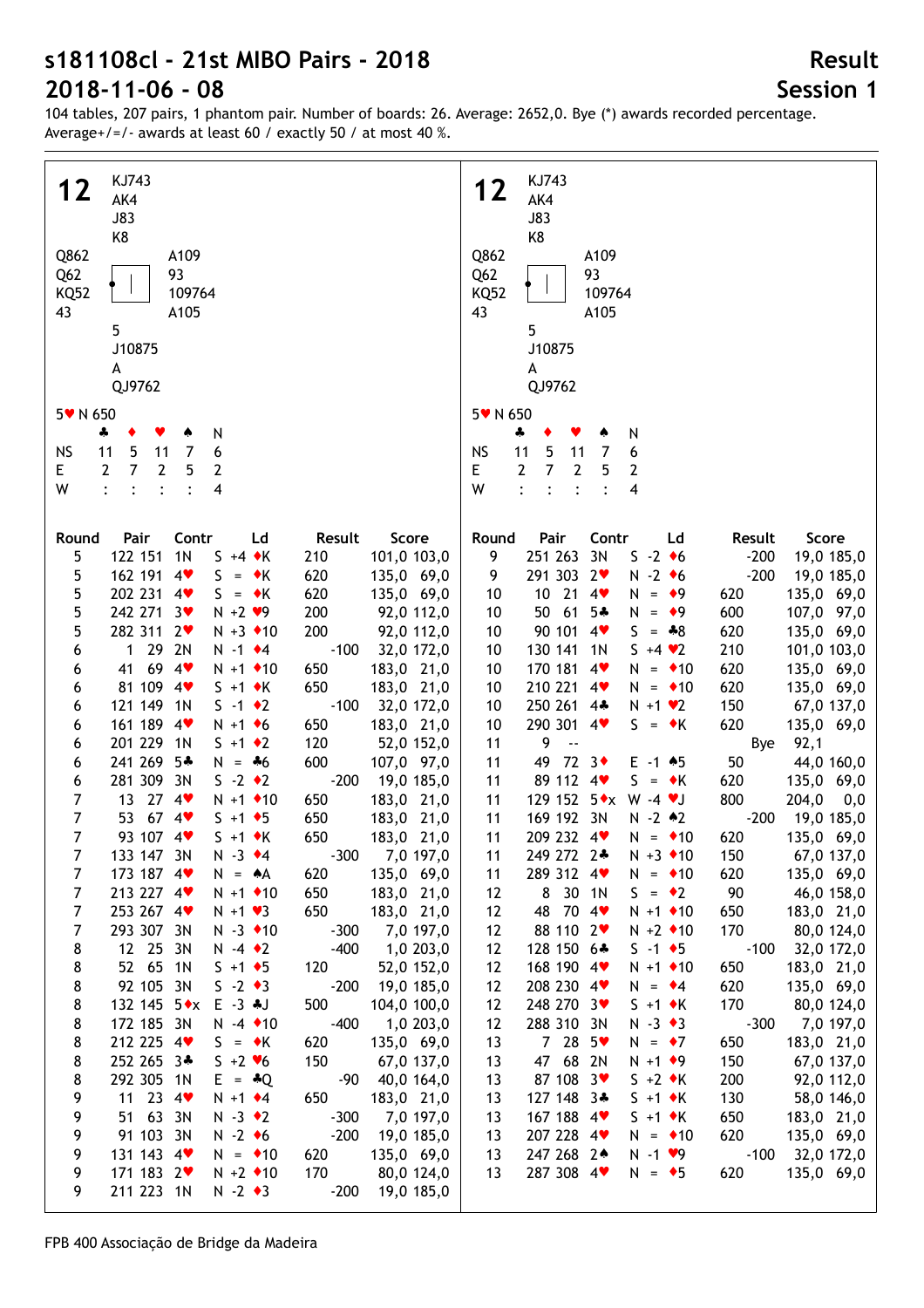104 tables, 207 pairs, 1 phantom pair. Number of boards: 26. Average: 2652,0. Bye (\*) awards recorded percentage. Average+/=/- awards at least 60 / exactly 50 / at most 40 %.

| $\mathbf{2}$                                                                                   | $2^{\circ}$                                                                                              |
|------------------------------------------------------------------------------------------------|----------------------------------------------------------------------------------------------------------|
| 13                                                                                             | 13                                                                                                       |
| KQ9854                                                                                         | KQ9854                                                                                                   |
| K9852                                                                                          | K9852                                                                                                    |
| 4                                                                                              | $\overline{\mathbf{4}}$                                                                                  |
| J1053<br>A874<br>AJ3<br>1072<br>╈<br>A6<br>Q103<br>QJ103<br>A92                                | J1053<br>A874<br>AJ3<br>1072<br>A6<br>Q103<br>QJ103<br>A92                                               |
| KQ96                                                                                           | KQ96                                                                                                     |
| 6                                                                                              | 6                                                                                                        |
| J74                                                                                            | J74                                                                                                      |
| K8765                                                                                          | K8765                                                                                                    |
|                                                                                                |                                                                                                          |
| 2N E -120                                                                                      | 2N E -120                                                                                                |
| N                                                                                              | N                                                                                                        |
| ÷                                                                                              | ÷                                                                                                        |
| ٠                                                                                              | ٠                                                                                                        |
| ▼                                                                                              | Y                                                                                                        |
| ۸                                                                                              | ۸                                                                                                        |
| $5\phantom{.0}$                                                                                | $\overline{5}$                                                                                           |
| $\overline{7}$                                                                                 | $\overline{7}$                                                                                           |
| $\overline{7}$                                                                                 | 5                                                                                                        |
| 5                                                                                              | 5                                                                                                        |
| <b>NS</b>                                                                                      | <b>NS</b>                                                                                                |
| 5                                                                                              | $\overline{7}$                                                                                           |
| $\overline{7}$                                                                                 | $\overline{7}$                                                                                           |
| 5                                                                                              | E                                                                                                        |
| $\bf 8$                                                                                        | 5                                                                                                        |
| E.                                                                                             | $\overline{7}$                                                                                           |
| 6                                                                                              | 8                                                                                                        |
| $\overline{7}$                                                                                 | 6                                                                                                        |
| W<br>8<br>7<br>$\ddot{\cdot}$<br>$\ddot{\cdot}$                                                | $\overline{7}$<br>W<br>$\cdot$<br>$\ddot{\cdot}$<br>$\ddot{\cdot}$<br>8                                  |
|                                                                                                |                                                                                                          |
| Contr                                                                                          | Pair                                                                                                     |
| Result                                                                                         | Contr                                                                                                    |
| Score                                                                                          | Score                                                                                                    |
| Round                                                                                          | Round                                                                                                    |
| Pair                                                                                           | Ld                                                                                                       |
| Ld                                                                                             | Result                                                                                                   |
| 727                                                                                            | 123 152 3*                                                                                               |
| $5 \cdot x$ N -4 $\star$ A                                                                     | 5                                                                                                        |
| $-1100$                                                                                        | $E -2$ $\blacktriangleright$ 6                                                                           |
| 0,0 204,0                                                                                      | 200                                                                                                      |
| 1                                                                                              | 152,0 52,0                                                                                               |
| 47 67 3N<br>$W - 2 \cdot 2$<br>200<br>152,0 52,0<br>1                                          | 5<br>163 192 2*<br>52,0<br>$E -2$ $\blacktriangleright$ 6<br>200<br>152,0                                |
| 87 107 3*                                                                                      | 5                                                                                                        |
| $E -2$ $\blacktriangledown 6$                                                                  | 203 232 2*                                                                                               |
| 200                                                                                            | $W - 1$ $*4$                                                                                             |
| 152,0 52,0                                                                                     | 100                                                                                                      |
| 1                                                                                              | 74,0 130,0                                                                                               |
| 127 147 2                                                                                      | 5                                                                                                        |
| $S + 2 * Q$                                                                                    | 243 272 3*x E -3 v6                                                                                      |
| 170                                                                                            | 800                                                                                                      |
| 132,0 72,0                                                                                     | 199,0                                                                                                    |
| 1                                                                                              | 5,0                                                                                                      |
| 167 187 3N                                                                                     | 5                                                                                                        |
| $W - 3 \cdot 2$                                                                                | 283 312 3                                                                                                |
| 300                                                                                            | $N = \triangle 3$                                                                                        |
| 179,0 25,0                                                                                     | 110                                                                                                      |
| 1                                                                                              | 105,0 99,0                                                                                               |
| 207 227 2♥                                                                                     | $2 \t30 \t34$                                                                                            |
| $N - 1$ + 3                                                                                    | 200                                                                                                      |
| $-100$                                                                                         | 152,0 52,0                                                                                               |
| 47,0 157,0                                                                                     | 6                                                                                                        |
| 1                                                                                              | $W - 2 + 4$                                                                                              |
| 247 267 2+                                                                                     | 42 70 2                                                                                                  |
| $N + 1$ *A                                                                                     | $-100$                                                                                                   |
| 110                                                                                            | $N - 1$ $\bullet$ 10                                                                                     |
| 105,0 99,0                                                                                     | 47,0 157,0                                                                                               |
| 1                                                                                              | 6                                                                                                        |
| 287 307 3*x                                                                                    | 82 110 3*                                                                                                |
| $N - 2 A$                                                                                      | 200                                                                                                      |
| $-500$                                                                                         | $E - 2 \cdot 6$                                                                                          |
| 1                                                                                              | 152,0 52,0                                                                                               |
| $6,0$ 198,0                                                                                    | 6                                                                                                        |
| $6\ 25\ 5*$                                                                                    | 122 150 3N                                                                                               |
| $-300$                                                                                         | $-600$                                                                                                   |
| 2                                                                                              | 2,0 202,0                                                                                                |
| $N - 3 A$                                                                                      | 6                                                                                                        |
| 13,0 191,0                                                                                     | $W = vK$                                                                                                 |
| 2                                                                                              | 200                                                                                                      |
| 46 65 3N                                                                                       | 162 190 3*                                                                                               |
| $W - 1 * 8$                                                                                    | $E - 2 \cdot 6$                                                                                          |
| 100                                                                                            | 152,0 52,0                                                                                               |
| 74,0 130,0                                                                                     | 6                                                                                                        |
| 86 105 2*                                                                                      | 202 230 2                                                                                                |
| 100                                                                                            | 110                                                                                                      |
| 2                                                                                              | 105,0 99,0                                                                                               |
| $W - 1$ $*4$                                                                                   | 6                                                                                                        |
| 74,0 130,0                                                                                     | $N = \bullet 2$                                                                                          |
| 2                                                                                              | 242 270 3+                                                                                               |
| 126 145 3                                                                                      | $-100$                                                                                                   |
| $-100$                                                                                         | $N - 1$ $A$                                                                                              |
| $N - 1$ $\vee$ 2                                                                               | 47,0 157,0                                                                                               |
| 47,0 157,0                                                                                     | 6                                                                                                        |
| $\mathbf{2}$                                                                                   | 282 310 3N                                                                                               |
| 166 185 3*                                                                                     | 100                                                                                                      |
| $E -2$ $\blacktriangledown$ 6                                                                  | $W - 1$ $\cdot$ K                                                                                        |
| 200                                                                                            | 6                                                                                                        |
| 152,0 52,0                                                                                     | 74,0 130,0                                                                                               |
| $\mathbf{2}$                                                                                   | $\overline{7}$                                                                                           |
| 206 225 3*                                                                                     | 1 28 $2\blacktriangledown$                                                                               |
| $E -2$ $\blacktriangledown$ 6                                                                  | 110                                                                                                      |
| 200                                                                                            | 105,0 99,0                                                                                               |
| 152,0 52,0                                                                                     | $N = \bullet 3$                                                                                          |
| $\mathbf{2}$                                                                                   | $\boldsymbol{7}$                                                                                         |
| 246 265 34                                                                                     | 41 68 3                                                                                                  |
| 200                                                                                            | 140                                                                                                      |
| $E -2$ $\vee$ 2                                                                                | 126,0 78,0                                                                                               |
| 152,0 52,0                                                                                     | $N = A$                                                                                                  |
| $\mathbf{2}$<br>100<br>286 305 3*<br>$E - 1$ $\blacktriangledown$<br>74,0 130,0                | $\overline{7}$<br>81 108 2<br>$S - 1 * Q$<br>$-100$ 47,0 157,0                                           |
| 23 $4 \times N - 2 \cdot A$                                                                    | 7                                                                                                        |
| $-500$                                                                                         | 121 148 4*                                                                                               |
| 6,0 198,0                                                                                      | $E - 4 \cdot 6$                                                                                          |
| - 5                                                                                            | 400                                                                                                      |
| 3                                                                                              | 191,0 13,0                                                                                               |
| 3                                                                                              | 161 188 2                                                                                                |
| 45 63 4*                                                                                       | 105,0 99,0                                                                                               |
| $E - 3 \cdot 6$                                                                                | 7                                                                                                        |
| 179,0 25,0                                                                                     | $S = *Q$                                                                                                 |
| 300                                                                                            | 110                                                                                                      |
| 85 103 2                                                                                       | 7                                                                                                        |
| 3                                                                                              | 201 228 24                                                                                               |
| $S = *Q$                                                                                       | 100                                                                                                      |
| 110                                                                                            | 74,0 130,0                                                                                               |
| 105,0 99,0                                                                                     | $E - 1$ $\blacktriangleright$ 6                                                                          |
| 3                                                                                              | 7                                                                                                        |
| 125 143 4*                                                                                     | 241 268 34                                                                                               |
| $E - 3 \times 6$                                                                               | $E - 2$ $\blacktriangledown$ 6                                                                           |
| 300                                                                                            | 200                                                                                                      |
| 179,0 25,0                                                                                     | 152,0 52,0                                                                                               |
| 3                                                                                              | 7                                                                                                        |
| 165 183 3                                                                                      | 281 308 3N                                                                                               |
| $N - 2 * 2$                                                                                    | 100                                                                                                      |
| $-200$                                                                                         | 74,0 130,0                                                                                               |
| 25,0 179,0                                                                                     | $W - 1 \cdot 5$                                                                                          |
| 205 223 2♥                                                                                     | 13 26 24                                                                                                 |
| 3                                                                                              | 100                                                                                                      |
| $S + 1 * Q$                                                                                    | 74,0 130,0                                                                                               |
| 140                                                                                            | 8                                                                                                        |
| 126,0 78,0                                                                                     | $E - 1$ $\blacktriangleright$ 6                                                                          |
| 245 263 4                                                                                      | 8                                                                                                        |
| $-300$                                                                                         | 53 66 3N                                                                                                 |
| 3                                                                                              | 400                                                                                                      |
| $N - 3 \cdot 3$                                                                                | 191,0 13,0                                                                                               |
| 13,0 191,0                                                                                     | $W - 4$ $\blacktriangleright$ K                                                                          |
| 285 303 2                                                                                      | 8                                                                                                        |
| 3                                                                                              | 93 106 2*                                                                                                |
| 110                                                                                            | 100                                                                                                      |
| 105,0 99,0                                                                                     | 74,0 130,0                                                                                               |
| $S = \bullet A$                                                                                | $W - 1$ $\forall$ K                                                                                      |
| 4 21 2 $\bullet$                                                                               | 8                                                                                                        |
| $N = 10$                                                                                       | 133 146 2                                                                                                |
| 110                                                                                            | 110                                                                                                      |
| 4                                                                                              | 105,0 99,0                                                                                               |
| 105,0 99,0                                                                                     | $N = \bullet 7$                                                                                          |
| 44 61 4                                                                                        | 8                                                                                                        |
| $N - 3 \cdot 2$                                                                                | 173 186 4*                                                                                               |
| $-300$                                                                                         | 400                                                                                                      |
| 13,0 191,0                                                                                     | 191,0 13,0                                                                                               |
| 4                                                                                              | $W - 4 + 4$                                                                                              |
| 84 101 2                                                                                       | 8                                                                                                        |
| $S - 1 * Q$                                                                                    | 213 226 2                                                                                                |
| $-100$                                                                                         | 140                                                                                                      |
| 47,0 157,0                                                                                     | 126,0 78,0                                                                                               |
| 4                                                                                              | $N + 1$ $\vee$ 2                                                                                         |
| 124 141 4<br>$N - 3 \cdot 2$<br>$-300$<br>13,0 191,0<br>4<br>164 181 2*<br>$W - 1$ $*4$<br>100 | 8<br>253 266 3◆<br>$-100$<br>47,0 157,0<br>$N - 1$ $A$<br>293 306 2*<br>$W - 2 + 4$<br>200<br>152,0 52,0 |
| 74,0 130,0<br>4<br>204 221 2*<br>200<br>$E -2$ $\blacktriangledown$ 6<br>152,0 52,0<br>4       | 8<br>12 24 3 $\bullet$<br>$-100$<br>9<br>$N - 1$ $\bullet$ 2<br>47,0 157,0                               |
| 244 261 34                                                                                     | 52 64 2*                                                                                                 |
| $E -2$ +6                                                                                      | 100                                                                                                      |
| 200                                                                                            | 74,0 130,0                                                                                               |
| 152,0 52,0                                                                                     | 9                                                                                                        |
| 4                                                                                              | $W - 1$ $\cdot$ K                                                                                        |
| 284 301 4                                                                                      | 92 104 2*                                                                                                |
| $S - 2$ $\uparrow$ J                                                                           | 200                                                                                                      |
| 25,0 179,0                                                                                     | 152,0 52,0                                                                                               |
| $-200$                                                                                         | 9                                                                                                        |
| 4                                                                                              | $E - 2$ $\blacktriangledown$ 6                                                                           |
| 5                                                                                              | 9                                                                                                        |
| $\mathbf{3}$                                                                                   | 132 144 2*                                                                                               |
| 123,5                                                                                          | $W - 2 + 4$                                                                                              |
| Bye                                                                                            | 200                                                                                                      |
| $\sim$                                                                                         | 152,0 52,0                                                                                               |
| 5<br>43 72 3 * x N -1 * A<br>$-200$<br>25,0 179,0                                              | 9<br>172 184 3*<br>$E - 3 \times 6$<br>300<br>179,0 25,0                                                 |
| 5                                                                                              | 9                                                                                                        |
| 83 112 44                                                                                      | 212 224 2*                                                                                               |
| $E - 3 \times 6$                                                                               | 100                                                                                                      |
| 300                                                                                            | $W - 1$ $*4$                                                                                             |
| 179,0 25,0                                                                                     | 74,0 130,0                                                                                               |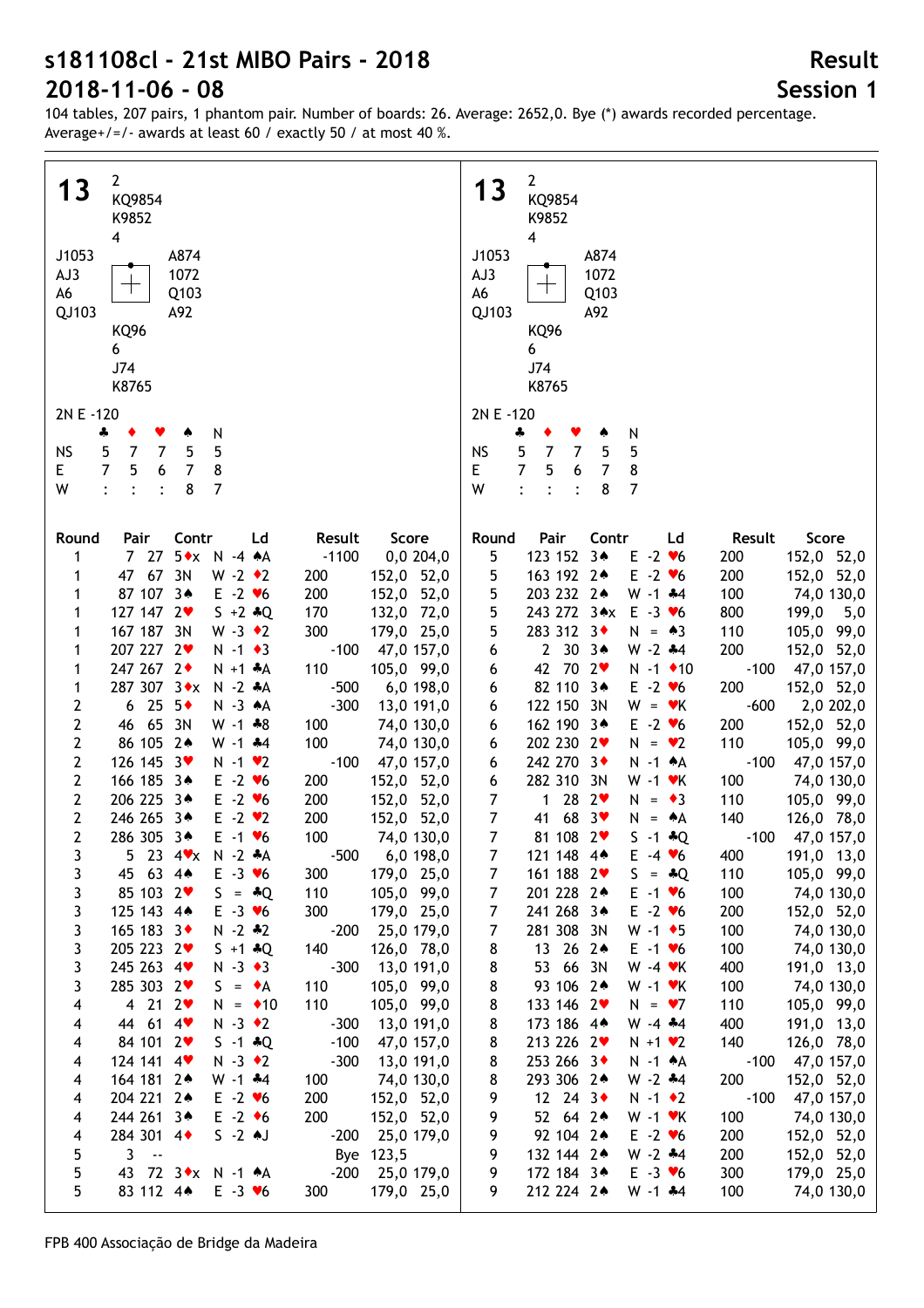104 tables, 207 pairs, 1 phantom pair. Number of boards: 26. Average: 2652,0. Bye (\*) awards recorded percentage. Average+/=/- awards at least 60 / exactly 50 / at most 40 %.

| $\overline{2}$                                                                                                               | A7                                                                                                                 |
|------------------------------------------------------------------------------------------------------------------------------|--------------------------------------------------------------------------------------------------------------------|
| 13                                                                                                                           | 14                                                                                                                 |
| KQ9854                                                                                                                       | AQ965                                                                                                              |
| K9852                                                                                                                        | 75                                                                                                                 |
| $\overline{\mathbf{4}}$                                                                                                      | AQ109                                                                                                              |
| J1053                                                                                                                        | 9632                                                                                                               |
| A874                                                                                                                         | K84                                                                                                                |
| 1072                                                                                                                         | 83                                                                                                                 |
| AJ3                                                                                                                          | 1074                                                                                                               |
| A6                                                                                                                           | K963                                                                                                               |
| Q103                                                                                                                         | AQ84                                                                                                               |
| QJ103                                                                                                                        | 876                                                                                                                |
| A92                                                                                                                          | KJ3                                                                                                                |
| KQ96                                                                                                                         | QJ105                                                                                                              |
| 6                                                                                                                            | KJ <sub>2</sub>                                                                                                    |
| J74                                                                                                                          | J102                                                                                                               |
| K8765                                                                                                                        | 542                                                                                                                |
| 2N E -120                                                                                                                    | 3 v N 140                                                                                                          |
| N<br>4<br>۸                                                                                                                  | N<br>÷                                                                                                             |
| 5                                                                                                                            | 5                                                                                                                  |
| <b>NS</b>                                                                                                                    | 8                                                                                                                  |
| 5                                                                                                                            | $\overline{7}$                                                                                                     |
| 7                                                                                                                            | 8                                                                                                                  |
| 7                                                                                                                            | 9                                                                                                                  |
| 5                                                                                                                            | N                                                                                                                  |
| 7<br>$5\phantom{.0}$<br>6<br>8<br>E.<br>7                                                                                    | S<br>7<br>8                                                                                                        |
| W<br>8<br>7<br>$\ddot{\cdot}$                                                                                                | E<br>5<br>8<br>5<br>4<br>5<br>W<br>$\ddot{\cdot}$<br>7                                                             |
| Pair                                                                                                                         | Score                                                                                                              |
| Contr                                                                                                                        | Round                                                                                                              |
| Score                                                                                                                        | Pair                                                                                                               |
| Round                                                                                                                        | Contr                                                                                                              |
| Ld                                                                                                                           | Ld                                                                                                                 |
| Result                                                                                                                       | Result                                                                                                             |
| 252 264 4*                                                                                                                   | 2 <sub>v</sub>                                                                                                     |
| 9                                                                                                                            | 727                                                                                                                |
| 400                                                                                                                          | $N + 2 A$                                                                                                          |
| 191,0 13,0                                                                                                                   | 170                                                                                                                |
| Ε                                                                                                                            | 133,0 71,0                                                                                                         |
| $-4$ $\vee 4$                                                                                                                | 1                                                                                                                  |
| 292 304 2*<br>E<br>$-110$<br>9<br>34,0 170,0<br>$\cdot$ $\bullet$<br>$\equiv$                                                | 47 67 4*<br>$S - 1$ $\bullet$ 9<br>$-50$<br>34,0 170,0<br>1                                                        |
| 22 $4 \cdot x$<br>$E - 3 \times 6$<br>10<br>11<br>800<br>199,0<br>5,0                                                        | 87 107<br>4<br>$N = \bullet 4$<br>420<br>182,0 22,0<br>1                                                           |
| 62 $4*$<br>$E - 5 \cdot 6$<br>10<br>500<br>8,0<br>51<br>196,0<br>91 102 3<br>10<br>$W - 2$ $\cdot$ K<br>200<br>152,0<br>52,0 | 127 147 3N<br>430<br>194,0 10,0<br>$S + 1 \cdot 6$<br>1<br>167 187 2<br>140<br>92,0 112,0<br>$N + 1$ $\vee$ 5<br>1 |
| 131 142 3<br>140<br>10<br>$N = \bullet 2$<br>78,0<br>126,0                                                                   | 207 227 4<br>182,0 22,0<br>420<br>$N = \bullet 2$<br>1                                                             |
| 171 182 4*x<br>10<br>$E -4$ $\vee 6$<br>1100<br>202,0<br>2,0                                                                 | 247 267 4<br>420<br>182,0 22,0<br>1<br>$N = 27$                                                                    |
| 211 222 2<br>10<br>110<br>105,0<br>99,0<br>N<br>$= A$                                                                        | 287 307 3♥<br>200<br>$N + 2$ $4$<br>160,0 44,0<br>1                                                                |
| 251 262 24<br>$E - 2$ $*4$<br>10<br>200<br>152,0<br>52,0                                                                     | 6254<br>2<br>$N - 1$ $\vee$ 3<br>34,0 170,0<br>-50                                                                 |
| 291 302 2                                                                                                                    | 2                                                                                                                  |
| 140                                                                                                                          | 46 65 3                                                                                                            |
| 10                                                                                                                           | $N - 1$ $\vee 4$                                                                                                   |
| $N + 1$ $*7$                                                                                                                 | $-50$                                                                                                              |
| 126,0 78,0                                                                                                                   | 34,0 170,0                                                                                                         |
| 10 33 $3\sqrt{ }$                                                                                                            | 2                                                                                                                  |
| $-200$                                                                                                                       | 86 105 4                                                                                                           |
| 11                                                                                                                           | $N - 1$ $\vee 4$                                                                                                   |
| $N - 2$ $\rightarrow 10$                                                                                                     | $-50$                                                                                                              |
| 25,0 179,0                                                                                                                   | 34,0 170,0                                                                                                         |
| 50 73 4**<br>$E - 5 \cdot 6$<br>11<br>1400<br>204,0<br>0,0                                                                   | $\mathbf{2}$<br>126 145 3<br>$-50$<br>34,0 170,0<br>$N - 1$ $\bullet$ 6                                            |
| 90 113 2                                                                                                                     | $\mathbf{2}$                                                                                                       |
| 11                                                                                                                           | 166 185 4                                                                                                          |
| $N = 44$                                                                                                                     | 450                                                                                                                |
| 110                                                                                                                          | 199,0                                                                                                              |
| 105,0                                                                                                                        | 5,0                                                                                                                |
| 99,0                                                                                                                         | $N + 1$ $4$                                                                                                        |
| 130 153 2                                                                                                                    | $\mathbf{2}$                                                                                                       |
| 11                                                                                                                           | 206 225 2                                                                                                          |
| $N = \bullet 3$                                                                                                              | 140                                                                                                                |
| 110                                                                                                                          | 92,0 112,0                                                                                                         |
| 105,0 99,0                                                                                                                   | $N + 1$ $4$                                                                                                        |
| 11                                                                                                                           | $\mathbf{2}$                                                                                                       |
| 170 193 2*                                                                                                                   | 246 265 2                                                                                                          |
| $W - 1$ $\forall$ K                                                                                                          | 200                                                                                                                |
| 100                                                                                                                          | 160,0 44,0                                                                                                         |
| 74,0 130,0                                                                                                                   | $N + 3 \times 2$                                                                                                   |
| 11                                                                                                                           | $\mathbf{2}$                                                                                                       |
| 210 233 3*                                                                                                                   | 286 305 2♥                                                                                                         |
| $E - 3 \times 6$                                                                                                             | 140                                                                                                                |
| 300                                                                                                                          | 92,0 112,0                                                                                                         |
| 179,0 25,0                                                                                                                   | $N + 1$ $4$                                                                                                        |
| 11                                                                                                                           | $N + 1$ $\nu$ 6                                                                                                    |
| 250 273 2*                                                                                                                   | 133,0 71,0                                                                                                         |
| $S = *Q$                                                                                                                     | 5 23 3 $\bullet$                                                                                                   |
| 110                                                                                                                          | 170                                                                                                                |
| 105,0 99,0                                                                                                                   | 3                                                                                                                  |
| 290 313 2+                                                                                                                   | 6,0 198,0                                                                                                          |
| $N + 1$ $*7$                                                                                                                 | 45 63 2N                                                                                                           |
| 110                                                                                                                          | $N - 2$ $\bullet$ 4                                                                                                |
| 105,0 99,0                                                                                                                   | $-100$                                                                                                             |
| 11                                                                                                                           | 3                                                                                                                  |
| 9 31 4 * x N -1 * A<br>12<br>$-200$<br>25,0 179,0                                                                            | 85 103 3<br>170<br>3<br>$N + 1$ $4$<br>133,0 71,0                                                                  |
| 12                                                                                                                           | 3                                                                                                                  |
| 49 71 4*                                                                                                                     | 125 143 3                                                                                                          |
| $E - 3 \cdot 6$                                                                                                              | 140                                                                                                                |
| 300                                                                                                                          | 92,0 112,0                                                                                                         |
| 179,0 25,0                                                                                                                   | $N = 95$                                                                                                           |
| 89 111 2                                                                                                                     | 3                                                                                                                  |
| $-100$                                                                                                                       | 165 183 2*                                                                                                         |
| 12                                                                                                                           | W -2 $*A$                                                                                                          |
| $N - 1$ $\bullet$ 3                                                                                                          | 100                                                                                                                |
| 47,0 157,0                                                                                                                   | 62,0 142,0                                                                                                         |
| 129 151 4*                                                                                                                   | 3                                                                                                                  |
| 300                                                                                                                          | 205 223 2♥                                                                                                         |
| 12                                                                                                                           | $N + 2 * 3$                                                                                                        |
| $E - 3 \times 6$                                                                                                             | 170                                                                                                                |
| 179,0 25,0                                                                                                                   | 133,0 71,0                                                                                                         |
| 12                                                                                                                           | 3                                                                                                                  |
| 169 191 3◆x                                                                                                                  | 245 263 1                                                                                                          |
| $S -2 \cdot A$                                                                                                               | 170                                                                                                                |
| $-500$                                                                                                                       | 133,0 71,0                                                                                                         |
| 6,0 198,0                                                                                                                    | $N + 3$ $4$                                                                                                        |
| 12                                                                                                                           | 3                                                                                                                  |
| 209 231 3                                                                                                                    | 285 303 4                                                                                                          |
| $N - 2 * 2$                                                                                                                  | $N - 1$ $*4$                                                                                                       |
| $-200$                                                                                                                       | 34,0 170,0                                                                                                         |
| 25,0 179,0                                                                                                                   | $-50$                                                                                                              |
| 249 271 3                                                                                                                    | 4 21 $2 \times$                                                                                                    |
| 12                                                                                                                           | $N + 1 \cdot 3$                                                                                                    |
| $N - 2 \cdot 3$                                                                                                              | 140                                                                                                                |
| $-200$                                                                                                                       | 92,0 112,0                                                                                                         |
| 25,0 179,0                                                                                                                   | 4                                                                                                                  |
| 289 311 2♥                                                                                                                   | 44 61 1N                                                                                                           |
| 12                                                                                                                           | 90                                                                                                                 |
| 110                                                                                                                          | 60,0 144,0                                                                                                         |
| $N = \cdot 2$                                                                                                                | 4                                                                                                                  |
| 105,0 99,0                                                                                                                   | $N = 4$                                                                                                            |
| 8 29 3 $\bullet$                                                                                                             | 84 101 1                                                                                                           |
| $-100$                                                                                                                       | 170                                                                                                                |
| 13                                                                                                                           | 133,0 71,0                                                                                                         |
| $N - 1$ $*A$                                                                                                                 | 4                                                                                                                  |
| 47,0 157,0                                                                                                                   | $N + 3 \cdot A$                                                                                                    |
| 48 69 3*                                                                                                                     | 124 141 2                                                                                                          |
| 13                                                                                                                           | $N + 2 + 3$                                                                                                        |
| $W - 1$ $\cdot$ K                                                                                                            | 170                                                                                                                |
| 100                                                                                                                          | 133,0 71,0                                                                                                         |
| 74,0 130,0                                                                                                                   | 4                                                                                                                  |
| 88 109 3                                                                                                                     | 164 181 4                                                                                                          |
| 13                                                                                                                           | 420                                                                                                                |
| $N - 1$ $A$                                                                                                                  | 182,0 22,0                                                                                                         |
| $-100$                                                                                                                       | $N = \bullet 4$                                                                                                    |
| 47,0 157,0                                                                                                                   | 4                                                                                                                  |
| 13                                                                                                                           | 204 221 4                                                                                                          |
| 128 149 2                                                                                                                    | $N - 1$ $\vee 4$                                                                                                   |
| 110                                                                                                                          | 34,0 170,0                                                                                                         |
| $S = *Q$                                                                                                                     | 4                                                                                                                  |
| 105,0 99,0                                                                                                                   | -50                                                                                                                |
| 168 189 3                                                                                                                    | 244 261 3                                                                                                          |
| $N - 2 A$                                                                                                                    | $N - 1$ $\bullet$ 2                                                                                                |
| $-200$                                                                                                                       | 34,0 170,0                                                                                                         |
| 25,0 179,0                                                                                                                   | $-50$                                                                                                              |
| 13                                                                                                                           | 4                                                                                                                  |
| 208 229 3<br>13<br>$S - 1$ $*A$<br>$-100$<br>47,0 157,0<br>248 269 3*<br>$E -2$ $\rightarrow 7$<br>13<br>200<br>152,0 52,0   | 284 301 3♥<br>140<br>$N = 44$<br>92,0 112,0<br>4<br>5<br>$3 - -$<br>Bye 123,5                                      |
| 13                                                                                                                           | 5                                                                                                                  |
| 288 309 3N                                                                                                                   | 43 72 4                                                                                                            |
| $W - 1$ $\cdot$ K                                                                                                            | 420                                                                                                                |
| 100                                                                                                                          | 182,0 22,0                                                                                                         |
| 74,0 130,0                                                                                                                   | $N = \vee 4$                                                                                                       |
|                                                                                                                              | 5<br>83 112 4<br>$N - 1$ $\sqrt{7}$<br>-50<br>34,0 170,0                                                           |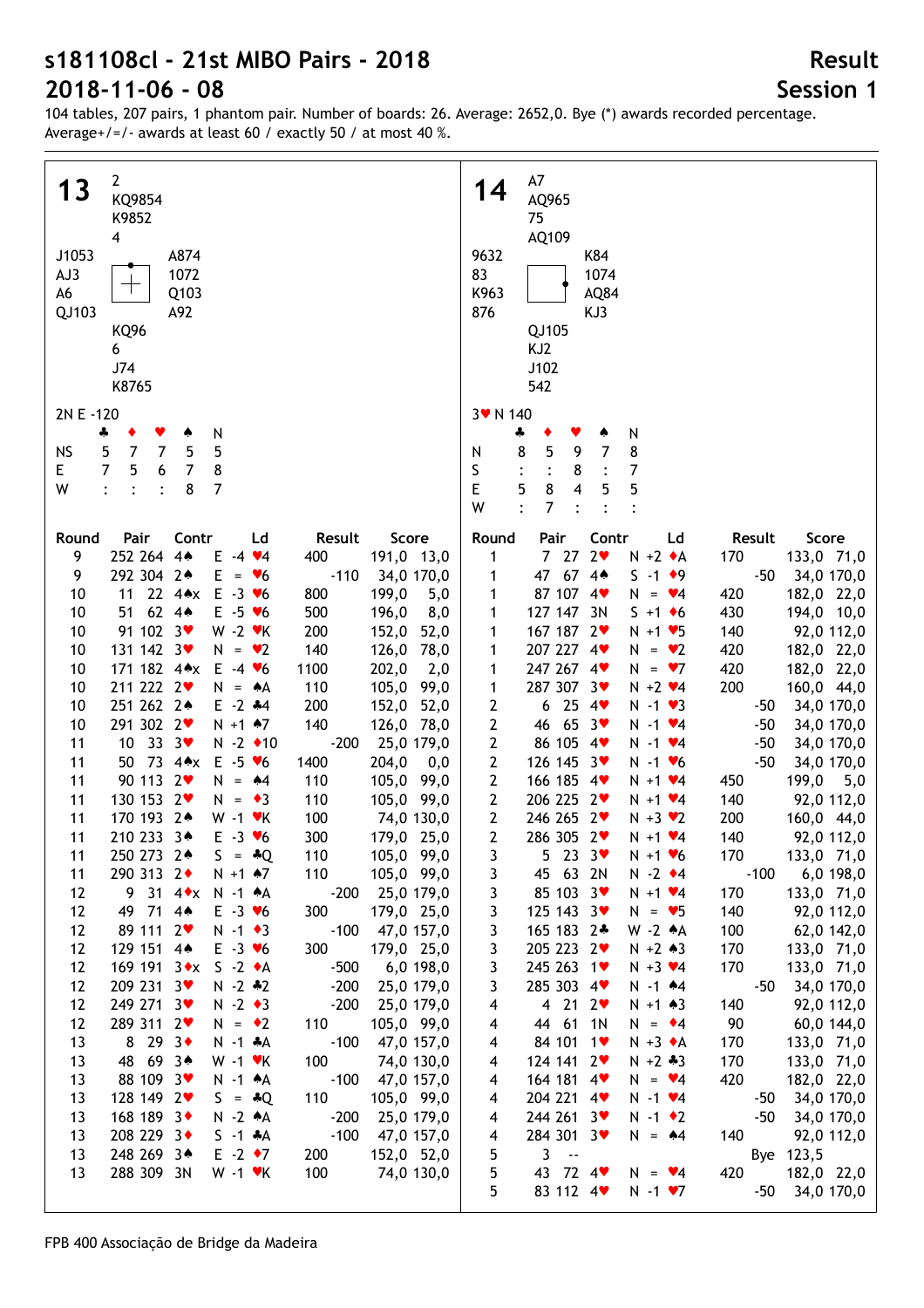104 tables, 207 pairs, 1 phantom pair. Number of boards: 26. Average: 2652,0. Bye (\*) awards recorded percentage. Average+/=/- awards at least 60 / exactly 50 / at most 40 %.

| A7                                                                                        | A7<br>14                                                                             |
|-------------------------------------------------------------------------------------------|--------------------------------------------------------------------------------------|
| 14<br>AQ965                                                                               | AQ965                                                                                |
| 75                                                                                        | 75                                                                                   |
| AQ109                                                                                     | AQ109                                                                                |
| 9632                                                                                      | 9632                                                                                 |
| K84                                                                                       | K84                                                                                  |
| 83                                                                                        | 83                                                                                   |
| 1074                                                                                      | 1074                                                                                 |
| K963                                                                                      | K963                                                                                 |
| AQ84                                                                                      | AQ84                                                                                 |
| 876                                                                                       | 876                                                                                  |
| KJ3                                                                                       | KJ3                                                                                  |
| QJ105                                                                                     | QJ105                                                                                |
| KJ <sub>2</sub>                                                                           | KJ2                                                                                  |
| J102                                                                                      | J102                                                                                 |
| 542                                                                                       |                                                                                      |
|                                                                                           | 542                                                                                  |
| 3 v N 140                                                                                 | 3 v N 140                                                                            |
| N                                                                                         | N                                                                                    |
| ÷                                                                                         | ÷                                                                                    |
| 5                                                                                         | 8                                                                                    |
| $\overline{7}$                                                                            | 5                                                                                    |
| 8                                                                                         | $\overline{7}$                                                                       |
| 9                                                                                         | 8                                                                                    |
| 8                                                                                         | 9                                                                                    |
| N                                                                                         | N                                                                                    |
| 7                                                                                         | S                                                                                    |
| S                                                                                         | 7                                                                                    |
| 8                                                                                         | 8                                                                                    |
| E                                                                                         | E                                                                                    |
| 8                                                                                         | 8                                                                                    |
| 5                                                                                         | 5                                                                                    |
| 5                                                                                         | 4                                                                                    |
| 5                                                                                         | 5                                                                                    |
| $\overline{\mathbf{4}}$                                                                   | 5                                                                                    |
| 7                                                                                         | 7                                                                                    |
| W                                                                                         | W                                                                                    |
|                                                                                           |                                                                                      |
| Pair                                                                                      | Round                                                                                |
| Contr                                                                                     | Pair                                                                                 |
| Ld                                                                                        | Contr                                                                                |
| Score                                                                                     | Ld                                                                                   |
| Round                                                                                     | Score                                                                                |
| Result                                                                                    | Result                                                                               |
| 123 152 4<br>5<br>$N - 1$<br>$\blacktriangledown$<br>$-50$<br>34,0 170,0                  | 252 264 4<br>$-50$<br>9<br>$N - 1$ $\bullet$ A<br>34,0 170,0                         |
| 5                                                                                         | 292 304 2                                                                            |
| 163 192 4                                                                                 | 9                                                                                    |
| $-50$                                                                                     | 160,0 44,0                                                                           |
| $N - 1$ $\bullet$ 8                                                                       | $N + 3$ $4$                                                                          |
| 34,0 170,0                                                                                | 200                                                                                  |
| 5<br>203 232 3*<br>$-150$<br>$N - 3 * 3$<br>0,0 204,0                                     | $22 \t2$<br>11<br>140<br>92,0 112,0<br>10<br>$N + 1$ $*4$                            |
| 5                                                                                         | 51 62 $3\bullet$                                                                     |
| 243 272 3                                                                                 | $N + 2$ $4$                                                                          |
| $N = \bullet 7$                                                                           | 200                                                                                  |
| 92,0 112,0                                                                                | 160,0 44,0                                                                           |
| 140                                                                                       | 10                                                                                   |
| 5<br>283 312 4<br>$N + 1$ $\vee$ 3<br>450<br>199,0<br>5,0                                 | 91 102 3<br>170<br>133,0 71,0<br>10<br>$N + 1$ $4$                                   |
| 30.4<br>420<br>$\mathbf{2}$<br>$= \sqrt{4}$<br>182,0 22,0<br>6<br>N.                      | 131 142 2<br>110<br>66,0 138,0<br>10<br>$N = \bullet 4$                              |
| 42 70 4                                                                                   | 171 182 3                                                                            |
| $N - 2$ $\vee 4$                                                                          | $N + 2$ $*4$                                                                         |
| $-100$                                                                                    | 200                                                                                  |
| 6,0 198,0                                                                                 | 160,0 44,0                                                                           |
| 6                                                                                         | 10                                                                                   |
| 82 110 2*<br>$-50$<br>$S - 1 \cdot 8$<br>34,0 170,0<br>6                                  | 211 222 4<br>$N + 1$ $\vee$ 3<br>450<br>199,0<br>5,0<br>10                           |
| 122 150 3<br>140<br>6<br>N.<br>$= \sqrt{4}$<br>92,0 112,0                                 | 251 262 2<br>$5 + 1$ $*4$<br>140<br>92,0 112,0<br>10                                 |
| 162 190 2                                                                                 | 291 302 3♥                                                                           |
| $N + 1$ $\vee 4$                                                                          | $N + 1$ $\bullet$ A                                                                  |
| 140                                                                                       | 170                                                                                  |
| 6                                                                                         | 133,0 71,0                                                                           |
| 92,0 112,0                                                                                | 10                                                                                   |
| 202 230 1<br>110<br>6<br>$N + 1$ $\vee 4$<br>66,0 138,0                                   | 33<br>$3 \cdot x$<br>10 <sup>°</sup><br>$W - 3 \cdot 7$<br>500<br>204,0<br>11<br>0,0 |
| 242 270 2<br>$N + 2$ $\vee$ 3<br>170<br>6<br>133,0 71,0                                   | 50 73<br>3 <sub>v</sub><br>N.<br>140<br>92,0 112,0<br>11<br>$= A$                    |
| 282 310 4                                                                                 | 90 113                                                                               |
| $N + 1$ $*4$                                                                              | $1$ v                                                                                |
| 450                                                                                       | $N + 4$ $4$                                                                          |
| 199,0                                                                                     | 200                                                                                  |
| 5,0                                                                                       | 160,0 44,0                                                                           |
| 6                                                                                         | 11                                                                                   |
| 7                                                                                         | 130 153 2                                                                            |
| $28 \t2$                                                                                  | 110                                                                                  |
| 1                                                                                         | 11                                                                                   |
| 140                                                                                       | N.                                                                                   |
| 92,0 112,0                                                                                | 66,0 138,0                                                                           |
| $N + 1$ $*4$                                                                              | $= \sqrt{4}$                                                                         |
| $\overline{7}$<br>68 $2\blacktriangledown$<br>41<br>$N + 3 \times 4$<br>200<br>160,0 44,0 | 170 193 2<br>11<br>140<br>92,0 112,0<br>$S + 1 \cdot 6$                              |
| 7                                                                                         | 11                                                                                   |
| 81 108 4                                                                                  | 210 233 4                                                                            |
| 420                                                                                       | $N - 1$ $\vee 4$                                                                     |
| $N = \bullet 4$                                                                           | $-50$                                                                                |
| 182,0 22,0                                                                                | 34,0 170,0                                                                           |
| 7                                                                                         | 11                                                                                   |
| 121 148 4                                                                                 | $E - 1$ $\div 4$                                                                     |
| $N - 2$ $\vee$ 2                                                                          | 50                                                                                   |
| $-100$                                                                                    | 250 273 4                                                                            |
| 6,0 198,0                                                                                 | 58,0 146,0                                                                           |
| 7                                                                                         | 290 313 4                                                                            |
| 161 188 4                                                                                 | 34,0 170,0                                                                           |
| $N = \bullet 4$                                                                           | $N - 1$ $\vee 4$                                                                     |
| 420                                                                                       | $-50$                                                                                |
| 182,0 22,0                                                                                | 11                                                                                   |
| $\overline{7}$                                                                            | 9312                                                                                 |
| 201 228 2                                                                                 | $N + 3$ $\vee 4$                                                                     |
| $N + 2$ $4$                                                                               | 200                                                                                  |
| 170                                                                                       | 160,0 44,0                                                                           |
| 133,0 71,0                                                                                | 12                                                                                   |
| $\overline{7}$                                                                            | 49 71 2                                                                              |
| 241 268 4                                                                                 | 12                                                                                   |
| $N - 2$ $\vee 4$                                                                          | $N + 2$ $\blacktriangleright$ 5                                                      |
| $-100$                                                                                    | 170                                                                                  |
| 6,0 198,0                                                                                 | 133,0 71,0                                                                           |
| 7                                                                                         | 89 111 3                                                                             |
| 281 308 3♥                                                                                | 12                                                                                   |
| $N + 1$ $*4$                                                                              | 140                                                                                  |
| 170                                                                                       | 92,0 112,0                                                                           |
| 133,0 71,0                                                                                | $N = \bullet 7$                                                                      |
|                                                                                           |                                                                                      |
| 13 26 3<br>8<br>$N = \bullet 2$<br>140<br>92,0 112,0<br>53 66 4<br>420                    | 129 151 4<br>12<br>$N - 1$ $\vee$ 7<br>$-50$<br>34,0 170,0<br>140                    |
| $N = \bullet 2$<br>8<br>182,0 22,0                                                        | 12<br>169 191 3<br>92,0 112,0<br>$N = \bullet 2$                                     |
| 8                                                                                         | 209 231 2                                                                            |
| 93 106 4                                                                                  | 12                                                                                   |
| $N - 1$ $\vee 4$                                                                          | 140                                                                                  |
| $-50$                                                                                     | 92,0 112,0                                                                           |
| 34,0 170,0                                                                                | $N + 1$ $*4$                                                                         |
| 8                                                                                         | 249 271 3                                                                            |
| 140                                                                                       | 12                                                                                   |
| 133 146 1                                                                                 | $N + 1$ $4$                                                                          |
| $N + 2$ $*4$                                                                              | 170                                                                                  |
| 92,0 112,0                                                                                | 133,0 71,0                                                                           |
| 8                                                                                         | 289 311 2                                                                            |
| 173 186 3                                                                                 | 12                                                                                   |
| $N = \bullet 7$                                                                           | 170                                                                                  |
| 140                                                                                       | 133,0 71,0                                                                           |
| 92,0 112,0                                                                                | $N + 2$ $*4$                                                                         |
| 8                                                                                         | 8 29 1 $\bullet$                                                                     |
| 213 226 4                                                                                 | 170                                                                                  |
| $N = *3$                                                                                  | 133,0 71,0                                                                           |
| 420                                                                                       | 13                                                                                   |
| 182,0 22,0                                                                                | $N + 3$ $\vee$ 2                                                                     |
| 8                                                                                         | 48 69 4                                                                              |
| 253 266 3♥                                                                                | 13                                                                                   |
| $N + 1$ . J                                                                               | $N - 1$ $V6$                                                                         |
| 170                                                                                       | 34,0 170,0                                                                           |
| 133,0 71,0                                                                                | -50                                                                                  |
| 8                                                                                         | 88 109 2                                                                             |
| 293 306 3♥                                                                                | $N + 1$ $\vee$ 2                                                                     |
| $N = \bullet 4$                                                                           | 140                                                                                  |
| 140                                                                                       | 92,0 112,0                                                                           |
| 92,0 112,0                                                                                | 13                                                                                   |
| 9                                                                                         | 128 149 3N                                                                           |
| 12 24 4 $\bullet$                                                                         | 400                                                                                  |
| $N - 1$ $\bullet$ 2                                                                       | 170,0 34,0                                                                           |
| 34,0 170,0                                                                                | 13                                                                                   |
| $-50$                                                                                     | $N = \bullet 7$                                                                      |
| 52 64 3N                                                                                  | 168 189 3                                                                            |
| 9                                                                                         | 140                                                                                  |
| $S - 1$ +6                                                                                | 92,0 112,0                                                                           |
| $-50$                                                                                     | 13                                                                                   |
| 34,0 170,0                                                                                | $S = \bullet 3$                                                                      |
| 92 104 4                                                                                  | 208 229 4                                                                            |
| 9                                                                                         | 420                                                                                  |
| $N - 1$ $\bullet$ A                                                                       | 182,0 22,0                                                                           |
| $-50$                                                                                     | 13                                                                                   |
| 34,0 170,0                                                                                | $N = \vee 4$                                                                         |
| 9                                                                                         | 248 269 2♥                                                                           |
| 132 144 3                                                                                 | 200                                                                                  |
| $N + 1$ $\vee$ 7                                                                          | 160,0 44,0                                                                           |
| 170                                                                                       | 13                                                                                   |
| 133,0 71,0                                                                                | $N + 3$ $\vee$ 7                                                                     |
| 172 184 3                                                                                 | 288 309 4                                                                            |
| $N - 1$ $\vee 4$                                                                          | $N - 2$ $\vee$ 3                                                                     |
| $-50$                                                                                     | $-100$                                                                               |
| 34,0 170,0                                                                                | 13                                                                                   |
| 9                                                                                         | 6,0 198,0                                                                            |
| 212 224 4<br>$N - 1$ $\blacktriangleright$ 5<br>9<br>$-50$<br>34,0 170,0                  |                                                                                      |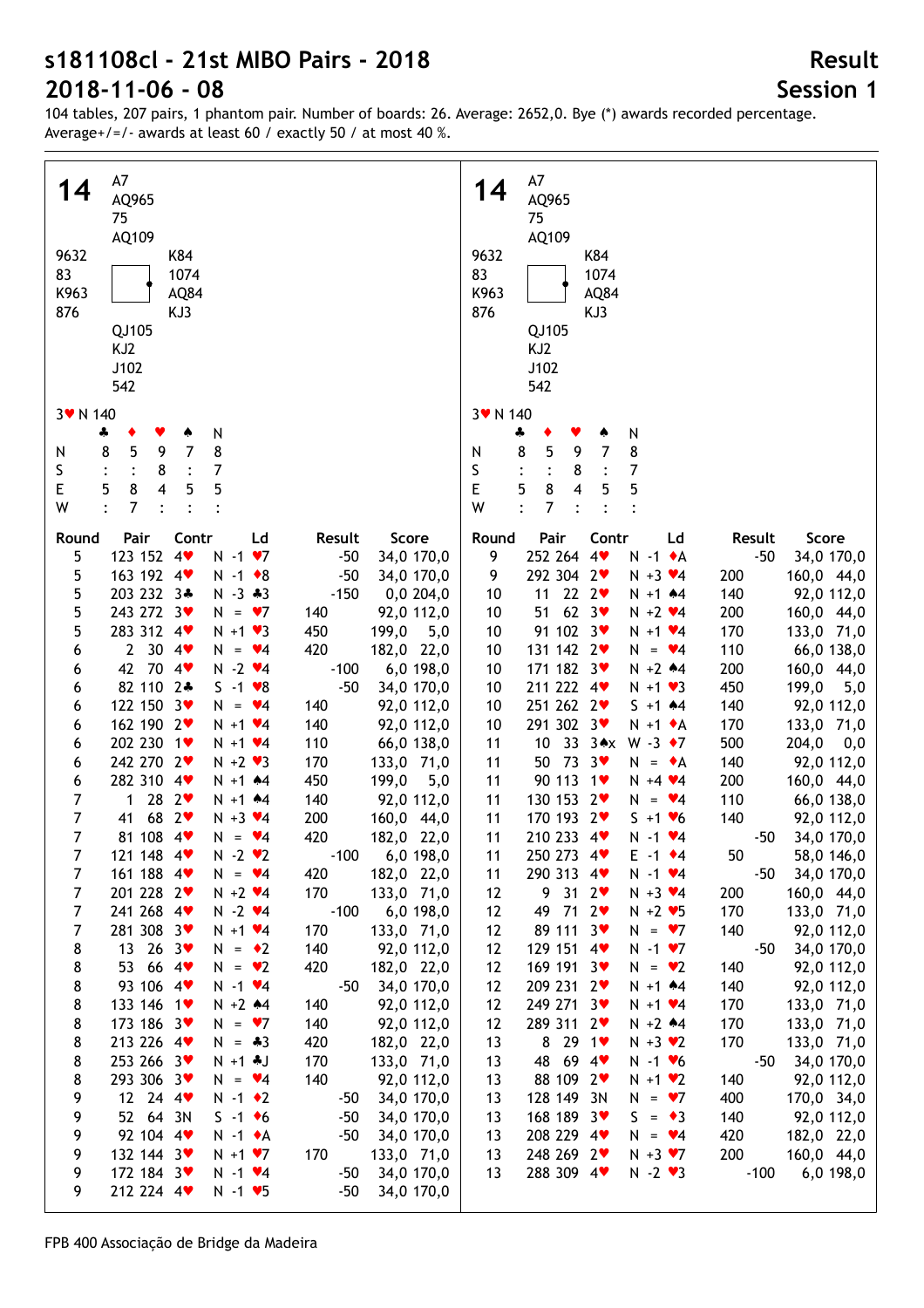104 tables, 207 pairs, 1 phantom pair. Number of boards: 26. Average: 2652,0. Bye (\*) awards recorded percentage. Average+/=/- awards at least 60 / exactly 50 / at most 40 %.

| 10987                                                                 | 10987                                                                |
|-----------------------------------------------------------------------|----------------------------------------------------------------------|
| 15<br>7 <sup>1</sup>                                                  | 15<br>$\overline{7}$                                                 |
| 105432                                                                | 105432                                                               |
| QJ <sub>2</sub>                                                       | QJ2                                                                  |
| KQ<br>A654                                                            | KQ<br>A654                                                           |
| AKQJ954<br>8                                                          | AKQJ954<br>8                                                         |
| AKJ7<br>Q98                                                           | AKJ7<br>Q98                                                          |
| 10<br>K854                                                            | 10<br>K854                                                           |
| J32                                                                   | J32                                                                  |
| 10632                                                                 | 10632                                                                |
| 6                                                                     | 6                                                                    |
| A9763                                                                 | A9763                                                                |
|                                                                       |                                                                      |
| 6N E -990                                                             | 6N E -990                                                            |
| N<br>÷<br>۸                                                           | N<br>÷                                                               |
| 5<br>$\pmb{0}$<br>$\overline{4}$<br>0<br><b>NS</b><br>$\mathbf 1$     | <b>NS</b><br>5<br>$\pmb{0}$<br>$\mathbf{1}$<br>0<br>$\overline{4}$   |
| 8<br>12<br>12<br>9<br>E.<br>12                                        | Е<br>8<br>12<br>12<br>12<br>9                                        |
| 8<br>W<br>11<br>10<br>$\ddot{\cdot}$                                  | 11<br>W<br>$\ddot{\cdot}$<br>8<br>10                                 |
|                                                                       |                                                                      |
| Contr<br>Score<br>Round<br>Pair<br>Ld<br>Result                       | Contr<br>Score<br>Round<br>Pair<br>Ld<br>Result                      |
| 28<br>$6*$<br>$W + 1$ $*10$<br>$-1010$<br>53,0 151,0<br>8<br>1        | 124 153<br>6N<br>5<br>$E = A$<br>$-990$<br>88,0 116,0                |
| 68<br>6N<br>48<br>$W + 1$ $*10$<br>$-1020$<br>1<br>19,0 185,0         | 5<br>164 193 6N<br>$E + 1$ $*2$<br>$-1020$<br>19,0 185,0             |
| 88 108 6N<br>$E + 1$ $*10$<br>$-1020$<br>1<br>19,0 185,0              | 5<br>204 233 6<br>$-1010$<br>$W + 1$ 410<br>53,0 151,0               |
| 128 148 6<br>$-980$<br>124,0 80,0<br>1<br>$W = *Q$                    | 5<br>244 273 6N<br>$-990$<br>88,0 116,0<br>$E = A$                   |
| 168 188 6N<br>$-990$<br>88,0 116,0<br>1<br>$E = A$                    | 5<br>284 313 6<br>$W - 1 * Q$<br>50<br>204,0<br>0,0                  |
| 208 228 4<br>$W + 3 \cdot 2$<br>-510 171,0 33,0<br>1                  | 3314<br>$W + 2 * Q$<br>-480<br>194,0 10,0                            |
| 248 268 6<br>$W + 1$ + 5<br>$-1010$<br>53,0 151,0<br>1                | 6<br>43 71 6<br>53,0 151,0<br>$-1010$<br>$W + 1 \cdot 2$             |
| 288 308 6                                                             | 6<br>83 111 4<br>-510 171,0 33,0                                     |
| -980 124,0 80,0<br>1<br>$W = *Q$<br>2<br>7266                         | 6<br>$W + 3$ 410<br>123 151 3N<br>-520 150,0 54,0                    |
| -980 124,0 80,0<br>$W = *Q$<br>2<br>666<br>47                         | 6<br>$E + 4 \div 2$<br>163 191 4<br>$W + 3 \cdot 2$                  |
| -980 124,0 80,0<br>$W = -1$<br>87 106 6<br>$W + 1$ $*10$<br>$-1010$   | $-510$ 171,0 33,0<br>6<br>203 231 6N<br>$-990$                       |
| 2<br>53,0 151,0<br>127 146 3N<br>$-520$<br>$E + 4 + 6$                | 88,0 116,0<br>$E = A$<br>6<br>243 271 6N<br>$W + 1$ $*10$<br>$-1020$ |
| 2<br>150,0 54,0<br>2<br>167 186 6N<br>$-990$<br>88,0 116,0<br>$E = A$ | 6<br>19,0 185,0<br>283 311 6<br>-980 124,0 80,0<br>$W = *Q$          |
| $\mathbf{2}$<br>207 226 4<br>$W + 3$ 410<br>-510 171,0 33,0           | 6<br>$\overline{7}$<br>2294<br>$W + 3 \cdot 5$<br>-510 171,0 33,0    |
| 2<br>247 266 4<br>$W + 3$ 410                                         | $\boldsymbol{7}$<br>42 69 6                                          |
| $-510$ 171,0 33,0<br>$\overline{2}$                                   | $-1010$<br>53,0 151,0<br>$W + 1 \cdot 6$<br>$\overline{7}$           |
| 287 306 6N<br>$-1020$<br>19,0 185,0<br>$E + 1 \cdot 3$                | 82 109 6<br>-980 124,0 80,0<br>$W = -Q$                              |
| 24 6N<br>E<br>$= A$<br>-990<br>88,0 116,0<br>3<br>6                   | 7<br>122 149 6<br>$E = A$<br>-980 124,0 80,0                         |
| 64 6N<br>$E = A$<br>$-990$<br>3<br>88,0 116,0<br>46                   | 162 189 4<br>$W + 3$ 410<br>$-510$ 171,0 33,0<br>7                   |
| 3<br>86 104 6<br>$W + 1$ 410<br>$-1010$<br>53,0 151,0                 | 7<br>202 229 6N<br>$E + 1 + 6$<br>$-1020$<br>19,0 185,0              |
| 3<br>126 144 4<br>$W + 3 \cdot 3$<br>$-510$ 171,0 33,0                | 7<br>242 269 6N<br>$-1020$<br>19,0 185,0<br>$E + 1 \cdot 2$          |
| 3<br>166 184 6N<br>$-990$<br>$E = A$<br>88,0 116,0                    | 7<br>282 309 3N<br>$E + 4 + 7$<br>-520 150,0 54,0                    |
| 3<br>206 224 6<br>$-980$<br>$W = *Q$<br>124,0 80,0                    | 1 27 $6\bullet$<br>-980 124,0 80,0<br>8<br>$W = *Q$                  |
| 3<br>246 264 6N<br>$E = A$<br>$-990$<br>88,0 116,0                    | 41 67 4<br>$-510$ 171,0 33,0<br>8<br>$W + 3$ 410                     |
| 3<br>286 304 6<br>$W + 1$ $*10$<br>$-1010$<br>53,0 151,0              | 8<br>81 107 6<br>-980 124,0 80,0<br>$W = *Q$                         |
| 5 22 7 $\bullet$ x W = $\bullet$ 2<br>$-1770$<br>4<br>0,0,204,0       | 8<br>121 147 6<br>$-1010$<br>53,0 151,0<br>$W + 1$ 410               |
| 45 62 4N<br>$E + 3 + 6$<br>-520 150,0 54,0<br>4                       | 8<br>161 187 6N<br>$-1020$<br>19,0 185,0<br>$E + 1 \cdot 3$          |
| 85 102 4<br>$W + 2 * Q$<br>$-480$<br>194,0 10,0<br>4                  | 8<br>201 227 6<br>$-1010$<br>53,0 151,0<br>$W + 1$ 410               |
| 125 142 6N<br>$-990$<br>$E = A$<br>88,0 116,0<br>4                    | 241 267 6<br>$-1010$<br>53,0 151,0<br>8<br>$W + 1 \cdot 5$           |
| 165 182 3N<br>$-520$<br>$E + 4 \div 3$<br>150,0 54,0<br>4             | 8<br>281 307 6<br>-980<br>$W = -Q$<br>124,0 80,0                     |
| 205 222 5<br>$W + 1$ $*10$<br>$-480$<br>194,0 10,0<br>4               | 13 25 $6\text{v}$<br>-980<br>124,0 80,0<br>9<br>$W = \cdot 2$        |
| 245 262 6N<br>$-990$<br>88,0 116,0<br>$E = A$<br>4                    | 53 65 6<br>$-1010$<br>9<br>53,0 151,0<br>$W + 1$ 410                 |
| 285 302 4<br>$W + 2 * Q$<br>-480<br>194,0 10,0<br>4                   | 93 105 6N<br>$-1020$<br>9<br>$E + 1 + 3$<br>19,0 185,0               |
| 4 33 4 $\bullet$<br>$W + 3$ 410<br>$-510$ 171,0 33,0<br>5             | 9<br>133 145 4<br>$W + 3 V$<br>$-510$<br>171,0 33,0                  |
| 44 73 4<br>5<br>$W + 3 \cdot 8$<br>$-510$ 171,0 33,0                  | $-1010$<br>9<br>173 185 6<br>53,0 151,0<br>$W + 1$ $\bullet$ 2       |
| 5<br>84 113 6N<br>$E + 1 \cdot 2$<br>$-1020$<br>19,0 185,0            | 9<br>213 225 6N<br>$-1020$<br>$E + 1 + 3$<br>19,0 185,0              |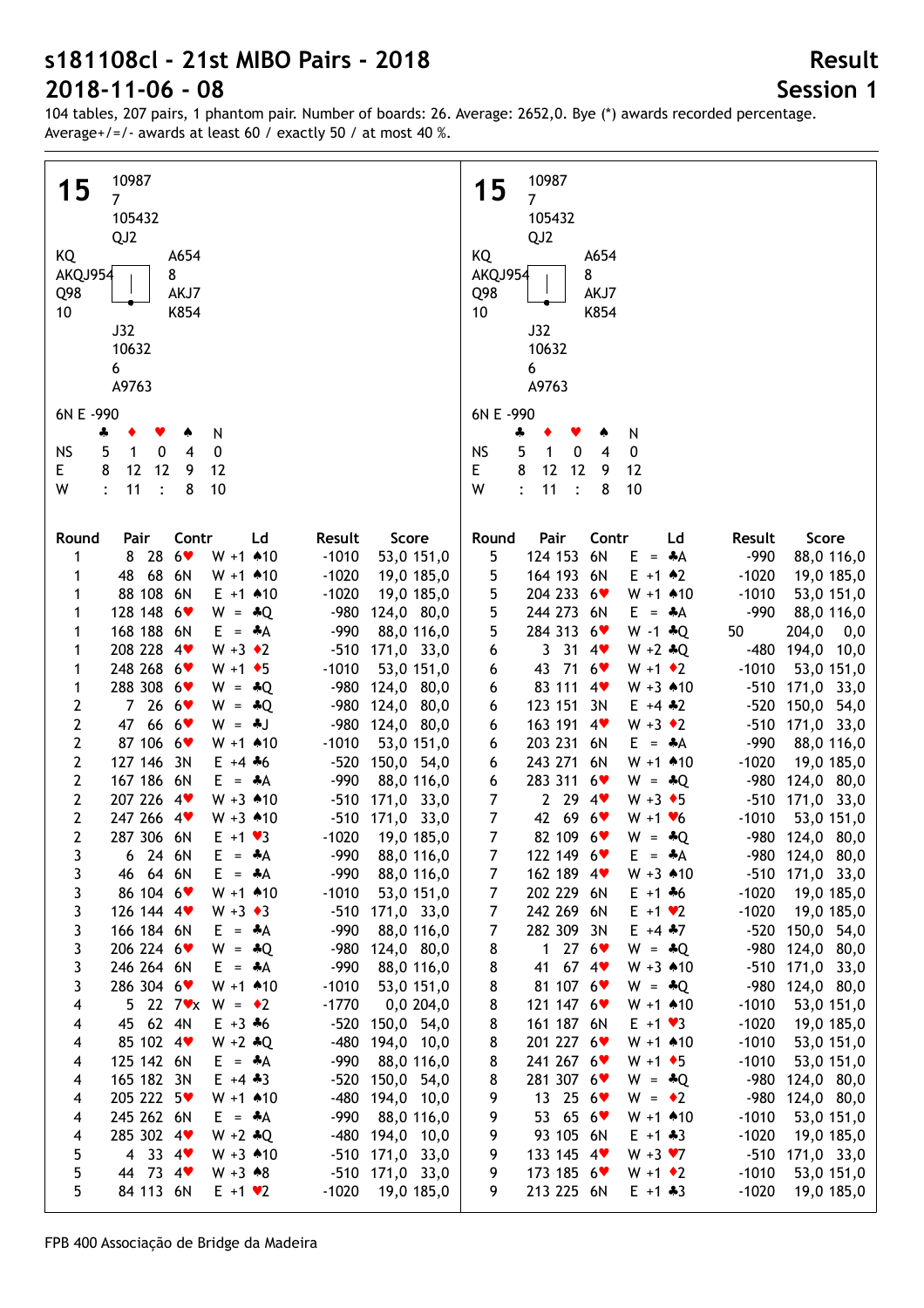104 tables, 207 pairs, 1 phantom pair. Number of boards: 26. Average: 2652,0. Bye (\*) awards recorded percentage. Average+/=/- awards at least 60 / exactly 50 / at most 40 %.

| 10987                                                                                                       | <b>J95</b>                                                                                                             |
|-------------------------------------------------------------------------------------------------------------|------------------------------------------------------------------------------------------------------------------------|
| 15<br>$\overline{7}$                                                                                        | 16<br>AJ8                                                                                                              |
| 105432                                                                                                      | K9                                                                                                                     |
| QJ <sub>2</sub>                                                                                             | KQ763                                                                                                                  |
| KQ<br>A654                                                                                                  | <b>AK62</b><br>8743                                                                                                    |
| 8<br>AKQJ954                                                                                                | 942<br>103                                                                                                             |
| AKJ7<br>Q98                                                                                                 | 10854<br>QJ63                                                                                                          |
| K854<br>10                                                                                                  | 54<br>J109                                                                                                             |
| J32                                                                                                         | Q10                                                                                                                    |
| 10632                                                                                                       | KQ765                                                                                                                  |
| 6<br>A9763                                                                                                  | A72<br>A82                                                                                                             |
|                                                                                                             |                                                                                                                        |
| 6N E -990                                                                                                   | 5N N 460                                                                                                               |
| N<br>÷<br>Y<br>۸                                                                                            | N<br>÷                                                                                                                 |
| $\pmb{0}$<br><b>NS</b><br>5<br>1<br>0<br>$\overline{4}$                                                     | <b>NS</b><br>11<br>7<br>11<br>11<br>7                                                                                  |
| 8<br>12<br>12<br>12<br>E<br>9                                                                               | EW<br>$\mathbf{1}$<br>6<br>$\pmb{0}$<br>5<br>1                                                                         |
| W<br>11<br>$\ddot{\cdot}$<br>8<br>10                                                                        |                                                                                                                        |
|                                                                                                             |                                                                                                                        |
| Pair<br>Contr<br>Round<br>Ld<br>Result<br>Score                                                             | Round<br>Pair<br>Score<br>Contr<br>Ld<br>Result                                                                        |
| 253 265<br>$6*$<br>9<br>W<br>$=$ $\clubsuit$ Q<br>-980 124,0 80,0                                           | 8 28<br>3N<br>$N + 3 + 7$<br>490<br>132,0 72,0<br>1                                                                    |
| 293 305<br>6N<br>9<br>Е<br>$-990$<br>88,0 116,0<br>$=$ $\star$ A                                            | 48 68<br>$5*$<br>450<br>39,0 165,0<br>$N = 49$<br>1                                                                    |
| 12 23 6<br>10<br>Е<br>$-980$<br>124,0 80,0<br>$=$ $\ast$ Q                                                  | 88 108 4<br>510<br>170,0 34,0<br>1<br>$N + 3 + J$                                                                      |
| 52 63 6 $\bullet$<br>10<br>E.<br>$-980$<br>124,0 80,0<br>$= A$                                              | 128 148 4<br>$N + 2 + J$<br>480<br>98,0 106,0<br>1                                                                     |
| 92 103 6N<br>10<br>$W + 1$ $*10$<br>$-1020$<br>19,0 185,0                                                   | 168 188 4<br>450<br>39,0 165,0<br>1<br>$S + 1$ $A$                                                                     |
| 132 143 6N<br>$-1020$<br>10<br>$E + 1 + 3$<br>19,0 185,0                                                    | 208 228 4<br>$S + 1$ $\star$ K<br>450<br>39,0 165,0<br>1                                                               |
| 172 183 6<br>$-980$<br>10<br>$W = *Q$<br>124,0 80,0<br>212 223 4<br>$-480$<br>10<br>$E + 2 A$<br>194,0 10,0 | 248 268 4<br>$S + 2 \cdot K$<br>480<br>98,0 106,0<br>1<br>288 308 3N<br>490<br>$N + 3$ $\bullet$ Q                     |
| 252 263 4<br>$E + 3$ $*10$<br>10<br>$-510$ 171,0 33,0                                                       | 1<br>132,0 72,0<br>2<br>7264<br>480<br>98,0 106,0<br>$S + 2 A$                                                         |
| 292 303 6♥<br>10<br>$W + 1$ + 5<br>$-1010$<br>53,0 151,0                                                    | 2<br>47 66 4<br>$S + 2 A$<br>480<br>98,0 106,0                                                                         |
| 21 6N<br>11<br>11<br>$E = A$<br>$-990$<br>88,0 116,0                                                        | 2<br>87 106 6<br>$N + 1 + J$<br>1010<br>203,0<br>1,0                                                                   |
| $61$ 4<br>$W + 2 * Q$<br>11<br>51<br>$-480$<br>194,0 10,0                                                   | $\mathbf{2}$<br>490<br>127 146 3N<br>$N + 3 + J$<br>132,0 72,0                                                         |
| 91 101 6<br>11<br>$-980$<br>124,0 80,0<br>$W = *Q$                                                          | $\mathbf{2}$<br>167 186 6 <b>*</b> x<br>$-100$<br>0,0204,0<br>$N - 1$ $*8$                                             |
| 131 141 4<br>11<br>$W + 2 * Q$<br>-480 194,0 10,0                                                           | $\mathbf{2}$<br>207 226 4<br>510<br>170,0 34,0<br>$N + 3 + J$                                                          |
| 171 181 6<br>11<br>$-1010$<br>53,0 151,0<br>$W + 1 \cdot 5$                                                 | 247 266 6<br>$\mathbf{2}$<br>980<br>196,0<br>$N = *J$<br>8,0                                                           |
| 11<br>211 221 4<br>$W + 2 * Q$<br>-480 194,0 10,0                                                           | $\mathbf{2}$<br>287 306 4<br>450<br>39,0 165,0<br>$N + 1 * 2$                                                          |
| 11<br>251 261 6♥<br>$W = *Q$<br>$-980$ 124,0 80,0                                                           | 3<br>$N + 3$ $\triangleleft$ Q<br>6.<br>24 4 <b>v</b><br>510<br>170,0 34,0                                             |
| 291 301 7N<br>$-1520$<br>2,0 202,0<br>$W = 10$<br>11                                                        | 39,0 165,0<br>46 64 4<br>450<br>$N + 1$ $A$<br>3                                                                       |
| 10<br>12<br>$\sim$<br>Bye 116,8                                                                             | 86 104 4<br>39,0 165,0<br>3<br>$S + 1$ + 5<br>450                                                                      |
| 12<br>50 72 6N<br>$-1020$<br>19,0 185,0<br>$E + 1 \cdot 3$                                                  | 3<br>126 144 4<br>$5 + 2 * 2$<br>480<br>98,0 106,0                                                                     |
| 12<br>90 112 6N<br>$-990$<br>88,0 116,0<br>$E = A$<br>$W + 1$ $*10$                                         | 3<br>166 184 4<br>$S + 2 A$<br>480<br>98,0 106,0                                                                       |
| 130 152 6N<br>$-1020$<br>19,0 185,0<br>12<br>170 192 6<br>$W + 1$ $*10$<br>$-1010$<br>12<br>53,0 151,0      | 3<br>206 224 6<br>980<br>8,0<br>N.<br>$=$ $\clubsuit$ J<br>196,0<br>3<br>246 264 4<br>450<br>39,0 165,0<br>$S + 1$ $A$ |
| 210 232 6<br>-980 124,0 80,0<br>12<br>$W = *Q$                                                              | 3<br>286 304 3N<br>490<br>132,0 72,0<br>$N + 3 \cdot 6$                                                                |
| 250 272 4<br>$W + 3$ 410<br>$-510$<br>171,0 33,0<br>12                                                      | $5$ 22 4<br>510<br>170,0 34,0<br>$N + 3 + J$<br>4                                                                      |
| 290 312 4<br>$W + 2 * Q$<br>$-480$<br>12<br>194,0 10,0                                                      | 45 62 4<br>510<br>170,0 34,0<br>$N + 3 + J$<br>4                                                                       |
| 9 30 3N<br>$-520$<br>150,0 54,0<br>13<br>$E + 4 + 6$                                                        | 85 102 4<br>510<br>170,0 34,0<br>4<br>$N + 3$ $*10$                                                                    |
| 49 70 6N<br>$-1020$<br>13<br>$E + 1 + 6$<br>19,0 185,0                                                      | 125 142 5<br>480<br>98,0 106,0<br>4<br>$S + 1 A$                                                                       |
| 89 110 6N<br>E.<br>$-990$<br>13<br>$=$ $\bullet$ A<br>88,0 116,0                                            | 165 182 4<br>450<br>39,0 165,0<br>$S + 1 A$<br>4                                                                       |
| 129 150 6N<br>$-990$<br>13<br>$E = A$<br>88,0 116,0                                                         | 205 222 3N<br>490<br>$N + 3 \cdot 2$<br>132,0 72,0<br>4                                                                |
| 169 190 6<br>$E + 1$ $*10$<br>$-1010$<br>53,0 151,0<br>13                                                   | 245 262 4<br>$N + 3 + J$<br>510<br>170,0 34,0<br>4                                                                     |
| 209 230 6♥<br>$W + 1$ 410<br>$-1010$<br>13<br>53,0 151,0                                                    | 285 302 4N<br>490<br>132,0 72,0<br>$N + 2 \cdot 3$<br>4                                                                |
| 249 270 3N<br>$-520$<br>13<br>$E + 4 + 6$<br>150,0 54,0                                                     | 5<br>4 33 4 $\bullet$<br>480<br>98,0 106,0<br>$S + 2 A$                                                                |
| 289 310 6N<br>$-990$<br>88,0 116,0<br>13<br>$E = A$                                                         | 5<br>44 73 3N<br>460<br>73,0 131,0<br>$N + 2$ $*4$                                                                     |
|                                                                                                             | 5<br>84 113 4<br>510<br>$N + 3 + J$<br>170,0 34,0                                                                      |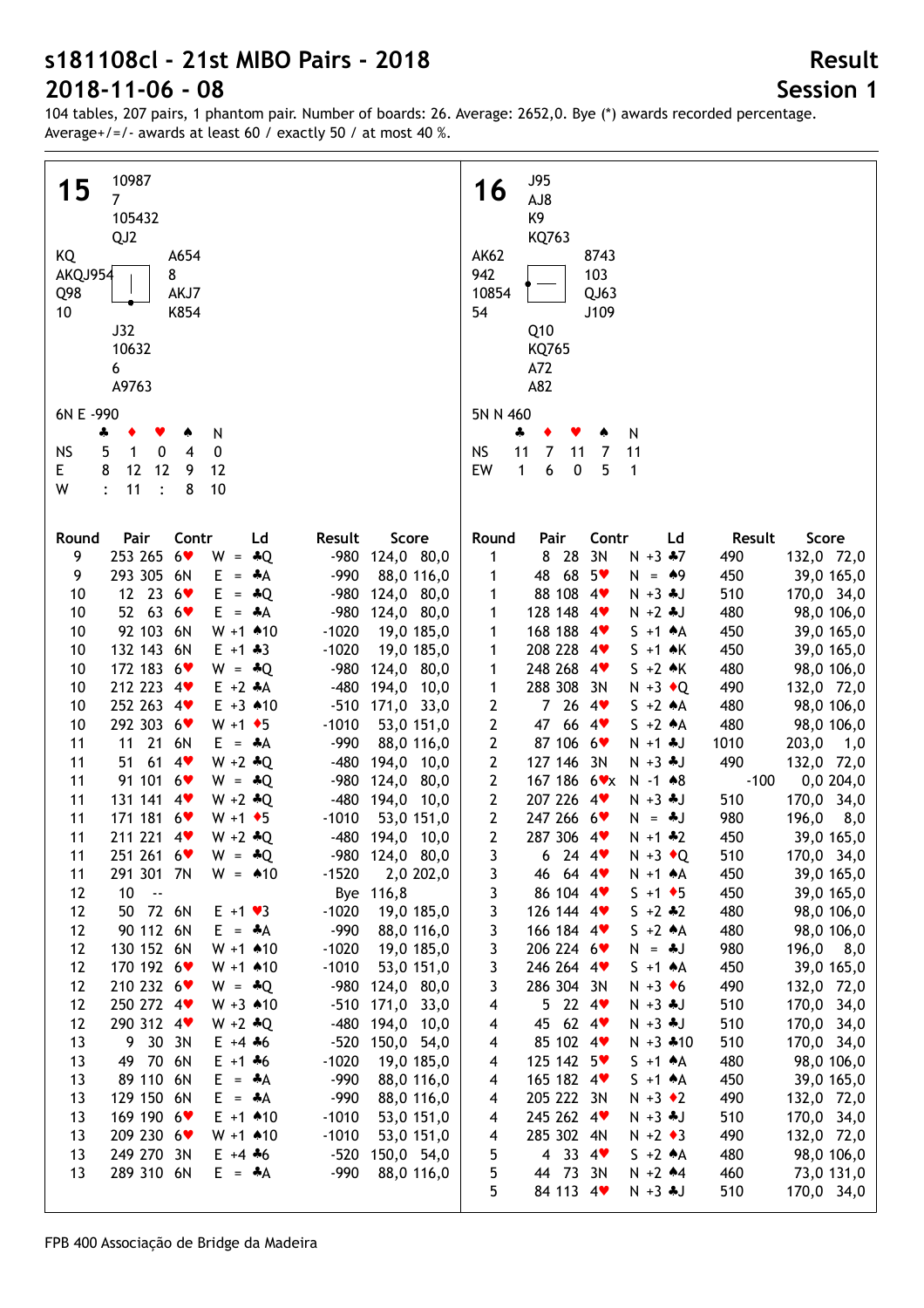104 tables, 207 pairs, 1 phantom pair. Number of boards: 26. Average: 2652,0. Bye (\*) awards recorded percentage. Average+/=/- awards at least 60 / exactly 50 / at most 40 %.

| <b>J95</b>                                                                                          | <b>J95</b>                                                                                                                |
|-----------------------------------------------------------------------------------------------------|---------------------------------------------------------------------------------------------------------------------------|
| 16                                                                                                  | 16                                                                                                                        |
| AJ8                                                                                                 | AJ8                                                                                                                       |
| K9                                                                                                  | K9                                                                                                                        |
| KQ763                                                                                               | KQ763                                                                                                                     |
| <b>AK62</b>                                                                                         | <b>AK62</b>                                                                                                               |
| 8743                                                                                                | 8743                                                                                                                      |
| 942<br>103<br>10854                                                                                 | 942<br>103<br>10854<br>QJ63                                                                                               |
| QJ63<br>54<br>J109                                                                                  | 54<br>J109                                                                                                                |
| Q10                                                                                                 | Q10                                                                                                                       |
| KQ765                                                                                               | KQ765                                                                                                                     |
| A72                                                                                                 | A72                                                                                                                       |
| A82                                                                                                 | A82                                                                                                                       |
| 5N N 460                                                                                            | 5N N 460                                                                                                                  |
| N                                                                                                   | N                                                                                                                         |
| 4                                                                                                   | ÷                                                                                                                         |
| 11                                                                                                  | 11                                                                                                                        |
| <b>NS</b>                                                                                           | <b>NS</b>                                                                                                                 |
| 11                                                                                                  | 11                                                                                                                        |
| $\overline{7}$                                                                                      | 7                                                                                                                         |
| 11                                                                                                  | 7                                                                                                                         |
| 7                                                                                                   | 11                                                                                                                        |
| 5                                                                                                   | EW                                                                                                                        |
| EW                                                                                                  | 6                                                                                                                         |
| $\mathbf{1}$                                                                                        | 5                                                                                                                         |
| 6                                                                                                   | $\mathbf{1}$                                                                                                              |
| $\pmb{0}$                                                                                           | $\pmb{0}$                                                                                                                 |
| 1                                                                                                   | 1                                                                                                                         |
|                                                                                                     |                                                                                                                           |
|                                                                                                     |                                                                                                                           |
| Pair                                                                                                | Pair                                                                                                                      |
| Contr                                                                                               | Contr                                                                                                                     |
| Score                                                                                               | <b>Score</b>                                                                                                              |
| Round                                                                                               | Round                                                                                                                     |
| Ld                                                                                                  | Ld                                                                                                                        |
| Result                                                                                              | Result                                                                                                                    |
| 4 <sub>Y</sub>                                                                                      | 253 265                                                                                                                   |
| 5                                                                                                   | 4                                                                                                                         |
| 124 153                                                                                             | $S + 1 A$                                                                                                                 |
| 39,0 165,0                                                                                          | 39,0 165,0                                                                                                                |
| $N + 1$ $A$                                                                                         | 9                                                                                                                         |
| 450                                                                                                 | 450                                                                                                                       |
| 5                                                                                                   | 293 305 5                                                                                                                 |
| 164 193 4                                                                                           | 510                                                                                                                       |
| $N + 3 + J$                                                                                         | 170,0 34,0                                                                                                                |
| 510                                                                                                 | 9                                                                                                                         |
| 170,0 34,0                                                                                          | $N + 2 + J$                                                                                                               |
| 5                                                                                                   | 12 23 $4$                                                                                                                 |
| 204 233 4                                                                                           | 450                                                                                                                       |
| $N + 3 + J$                                                                                         | 39,0 165,0                                                                                                                |
| 510                                                                                                 | 10                                                                                                                        |
| 170,0 34,0                                                                                          | $N + 1$ $\bullet$ 2                                                                                                       |
| 5                                                                                                   | 52 63 3N                                                                                                                  |
| 244 273 4                                                                                           | 490                                                                                                                       |
| $S + 2 A$                                                                                           | 132,0 72,0                                                                                                                |
| 480                                                                                                 | 10                                                                                                                        |
| 98,0 106,0                                                                                          | $N + 3 \cdot 3$                                                                                                           |
| 5                                                                                                   | 92 103 4                                                                                                                  |
| 284 313 4                                                                                           | 450                                                                                                                       |
| $N + 3 + J$                                                                                         | 39,0 165,0                                                                                                                |
| 510                                                                                                 | 10                                                                                                                        |
| 170,0 34,0                                                                                          | $S + 1 \cdot K$                                                                                                           |
| 3 <sup>31</sup><br>3N<br>$N + 3 \cdot 3$<br>490<br>132,0 72,0<br>6                                  | 132 143 4<br>450<br>39,0 165,0<br>10<br>$S + 1$ $A$                                                                       |
| 43 71 3N                                                                                            | 172 183 4*                                                                                                                |
| $N + 3 + J$                                                                                         | $N + 2 + J$                                                                                                               |
| 490                                                                                                 | 170                                                                                                                       |
| 132,0 72,0                                                                                          | 4,0 200,0                                                                                                                 |
| 6                                                                                                   | 10                                                                                                                        |
| 83 111 4                                                                                            | 212 223 3N                                                                                                                |
| $S + 2 A$                                                                                           | 460                                                                                                                       |
| 480                                                                                                 | 73,0 131,0                                                                                                                |
| 98,0 106,0                                                                                          | 10                                                                                                                        |
| 6                                                                                                   | $N + 2$ $*7$                                                                                                              |
| 123 151 4                                                                                           | 252 263 4                                                                                                                 |
| $N + 2 + J$                                                                                         | 510                                                                                                                       |
| 480                                                                                                 | 10                                                                                                                        |
| 98,0 106,0                                                                                          | $S + 3 = J$                                                                                                               |
| 6                                                                                                   | 170,0 34,0                                                                                                                |
| 163 191 3N<br>$S + 2 A$<br>460<br>73,0 131,0<br>6<br>203 231 4<br>420<br>$S = A$<br>12,0 192,0<br>6 | 292 303 3N<br>490<br>132,0 72,0<br>10<br>$N + 3$ $\bullet$ Q<br>$11 \t21$<br>490<br>132,0 72,0<br>11<br>4N<br>$N + 2 + J$ |
| 243 271<br><b>5N</b><br>460<br>73,0 131,0<br>6<br>$N = 44$                                          | $51$ 61 4<br>450<br>11<br>$N + 1$ $*7$<br>39,0 165,0                                                                      |
| 283 311 4                                                                                           | 91 101 4                                                                                                                  |
| 6                                                                                                   | 11                                                                                                                        |
| $S + 1$ $A$                                                                                         | $S + 1 \cdot K$                                                                                                           |
| 450                                                                                                 | 450                                                                                                                       |
| 39,0 165,0                                                                                          | 39,0 165,0                                                                                                                |
| 2 2 9<br>7<br>4<br>$S + 1 A$<br>450<br>39,0 165,0                                                   | 131 141 4N<br>490<br>11<br>$N + 2 \cdot 3$<br>132,0 72,0                                                                  |
| 7                                                                                                   | 11                                                                                                                        |
| 42 69 4                                                                                             | 171 181 3                                                                                                                 |
| $S + 1 A$                                                                                           | 260                                                                                                                       |
| 450                                                                                                 | 8,0 196,0                                                                                                                 |
| 39,0 165,0                                                                                          | $N + 4$ . $J$                                                                                                             |
| 7                                                                                                   | 211 221 3N                                                                                                                |
| 82 109 3N                                                                                           | 11                                                                                                                        |
| $N + 3$ $\triangleleft$ 3                                                                           | 460                                                                                                                       |
| 490                                                                                                 | 73,0 131,0                                                                                                                |
| 132,0 72,0                                                                                          | $N + 2 \cdot 3$                                                                                                           |
| 7<br>122 149 3N<br>$N + 3$ $\triangleleft$ 3<br>490<br>132,0 72,0                                   | 11<br>251 261 4<br>$S + 1$ $A$<br>450<br>39,0 165,0<br>450                                                                |
| 162 189 4<br>480<br>98,0 106,0<br>7<br>$S + 2 A$<br>202 229 3N<br>400<br>10,0 194,0<br>7<br>$S = A$ | 291 301 4<br>11<br>$S + 1$ $A$<br>39,0 165,0<br>10<br>Bye 116,8<br>12<br>$\ddotsc$                                        |
| 242 269 5♥<br>510<br>170,0 34,0<br>7<br>$N + 2 * J$                                                 | 50 72 6N<br>990<br>200,0<br>12<br>4,0<br>$N = *J$                                                                         |
| 282 309 4                                                                                           | 12                                                                                                                        |
| 7                                                                                                   | 90 112 4                                                                                                                  |
| $N + 3 + J$                                                                                         | 480                                                                                                                       |
| 510                                                                                                 | 98,0 106,0                                                                                                                |
| 170,0 34,0                                                                                          | $N + 2 + J$                                                                                                               |
| 1 27 3N                                                                                             | 12                                                                                                                        |
| 520                                                                                                 | 130 152 4                                                                                                                 |
| 192,0 12,0                                                                                          | 450                                                                                                                       |
| 8                                                                                                   | 39,0 165,0                                                                                                                |
| $N + 4 * 2$                                                                                         | $S + 1 A$                                                                                                                 |
| 8                                                                                                   | 12                                                                                                                        |
| 41 67 4                                                                                             | 170 192 4                                                                                                                 |
| 480                                                                                                 | 450                                                                                                                       |
| 98,0 106,0                                                                                          | 39,0 165,0                                                                                                                |
| $S + 2 A$                                                                                           | $S + 1 A$                                                                                                                 |
| 8                                                                                                   | 12                                                                                                                        |
| 81 107 4                                                                                            | 210 232 4                                                                                                                 |
| 510                                                                                                 | 450                                                                                                                       |
| 170,0 34,0                                                                                          | 39,0 165,0                                                                                                                |
| $N + 3 + J$                                                                                         | $S + 1 A$                                                                                                                 |
| 8                                                                                                   | 250 272 4                                                                                                                 |
| 121 147 3N                                                                                          | 12                                                                                                                        |
| 460                                                                                                 | 480                                                                                                                       |
| 73,0 131,0                                                                                          | 98,0 106,0                                                                                                                |
| $N + 2 * 3$                                                                                         | $S + 2 A$                                                                                                                 |
| 8                                                                                                   | 12                                                                                                                        |
| 161 187 6                                                                                           | 290 312 4                                                                                                                 |
| 1010                                                                                                | 480                                                                                                                       |
| 203,0                                                                                               | 98,0 106,0                                                                                                                |
| $N + 1$ $*10$                                                                                       | $S + 2 A$                                                                                                                 |
| 1,0<br>8<br>201 227 5<br>510<br>170,0 34,0<br>$N + 2 \cdot Q$                                       | 9305<br>510<br>170,0 34,0<br>13<br>$N + 2 \cdot Q$                                                                        |
| 241 267 4                                                                                           | 49 70 4                                                                                                                   |
| $N + 3 \cdot 3$                                                                                     | 98,0 106,0                                                                                                                |
| 510                                                                                                 | 13                                                                                                                        |
| 170,0 34,0                                                                                          | $S + 2 A$                                                                                                                 |
| 8                                                                                                   | 480                                                                                                                       |
| 8                                                                                                   | 89 110 3                                                                                                                  |
| 281 307 3N                                                                                          | 200                                                                                                                       |
| 460                                                                                                 | 13                                                                                                                        |
| $N + 2 * 8$                                                                                         | $S + 2 A$                                                                                                                 |
| 73,0 131,0                                                                                          | 6,0 198,0                                                                                                                 |
| 13 25 3N                                                                                            | 129 150 4                                                                                                                 |
| 490                                                                                                 | 510                                                                                                                       |
| 132,0 72,0                                                                                          | 13                                                                                                                        |
| 9                                                                                                   | $N + 3 + J$                                                                                                               |
| $N + 3 \cdot 3$                                                                                     | 170,0 34,0                                                                                                                |
| 53 65 3N                                                                                            | 169 190 6                                                                                                                 |
| 9                                                                                                   | 13                                                                                                                        |
| $N + 2$ $*7$                                                                                        | 2,0 202,0                                                                                                                 |
| 460                                                                                                 | $S -1$ $*A$                                                                                                               |
| 73,0 131,0                                                                                          | -50                                                                                                                       |
| 9                                                                                                   | 209 230 4N                                                                                                                |
| 93 105 3N                                                                                           | 490                                                                                                                       |
| $N + 3 \cdot 2$                                                                                     | 132,0 72,0                                                                                                                |
| 490                                                                                                 | 13                                                                                                                        |
| 132,0 72,0                                                                                          | $N + 2 + J$                                                                                                               |
| 9<br>133 145 6<br>980<br>$196,0$ 8,0<br>$N = *J$<br>173 185 4<br>$S + 1$ $\land$ K                  | 249 270 4<br>13<br>$S + 1$ $A$<br>450<br>39,0 165,0<br>13                                                                 |
| 450<br>39,0 165,0<br>9<br>213 225 4<br>9.<br>450<br>39,0 165,0<br>$S + 1$ $A$                       | 289 310 4<br>$N + 3 \vee 3$<br>510<br>170,0 34,0                                                                          |
|                                                                                                     |                                                                                                                           |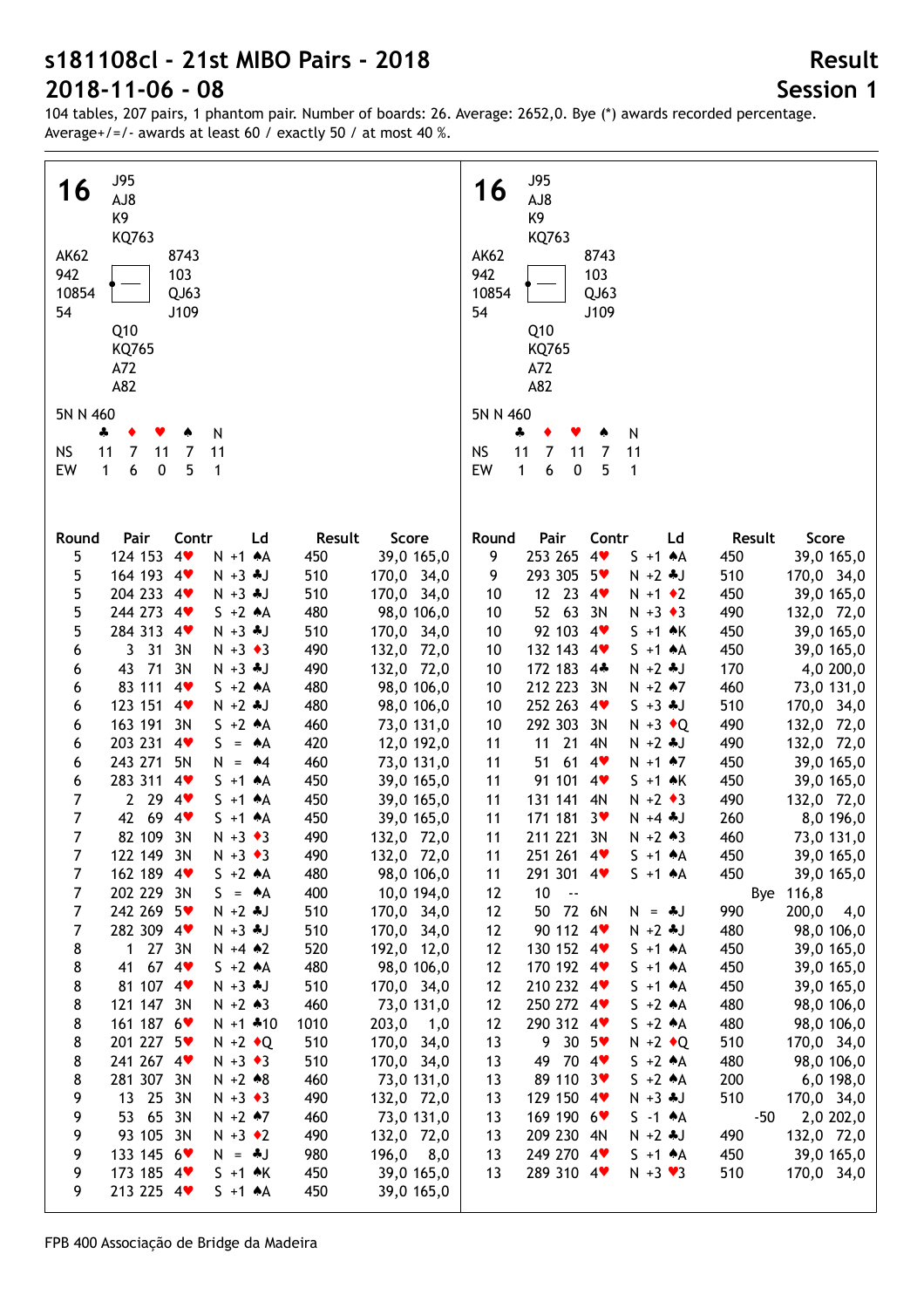| <b>J52</b>                                                                       | J52                                                                                  |
|----------------------------------------------------------------------------------|--------------------------------------------------------------------------------------|
| 17<br>J9754                                                                      | 17<br>J9754                                                                          |
| 97                                                                               | 97                                                                                   |
| 764                                                                              | 764                                                                                  |
| A103<br>K9                                                                       | A103<br>K9                                                                           |
| 1032<br>AKQ86                                                                    | 1032<br>AKQ86                                                                        |
| KQJ4<br>A6                                                                       | A6<br>KQJ4                                                                           |
| AK9<br>Q1082                                                                     | AK9<br>Q1082                                                                         |
| Q8764                                                                            | Q8764                                                                                |
| ---                                                                              | ---                                                                                  |
| 108532                                                                           | 108532                                                                               |
|                                                                                  |                                                                                      |
| J53                                                                              | J53                                                                                  |
| 7N E -1520                                                                       | 7N E -1520                                                                           |
| N<br>÷                                                                           | N<br>4                                                                               |
| <b>NS</b><br>3<br>0<br>1<br>0<br>1                                               | <b>NS</b><br>0<br>3<br>0<br>1<br>1                                                   |
| E<br>12<br>12<br>10<br>13<br>13                                                  | 12<br>E<br>13<br>12<br>10<br>13                                                      |
| W<br>12<br>$\ddot{\phantom{1}}$ :<br>$\ddot{\cdot}$                              | 12<br>W<br>$\ddot{\cdot}$<br>$\ddot{\cdot}$                                          |
|                                                                                  |                                                                                      |
|                                                                                  |                                                                                      |
| Contr<br>Result<br>Score<br>Round<br>Pair<br>Ld                                  | Contr<br>Score<br>Round<br>Pair<br>Ld<br>Result                                      |
| 29 7vx W -1 ◆4<br>$201,0$ 3,0<br>100<br>1<br>9.                                  | 6N<br>$W + 1$ $*7$<br>$-1020$<br>5<br>125 141<br>88,0 116,0                          |
| 69<br>7N<br>$E = \bullet 8$<br>$-1520$<br>49<br>24,0 180,0<br>1                  | 165 181 6<br>50<br>5<br>W -1 $\bullet$ 7<br>190,0 14,0                               |
| 89 109 7<br>$W - 2 \cdot 9$<br>100<br>201,0<br>3,0<br>1                          | 205 221<br>5<br>3N<br>$E + 3 \cdot 7$<br>$-490$<br>166,0 38,0                        |
| 129 149 7N<br>$E = \bullet 5$<br>$-1520$<br>24,0 180,0<br>1                      | 5<br>245 261 6N<br>$-1020$<br>$W + 1$ 46<br>88,0 116,0                               |
| 169 189 6N<br>$E + 1 \cdot 3$<br>$-1020$<br>88,0 116,0<br>1                      | 5<br>285 301 3N<br>$W + 3 \cdot 5$<br>$-490$<br>166,0 38,0                           |
| 209 229<br>3N<br>$W + 4$ $*2$<br>$-520$ 156,0 48,0<br>1                          | $\overline{\mathbf{4}}$<br>90,2<br>6<br>$\overline{\phantom{a}}$<br>Bye              |
| 249 269 7<br>50<br>190,0 14,0<br>$E - 1$ $*4$<br>1                               | 44 72<br>7N<br>$-1520$<br>24,0 180,0<br>$W = \bullet 2$<br>6                         |
| 289 309 7N<br>$E = \cdot 2$<br>$-1520$<br>24,0 180,0<br>1                        | 84 112 7<br>$W - 2 * 5$<br>100<br>201,0<br>6<br>3,0                                  |
| 27 6N<br>2<br>8<br>$W + 1$ 45<br>$-1020$<br>88,0 116,0                           | 124 152 4N<br>$W + 3 \cdot 3$<br>$-520$<br>156,0<br>48,0<br>6                        |
| 67.4<br>$\mathbf{2}$<br>48<br>$W + 1$ $*2$<br>$-450$<br>181,0 23,0               | 164 192 6<br>$W = 9$<br>$-980$<br>140,0<br>64,0<br>6                                 |
| $\mathbf{2}$<br>88 107 6N<br>$W + 1$ $\times 4$<br>$-1020$<br>88,0 116,0         | 204 232 7<br>50<br>$W - 1$ $*2$<br>190,0<br>14,0<br>6                                |
| $\overline{2}$<br>128 147 7N<br>$W = \bullet 5$<br>$-1520$<br>24,0 180,0         | 244 272 4<br>181,0<br>$E + 1 \cdot 2$<br>$-450$<br>23,0<br>6                         |
| $\overline{2}$<br>168 187 6<br>$W = 9$<br>-980<br>140,0 64,0                     | 284 312 4<br>$W + 2 \cdot 9$<br>$-480$<br>174,0<br>6<br>30,0                         |
| $\overline{2}$<br>208 227 6N<br>$E + 1$ $\rightarrow$ 2<br>$-1020$<br>88,0 116,0 | $\overline{7}$<br>$30.6*$<br>$\mathbf{3}$<br>$E + 1$ $*8$<br>$-940$<br>148,0<br>56,0 |
| $\mathbf{2}$<br>248 267 7N<br>$W = \bullet 5$<br>$-1520$<br>24,0 180,0           | 43 70<br>$\overline{7}$<br>7N<br>$W = 9$<br>$-1520$<br>24,0 180,0                    |
| $\mathbf{2}$<br>288 307 7<br>$W - 1$ $*7$<br>50<br>190,0 14,0                    | $\overline{7}$<br>83 110 6N<br>$-1020$<br>$E + 1$ $*4$<br>88,0 116,0                 |
| 3<br>7 <sup>7</sup><br>$-1520$<br>24,0 180,0<br>25<br>$W = 95$<br>7N             | $\overline{7}$<br>123 150 7N<br>$-1520$<br>24,0 180,0<br>$W = \bullet 4$             |
| 3<br>47 65 6N<br>$W + 1 + 7$<br>$-1020$<br>88,0 116,0                            | 24,0 180,0<br>163 190 7N<br>$W = \bullet 5$<br>$-1520$<br>7                          |
| 3<br>87 105 6N<br>$E + 1$ $\rightarrow$ 2<br>$-1020$<br>88,0 116,0               | 203 230 6N<br>$-1020$<br>7<br>$W + 1$ AJ<br>88,0 116,0                               |
| 3<br>127 145 6N<br>$E + 1 \cdot 8$<br>$-1020$<br>88,0 116,0                      | 243 270 6N<br>$-1020$<br>7<br>$E + 1 \cdot 3$<br>88,0 116,0                          |
| 3<br>167 185 7N<br>$E = \cdot 4$<br>$-1520$<br>24,0 180,0                        | 7<br>283 310 7N<br>E.<br>$-1520$<br>24,0 180,0<br>$=$ 46                             |
| 3<br>207 225 6N<br>$E + 1$ $*4$<br>$-1020$<br>88,0 116,0                         | $W + 3 \times 5$<br>8<br>2 28 3N<br>$-490$<br>166,0 38,0                             |
| 247 265 6N<br>3<br>$W + 1$ $\times 4$<br>$-1020$<br>88,0 116,0                   | 42 68 4<br>$-480$<br>8<br>$W + 2 \cdot 4$<br>174,0 30,0                              |
| 287 305 6N<br>3<br>$E + 1$ + 6<br>$-1020$<br>88,0 116,0                          | 82 108 6N<br>$-1020$<br>8<br>$E + 1$ $*4$<br>88,0 116,0                              |
| 6234<br>$W + 2 A2$<br>$-480$<br>174,0 30,0<br>4                                  | 122 148 6N<br>$-1020$<br>8<br>$E + 1 + 6$<br>88,0 116,0                              |
| 63 7N<br>46<br>$W = 46$<br>$-1520$<br>24,0 180,0<br>4                            | 162 188 6N<br>8<br>$E + 1 + 6$<br>$-1020$<br>88,0 116,0                              |
| 86 103 6N<br>$E + 1$ $*4$<br>$-1020$<br>88,0 116,0<br>4                          | 8<br>202 228 6N<br>$W + 1 \cdot 5$<br>$-1020$<br>88,0 116,0                          |
| 126 143 6N<br>$W + 1$ $\times 4$<br>$-1020$<br>88,0 116,0<br>4                   | $-980$<br>8<br>242 268 6<br>140,0 64,0<br>$E = \bullet 8$                            |
| 166 183 7N<br>$=$ $\bullet$ 3<br>$-1520$<br>24,0 180,0<br>E.                     | 8<br>282 308 7N<br>$W = -7$<br>$-1520$<br>24,0 180,0                                 |
| 4<br>206 223 7N<br>$W = .47$<br>$-1520$                                          | $-1020$<br>26 6N<br>$E + 1 \cdot 3$                                                  |
| 24,0 180,0<br>4                                                                  | 9<br>88,0 116,0<br>$\mathbf 1$<br>66<br>$-990$                                       |
| 246 263 6N<br>$-1020$<br>$W + 1$ $*2$<br>88,0 116,0<br>4                         | 9<br>41<br>6N<br>E.<br>130,0 74,0<br>$=$ 44                                          |
| 286 303 6N<br>$-1020$<br>$W + 1 \cdot 5$<br>88,0 116,0<br>4                      | 81 106<br>$-1520$<br>7N<br>$W = 9$<br>24,0 180,0<br>9                                |
| $-980$<br>5<br>5216<br>$= 43$<br>140,0 64,0<br>E.                                | 121 146 6N<br>$-1020$<br>$E + 1$ $*8$<br>88,0 116,0<br>9                             |
| 5<br>61 $7$<br>45<br>$W - 1 * 6$<br>50<br>190,0 14,0                             | 161 186 6N<br>$-1020$<br>9<br>$W + 1 + 4$<br>88,0 116,0                              |
| 5<br>85 101 3N<br>$W + 4 * 5$<br>$-520$ 156,0 48,0                               | $-1020$<br>9<br>201 226 6N<br>$E + 1$ $*4$<br>88,0 116,0                             |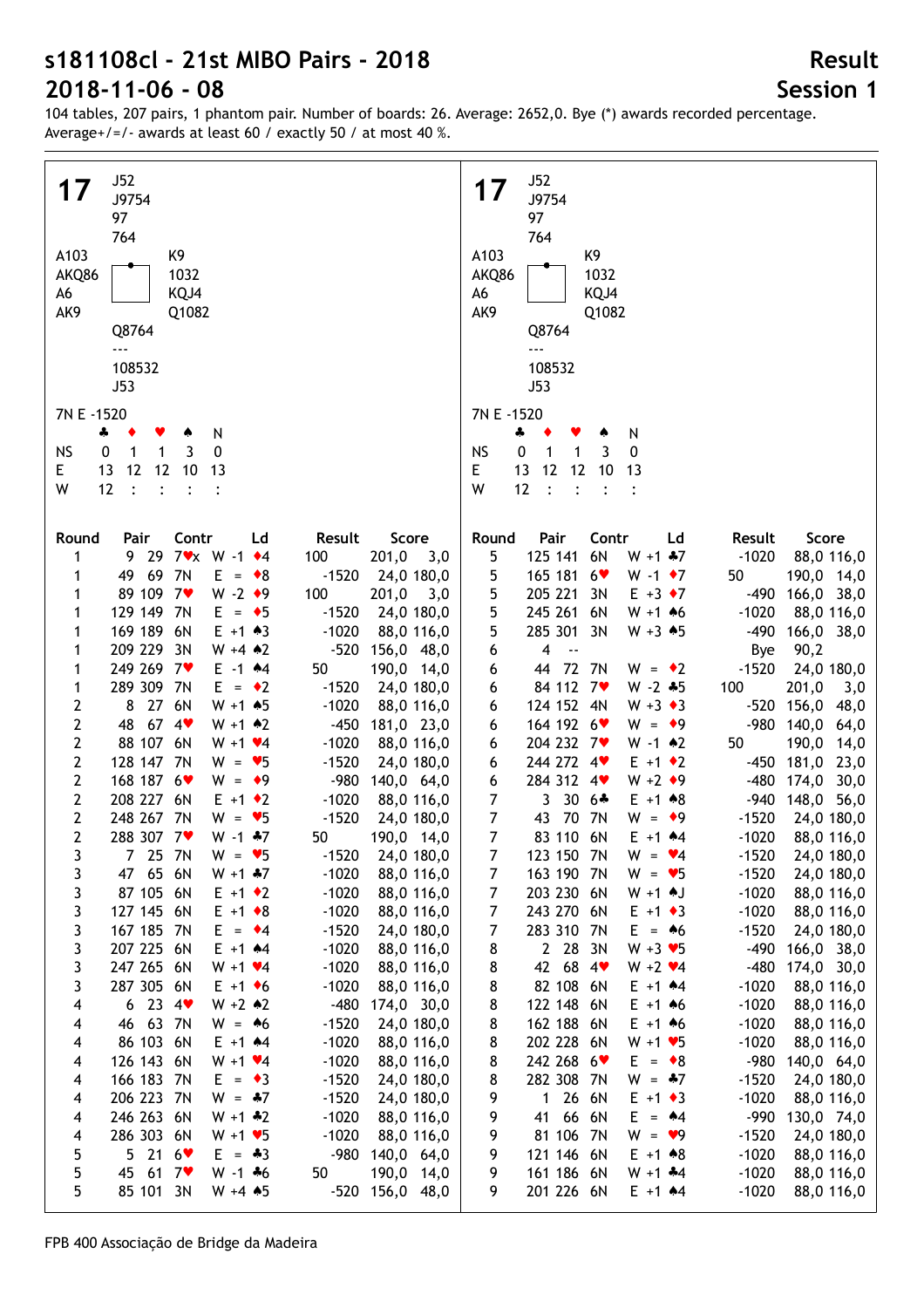104 tables, 207 pairs, 1 phantom pair. Number of boards: 26. Average: 2652,0. Bye (\*) awards recorded percentage. Average+/=/- awards at least 60 / exactly 50 / at most 40 %.

| J52<br>17                                                       | Q10654<br>18                                                            |
|-----------------------------------------------------------------|-------------------------------------------------------------------------|
| J9754                                                           | 6                                                                       |
| 97                                                              | Q7532                                                                   |
| 764                                                             | A <sub>2</sub>                                                          |
| A103<br>K9                                                      | J8<br>K7                                                                |
| 1032<br>AKQ86                                                   | KJ95<br>A10843                                                          |
| A6<br>KQJ4                                                      | KJ106<br>A98                                                            |
| AK9<br>Q1082                                                    | J94<br>653                                                              |
| Q8764                                                           | A932                                                                    |
| $- - -$                                                         | Q72                                                                     |
| 108532                                                          | 4                                                                       |
| J53                                                             | KQ1087                                                                  |
|                                                                 |                                                                         |
| 7N E -1520                                                      | 5 v x E 300                                                             |
| N<br>÷                                                          | N<br>4                                                                  |
| <b>NS</b><br>$\mathbf{1}$<br>3<br>0<br>0<br>1                   | <b>NS</b><br>9<br>7<br>10<br>$\overline{4}$<br>4                        |
| E.<br>12<br>12 10<br>13<br>-13                                  | $\overline{2}$<br>EW<br>4<br>6<br>9<br>$\overline{7}$                   |
| W<br>12<br>$\ddots$<br>$\ddot{\cdot}$                           |                                                                         |
|                                                                 |                                                                         |
| Contr                                                           | Contr<br>Score<br>Round<br>Result                                       |
| Round<br>Pair<br>Ld<br>Result<br>Score<br>241 266 4             | Pair<br>Ld<br>9 29<br>3 <sub>v</sub><br>$E -1$ $\div 4$                 |
| 9<br>$W + 2 * 5$<br>-480 174,0 30,0<br>281 306 6N               | 1<br>50<br>45,0 159,0                                                   |
| 9<br>$-1020$<br>88,0 116,0<br>$E + 1 + 6$                       | 49 69 4*<br>620<br>164,0 40,0<br>$N = \mathbf{v}A$<br>1                 |
| 13 24 7N<br>10<br>$E = \cdot 2$<br>$-1520$<br>24,0 180,0        | 89 109 3*<br>170<br>119,0 85,0<br>$N + 1$ $\forall A$<br>1              |
| 53 64 6N<br>10<br>$E + 1$ $*4$<br>$-1020$<br>88,0 116,0         | 129 149 3*<br>170<br>119,0 85,0<br>$N + 1$ $\forall A$<br>1             |
| 93 104 7N<br>10<br>E<br>$-1520$<br>24,0 180,0<br>$= 46$         | 169 189 3<br>50<br>$E - 1$ $*K$<br>45,0 159,0<br>1                      |
| 133 144 3N<br>$E + 4 \cdot 2$<br>$-520$<br>156,0 48,0<br>10     | 209 229 4*<br>$N = *3$<br>620<br>164,0 40,0<br>1                        |
| 173 184 6N<br>$E + 1$ + 2<br>$-1020$<br>88,0 116,0<br>10        | 249 269 4 <b>v</b> x<br>$E - 1$ $*4$<br>100<br>81,0 123,0<br>1          |
| 213 224 7N<br>$W = 44$<br>$-1520$<br>10<br>24,0 180,0           | 289 309 3*<br>$S + 1 \cdot 9$<br>170<br>119,0 85,0<br>1                 |
| 253 264 6N<br>$-1020$<br>10<br>$W + 1 * 6$<br>88,0 116,0        | $27 \t2$<br>8<br>2<br>50<br>45,0 159,0<br>$E - 1$ $*K$                  |
| 293 304 6N<br>10<br>$E + 1 \cdot 8$<br>$-1020$<br>88,0 116,0    | $\mathbf{2}$<br>48<br>$67.4*$<br>620<br>164,0 40,0<br>$N = \mathbf{v}A$ |
| 12 22 6N<br>11<br>$E = \cdot 2$<br>-990<br>130,0 74,0           | $\mathbf{2}$<br>88 107 3*<br>170<br>119,0 85,0<br>$N + 1$ $\forall$ A   |
| 52 62 6N<br>11<br>$W + 1$ $\times 4$<br>$-1020$<br>88,0 116,0   | $\mathbf{2}$<br>128 147 3*<br>200<br>140,0 64,0<br>$N + 2 \cdot 8$      |
| 92 102 6N<br>$-1020$<br>11<br>$E + 1 \cdot 3$<br>88,0 116,0     | 168 187 Pass<br>$\mathbf{2}$<br>$\boldsymbol{0}$<br>19,0 185,0          |
| 132 142 7<br>11<br>50<br>190,0 14,0<br>$E - 1$ $*4$             | 208 227 3*<br>$\mathbf{2}$<br>170<br>119,0 85,0<br>$N + 1$ $\forall$ A  |
| 172 182 6N<br>11<br>88,0 116,0<br>$W + 1 \cdot 5$<br>$-1020$    | 248 267 4<br>$\mathbf{2}$<br>$E - 2 * K$<br>100<br>81,0 123,0           |
| 212 222 6N<br>11<br>$E + 1 + 6$<br>$-1020$<br>88,0 116,0        | 288 307 1N<br>$\mathbf{2}$<br>$E = -Q$<br>$-90$ 14,0 190,0              |
| 252 262 7N<br>$-1520$ 24,0 180,0<br>11<br>$W = 95$              | 7254<br>620<br>$\mathbf{3}$<br>$N = \bullet 3$<br>164,0 40,0            |
| 292 302 7<br>$W - 2 * 7$<br>100<br>201,0<br>3,0<br>11           | 47 65 3<br>50<br>45,0 159,0<br>3<br>$E - 1$ $\rightarrow 4$             |
| 33 $6$<br>$E = -3$<br>-980 140,0 64,0<br>11<br>12               | 87 105 3<br>3<br>$E = \bullet 6$<br>$-140$<br>$6,0$ 198,0               |
| 51 73 7N<br>12<br>$E = 44$<br>$-1520$<br>24,0 180,0             | 3<br>127 145 3*<br>$N + 1$ $\forall$ A<br>170<br>119,0 85,0             |
| $W + 2 \cdot 4$<br>91 113 4<br>12<br>-480 174,0 30,0            | 3<br>167 185 3<br>$E - 2 * K$<br>100<br>81,0 123,0                      |
| 131 153 7N<br>$-1520$<br>12<br>$E = \bullet 8$<br>24,0 180,0    | 3<br>207 225 3*x N +2 *3<br>1130<br>$204,0$ 0,0                         |
| 171 193 6N<br>$-1020$<br>12<br>$W + 1$ $\times 4$<br>88,0 116,0 | 3<br>247 265 3<br>$E - 1$ $\div 4$<br>50<br>45,0 159,0                  |
| 211 233 6N<br>12<br>$E + 1 \cdot 3$<br>$-1020$<br>88,0 116,0    | 287 305 3<br>3<br>$E - 1$ $*K$<br>50<br>45,0 159,0                      |
| 251 273 6N<br>12<br>$W = 2$<br>-990 130,0 74,0                  | 6 23 2N<br>4<br>$W - 3$ $*4$<br>150<br>99,0 105,0                       |
| 291 313 4N<br>$E + 3.46$<br>12<br>$-520$<br>156,0 48,0          | 46 63 4*<br>4<br>620<br>164,0 40,0<br>$N = -6$                          |
| 10 31 3N<br>-520 156,0 48,0<br>13<br>$E + 4 \cdot Q$            | 86 103 3*<br>4<br>$N + 1$ $\forall$ A<br>170<br>119,0 85,0              |
| 50 71 6N<br>$-1020$<br>13<br>$E + 1 \cdot 3$<br>88,0 116,0      | 126 143 3<br>4<br>6,0 198,0<br>$E = \cdot 4$<br>$-140$                  |
| 90 111 6<br>$W = 9$<br>-980 140,0 64,0<br>13                    | 170<br>4<br>166 183 3*<br>$S + 1 \bullet 9$<br>119,0 85,0               |
| 130 151 6<br>-980<br>$E = \bullet 8$<br>140,0 64,0<br>13        | 4<br>206 223 3*<br>170<br>119,0 85,0<br>$N + 1$ $\forall$ A             |
| 170 191 7N<br>$W = 44$<br>$-1520$<br>13<br>24,0 180,0           | 246 263 4<br>$E - 2$ $*2$<br>100<br>81,0 123,0<br>4                     |
| 210 231 7<br>$W - 1$ $*4$<br>13<br>50<br>190,0 14,0             | 286 303 34<br>$S + 1 \cdot 9$<br>170<br>119,0 85,0<br>4                 |
| 250 271 7N<br>13<br>$W = -7$<br>$-1520$<br>24,0 180,0           | 5<br>$5213*$<br>170<br>119,0 85,0<br>$N + 1$ $\forall A$                |
| 290 311 3N<br>13<br>$W + 4 \cdot 2$<br>-520 156,0 48,0          | 5<br>45 61 3<br>$E - 1$ $*$ K<br>50<br>45,0 159,0                       |
|                                                                 | 5<br>85 101 2<br>$E - 1$ $*K$<br>50                                     |
|                                                                 | 45,0 159,0                                                              |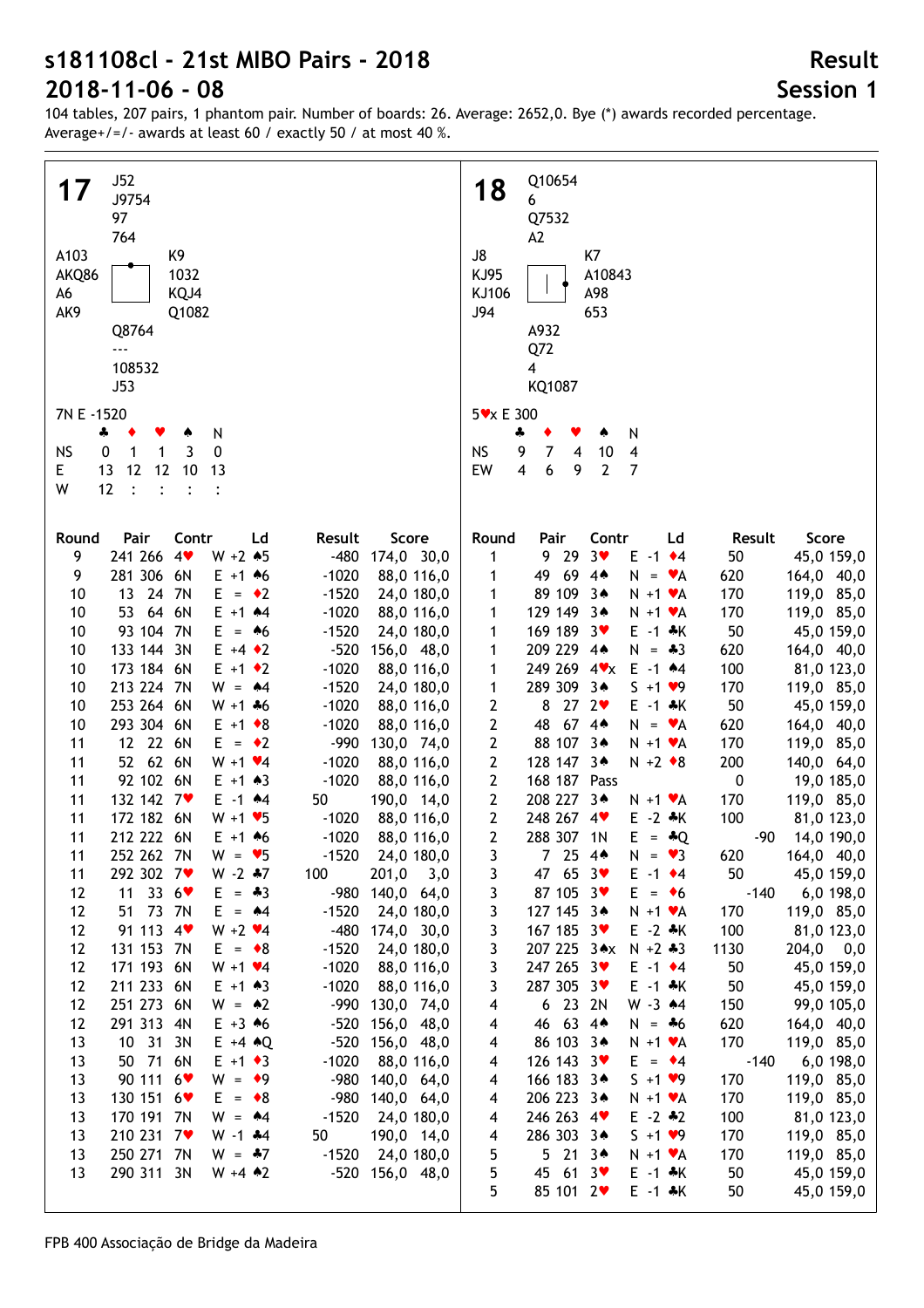104 tables, 207 pairs, 1 phantom pair. Number of boards: 26. Average: 2652,0. Bye (\*) awards recorded percentage. Average+/=/- awards at least 60 / exactly 50 / at most 40 %.

| Q10654                                                             | Q10654                                                        |
|--------------------------------------------------------------------|---------------------------------------------------------------|
| 18                                                                 | 18                                                            |
| 6                                                                  | 6                                                             |
| Q7532                                                              | Q7532                                                         |
| A <sub>2</sub>                                                     | A <sub>2</sub>                                                |
| J8                                                                 | J8                                                            |
| K7                                                                 | K7                                                            |
| KJ95                                                               | KJ95                                                          |
| A10843                                                             | A10843                                                        |
| KJ106                                                              | A98                                                           |
| A98                                                                | KJ106                                                         |
| J94                                                                | J94                                                           |
| 653                                                                | 653                                                           |
| A932                                                               | A932                                                          |
| Q72                                                                | Q72                                                           |
| $\overline{4}$                                                     | $\overline{4}$                                                |
| KQ1087                                                             | KQ1087                                                        |
|                                                                    |                                                               |
| 5 v x E 300                                                        | 5 v x E 300                                                   |
| N                                                                  | N                                                             |
| 4                                                                  | 4                                                             |
| 7                                                                  | <b>NS</b>                                                     |
| <b>NS</b>                                                          | 9                                                             |
| 9                                                                  | 7                                                             |
| 10                                                                 | 10                                                            |
| $\overline{\mathbf{4}}$                                            | $\overline{4}$                                                |
| 4                                                                  | 4                                                             |
| $\boldsymbol{6}$                                                   | $\overline{\mathbf{4}}$                                       |
| $\overline{2}$                                                     | $\overline{2}$                                                |
| $\overline{7}$                                                     | $\overline{7}$                                                |
| EW                                                                 | EW                                                            |
| $\overline{4}$                                                     | 6                                                             |
| 9                                                                  | 9                                                             |
|                                                                    |                                                               |
|                                                                    |                                                               |
|                                                                    |                                                               |
| Pair                                                               | Round                                                         |
| Contr                                                              | Pair                                                          |
| Ld                                                                 | Contr                                                         |
| Result                                                             | Result                                                        |
| Score                                                              | Score                                                         |
| Round                                                              | Ld                                                            |
| $2*$<br>$N + 2 * 5$<br>5<br>125 141<br>170<br>119,0 85,0           | 241 266 4<br>9<br>$W - 3 \cdot 5$<br>150<br>99,0 105,0        |
| 5<br>165 181 4*<br>$N = -3$<br>620<br>164,0 40,0                   | 281 306 5vx E -2 +4<br>300<br>144,0 60,0<br>9                 |
| 5                                                                  | 13 24 3 $\bullet$                                             |
| 205 221 4*                                                         | $E -2$ $\rightarrow$ 2                                        |
| 620                                                                | 100                                                           |
| 164,0 40,0                                                         | 81,0 123,0                                                    |
| $N = \mathbf{v}A$                                                  | 10 <sup>°</sup>                                               |
| 5                                                                  | 53 64 3                                                       |
| 245 261 3                                                          | $E - 2 * K$                                                   |
| 50                                                                 | 100                                                           |
| $E - 1$ $*K$                                                       | 81,0 123,0                                                    |
| 45,0 159,0                                                         | 10 <sup>°</sup>                                               |
| 5                                                                  | 93 104 3*                                                     |
| 285 301 3                                                          | 170                                                           |
| $E -2$ $\rightarrow 4$                                             | 119,0 85,0                                                    |
| 100                                                                | 10                                                            |
| 81,0 123,0                                                         | $N + 1$ $\vee$ A                                              |
| $\overline{4}$                                                     | 133 144 4*                                                    |
| $\ddotsc$                                                          | 620                                                           |
| 90,2                                                               | 164,0 40,0                                                    |
| 6                                                                  | 10                                                            |
| Bye                                                                | $N = VA$                                                      |
| 44 72 4*                                                           | 173 184 4                                                     |
| 620                                                                | 50                                                            |
| 164,0 40,0                                                         | $E - 1$ $\div 4$                                              |
| 6                                                                  | 45,0 159,0                                                    |
| $N = \bullet 2$                                                    | 10                                                            |
| 84 112 3                                                           | 213 224 3                                                     |
| 50                                                                 | $E = A K$                                                     |
| $E - 1 * K$                                                        | $-140$                                                        |
| 45,0 159,0                                                         | 6,0 198,0                                                     |
| 6                                                                  | 10                                                            |
| 124 152 4*<br>$S = \bullet 5$<br>620<br>164,0 40,0<br>6            | 253 264 4**<br>$N = \mathbf{v}A$<br>790<br>195,0<br>9,0<br>10 |
| 164 192 4*<br>$= \bullet 3$<br>620<br>164,0 40,0<br>N<br>6         | 293 304 2*<br>$N + 2$ $\vee$ 2<br>170<br>119,0 85,0<br>10     |
| 204 232 3<br>50<br>$E - 1$ *K<br>45,0 159,0<br>6                   | 12 22 4*x<br>N.<br>790<br>195,0<br>11<br>$= 2$<br>9,0         |
| 244 272 3                                                          | 52 62 $3\bullet$                                              |
| 50                                                                 | $E - 2 * K$                                                   |
| $E -1$ $\rightarrow 2$                                             | 100                                                           |
| 45,0 159,0                                                         | 81,0 123,0                                                    |
| 6                                                                  | 11                                                            |
| 284 312 44                                                         | 92 102 4*                                                     |
| $N + 1 + 3$                                                        | 620                                                           |
| 650                                                                | 164,0 40,0                                                    |
| 6                                                                  | 11                                                            |
| 185,0 19,0                                                         | $N = \mathbf{v}A$                                             |
| 7<br>30 34<br>3<br>$N + 2 \cdot A$<br>200<br>140,0 64,0            | 132 142 1N<br>100<br>81,0 123,0<br>11<br>$E - 2 * Q$          |
| 7<br>70 34<br>43<br>170<br>$N + 1 + 5$<br>119,0 85,0               | 172 182 3*<br>11<br>200<br>140,0 64,0<br>$N + 2 \cdot A$      |
| $\overline{7}$                                                     | 11                                                            |
| 83 110 4* $x$ N = $\cdot$ A                                        | 212 222 3                                                     |
| 790                                                                | $W - 2 * K$                                                   |
| 195,0                                                              | 100                                                           |
| 9,0                                                                | 81,0 123,0                                                    |
| 7<br>123 150 3<br>$E - 1 * K$<br>50<br>45,0 159,0                  | 11<br>$-140$ 6,0 198,0<br>252 262 3♥<br>$E = \cdot K$         |
| 7<br>163 190 Pass<br>19,0 185,0<br>0                               | 292 302 4<br>$E - 2 * K$<br>81,0 123,0<br>11<br>100           |
| 203 230 Pass<br>7<br>19,0 185,0<br>0                               | 11 33 $3\sqrt{ }$<br>50<br>45,0 159,0<br>$E - 1$ $*K$<br>12   |
| $\overline{7}$<br>243 270 3<br>$E -1$ $\div 4$<br>50<br>45,0 159,0 | 51 73 4*x<br>12<br>790<br>195,0<br>9,0<br>$N = 23$            |
| 7                                                                  | 91 113 3*                                                     |
| 283 310 4** N = $\mathbf{v}$ A                                     | 12                                                            |
| 790                                                                | 140                                                           |
| 195,0                                                              | 96,0 108,0                                                    |
| 9,0                                                                | $N = \bullet 8$                                               |
| 8                                                                  | 12                                                            |
| 2 28 $3\bullet$                                                    | 131 153 4*                                                    |
| $E - 2 * K$                                                        | $N = -5$                                                      |
| 100                                                                | 620                                                           |
| 81,0 123,0                                                         | 164,0 40,0                                                    |
| 8                                                                  | 171 193 3                                                     |
| 42 68 44                                                           | 12                                                            |
| 620                                                                | $E = \cdot 4$                                                 |
| 164,0 40,0                                                         | $-140$                                                        |
| $N = *6$                                                           | 6,0 198,0                                                     |
| 8                                                                  | 211 233 4                                                     |
| 82 108 3                                                           | 100                                                           |
| $E -1$ $\rightarrow$ 3                                             | 12                                                            |
| 50                                                                 | $E - 2$ $*2$                                                  |
| 45,0 159,0                                                         | 81,0 123,0                                                    |
| 8                                                                  | 251 273 3                                                     |
| 122 148 4                                                          | 50                                                            |
| $E - 2 * K$                                                        | 12                                                            |
| 100                                                                | $W - 1$ $\bullet$ 4                                           |
| 81,0 123,0                                                         | 45,0 159,0                                                    |
| 8                                                                  | 291 313 4*                                                    |
| 162 188 4*                                                         | 12                                                            |
| $N = \mathbf{v}A$                                                  | 650                                                           |
| 620                                                                | 185,0 19,0                                                    |
| 164,0 40,0                                                         | $N + 1 + 6$                                                   |
| 8                                                                  | 10 31 4*                                                      |
| 202 228 2                                                          | 620                                                           |
| $E + 1$ $\div 4$                                                   | 164,0 40,0                                                    |
| $-140$                                                             | 13                                                            |
| 6,0 198,0                                                          | $N = \mathbf{v}A$                                             |
| 8<br>242 268 Pass<br>$\pmb{0}$<br>19,0 185,0                       | 50 71 4**<br>$N = \mathbf{v}A$<br>790<br>195,0<br>9,0<br>13   |
| 8                                                                  | 90 111 3                                                      |
| 282 308 3*                                                         | 50                                                            |
| $N + 1$ $\vee$ K                                                   | 45,0 159,0                                                    |
| 170                                                                | 13                                                            |
| 119,0 85,0                                                         | $E - 1$ $*$ K                                                 |
| 9                                                                  | 50                                                            |
| 1 26 4 $\bullet$                                                   | 130 151 4                                                     |
| 620                                                                | $E - 1$ $\div 4$                                              |
| $N = \mathbf{v}A$                                                  | 45,0 159,0                                                    |
| 164,0 40,0                                                         | 13                                                            |
| 9<br>66.3<br>$E - 1$ $*K$<br>41                                    | 170 191 4*<br>$S = \bullet 9$                                 |
| 50<br>45,0 159,0                                                   | 620<br>164,0 40,0<br>13                                       |
| 81 106 4*                                                          | 210 231 3*                                                    |
| 9                                                                  | 170                                                           |
| $N = -3$                                                           | 119,0 85,0                                                    |
| 620                                                                | 13                                                            |
| 164,0 40,0                                                         | $N + 1$ $\vee$ A                                              |
| 121 146 4                                                          | 250 271 3*                                                    |
| 9                                                                  | $N + 1 + 3$                                                   |
| $E -1$ $\rightarrow 4$                                             | 170                                                           |
| 50                                                                 | 119,0 85,0                                                    |
| 45,0 159,0                                                         | 13                                                            |
| 161 186 4*x<br>9<br>$N + 1$ $\forall A$<br>990<br>202,0<br>2,0     | 290 311 3♥<br>$E = \cdot K$<br>13<br>$-140$<br>6,0 198,0      |
| 201 226 4*<br>9<br>680<br>188,0 16,0<br>$N + 2 * 5$                |                                                               |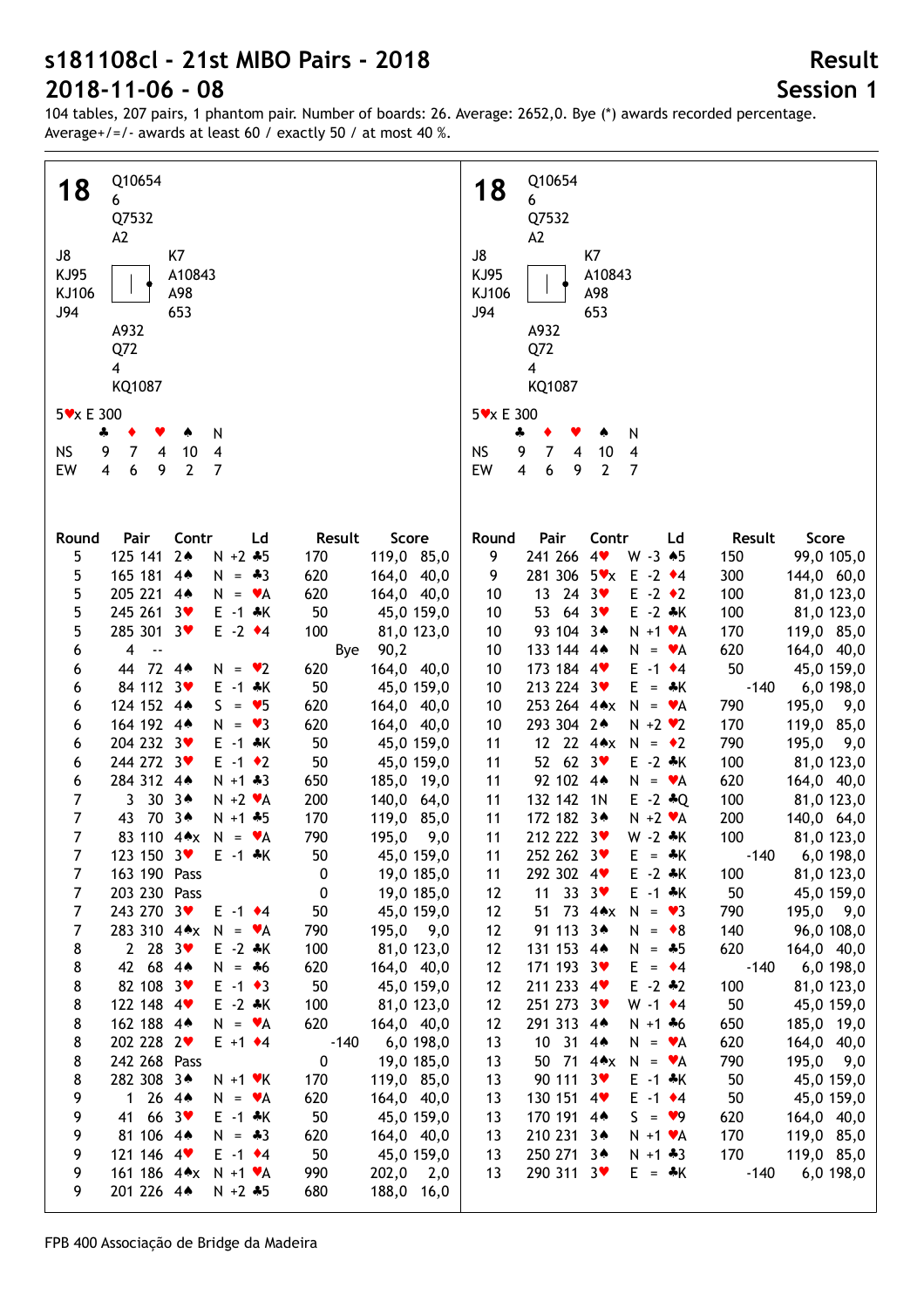104 tables, 207 pairs, 1 phantom pair. Number of boards: 26. Average: 2652,0. Bye (\*) awards recorded percentage. Average+/=/- awards at least 60 / exactly 50 / at most 40 %.

| Q74                                                                                                                 | Q74                                                                                                            |
|---------------------------------------------------------------------------------------------------------------------|----------------------------------------------------------------------------------------------------------------|
| 19                                                                                                                  | 19                                                                                                             |
| AKQJ5                                                                                                               | AKQJ5                                                                                                          |
| 963                                                                                                                 | 963                                                                                                            |
| 75                                                                                                                  | 75                                                                                                             |
| 108532                                                                                                              | 108532                                                                                                         |
| A96                                                                                                                 | A96                                                                                                            |
| 10732                                                                                                               | 10732                                                                                                          |
| 9864                                                                                                                | 9864                                                                                                           |
| <b>KQ74</b>                                                                                                         | 10                                                                                                             |
| 10                                                                                                                  | <b>KQ74</b>                                                                                                    |
| 642                                                                                                                 | 642                                                                                                            |
| J3                                                                                                                  | J3                                                                                                             |
| KJ                                                                                                                  | ΚJ                                                                                                             |
| ---                                                                                                                 | $- - -$                                                                                                        |
| AJ852                                                                                                               | AJ852                                                                                                          |
| <b>AKQ1098</b>                                                                                                      | <b>AKQ1098</b>                                                                                                 |
| 5N S 460<br>N<br>÷<br>۸                                                                                             | 5N S 460<br>N<br>4                                                                                             |
| 11                                                                                                                  | 11                                                                                                             |
| <b>NS</b>                                                                                                           | <b>NS</b>                                                                                                      |
| 10                                                                                                                  | 11                                                                                                             |
| 8                                                                                                                   | 10                                                                                                             |
| 11                                                                                                                  | 8                                                                                                              |
| 11                                                                                                                  | 11                                                                                                             |
| $\mathbf{2}$                                                                                                        | E                                                                                                              |
| $\overline{2}$                                                                                                      | $\mathbf{2}$                                                                                                   |
| E                                                                                                                   | $\overline{2}$                                                                                                 |
| 2                                                                                                                   | 2                                                                                                              |
| $\overline{2}$                                                                                                      | 2                                                                                                              |
| 5                                                                                                                   | 5                                                                                                              |
| $\ddot{\cdot}$                                                                                                      | $\mathbf{1}$                                                                                                   |
| $\overline{\mathbf{4}}$                                                                                             | W                                                                                                              |
| W                                                                                                                   | $\ddot{\cdot}$                                                                                                 |
| $\mathbf{1}$                                                                                                        | 4                                                                                                              |
| $\pmb{0}$                                                                                                           | 0                                                                                                              |
| $\mathbf{1}$                                                                                                        | $\mathbf{1}$                                                                                                   |
|                                                                                                                     |                                                                                                                |
| Contr<br>Score<br>Round<br>Pair<br>Ld<br>Result<br>30<br>6N<br>$N - 2$ $\star$ K<br>$-100$<br>31,0 173,0<br>10<br>1 | Contr<br>Score<br>Round<br>Pair<br>Ld<br>Result<br>126 142 3N<br>5<br>143,0 61,0<br>$N + 2$ $\bullet$ K<br>460 |
| 50 70 3N                                                                                                            | 5                                                                                                              |
| 1                                                                                                                   | 166 182 6N                                                                                                     |
| $N = \triangle 3$                                                                                                   | $-50$                                                                                                          |
| 400                                                                                                                 | 67,0 137,0                                                                                                     |
| 93,0 111,0                                                                                                          | $S - 1$ ◆ 10                                                                                                   |
| 90 110 5*                                                                                                           | 5                                                                                                              |
| 400                                                                                                                 | 206 222 5◆                                                                                                     |
| $S = 10$                                                                                                            | 400                                                                                                            |
| 93,0 111,0                                                                                                          | 93,0 111,0                                                                                                     |
| 1                                                                                                                   | $N = \bullet 6$                                                                                                |
| 130 150 6+                                                                                                          | 5                                                                                                              |
| $S - 2 \cdot 4$                                                                                                     | 246 262 5◆                                                                                                     |
| $-100$                                                                                                              | $S - 2 \cdot 2$                                                                                                |
| 31,0 173,0                                                                                                          | $-100$                                                                                                         |
| 1                                                                                                                   | 31,0 173,0                                                                                                     |
| 170 190 3N<br>$S + 3 \cdot 8$<br>490<br>169,0 35,0<br>1                                                             | 5<br>286 302 6N<br>990<br>197,0<br>7,0<br>$N = A$                                                              |
| 210 230 3N                                                                                                          | 5334                                                                                                           |
| 490                                                                                                                 | 480                                                                                                            |
| $5 + 3 \cdot 2$                                                                                                     | 155,0 49,0                                                                                                     |
| 169,0 35,0                                                                                                          | 6                                                                                                              |
| 1                                                                                                                   | $N + 2$ $\bullet$ K                                                                                            |
| 250 270 6◆x<br>$S - 2 \cdot 3$<br>$-300$<br>3,0 201,0<br>1                                                          | 45 73<br>3N<br>$5 + 3 \cdot 2$<br>490<br>169,0 35,0<br>6                                                       |
| 290 310 6Nx<br>1230<br>$N = \cdot K$<br>203,0<br>1,0<br>1<br>9 28<br>3N<br>430                                      | 85 113<br>3N<br>520<br>185,0 19,0<br>$N + 4 * 6$<br>6<br>125 153 4<br>420                                      |
| 2                                                                                                                   | 106,0 98,0                                                                                                     |
| 122,0 82,0                                                                                                          | 6                                                                                                              |
| $N + 1$ $\div 4$                                                                                                    | $N = \cdot 2$                                                                                                  |
| 68 6*                                                                                                               | 165 193 6N                                                                                                     |
| 2                                                                                                                   | 990                                                                                                            |
| $S -2$ $\rightarrow 10$                                                                                             | 197,0                                                                                                          |
| 31,0 173,0                                                                                                          | $S = \bullet 2$                                                                                                |
| 49                                                                                                                  | 7,0                                                                                                            |
| $-100$                                                                                                              | 6                                                                                                              |
| $\overline{2}$                                                                                                      | 205 233 3N                                                                                                     |
| 89 108 6*                                                                                                           | 520                                                                                                            |
| $S -2$ ◆ 10                                                                                                         | 185,0 19,0                                                                                                     |
| $-100$                                                                                                              | $N + 4$ $*2$                                                                                                   |
| 31,0 173,0                                                                                                          | 6                                                                                                              |
| 129 148 6+                                                                                                          | 245 273 5*                                                                                                     |
| $\overline{2}$                                                                                                      | 400                                                                                                            |
| $S - 2 * 8$                                                                                                         | 93,0 111,0                                                                                                     |
| $-100$                                                                                                              | $S = \bullet 7$                                                                                                |
| 31,0 173,0                                                                                                          | 6                                                                                                              |
| 169 188 3N                                                                                                          | 285 313 3N                                                                                                     |
| $\overline{2}$                                                                                                      | 460                                                                                                            |
| $N + 2$ $\div 4$                                                                                                    | 6                                                                                                              |
| 460                                                                                                                 | $S + 2 \cdot 3$                                                                                                |
| 143,0 61,0                                                                                                          | 143,0 61,0                                                                                                     |
| 209 228 4                                                                                                           | $4$ 31 $5 \star x$                                                                                             |
| $\overline{2}$                                                                                                      | $\overline{7}$                                                                                                 |
| $N + 2$ .                                                                                                           | $-300$                                                                                                         |
| 480                                                                                                                 | $S - 2 * 5$                                                                                                    |
| 155,0 49,0                                                                                                          | 3,0 201,0                                                                                                      |
| 249 268 5*<br>2<br>400<br>$S = \triangle 2$<br>93,0 111,0                                                           | $\overline{7}$<br>44 71<br>3N<br>490<br>$S + 3 \cdot 5$<br>169,0 35,0                                          |
| $\mathbf{2}$                                                                                                        | $\overline{7}$                                                                                                 |
| 289 308 3N                                                                                                          | 84 111 3N                                                                                                      |
| 430                                                                                                                 | 430                                                                                                            |
| $5 + 1$ $*2$                                                                                                        | $S + 1 + 6$                                                                                                    |
| 122,0 82,0                                                                                                          | 122,0 82,0                                                                                                     |
| 31,0 173,0                                                                                                          | $\overline{7}$                                                                                                 |
| 8 26 $6*$                                                                                                           | 124 151 6Nx                                                                                                    |
| $-100$                                                                                                              | $S = 43$                                                                                                       |
| 3                                                                                                                   | 1230                                                                                                           |
| $N - 2 A$                                                                                                           | 203,0 1,0                                                                                                      |
| 48 66 3N                                                                                                            | 164 191 6                                                                                                      |
| 520                                                                                                                 | 10,0 194,0                                                                                                     |
| 185,0 19,0                                                                                                          | $S - 3 \cdot 2$                                                                                                |
| $N + 4 * 6$                                                                                                         | $-150$                                                                                                         |
| 3                                                                                                                   | 7                                                                                                              |
| 88 106 3*                                                                                                           | 7                                                                                                              |
| $N - 2 \cdot 3$                                                                                                     | 204 231 6                                                                                                      |
| $-100$                                                                                                              | $N - 2$ $*2$                                                                                                   |
| 31,0 173,0                                                                                                          | $-100$                                                                                                         |
| 3                                                                                                                   | 31,0 173,0                                                                                                     |
| 128 146 3N                                                                                                          | 7                                                                                                              |
| $S + 3 \cdot 8$                                                                                                     | 244 271 6                                                                                                      |
| 490                                                                                                                 | $S - 2 \cdot 2$                                                                                                |
| 169,0 35,0                                                                                                          | $-100$                                                                                                         |
| 3                                                                                                                   | 31,0 173,0                                                                                                     |
| 168 186 3N                                                                                                          | $\overline{7}$                                                                                                 |
| 400                                                                                                                 | 284 311 6N                                                                                                     |
| 3                                                                                                                   | $S - 1$ 45                                                                                                     |
| $N = *3$                                                                                                            | $-50$                                                                                                          |
| 93,0 111,0                                                                                                          | 67,0 137,0                                                                                                     |
| 208 226 6N                                                                                                          | 3 29 3N                                                                                                        |
| 990                                                                                                                 | 520                                                                                                            |
| $S = \triangle 3$                                                                                                   | 185,0 19,0                                                                                                     |
| 197,0 7,0                                                                                                           | 8                                                                                                              |
| 3                                                                                                                   | $N + 4 * 6$                                                                                                    |
| 248 266 6+                                                                                                          | 43 69 6*                                                                                                       |
| $S - 1$ $\bullet$ 10                                                                                                | 920                                                                                                            |
| $-50$                                                                                                               | $S = \triangle 3$                                                                                              |
| 67,0 137,0                                                                                                          | 191,0 13,0                                                                                                     |
| 3                                                                                                                   | 8                                                                                                              |
| 288 306 3N                                                                                                          | 83 109 6*                                                                                                      |
| $5 + 2 * 10$                                                                                                        | 920                                                                                                            |
| 460                                                                                                                 | 191,0 13,0                                                                                                     |
| 143,0 61,0                                                                                                          | 8                                                                                                              |
| 3                                                                                                                   | $S = \cdot 10$                                                                                                 |
| $7245*$                                                                                                             | 123 149 6+                                                                                                     |
| 420                                                                                                                 | $-150$                                                                                                         |
| 106,0 98,0                                                                                                          | 10,0 194,0                                                                                                     |
| 4                                                                                                                   | 8                                                                                                              |
| $5 + 1 \cdot 2$                                                                                                     | $N - 3 A$                                                                                                      |
| 47 64 3N                                                                                                            | 163 189 3N                                                                                                     |
| $5 + 3 \cdot 3$                                                                                                     | 430                                                                                                            |
| 490                                                                                                                 | 122,0 82,0                                                                                                     |
| 169,0 35,0                                                                                                          | 8                                                                                                              |
| 4                                                                                                                   | $N + 1 * J$                                                                                                    |
| 87 104 3N                                                                                                           | 203 229 6◆x                                                                                                    |
| 460                                                                                                                 | $S - 2 \cdot 2$                                                                                                |
| 143,0 61,0                                                                                                          | $-300$                                                                                                         |
| $5 + 2 * 6$                                                                                                         | 3,0 201,0                                                                                                      |
| 4                                                                                                                   | 8                                                                                                              |
| 127 144 3N                                                                                                          | 243 269 3N                                                                                                     |
| 460                                                                                                                 | $5 + 3 + 4$                                                                                                    |
| 143,0 61,0                                                                                                          | 490                                                                                                            |
| $N + 2$ $\star$ K                                                                                                   | 169,0 35,0                                                                                                     |
| 4                                                                                                                   | 8                                                                                                              |
| 167 184 4                                                                                                           | 283 309 6*                                                                                                     |
| 420                                                                                                                 | 67,0 137,0                                                                                                     |
| $N = \cdot K$                                                                                                       | 8                                                                                                              |
| 106,0 98,0                                                                                                          | $S - 1$ ◆ 10                                                                                                   |
| 4                                                                                                                   | -50                                                                                                            |
| 207 224 6N                                                                                                          | $2 \t27 \t6+$                                                                                                  |
| 67,0 137,0                                                                                                          | 67,0 137,0                                                                                                     |
| $N - 1$ $\star$ K                                                                                                   | 9                                                                                                              |
| -50                                                                                                                 | $S - 1$ $*2$                                                                                                   |
| 4                                                                                                                   | -50                                                                                                            |
| 247 264 3N                                                                                                          | 42 67 3N                                                                                                       |
| $S + 3 \cdot 3$                                                                                                     | $S + 2 \cdot 4$                                                                                                |
| 490                                                                                                                 | 143,0 61,0                                                                                                     |
| 169,0 35,0                                                                                                          | 9                                                                                                              |
| 4                                                                                                                   | 460                                                                                                            |
| 287 304 3N                                                                                                          | 82 107 3N                                                                                                      |
| $5 + 1$ $*2$                                                                                                        | $S + 1 \cdot 3$                                                                                                |
| 430                                                                                                                 | 430                                                                                                            |
| 122,0 82,0                                                                                                          | 122,0 82,0                                                                                                     |
| 4                                                                                                                   | 9                                                                                                              |
| 6226                                                                                                                | 122 147 3N                                                                                                     |
| $N - 2$ $\star$ K                                                                                                   | 490                                                                                                            |
| 31,0 173,0                                                                                                          | 169,0 35,0                                                                                                     |
| 5                                                                                                                   | 9                                                                                                              |
| $-100$                                                                                                              | $N + 3$ $*2$                                                                                                   |
| 46 62 5                                                                                                             | 162 187 6                                                                                                      |
| $S - 2 * 5$                                                                                                         | $S - 2$ $*4$                                                                                                   |
| $-100$                                                                                                              | $-100$                                                                                                         |
| 31,0 173,0                                                                                                          | 31,0 173,0                                                                                                     |
| 5                                                                                                                   | 9                                                                                                              |
| 86 102 6N                                                                                                           | 202 227 5*                                                                                                     |
| $-50$                                                                                                               | 9                                                                                                              |
| 67,0 137,0                                                                                                          | $S + 1$ $*2$                                                                                                   |
| 5                                                                                                                   | 420                                                                                                            |
| $N - 1$ $\star$ K                                                                                                   | 106,0 98,0                                                                                                     |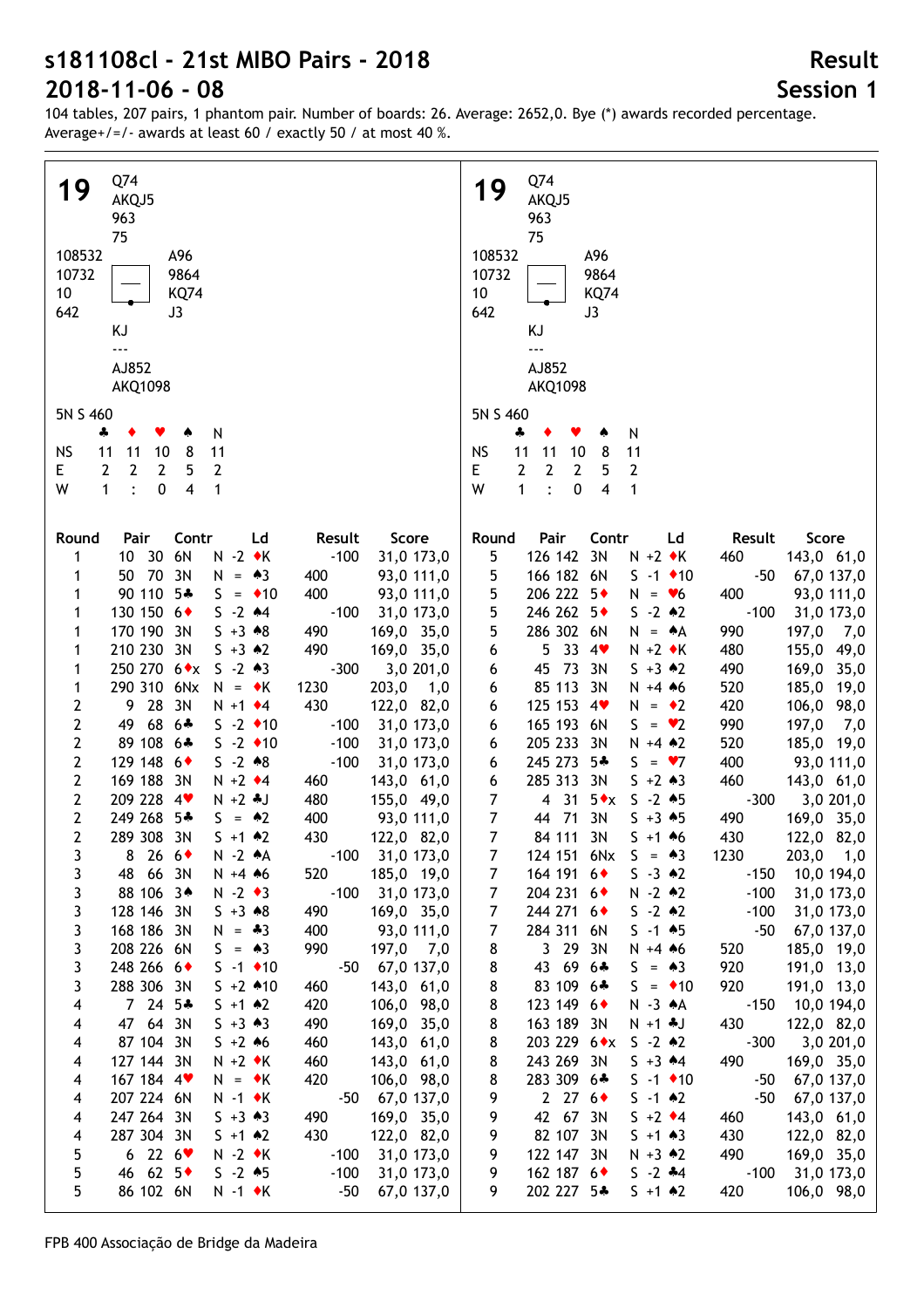104 tables, 207 pairs, 1 phantom pair. Number of boards: 26. Average: 2652,0. Bye (\*) awards recorded percentage. Average+/=/- awards at least 60 / exactly 50 / at most 40 %.

| Q74<br>19<br>AKQJ5<br>963<br>75<br>108532<br>A96<br>10732<br>9864                                                                                                      | J9865<br><b>20</b><br>AQ8<br>A8<br>Q64<br>$\overline{7}$<br>A1032<br>K10<br>96532                                                                    |
|------------------------------------------------------------------------------------------------------------------------------------------------------------------------|------------------------------------------------------------------------------------------------------------------------------------------------------|
| 10<br><b>KQ74</b><br>642<br>J3<br>KJ<br>$\overline{\phantom{a}}$<br>AJ852<br><b>AKQ1098</b>                                                                            | 953<br>KQJ42<br>A9<br>K1087<br>KQ4<br>J74<br>1076<br>J532                                                                                            |
| 5N S 460                                                                                                                                                               | 3v W -140                                                                                                                                            |
| N<br>4<br>۸                                                                                                                                                            | N<br>4<br>Y<br>۸                                                                                                                                     |
| 11<br><b>NS</b><br>10<br>8<br>11<br>11<br>2<br>$E_{\perp}$<br>2<br>$\mathbf{2}$<br>5<br>2<br>$\overline{4}$<br>$\ddot{\cdot}$<br>$\mathbf 0$<br>W<br>$\mathbf{1}$<br>1 | <b>NS</b><br>5<br>$\overline{2}$<br>$\mathbf{3}$<br>5<br>7<br>$\overline{7}$<br>8<br>E<br>10<br>9<br>6<br>$\overline{7}$<br>W<br>5<br>$\ddot{\cdot}$ |
| Pair<br>Contr<br>Ld<br>Result<br>Score<br>Round                                                                                                                        | Contr<br>Score<br>Round<br>Pair<br>Ld<br>Result                                                                                                      |
| 242 267 6*<br>9<br>$-50$<br>67,0 137,0<br>$S - 1$ ◆ 10                                                                                                                 | $10 \t30 \t3*$<br>$W + 2 + 4$<br>$-150$<br>72,0 132,0<br>1                                                                                           |
| 282 307<br>3N<br>9<br>430<br>$N + 1$ $\bullet$ K<br>122,0 82,0                                                                                                         | 50 70 3<br>$-140$<br>96,0 108,0<br>$W = \triangle 5$<br>1                                                                                            |
| $125$<br>6N<br>$-50$<br>67,0 137,0<br>10<br>$S - 1$ ◆ 10                                                                                                               | 90 110 2*<br>140<br>188,0 16,0<br>$N + 1$ $\forall$ K<br>1                                                                                           |
| 65 3N<br>10<br>490<br>169,0 35,0<br>41<br>$S + 3 \cdot 10$                                                                                                             | 130 150 3+<br>$-150$<br>72,0 132,0<br>1<br>$W + 2 * 5$                                                                                               |
| 10<br>81 105 6*<br>$-50$<br>67,0 137,0<br>$S - 1$ ◆ 10                                                                                                                 | 170 190 4<br>$-150$<br>1<br>$W + 1$ $*4$<br>72,0 132,0                                                                                               |
| 121 145 5+<br>$N - 1$ $\div 4$<br>$-50$<br>67,0 137,0<br>10                                                                                                            | 210 230 3*<br>$-100$<br>143,0 61,0<br>1<br>$N - 1$ $*3$                                                                                              |
| 161 185 6◆x<br>$S - 2 * 6$<br>$-300$<br>3,0 201,0<br>10                                                                                                                | 250 270 2*<br>$-100$ 143,0 61,0<br>$N - 1$ + 5<br>1                                                                                                  |
| 201 225 6<br>$N - 3$ $\star$ K<br>$-150$<br>10,0 194,0<br>10<br>241 265 6+                                                                                             | 290 310 3Nx<br>200<br>196,0<br>$E - 1$ $\vee 4$<br>8,0<br>1                                                                                          |
| $S -2$ ◆ 10<br>$-100$<br>10<br>31,0 173,0<br>281 305 4N<br>10<br>$S + 1 \cdot 3$<br>143,0 61,0<br>460                                                                  | 9 28 34<br>2<br>$-200$<br>29,0 175,0<br>$N - 2 \cdot Q$<br>2<br>49 68 2*<br>$-100$ 143,0 61,0<br>$N - 1 * 8$                                         |
| 13 23 3N<br>430<br>11<br>$S + 1 \cdot 2$<br>122,0 82,0                                                                                                                 | 89 108 2*<br>2<br>$-100$ 143,0 61,0<br>$N - 1$ $\forall$ K                                                                                           |
| 53 63 3N<br>122,0 82,0<br>11<br>$S + 1 \cdot 3$<br>430                                                                                                                 | 2<br>129 148 2*<br>$-100$ 143,0 61,0<br>$N - 1$ $\rightarrow$ 9                                                                                      |
| 93 103 3N<br>$S + 3 \cdot 3$<br>490<br>169,0 35,0<br>11                                                                                                                | 169 188 2*<br>$\mathbf{2}$<br>$-100$ 143,0 61,0<br>$N - 1$ $\forall$ K                                                                               |
| 133 143 3N<br>400<br>93,0 111,0<br>11<br>$S = 8$                                                                                                                       | 209 228 2*<br>$\mathbf{2}$<br>$-100$ 143,0 61,0<br>$N - 1$ $\bullet$ 9                                                                               |
| 173 183 6+<br>$-100$<br>31,0 173,0<br>11<br>$S - 2 \cdot 2$                                                                                                            | 249 268 34<br>$\mathbf{2}$<br>$-200$<br>29,0 175,0<br>$N - 2 \cdot 3$                                                                                |
| 213 223 3N<br>11<br>$S + 3 \cdot 7$<br>490<br>169,0 35,0                                                                                                               | $\mathbf{2}$<br>289 308 3♥<br>100<br>177,0 27,0<br>$W - 1$ 44                                                                                        |
| 253 263 3N<br>$S + 1 \cdot 3$<br>122,0 82,0<br>430<br>11                                                                                                               | 29,0 175,0<br>$-200$<br>8 26 34<br>$N - 2 \cdot 3$<br>3                                                                                              |
| 293 303 5<br>67,0 137,0<br>11<br>$N - 1$ $\star$ K<br>$-50$                                                                                                            | 48 66 3<br>$W + 2 * 5$<br>$-150$<br>72,0 132,0<br>3                                                                                                  |
| 12 21 6*<br>$N - 1$ $\bullet$ 2<br>$-50$<br>67,0 137,0<br>12<br>52 61 3N<br>12<br>$N + 2 * 9$<br>143,0 61,0<br>460                                                     | 88 106 3*<br>3<br>$N - 2 \cdot 3$<br>$-200$<br>29,0 175,0<br>3<br>128 146 1N<br>$N - 2$ $*7$<br>$-200$<br>29,0 175,0                                 |
| 92 101 6*<br>12<br>$S - 1$ ↓ 10<br>$-50$<br>67,0 137,0                                                                                                                 | 3<br>168 186 2N<br>$E + 1$ $\star$ K<br>$-150$<br>72,0 132,0                                                                                         |
| 132 141 6N<br>$S = \bullet 2$<br>990<br>197,0<br>12<br>7,0                                                                                                             | 3<br>208 226 2*<br>184,0 20,0<br>$N = 10$<br>110                                                                                                     |
| 172 181<br>3N<br>$5 + 2 \cdot 3$<br>460<br>143,0 61,0<br>12                                                                                                            | 248 266 2<br>100<br>177,0 27,0<br>3<br>$W - 1$ 45                                                                                                    |
| 212 221 6<br>$S - 2 \cdot 2$<br>31,0 173,0<br>12<br>$-100$                                                                                                             | 288 306 2*<br>$-100$ 143,0 61,0<br>3<br>$N - 1$ $*4$                                                                                                 |
| 252 261 4N<br>122,0 82,0<br>12<br>$N = 44$<br>430                                                                                                                      | $7243*$<br>$-100$<br>143,0 61,0<br>$N - 1$ $\forall$ K<br>4                                                                                          |
| 292 301 5<br>12<br>$N - 2$ $\star$ K<br>31,0 173,0<br>$-100$                                                                                                           | 47 64 2*<br>$N - 2 \cdot 3$<br>$-200$<br>29,0 175,0<br>4                                                                                             |
| 13<br>11<br>$\sim$ $-$<br>Bye 124,1                                                                                                                                    | 87 104 3+<br>$W + 2$ $*4$<br>$-150$<br>72,0 132,0<br>4                                                                                               |
| 72 5*<br>13<br>51<br>106,0 98,0<br>$5 + 1 \cdot 2$<br>420                                                                                                              | 127 144 3<br>$W + 2 * 9$<br>$-150$<br>72,0 132,0<br>4                                                                                                |
| 91 112 7*<br>$S -2$ ◆ 10<br>31,0 173,0<br>13<br>$-100$                                                                                                                 | 167 184 4<br>$-150$<br>72,0 132,0<br>$W + 1$ 45<br>4                                                                                                 |
| 131 152 6*<br>$S - 1 \cdot 7$<br>13<br>$-50$<br>67,0 137,0                                                                                                             | 207 224 2*x<br>$203,0$ 1,0<br>670<br>4<br>$N = -7$                                                                                                   |
| 171 192 6N<br>13<br>$S - 1 \cdot 3$<br>$-50$<br>67,0 137,0<br>211 232 5*<br>$S = 10$<br>93,0 111,0<br>13<br>400                                                        | $-100$ 143,0 61,0<br>247 264 34<br>$N - 1$ $\forall$ K<br>4<br>287 304 24<br>110<br>184,0 20,0<br>4<br>$N = vK$                                      |
| 13<br>251 272 6*<br>$S -1$ ◆ 10<br>$-50$<br>67,0 137,0                                                                                                                 | 5<br>6222<br>$-100$ 143,0 61,0<br>$N - 1$ $*10$                                                                                                      |
| 291 312 5*<br>13<br>$S -1$ ◆ 10<br>$-50$<br>67,0 137,0                                                                                                                 | 46 62 2*<br>5<br>$-100$ 143,0 61,0<br>$N - 1$ $\rightarrow$ 9                                                                                        |
|                                                                                                                                                                        | 5<br>86 102 3◆<br>$W + 2 * 5$<br>$-150$<br>72,0 132,0                                                                                                |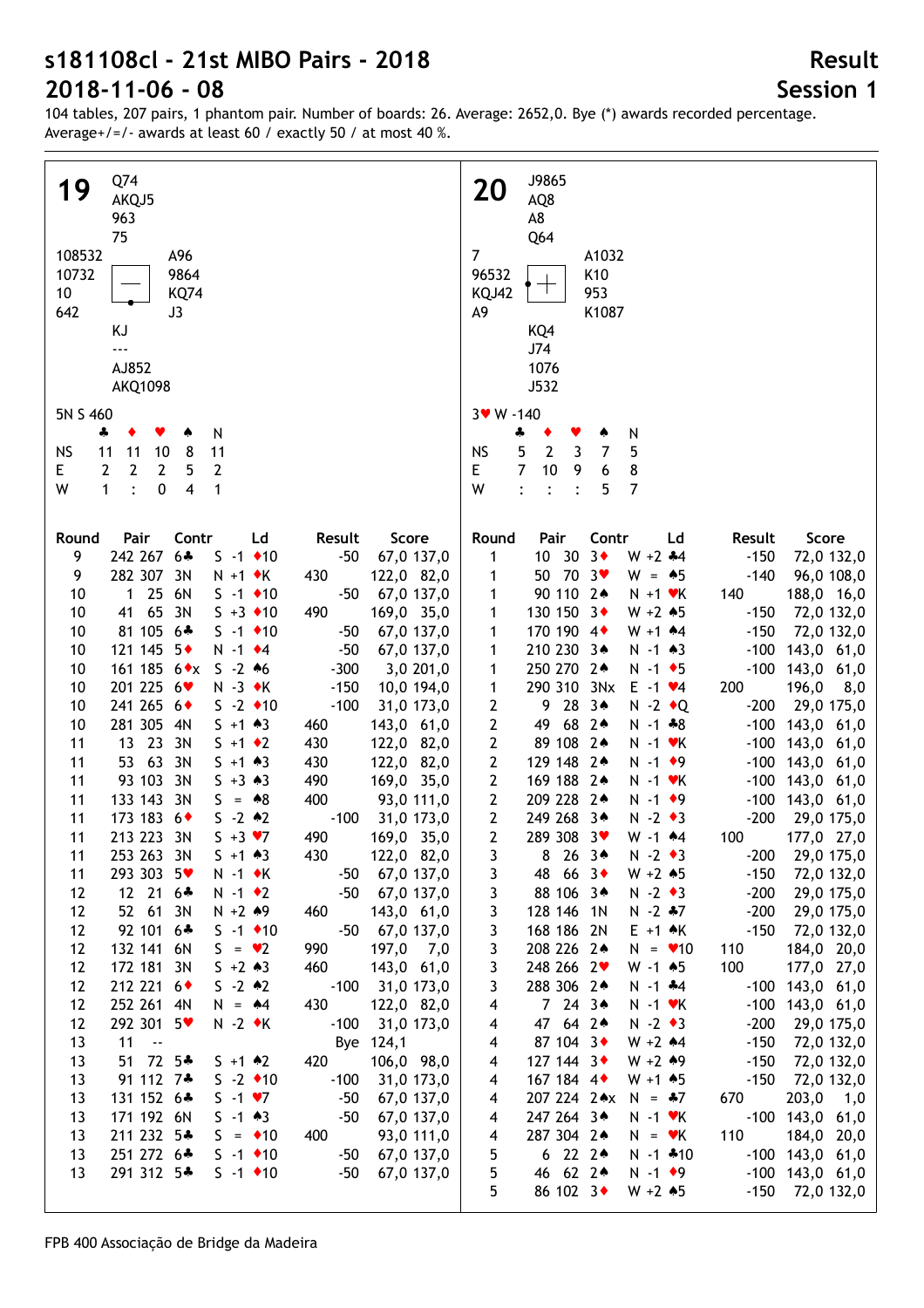| J9865<br><b>20</b><br>AQ8<br>A8<br>Q64<br>7 <sup>1</sup><br>A1032<br>96532<br>K <sub>10</sub><br>T<br>KQJ42<br>953<br>А9<br>K1087<br>KQ4<br>J74<br>1076<br>J532<br>$3 \times W - 140$<br>N<br>Y<br>÷<br>۸ | J9865<br><b>20</b><br>AQ8<br>A8<br>Q <sub>64</sub><br>$\overline{7}$<br>A1032<br>96532<br>K <sub>10</sub><br>$\mathbf{L}$<br>953<br>KQJ42<br>A <sub>9</sub><br>K1087<br>KQ4<br>J74<br>1076<br>J532<br>$3 \cdot W - 140$<br>N<br>÷<br>۸<br>٠ |
|-----------------------------------------------------------------------------------------------------------------------------------------------------------------------------------------------------------|---------------------------------------------------------------------------------------------------------------------------------------------------------------------------------------------------------------------------------------------|
| $\mathbf{2}$<br>5<br><b>NS</b><br>$\mathbf{3}$<br>5<br>7<br>$\overline{7}$<br>10<br>$\boldsymbol{6}$<br>8<br>E.<br>9                                                                                      | $\overline{2}$<br><b>NS</b><br>5<br>3<br>$\overline{7}$<br>5<br>$\overline{7}$<br>E<br>10<br>9<br>8<br>6                                                                                                                                    |
| W<br>5<br>$\overline{7}$<br>$\ddot{\cdot}$                                                                                                                                                                | $\overline{7}$<br>W<br>$\ddot{\cdot}$<br>$\ddot{\cdot}$<br>$\ddot{\cdot}$<br>5                                                                                                                                                              |
|                                                                                                                                                                                                           |                                                                                                                                                                                                                                             |
| Contr<br>Ld<br>Pair<br>Result<br>Score<br>Round<br>126 142 24<br>$N - 1$ $\cdot$ K<br>5<br>$-100$ 143,0 61,0                                                                                              | Pair<br>Contr<br>Score<br>Round<br>Ld<br>Result<br>242 267 24<br>9<br>$N - 1$ $*7$<br>$-100$<br>143,0 61,0                                                                                                                                  |
| 5<br>166 182 3+<br>$-110$ 109,0 95,0<br>$W = \triangle 5$                                                                                                                                                 | 282 307 24<br>$-200$<br>9<br>$N - 2 \cdot 3$<br>29,0 175,0                                                                                                                                                                                  |
| 5<br>206 222 3<br>$-110$ 109,0 95,0<br>$W = 46$                                                                                                                                                           | 1254<br>$200,0$ 4,0<br>$W - 3 \cdot 8$<br>300<br>10                                                                                                                                                                                         |
| 5<br>246 262 3*x N -2 *2<br>$-500$<br>7,0 197,0                                                                                                                                                           | 41 65 3*<br>$N - 2$ $\bullet$ 5<br>29,0 175,0<br>10<br>$-200$                                                                                                                                                                               |
| 286 302 3*<br>$N - 2$ $\bullet$ 5<br>5<br>$-200$<br>29,0 175,0                                                                                                                                            | 81 105 3*<br>$N - 2$ $\bullet$ 5<br>$-200$<br>29,0 175,0<br>10                                                                                                                                                                              |
| 5333<br>$W + 2 A$<br>72,0 132,0<br>6<br>$-150$<br>45 73 3<br>$W + 2 * 6$<br>$-150$<br>72,0 132,0<br>6                                                                                                     | 121 145 3*<br>$N - 2$ $\bullet$ 5<br>29,0 175,0<br>$-200$<br>10<br>161 185 2*<br>$N - 1 * 8$<br>$-100$<br>143,0 61,0<br>10                                                                                                                  |
| 85 113 2*<br>$N - 1$ $\bullet$ 9<br>$-100$ 143,0 61,0<br>6                                                                                                                                                | 201 225 2*<br>$N - 2 \cdot 3$<br>$-200$<br>29,0 175,0<br>10                                                                                                                                                                                 |
| 125 153 3+<br>$-110$ 109,0 95,0<br>6<br>$W = *9$                                                                                                                                                          | 241 265 3*<br>$N - 2$ +5<br>$-200$<br>29,0 175,0<br>10                                                                                                                                                                                      |
| 165 193 3*<br>$N - 2$ $\blacktriangleright$ $K$<br>$-200$<br>29,0 175,0<br>6                                                                                                                              | 281 305 1N<br>$E = \triangle K$<br>$-90$<br>172,0 32,0<br>10                                                                                                                                                                                |
| 205 233 3+<br>$W + 2 \cdot 2$<br>$-150$<br>72,0 132,0<br>6                                                                                                                                                | 13 23 4<br>$W + 1 \cdot 2$<br>$-150$<br>72,0 132,0<br>11                                                                                                                                                                                    |
| 245 273 4<br>$W - 2 * 6$<br>200<br>196,0<br>8,0<br>6                                                                                                                                                      | 53 63 2*<br>$N - 1$ $\bullet$ 9<br>$-100$<br>143,0 61,0<br>11                                                                                                                                                                               |
| 285 313 2*<br>$N - 1$ $\bullet$ 9<br>$-100$ 143,0 61,0<br>6<br>$\overline{7}$<br>4 31<br>3N<br>$E = \triangle K$<br>$-600$<br>4,0 200,0                                                                   | 93 103 3+<br>$-110$ 109,0 95,0<br>11<br>$W = 49$<br>133 143 4*x N -4 *7<br>$-1100$<br>0,0 204,0<br>11                                                                                                                                       |
| $\overline{7}$<br>$S -2$ $\bullet$ K<br>44 71<br>1N<br>$-200$<br>29,0 175,0                                                                                                                               | 173 183 3+<br>72,0 132,0<br>11<br>$W + 2 * 8$<br>$-150$                                                                                                                                                                                     |
| $\overline{7}$<br>$W + 2 * 6$<br>84 111 3<br>$-150$<br>72,0 132,0                                                                                                                                         | 213 223 4<br>11<br>$W + 1$ $*5$<br>$-150$<br>72,0 132,0                                                                                                                                                                                     |
| $\overline{7}$<br>200 196,0 8,0<br>124 151 3*<br>$E -2$ $\star$ K                                                                                                                                         | 253 263 3<br>$-110$ 109,0 95,0<br>11<br>$W = 46$                                                                                                                                                                                            |
| 7<br>164 191 3<br>$W + 2 \cdot A$<br>72,0 132,0<br>$-150$                                                                                                                                                 | 293 303 3<br>$-130$ 100,0 104,0<br>$W + 1$ 49<br>11                                                                                                                                                                                         |
| 204 231 3◆<br>$W + 2 * 6$<br>$-150$<br>72,0 132,0<br>7                                                                                                                                                    | 12 21 24<br>170<br>191,0 13,0<br>12<br>$N + 2$ $\forall$ K                                                                                                                                                                                  |
| 244 271 3<br>$W + 2 V$<br>$-150$<br>72,0 132,0<br>7                                                                                                                                                       | $52$ 61 4<br>100<br>12<br>$W - 1$ $\bullet 5$<br>177,0 27,0                                                                                                                                                                                 |
| 7<br>284 311 2*<br>$N - 1$ $*7$<br>$-100$ 143,0 61,0<br>8<br>3 29 24<br>$N = vK$<br>110<br>184,0 20,0                                                                                                     | 12<br>92 101 3*x N -1 VK<br>$-200$ 29,0 175,0<br>12<br>132 141 $3 \cdot$<br>$W + 2 * 5$<br>$-150$ 72,0 132,0                                                                                                                                |
| 8<br>43 69 3<br>$W + 2 * 5$<br>$-150$<br>72,0 132,0                                                                                                                                                       | 12<br>172 181 24<br>$-100$ 143,0 61,0<br>$N - 1$ $\rightarrow$ 3                                                                                                                                                                            |
| 8<br>83 109 3+<br>$W + 2 * 5$<br>$-150$<br>72,0 132,0                                                                                                                                                     | 212 221 24<br>12<br>$N - 1$ $*2$<br>$-100$ 143,0 61,0                                                                                                                                                                                       |
| 8<br>123 149 4*<br>$N -4$ $\rightarrow$ 3<br>$-400$<br>10,0 194,0                                                                                                                                         | 252 261 24<br>12<br>$-100$ 143,0 61,0<br>$N - 1$ $*4$                                                                                                                                                                                       |
| 163 189 3+<br>8<br>$W = \triangle 5$<br>$-110$ 109,0 95,0                                                                                                                                                 | 292 301 3◆<br>$W + 1$ $*9$<br>$-130$ 100,0 104,0<br>12                                                                                                                                                                                      |
| 203 229 2*<br>8<br>$N - 2 \cdot 3$<br>$-200$<br>29,0 175,0                                                                                                                                                | 13<br>11<br>Bye 124,1<br>$\sim$                                                                                                                                                                                                             |
| 8<br>243 269 3N<br>$E -1$ $\star$ K<br>100<br>177,0 27,0                                                                                                                                                  | 51 72 3<br>$-150$ 72,0 132,0<br>13<br>$W + 2 + 4$                                                                                                                                                                                           |
| 8<br>283 309 2*<br>$N - 1$ $\bullet$ 3<br>$-100$ 143,0 61,0<br>9<br>$2 \t27 \t4$<br>$W = 46$<br>$-620$<br>2,0 202,0                                                                                       | 91 112 2*<br>$-100$ 143,0 61,0<br>13<br>$N - 1$ $\rightarrow$ 3<br>131 152 1N<br>$-100$ 143,0 61,0<br>13<br>$S -1$ $\star$ K                                                                                                                |
| 9<br>$S - 1$ $\bullet$ 9<br>42 67 24<br>$-100$ 143,0 61,0                                                                                                                                                 | 171 192 3*<br>$-100$ 143,0 61,0<br>13<br>$N - 1$ $\forall$ K                                                                                                                                                                                |
| 9<br>82 107 3<br>$W + 1 \cdot A$<br>$-170$<br>48,0 156,0                                                                                                                                                  | 211 232 2* $x$ N = $\cdot$ K<br>670<br>$203,0$ 1,0<br>13                                                                                                                                                                                    |
| 9<br>122 147 3*<br>$N - 2$ $\rightarrow$ 5<br>$-200$<br>29,0 175,0                                                                                                                                        | 251 272 3*x N -2 +6<br>$-500$<br>7,0 197,0<br>13                                                                                                                                                                                            |
| 162 187 3<br>$W + 1$ 49<br>9<br>$-130$ 100,0 104,0                                                                                                                                                        | 170<br>291 312 24<br>191,0 13,0<br>13<br>$N + 2 \cdot 2$                                                                                                                                                                                    |
| 9<br>202 227 24<br>$N - 1$ $*7$<br>$-100$ 143,0 61,0                                                                                                                                                      |                                                                                                                                                                                                                                             |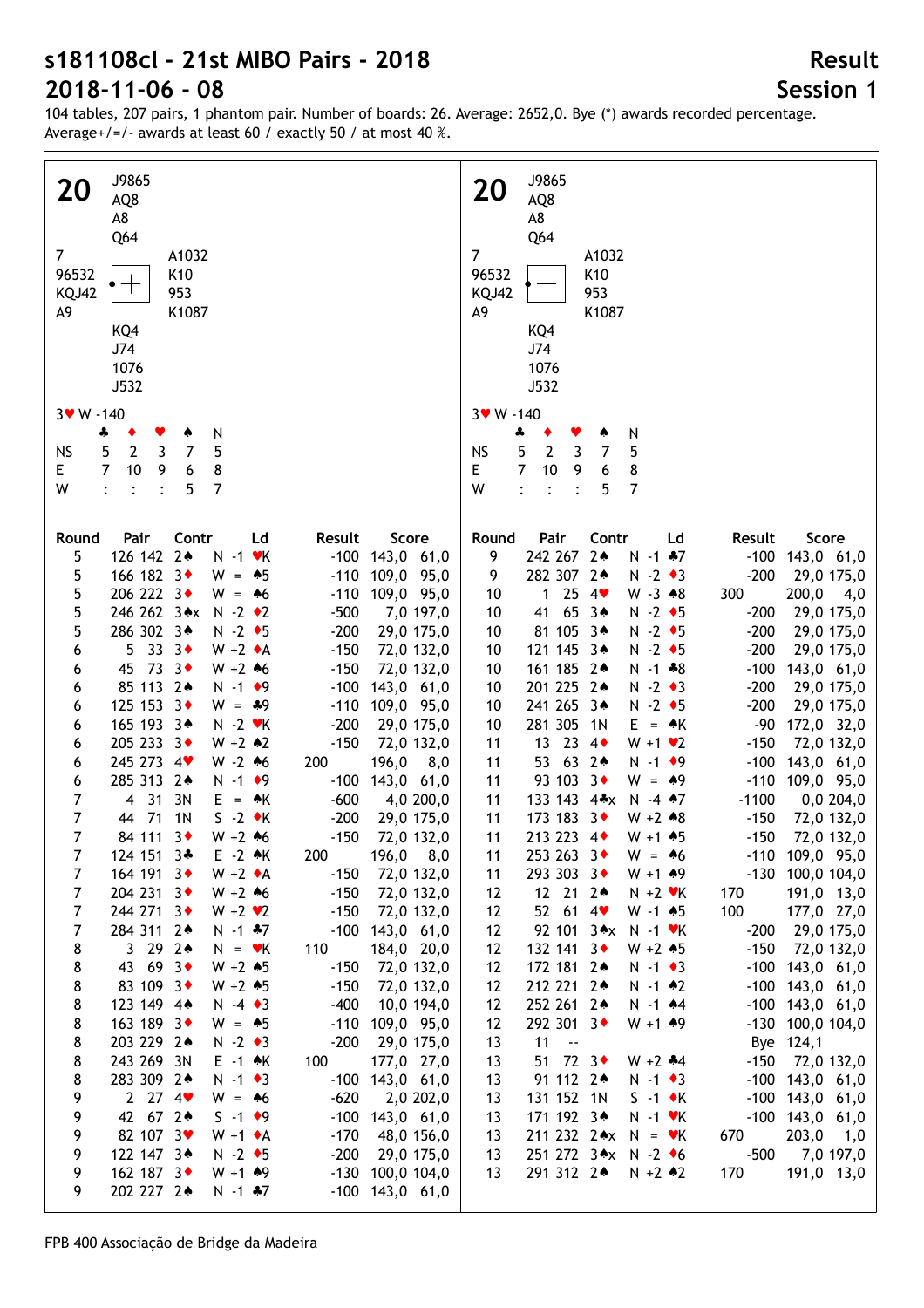104 tables, 207 pairs, 1 phantom pair. Number of boards: 26. Average: 2652,0. Bye (\*) awards recorded percentage. Average+/=/- awards at least 60 / exactly 50 / at most 40 %.

| 832<br>21<br>J62<br>93<br>J10954<br>95<br>AK1076<br>8743<br>Q5<br>AKQJ7<br>1042<br>Q72<br>86<br>QJ4<br>AK109                                                                                                                                                                                                                                                                                                                                                                                                                                                                                                                                                                                                                                                                                                                                                                                                                                                                                                                                                                                                                                                                                                                                                                                                                                                                                                                                                                                                                                                                                                                                                                                                                                                                                                    | 832<br>21<br>J62<br>93<br>J10954<br>95<br>AK1076<br>8743<br>Q <sub>5</sub><br>AKQJ7<br>1042<br>86<br>Q72<br>QJ4<br>AK109                                                                                                                                                                                                                                                                                                                                                                                                                                                                                                                                                                                                                                                                                                                                                                                                                                                                                                                                                                                                                                                                                                                                                                                                                                                                                                                                                                                                                                                                                                                                                                                                                           |
|-----------------------------------------------------------------------------------------------------------------------------------------------------------------------------------------------------------------------------------------------------------------------------------------------------------------------------------------------------------------------------------------------------------------------------------------------------------------------------------------------------------------------------------------------------------------------------------------------------------------------------------------------------------------------------------------------------------------------------------------------------------------------------------------------------------------------------------------------------------------------------------------------------------------------------------------------------------------------------------------------------------------------------------------------------------------------------------------------------------------------------------------------------------------------------------------------------------------------------------------------------------------------------------------------------------------------------------------------------------------------------------------------------------------------------------------------------------------------------------------------------------------------------------------------------------------------------------------------------------------------------------------------------------------------------------------------------------------------------------------------------------------------------------------------------------------|----------------------------------------------------------------------------------------------------------------------------------------------------------------------------------------------------------------------------------------------------------------------------------------------------------------------------------------------------------------------------------------------------------------------------------------------------------------------------------------------------------------------------------------------------------------------------------------------------------------------------------------------------------------------------------------------------------------------------------------------------------------------------------------------------------------------------------------------------------------------------------------------------------------------------------------------------------------------------------------------------------------------------------------------------------------------------------------------------------------------------------------------------------------------------------------------------------------------------------------------------------------------------------------------------------------------------------------------------------------------------------------------------------------------------------------------------------------------------------------------------------------------------------------------------------------------------------------------------------------------------------------------------------------------------------------------------------------------------------------------------|
| 865<br>AK3                                                                                                                                                                                                                                                                                                                                                                                                                                                                                                                                                                                                                                                                                                                                                                                                                                                                                                                                                                                                                                                                                                                                                                                                                                                                                                                                                                                                                                                                                                                                                                                                                                                                                                                                                                                                      | 865<br>AK3                                                                                                                                                                                                                                                                                                                                                                                                                                                                                                                                                                                                                                                                                                                                                                                                                                                                                                                                                                                                                                                                                                                                                                                                                                                                                                                                                                                                                                                                                                                                                                                                                                                                                                                                         |
| $3 \cdot E - 110$<br>N<br>÷<br>٠<br>Y<br>۸<br>5<br>$\overline{7}$<br><b>NS</b><br>$\overline{4}$<br>5<br>7<br>5<br>5<br>6<br>9<br>8<br>E.<br>3<br>W<br>5<br>$\cdot$<br>$\ddot{\cdot}$<br>$\ddot{\cdot}$                                                                                                                                                                                                                                                                                                                                                                                                                                                                                                                                                                                                                                                                                                                                                                                                                                                                                                                                                                                                                                                                                                                                                                                                                                                                                                                                                                                                                                                                                                                                                                                                         | 3◆ E-110<br>N<br>÷<br>$\overline{7}$<br>5<br>$\overline{7}$<br><b>NS</b><br>$\overline{4}$<br>5<br>5<br>9<br>5<br>8<br>6<br>E<br>$\mathbf{3}$<br>W<br>5<br>$\ddot{\cdot}$<br>$\ddot{\cdot}$<br>$\ddot{\phantom{a}}$                                                                                                                                                                                                                                                                                                                                                                                                                                                                                                                                                                                                                                                                                                                                                                                                                                                                                                                                                                                                                                                                                                                                                                                                                                                                                                                                                                                                                                                                                                                                |
| Contr<br>Score<br>Round<br>Pair<br>Ld<br>Result<br>11 31<br>1 <sub>N</sub><br>$-100$ 122,2 81,8<br>$S -1$ $\star$ A<br>1<br>51 71<br>1N<br>1<br>$W - 2 * J$<br>185,8 18,2<br>100<br>91 111 2*<br>1<br>$E + 1$ *A<br>$-140$<br>52,5 151,5<br>131 151 2*<br>1<br>$E = vK$<br>$-110$<br>83,8 120,2<br>171 191 3<br>1<br>$S -1$ $\star$ K<br>$-100$ 122,2 81,8<br>211 231 1N<br>$S - 2$ $\bullet$ J<br>$-200$<br>1<br>38,4 165,6<br>251 271 1Nx<br>1<br>$S - 2 \cdot A$<br>$-500$<br>9,1 194,9<br>291 311<br>1<br>$A+/A+ 122,4 122,4$<br>$\mathbf{2}$<br>10 29 2+<br>$-110$<br>83,8 120,2<br>$W + 1 + J$<br>$\mathbf 2$<br>50 69 1N<br>$-100$ 122,2 81,8<br>$S -1 \cdot A$<br>$\mathbf 2$<br>90 109 2+<br>$-110$<br>83,8 120,2<br>$W + 1$ $*$ J<br>$\mathbf 2$<br>130 149 2+<br>167,6 36,4<br>$W - 1$ $*J$<br>50<br>$\mathbf 2$<br>170 189 1Nx<br>$S -2 \cdot K$<br>$-500$<br>9,1 194,9<br>$\mathbf{2}$<br>210 229 2*<br>$-140$<br>$E + 1 \cdot A$<br>52,5 151,5<br>$\mathbf 2$<br>250 269 1N<br>$S -1$ $\bullet$ A<br>$-100$ 122,2 81,8<br>$\overline{2}$<br>290 309 1*<br>$E + 1 \cdot A$<br>$-110$<br>83,8 120,2<br>3<br>9272<br>$S = *6$<br>110<br>191,9 12,1<br>49 67 3<br>3<br>$-110$ 83,8 120,2<br>$W = \bullet 6$<br>89 107 2*<br>3<br>$E -1$ $*A$<br>50<br>167,6 36,4<br>3<br>129 147 3*<br>50<br>167,6 36,4<br>$E -1$ $\forall A$<br>3<br>169 187 3+<br>$W = *J$<br>$-110$ 83,8 120,2<br>3<br>209 227 2*<br>$-100$ 122,2 81,8<br>$S -1$ $\bullet$ A<br>3<br>249 267 2◆<br>$W - 1$ . J<br>50<br>167,6 36,4<br>3<br>289 307 4*<br>$N - 2$ $\star$ K<br>$-200$<br>38,4 165,6<br>8 25 24<br>$W - 2$ $\clubsuit$ J<br>100<br>185,8 18,2<br>$\overline{\mathbf{4}}$<br>48 65 1Nx<br>$S -2 \cdot A$<br>$-500$<br>9,1 194,9<br>$\overline{\mathbf{4}}$<br>88 105 2+<br>$-110$<br>83,8 120,2<br>$W + 1$ . $J$<br>4 | Contr<br>Score<br>Round<br>Pair<br>Ld<br>Result<br>127 143 2+<br>5<br>$W = *J$<br>-90<br>144,4 59,6<br>167 183 2+<br>5<br>$W + 1$ . J<br>$-110$<br>83,8 120,2<br>5<br>207 223 2+<br>$W + 1$ . J<br>$-110$<br>83,8 120,2<br>5<br>247 263 1Nx<br>$S - 1 \cdot A$<br>$-200$<br>38,4 165,6<br>5<br>287 303 3+<br>$W = *J$<br>$-110$<br>83,8 120,2<br>$6212*$<br>50<br>167,6 36,4<br>6<br>$E -1$ $*A$<br>46 61 2N<br>$S -3 \cdot K$<br>$-300$<br>23,2 180,8<br>6<br>86 101 24<br>$-110$<br>83,8 120,2<br>6<br>$E = vK$<br>126 141<br>$S -1$ $\bullet$ A<br>$-100$<br>122,2 81,8<br>6<br>1N<br>166 181<br>$S -1$ $\bullet$ A<br>$-100$<br>122,2 81,8<br>6<br>1N<br>206 221<br>1 <sub>N</sub><br>$S -2 \cdot A$<br>$-200$<br>38,4 165,6<br>6<br>246 261 1Nx<br>$S - 2 \cdot 2$<br>$-500$<br>9,1 194,9<br>6<br>286 301 2*<br>$E + 1$ $A$<br>$-140$<br>6<br>52,5 151,5<br>$\overline{7}$<br>5<br><b>Bye</b><br>90,8<br>$\overline{\phantom{a}}$<br>$\boldsymbol{7}$<br>72 24<br>45<br>100<br>$E -2 A$<br>185,8 18,2<br>$\overline{7}$<br>85 112 2N<br>$S -3 \cdot A$<br>$-300$<br>23,2 180,8<br>7<br>125 152 1N<br>$W = -1$<br>-90 144,4 59,6<br>$\overline{7}$<br>165 192 1N<br>$S -2 \cdot A$<br>$-200$<br>38,4 165,6<br>205 232 2+<br>7<br>$W = -1$<br>-90 144,4 59,6<br>$\overline{7}$<br>245 272 2+<br>$W = -1$<br>-90 144,4 59,6<br>$\overline{7}$<br>285 312 2+<br>$W = -1$<br>-90 144,4 59,6<br>4 30 1Nxx S = $\bullet$ 5<br>760<br>202,0<br>8<br>2,0<br>44 70 2+<br>8<br>$E + 1 \cdot A$<br>$-110$<br>83,8 120,2<br>84 110 3+<br>8<br>$W = \bullet 6$<br>$-110$<br>83,8 120,2<br>8<br>124 150 1N<br>$-100$ 122,2 81,8<br>$S -1$ $\bullet$ A<br>8<br>164 190 2*<br>$E -1$ $*A$<br>50<br>167,6 36,4<br>8<br>204 230 2+<br>$W = -1$<br>-90 144,4 59,6 |
| 128 145 2* $x$ S +2 $*$ A<br>580<br>$200,0$ 4,0<br>4<br>168 185 2+<br>$-110$<br>83,8 120,2<br>$W + 1$ + J<br>4<br>208 225 2+<br>$W = *J$<br>-90<br>144,4 59,6<br>4<br>248 265 24<br>$-110$<br>83,8 120,2<br>$E = \mathbf{v}K$<br>4<br>288 305 3◆<br>$-110$<br>83,8 120,2<br>$\overline{\mathbf{4}}$<br>$E = \mathbf{v}A$<br>5<br>7232<br>$W + 1 + J$<br>$-110$<br>83,8 120,2                                                                                                                                                                                                                                                                                                                                                                                                                                                                                                                                                                                                                                                                                                                                                                                                                                                                                                                                                                                                                                                                                                                                                                                                                                                                                                                                                                                                                                    | 8<br>244 270 2+<br>$W = \triangle 3$<br>144,4 59,6<br>-90<br>8<br>284 310 $2 \cdot x$ S +2 $\cdot$ A<br>1070<br>$204,0$ 0,0<br>9<br>3 28 1N<br>$-100$ 122,2 81,8<br>$S -1 \cdot A$<br>43 68 2<br>9<br>$W - 1 + J$<br>50<br>167,6 36,4<br>83 108 1N<br>9<br>$S -2 \cdot A$<br>$-200$<br>38,4 165,6<br>123 148 1Nx<br>$-500$<br>9<br>$S -2 \cdot A$<br>9,1 194,9                                                                                                                                                                                                                                                                                                                                                                                                                                                                                                                                                                                                                                                                                                                                                                                                                                                                                                                                                                                                                                                                                                                                                                                                                                                                                                                                                                                     |
| 5<br>47 63 2<br>$W + 1$ $*$ J<br>$-110$<br>83,8 120,2<br>5<br>87 103 2+<br>$W + 1 + J$<br>$-110$<br>83,8 120,2                                                                                                                                                                                                                                                                                                                                                                                                                                                                                                                                                                                                                                                                                                                                                                                                                                                                                                                                                                                                                                                                                                                                                                                                                                                                                                                                                                                                                                                                                                                                                                                                                                                                                                  | 163 188 2N<br>9<br>$S -3 \cdot A$<br>$-300$<br>23,2 180,8<br>203 228 24<br>9<br>$-110$<br>83,8 120,2  <br>$E = \mathbf{v}A$                                                                                                                                                                                                                                                                                                                                                                                                                                                                                                                                                                                                                                                                                                                                                                                                                                                                                                                                                                                                                                                                                                                                                                                                                                                                                                                                                                                                                                                                                                                                                                                                                        |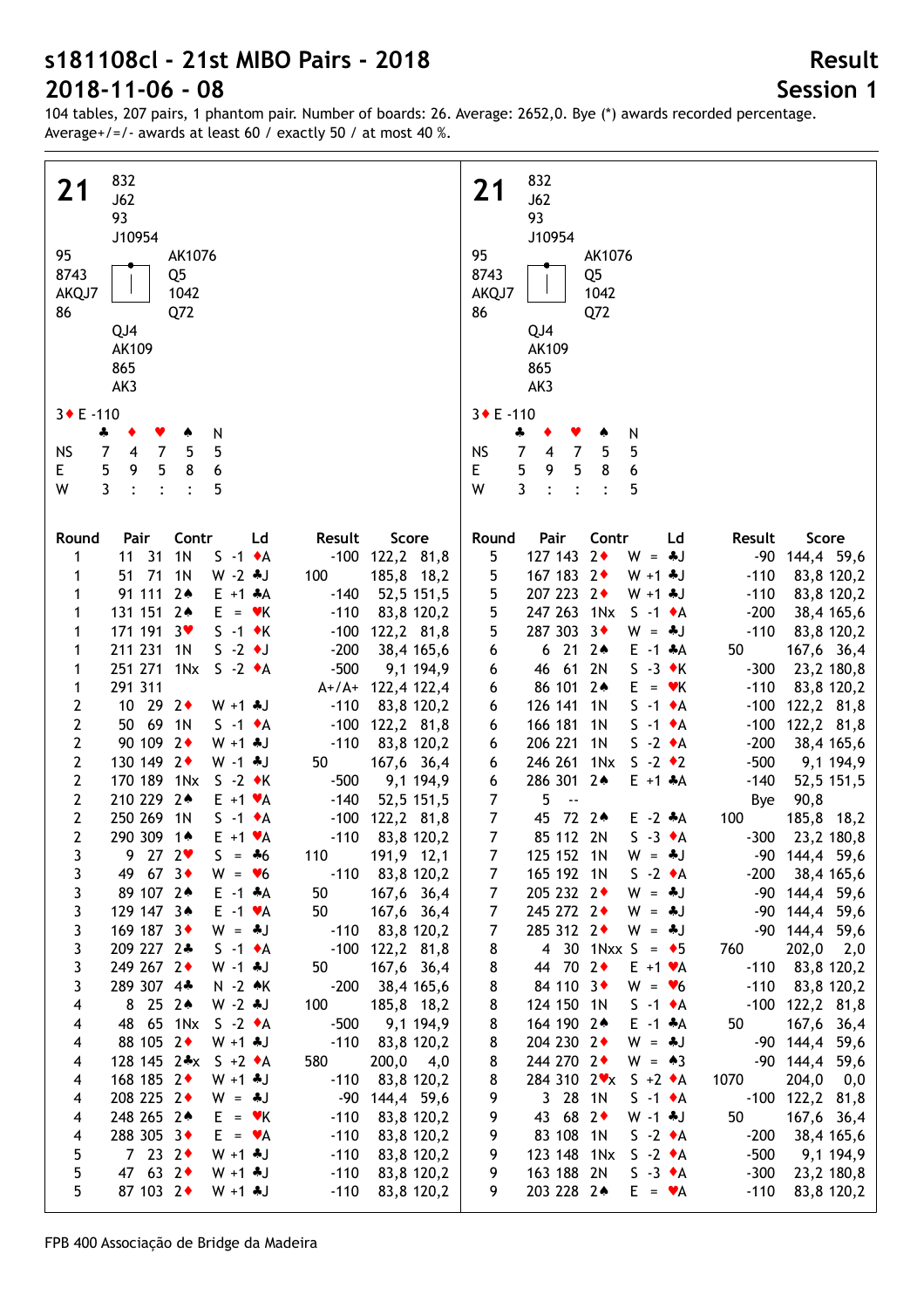104 tables, 207 pairs, 1 phantom pair. Number of boards: 26. Average: 2652,0. Bye (\*) awards recorded percentage. Average+/=/- awards at least 60 / exactly 50 / at most 40 %.

| 832                                                          | K85432                                                                       |
|--------------------------------------------------------------|------------------------------------------------------------------------------|
| 21<br>J62                                                    | 22<br>$\mathbf{2}$                                                           |
|                                                              |                                                                              |
| 93                                                           | Q1074                                                                        |
| J10954                                                       | 54                                                                           |
| 95<br>AK1076                                                 | A107<br>$---$                                                                |
| 8743<br>Q <sub>5</sub>                                       | 9543<br>KQJ87                                                                |
|                                                              | A832<br>95                                                                   |
| 1042<br>AKQJ7                                                |                                                                              |
| Q72<br>86                                                    | AQ<br>KJ8632                                                                 |
| QJ4                                                          | QJ96                                                                         |
| AK109                                                        | A106                                                                         |
| 865                                                          | KJ6                                                                          |
|                                                              |                                                                              |
| AK3                                                          | 1097                                                                         |
|                                                              |                                                                              |
| $3 \cdot E - 110$                                            | $6 \times S - 500$                                                           |
| N<br>÷<br>٠<br>Y<br>۸                                        | N<br>÷                                                                       |
| 5<br>$\overline{7}$<br><b>NS</b><br>$\overline{4}$<br>5<br>7 | $\mathbf{1}$<br>5<br><b>NS</b><br>$\mathbf{1}$<br>9<br>$\mathbf{1}$          |
| 5<br>5<br>6<br>E.<br>9<br>8                                  | $\overline{7}$<br>11<br>$\overline{\mathbf{4}}$<br>EW<br>12<br>8             |
| 3<br>W<br>5<br>$\cdot$<br>$\ddot{\cdot}$<br>$\ddot{\cdot}$   |                                                                              |
|                                                              |                                                                              |
|                                                              |                                                                              |
| Pair<br>Contr<br>Round<br>Ld<br>Result<br>Score              | Pair<br>Contr<br>Score<br>Round<br>Ld<br>Result                              |
| 243 268 2+                                                   |                                                                              |
| $W = -1$<br>-90 144,4 59,6<br>9                              | 11 31<br>4<br>$E + 2 \cdot Q$<br>$-680$<br>95,8 108,2<br>1                   |
| 283 308 1Nx S -2 +Q<br>9<br>$-500$<br>9,1 194,9              | 51 71 2*<br>140<br>198,8<br>$S + 1 \cdot 5$<br>5,2<br>1                      |
| 2 26 3<br>10<br>$W = \bullet 2$<br>$-110$<br>83,8 120,2      | 91 111 4<br>1<br>$E + 2 \cdot Q$<br>$-680$<br>95,8 108,2                     |
| 42 66 3 x S -1 + A<br>10<br>$-200$<br>38,4 165,6             | 131 151 5*x N -2 *K<br>1<br>$-300$<br>167,9 36,1                             |
| 82 106 2*<br>10<br>$S = \star K$<br>90<br>179,8 24,2         | 171 191 4<br>$E + 2 \cdot Q$<br>$-680$<br>95,8 108,2<br>1                    |
| 122 146 44<br>10<br>$E - 3$ $\vee$ K<br>150<br>193,9 10,1    | 211 231 6<br>1<br>$E = \triangle Q$<br>$-1430$<br>16,5 187,5                 |
| 162 186 2*<br>10<br>$E = \bullet A$<br>$-110$<br>83,8 120,2  | 251 271 6<br>1<br>$E = \triangle 6$<br>$-1430$<br>16,5 187,5                 |
|                                                              |                                                                              |
| 202 226 2+<br>10<br>$W + 1$ + 9<br>$-110$<br>83,8 120,2      | 291 311<br>$\mathbf{1}$<br>$A+/A+$<br>122,4 122,4                            |
| 242 266 4** E -2 *A<br>10<br>300<br>197,9<br>6,1             | 10 29 4<br>$\mathbf{2}$<br>$-680$<br>$E + 2 \cdot Q$<br>95,8 108,2           |
| 282 306 2*<br>10<br>$E -2 \cdot A$<br>100<br>185,8 18,2      | $\mathbf{2}$<br>50 69 4<br>$W + 2 * 5$<br>$-680$<br>95,8 108,2               |
| 1 24 2 $\bullet$<br>11<br>$W + 1$ *J<br>$-110$<br>83,8 120,2 | $\mathbf{2}$<br>90 109 4<br>$-680$<br>$E + 2 \triangleleft Q$<br>95,8 108,2  |
| 41 64 1N<br>11<br>$S -2 \cdot A$<br>$-200$<br>38,4 165,6     | $\mathbf{2}$<br>130 149 4<br>$-680$<br>$E + 2 \triangleleft Q$<br>95,8 108,2 |
| 81 104 3+<br>11<br>$W - 1$ . J<br>50<br>167,6 36,4           | 170 189 5<br>$\mathbf{2}$<br>$-680$<br>$E + 1$ $*Q$<br>95,8 108,2            |
| 121 144 1Nx<br>11<br>$N - 2 \cdot A$<br>$-500$<br>9,1 194,9  | 210 229 5 ** E +1 + Q<br>$\mathbf{2}$<br>$-1050$<br>38,1 165,9               |
| 11<br>161 184 1N<br>$S -2 \cdot A$<br>$-200$<br>38,4 165,6   | 250 269 5** N -2 *K<br>$\mathbf{2}$<br>$-300$<br>$167,9$ 36,1                |
| 11<br>201 224 2*<br>$S -1$ $\star$ K<br>$-100$ 122,2 81,8    | $2^{\circ}$<br>290 309 5♥<br>$-680$<br>$E + 1$ $*Q$<br>95,8 108,2            |
| 11                                                           | 9.<br>198,8                                                                  |
| 241 264 2*<br>$E - 1$ $A$<br>50<br>167,6 36,4                | 27 3▲<br>$N = \bullet 5$<br>140<br>5,2<br>3                                  |
| 281 304 2+<br>$W + 1 + J$<br>83,8 120,2<br>$-110$<br>11      | 49 67 5<br>3<br>$-680$<br>95,8 108,2<br>$E + 1$ $\triangle$ Q                |
| 13 22 2<br>-90 144,4 59,6<br>12<br>$W = \cdot 2$             | 89 107 4<br>$-680$<br>3<br>$E + 2 + 7$<br>95,8 108,2                         |
| 12<br>53 62 1Nx<br>$S -2 \cdot A$<br>$-500$<br>9,1 194,9     | 3<br>129 147 4* $\times$ N -1 $\cdot$ 3<br>$-100$<br>180,3 23,7              |
| 93 102 1N<br>12<br>$S -3 \cdot A$<br>$-300$<br>23,2 180,8    | 3<br>169 187 5*x N -2 *K<br>$-300$<br>167,9 36,1                             |
| 12<br>133 142 3+<br>$W - 2$ $\ast J$<br>185,8 18,2<br>100    | 3<br>$-680$<br>209 227 5♥<br>95,8 108,2<br>$E + 1$ $\triangle Q$             |
| 12<br>173 182 2*<br>50<br>167,6 36,4<br>$E -1$ $\forall$ A   | 3<br>$-680$<br>249 267 4<br>$E + 2 \cdot Q$<br>95,8 108,2                    |
| 12<br>213 222 2+<br>50<br>$W - 1$ . $U$<br>167,6<br>36,4     | 3<br>289 307 6<br>$W = 44$<br>$-1430$<br>16,5 187,5                          |
| 12<br>253 262 2* $x$ N = $\star$ K<br>180<br>195,9<br>8,1    | 4<br>$8256*$<br>$-1370$<br>$E = \triangle Q$<br>33,0 171,0                   |
| 12<br>293 302 2+<br>-90 144,4 59,6<br>$W = *J$               | 48 65 5<br>$-680$<br>95,8 108,2<br>4<br>$E + 1$ $\triangle$ Q                |
| 12 33 1N<br>$N - 2 \cdot 2$<br>$-200$                        | $-500$<br>88 105 6*x                                                         |
| 13<br>38,4 165,6                                             | 159,7 44,3<br>4<br>$N - 3$ $\forall$ K                                       |
| $52 \t 73 \t 2*$<br>-90 144,4 59,6<br>13<br>$W = *J$         | $-680$<br>128 145 5<br>4<br>$W + 1$ $*4$<br>95,8 108,2                       |
| 92 113 2*<br>$-110$<br>13<br>$E = vK$<br>83,8 120,2          | $-680$<br>168 185 4<br>$E + 2 \cdot Q$<br>95,8 108,2<br>4                    |
| 132 153 3+<br>$E = 410$<br>$-110$<br>13<br>83,8 120,2        | 208 225 6<br>$-1430$<br>16,5 187,5<br>$E = \triangle Q$<br>4                 |
| 13<br>172 193 1Nx<br>$S -2 \cdot K$<br>$-500$<br>9,1 194,9   | 248 265 4<br>$E + 2 \cdot Q$<br>$-680$<br>95,8 108,2<br>4                    |
| 13<br>212 233 1Nx<br>$-500$<br>$S -2 \cdot K$<br>9,1 194,9   | 288 305 4<br>$E + 2 \cdot 5$<br>$-680$<br>95,8 108,2<br>4                    |
| 252 273 2+<br>13<br>$-110$<br>$W + 1 + J$<br>83,8 120,2      | 5<br>7234<br>$E + 2 \cdot Q$<br>$-680$<br>95,8 108,2                         |
| 292 313 3*<br>13<br>$-200$<br>$N - 2 A$<br>38,4 165,6        | 5<br>47 63 4<br>$E + 2 + 7$<br>$-680$<br>95,8 108,2                          |
|                                                              | 5<br>87 103 5<br>$-680$<br>$E + 1$ $*Q$<br>95,8 108,2                        |
|                                                              |                                                                              |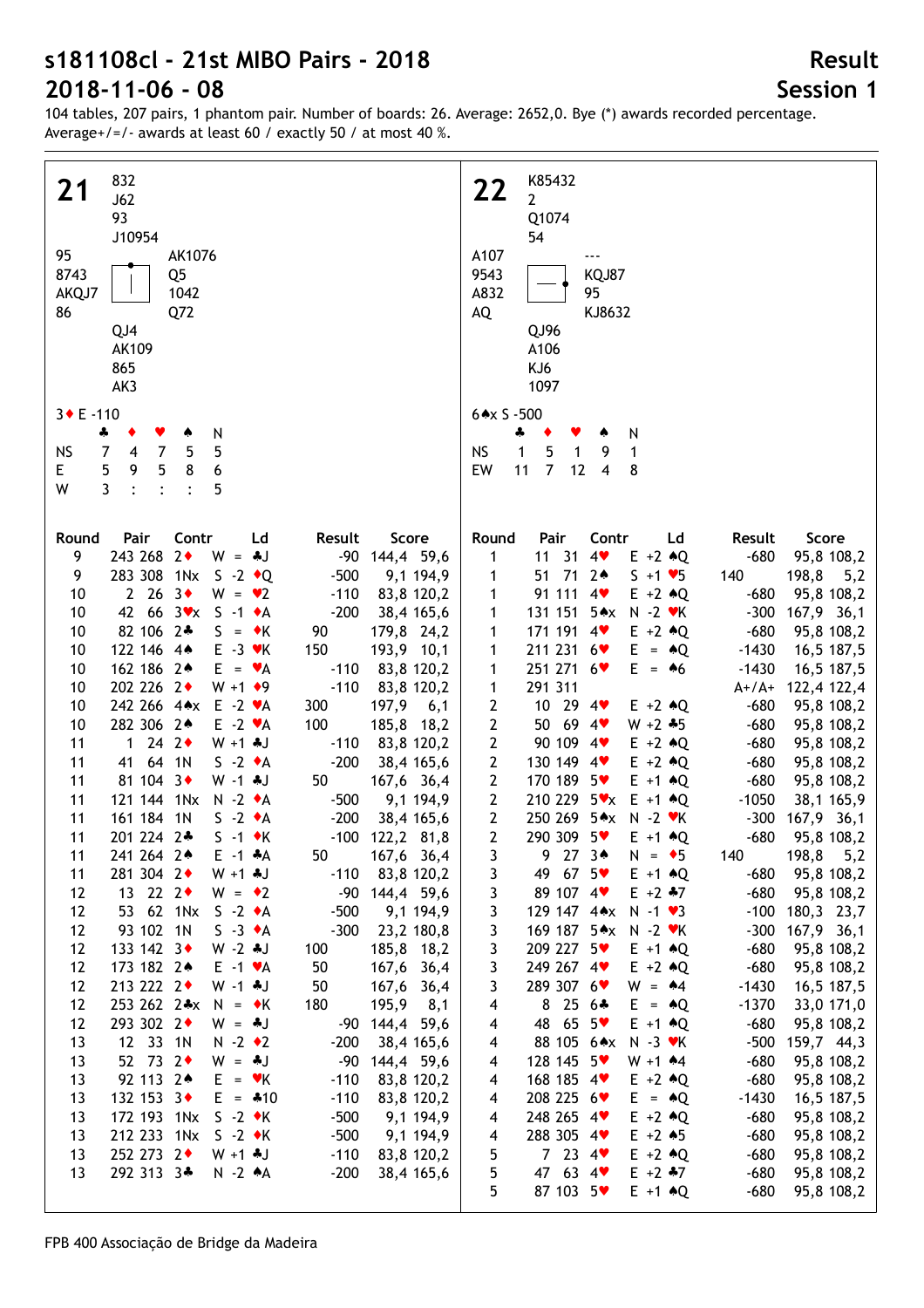104 tables, 207 pairs, 1 phantom pair. Number of boards: 26. Average: 2652,0. Bye (\*) awards recorded percentage. Average+/=/- awards at least 60 / exactly 50 / at most 40 %.

| K85432                                                                        | K85432                                                                   |
|-------------------------------------------------------------------------------|--------------------------------------------------------------------------|
| 22<br>$\overline{2}$                                                          | 22<br>$2^{\circ}$                                                        |
| Q1074                                                                         | Q1074                                                                    |
| 54                                                                            | 54                                                                       |
|                                                                               |                                                                          |
| A107<br>$--$                                                                  | A107<br>---                                                              |
| KQJ87<br>9543                                                                 | 9543<br>KQJ87                                                            |
| A832<br>95                                                                    | A832<br>95                                                               |
| AQ<br>KJ8632                                                                  | AQ<br>KJ8632                                                             |
| QJ96                                                                          | QJ96                                                                     |
| A106                                                                          | A106                                                                     |
| KJ6                                                                           | KJ6                                                                      |
| 1097                                                                          | 1097                                                                     |
| $6 \times S - 500$                                                            | $6 \times S - 500$                                                       |
|                                                                               |                                                                          |
| 4<br>N<br>٠<br>Y<br>۸                                                         | N<br>÷<br>٠<br>۸                                                         |
| 5<br><b>NS</b><br>$\mathbf{1}$<br>$\mathbf{1}$<br>9<br>1                      | 1<br>5<br><b>NS</b><br>$\mathbf{1}$<br>9<br>1                            |
| $\overline{7}$<br>12<br>$\overline{4}$<br>EW<br>11<br>8                       | $\overline{7}$<br>EW<br>11<br>12<br>$\overline{4}$<br>8                  |
|                                                                               |                                                                          |
|                                                                               |                                                                          |
| Contr<br>Score<br>Round<br>Pair<br>Ld<br>Result                               | Pair<br>Score<br>Round<br>Contr<br>Ld<br>Result                          |
| 5<br>127 143 4** N -1 *K<br>$-100$<br>180,3 23,7                              | 243 268 6<br>9<br>$E = \triangle Q$<br>$-1430$<br>16,5 187,5             |
| 167 183 5<br>5<br>$-680$<br>$E + 1$ $*Q$<br>95,8 108,2                        | 283 308 4<br>9<br>$E + 2 \cdot Q$<br>$-680$<br>95,8 108,2                |
| 207 223 6<br>$-1430$                                                          | 2 26 $5*$<br>$E + 1 \cdot A$<br>$-680$                                   |
| 5<br>$E = \triangle Q$<br>16,5 187,5                                          | 95,8 108,2<br>10                                                         |
| 247 263 4<br>5<br>$E + 2 \cdot Q$<br>$-680$<br>95,8 108,2                     | 42 66 4**<br>$-100$<br>180,3 23,7<br>$N - 1$ $\forall$ K<br>10           |
| 287 303 4<br>5<br>$W + 2$ $A$ J<br>$-680$<br>95,8 108,2                       | 82 106 6<br>$-1430$<br>$W = \cdot 4$<br>16,5 187,5<br>10                 |
| $6$ 21 $5\text{V}$<br>$W + 1$ + 7<br>$-680$<br>95,8 108,2<br>6                | 122 146 4<br>$E + 2 \cdot Q$<br>$-680$<br>95,8 108,2<br>10               |
| 46 61 5<br>$-680$<br>95,8 108,2<br>$E + 1$ $*Q$<br>6                          | 162 186 6<br>$-1430$<br>16,5 187,5<br>10<br>$E = \triangle Q$            |
| 86 101 6<br>$E = \triangle 5$<br>$-1430$<br>16,5 187,5<br>6                   | 202 226 4<br>$E + 2$ $*7$<br>$-680$<br>95,8 108,2<br>10                  |
| 126 141 3N<br>$W - 2 \cdot 6$<br>200<br>204,0<br>$_{\rm 0,0}$<br>6            | 242 266 34<br>198,8<br>5,2<br>10<br>140<br>$N = vK$                      |
| 166 181 6** N -3 *K<br>$-500$<br>159,7 44,3<br>6                              | 282 306 5*<br>$-620$<br>153,5<br>50,5<br>10<br>$E + 1 \cdot A$           |
| 206 221 4<br>$E + 2 \triangleleft Q$<br>$-680$<br>95,8 108,2<br>6             | 1 24 $5 \cdot x$<br>$S -2 \cdot A$<br>$-300$<br>167,9 36,1<br>11         |
| 246 261 5 * x E +1 + Q<br>$-1050$<br>38,1 165,9<br>6                          | 41 64 5<br>$E + 1$ $\triangle Q$<br>$-680$<br>95,8 108,2<br>11           |
| 286 301 5 vx E +1 + Q<br>$-1050$<br>38,1 165,9<br>6                           | 81 104 $6 \cdot x$ E = $*Q$<br>0,0 204,0<br>$-1660$<br>11                |
| 5<br>7<br>90,8<br>$\ddotsc$<br>Bye                                            | 121 144 4<br>$E + 2$ $*7$<br>95,8 108,2<br>$-680$<br>11                  |
| $\overline{7}$<br>45<br>72.5<br>$-680$<br>95,8 108,2<br>$E + 1$ $\triangle Q$ | 161 184 6<br>16,5 187,5<br>11<br>$E = \star 4$<br>$-1430$                |
| $\overline{7}$<br>85 112 5<br>$W - 1$ $*3$<br>100<br>193,7 10,3               | 201 224 6<br>11<br>$E = \bullet 6$<br>$-1430$<br>16,5 187,5              |
| 125 152 Pass<br>191,6 12,4<br>7<br>0                                          | $-620$ 153,5 50,5<br>241 264 5*<br>$E + 1$ $*Q$<br>11                    |
| 7<br>165 192 4*<br>$E + 2$ AJ<br>$-680$<br>95,8 108,2                         | 281 304 5<br>$E + 1$ $*Q$<br>$-680$<br>95,8 108,2<br>11                  |
| $\overline{7}$<br>205 232 6♥<br>$E = \triangle Q$<br>$-1430$<br>16,5 187,5    | 13 22 $4$<br>$W + 2 \cdot 2$<br>$-680$<br>95,8 108,2<br>12               |
| $\overline{7}$<br>245 272 5*<br>$E + 1$ $*Q$<br>$-620$ 153,5 50,5             | 53 62 4 $\bullet$<br>12<br>$E + 2$ $*$ Q<br>$-680$<br>95,8 108,2         |
| $\overline{7}$<br>198,8<br>285 312 2*<br>140<br>5,2<br>$N + 1$ $\forall$ K    | 93 102 4** N -1 *K<br>$-100$<br>180,3 23,7<br>12                         |
| 8<br>4 30 $5\bullet$<br>$W + 1$ $*4$<br>$-680$<br>95,8 108,2                  | 12<br>133 142 4** N -1 *7<br>$-100$ a $132,6$ 112,2                      |
| 8<br>44 70 5<br>$E + 1$ $\triangle$ Q<br>$-680$<br>95,8 108,2                 | 12<br>173 182 $4$<br>$-680$<br>95,8 108,2<br>$E + 2 \cdot Q$             |
| 8<br>84 110 4** S -1 *A<br>$-100$<br>180,3 23,7                               | 213 222 5*<br>12<br>$E + 1$ $*Q$<br>$-620$<br>153,5 50,5                 |
| 124 150 $6\bullet$<br>$-1430$<br>16,5 187,5<br>8<br>$E = \triangle Q$         | 253 262 6<br>12<br>$E = \triangle 2$<br>$-1430$<br>16,5 187,5            |
| 8<br>164 190 5 vx E +1 + Q<br>$-1050$<br>38,1 165,9                           | 12<br>293 302 44<br>$S - 1 \cdot 3$<br>$-50$<br>188,5 15,5               |
| 204 230 4<br>$E + 2 \cdot Q$<br>$-680$<br>95,8 108,2<br>8                     | 13<br>12 33 $5\sqrt{ }$<br>$-680$<br>95,8 108,2<br>$E + 1$ $\triangle$ Q |
| 244 270 5*<br>$N - 2$ $\blacktriangleright$ K<br>$-100$<br>180,3 23,7<br>8    | 52 73 $4$<br>$E + 2 * 10$<br>$-680$<br>95,8 108,2<br>13                  |
| 8<br>284 310 6<br>$-1430$<br>16,5 187,5<br>$W = \bullet 3$                    | 92 113 4*<br>$-50$<br>188,5 15,5<br>13<br>$N - 1$ $\forall$ K            |
| 9<br>3 28 $5 \times x$<br>N -2 ♥K<br>$-300$<br>167,9 36,1                     | 132 153 4<br>$-680$ a<br>$W + 2$ $\uparrow$ J                            |
| 43 68 4                                                                       | 112,2 132,6<br>13                                                        |
| $-680$<br>95,8 108,2<br>9<br>$W + 2 + 5$                                      | 172 193 4<br>$E + 2 \cdot 6$<br>$-680$<br>95,8 108,2<br>13               |
| 83 108 4<br>9<br>$E + 2$ $*Q$<br>$-680$<br>95,8 108,2                         | 212 233 4<br>$E + 2 \cdot Q$<br>$-680$<br>95,8 108,2<br>13               |
| 123 148 4<br>$E + 2$ $*Q$<br>$-680$<br>95,8 108,2<br>9                        | 252 273 5*x N -2 *4<br>$-300$<br>167,9 36,1<br>13                        |
| 163 188 4<br>$E + 2 \cdot A$<br>$-680$<br>95,8 108,2<br>9                     | 292 313 4<br>$E + 2 \cdot Q$<br>$-680$<br>95,8 108,2<br>13               |
| 203 228 4<br>95,8 108,2<br>9<br>$E + 2 \cdot 6$<br>$-680$                     |                                                                          |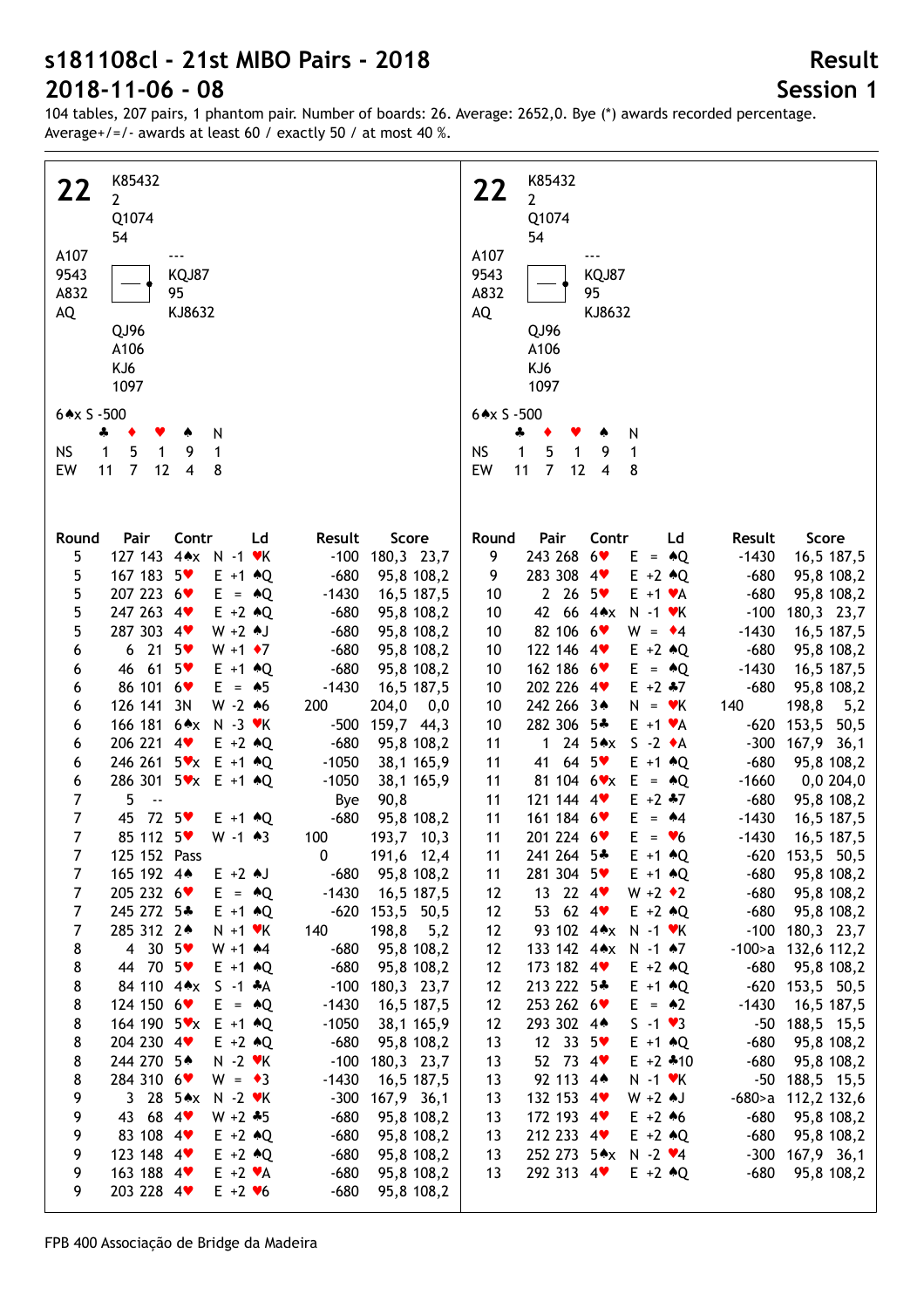104 tables, 207 pairs, 1 phantom pair. Number of boards: 26. Average: 2652,0. Bye (\*) awards recorded percentage. Average+/=/- awards at least 60 / exactly 50 / at most 40 %.

 Q2 Q2  **23 23** QJ963 QJ963 Q2 Q2 10965 10965 J653 J653 A10874 A10874 1054 8 1054 8 A74 J985 A74 ┱ J985 A72 KQ4 A72 KQ4 K9 K9 AK72 AK72 K1063 K1063 J83 J83 3★ W -140 3★ W -140 ♣ ♦ ♥ ♠ N ♣ ♦ ♥ ♠ N NS 7 5 8 4 6 NS 7 5 8 4 6 EW EW 6 6 5 9 6 6 6 5 9 6 **Round Pair Contr Ld Result Score Round Pair Contr Ld Result Score** 1 12 -- Bye 103,0 5 128 144 2♠ E +1 ♥A -140 96,0 108,0 1 52 72 4 $\star$  E =  $\star$ A -790 0,0 204,0 5 168 184 3♠ E +1 ♥A -170 40,0 164,0<br>E 208 224 4m N 2 + K 200 10.0 185.0 1 92 112 4♥ N -2 ♣Q -200 19,0 185,0 5 208 224 4♥ N -2 ♣K -200 19,0 185,0 1 132 152 3♠ E = ♥K -140 96,0 108,0 5 248 264 3♠ E +1 ♥K -170 40,0 164,0 1 172 192 3♥ N -1 ♣K -100 154,0 50,0 5 288 304 4♥ N -2 ♣4 -200 19,0 185,0 1 212 232 2♥ S = ♠5 110 179,0 25,0 6 7 22 4♥ N -2 ♣K -200 19,0 185,0 1 252 272 3♥ S -1 ▲4 -100 154,0 50,0 6 47 62 3♠ E = ♥A -140 96,0 108,0

|                | $7L$ $11L$ $4V$        | וא - ∠ לי ש       | -∠∪∪<br>19,0 109,0   | ⊃              | 200 L24 4   | $N - 2$ $\bullet N$ | -zuu<br>19,010.0     |
|----------------|------------------------|-------------------|----------------------|----------------|-------------|---------------------|----------------------|
| 1              | 132 152 3*             | $E = \mathbf{v}K$ | 96,0 108,0<br>$-140$ | 5              | 248 264 34  | $E + 1$ $\forall$ K | $-170$<br>40,0 164,0 |
| 1              | 172 192 3              | $N - 1$ $*K$      | $-100$<br>154,0 50,0 | 5              | 288 304 4   | $N - 2$ $*4$        | $-200$<br>19,0 185,0 |
| 1              | 212 232 2              | $S = \triangle 5$ | 110<br>179,0 25,0    | 6              | 7224        | $N - 2 * K$         | $-200$<br>19,0 185,0 |
| 1              | 252 272 3♥             | $S - 1$ $*4$      | $-100$ 154,0 50,0    | 6              | 47 62 34    | $= \bullet A$<br>E. | $-140$<br>96,0 108,0 |
| 1              | 292 312 2              | $N = A K$         | 110<br>179,0 25,0    | 6              | 87 102 2    | N.<br>$=$ $\ast$ A  | 110<br>179,0 25,0    |
| 2              | 11 30 34               | $E = \mathbf{v}A$ | $-140$<br>96,0 108,0 | 6              | 127 142 34  | $E = \mathbf{v}A$   | 96,0 108,0<br>$-140$ |
| 2              | 51 70 3                | $S -1$ $\vee$ 2   | $-100$ 154,0 50,0    | 6              | 167 182 24  | $W + 1 \cdot Q$     | 96,0 108,0<br>$-140$ |
| $\overline{2}$ | 91 110 4               | $N - 2 * Q$       | $-200$<br>19,0 185,0 | 6              | 207 222 3*  | $E = \mathbf{v}A$   | $-140$<br>96,0 108,0 |
| $2^{\circ}$    | 131 150 3              | $S - 1 \cdot 4$   | $-100$<br>154,0 50,0 | 6              | 247 262 34  | $E + 1$ $\vee$ K    | $-170$<br>40,0 164,0 |
| $\overline{2}$ | 171 190 3*             | $E = \mathbf{v}A$ | $-140$<br>96,0 108,0 | 6              | 287 302 2   | $N = *8$            | 110<br>179,0 25,0    |
| $\overline{2}$ | 211 230 4              | $N - 2 * K$       | $-200$<br>19,0 185,0 | $\overline{7}$ | 63334       | $E = \mathbf{v}A$   | 96,0 108,0<br>$-140$ |
| $\mathbf{2}$   | 251 270 3              | $S -1$ $*A$       | $-100$<br>154,0 50,0 | $\overline{7}$ | 46 73 34    | $E + 1 \cdot A$     | $-170$<br>40,0 164,0 |
| 2              | 291 310 3*             | $W = -2$          | $-140$<br>96,0 108,0 | $\overline{7}$ | 86 113 34   | $E + 1$ $\forall$ K | $-170$<br>40,0 164,0 |
| 3              | 10 28 34               | $E = \mathbf{v}A$ | $-140$<br>96,0 108,0 | $\overline{7}$ | 126 153 4   | $N - 2 * K$         | $-200$<br>19,0 185,0 |
| 3              | 50 68 3                | $S = \bullet 3$   | 140<br>$196,0$ $8,0$ | 7              | 166 193 3*  | $E = \mathbf{v}A$   | $-140$<br>96,0 108,0 |
| 3              | 90 108 2*              | $E + 1 \cdot A$   | $-140$<br>96,0 108,0 | 7              | 206 233 34  | $E = \mathbf{v}K$   | $-140$<br>96,0 108,0 |
| 3              | 130 148 3              | $S - 1$ 46        | $-100$<br>154,0 50,0 | 7              | 246 273 3*  | $E + 1 \cdot 2$     | $-170$<br>40,0 164,0 |
| 3              | 170 188 3*             | $E = \mathbf{v}A$ | $-140$<br>96,0 108,0 | 7              | 286 313 4** | $E -1$ $\forall A$  | 200<br>$204,0$ 0,0   |
| 3              | 210 228 2              | $N = *K$          | 110<br>179,0 25,0    | 8              | $5313*$     | $E = \bullet A$     | $-140$<br>96,0 108,0 |
| 3              | 250 268 2              | $N = A K$         | 110<br>179,0 25,0    | 8              | 45 71 2     | $= 8$<br>N.         | 110<br>179,0 25,0    |
| 3              | 290 308 3*             | $E = \mathbf{v}A$ | 96,0 108,0<br>$-140$ | 8              | 85 111 3*   | $E = \bullet A$     | 96,0 108,0<br>$-140$ |
| 4              | 9 26 1N                | $S - 1$ 46        | $-100$<br>154,0 50,0 | 8              | 125 151 34  | E<br>$= \bullet A$  | $-140$<br>96,0 108,0 |
| 4              | 49 66 3*               | $E = \mathbf{v}A$ | $-140$<br>96,0 108,0 | 8              | 165 191 3*  | E.<br>$= \bullet A$ | $-140$<br>96,0 108,0 |
| 4              | 89 106 3*              | $E + 1 \cdot A$   | $-170$<br>40,0 164,0 | 8              | 205 231 3   | $S - 1$ $*5$        | $-100$<br>154,0 50,0 |
| 4              | 129 146 3              | $S = \triangle 3$ | 140<br>$196,0$ 8,0   | 8              | 245 271 3*  | E.<br>$= \bullet A$ | $-140$<br>96,0 108,0 |
| 4              | 169 186 2*             | $E + 1 \cdot A$   | 96,0 108,0<br>$-140$ | 8              | 285 311 3*  | E<br>$= \bullet A$  | 96,0 108,0<br>$-140$ |
| 4              | 209 226 3*             | $E + 1 \cdot A$   | $-170$<br>40,0 164,0 | 9              | 4 29 3*     | W<br>$= \bullet Q$  | $-140$<br>96,0 108,0 |
| 4              | 249 266 3*             | $W = \mathbf{v}A$ | $-140$<br>96,0 108,0 | 9              | 44 69 34    | $E = \mathbf{v}A$   | $-140$<br>96,0 108,0 |
| 4              | 289 306 3*             | $E = \mathbf{v}A$ | $-140$<br>96,0 108,0 | 9              | 84 109 3    | S.<br>$= 43$        | 140<br>196,0 8,0     |
| 5              | 8 24 34                | $E = vK$          | $-140$<br>96,0 108,0 | 9              | 124 149 3   | S.<br>$= 45$        | 140<br>8,0<br>196,0  |
| 5              | 48 64 3                | $N - 1$ $*K$      | $-100$<br>154,0 50,0 | 9              | 164 189 3*  | $E + 1 \cdot A$     | 40,0 164,0<br>$-170$ |
| 5              | 88 104 4 * x 5 - 2 + 5 |                   | $-500$<br>7,0 197,0  | 9              | 204 229 3   | $S - 1 \cdot 4$     | $-100$ 154,0 50,0    |
|                |                        |                   |                      |                |             |                     |                      |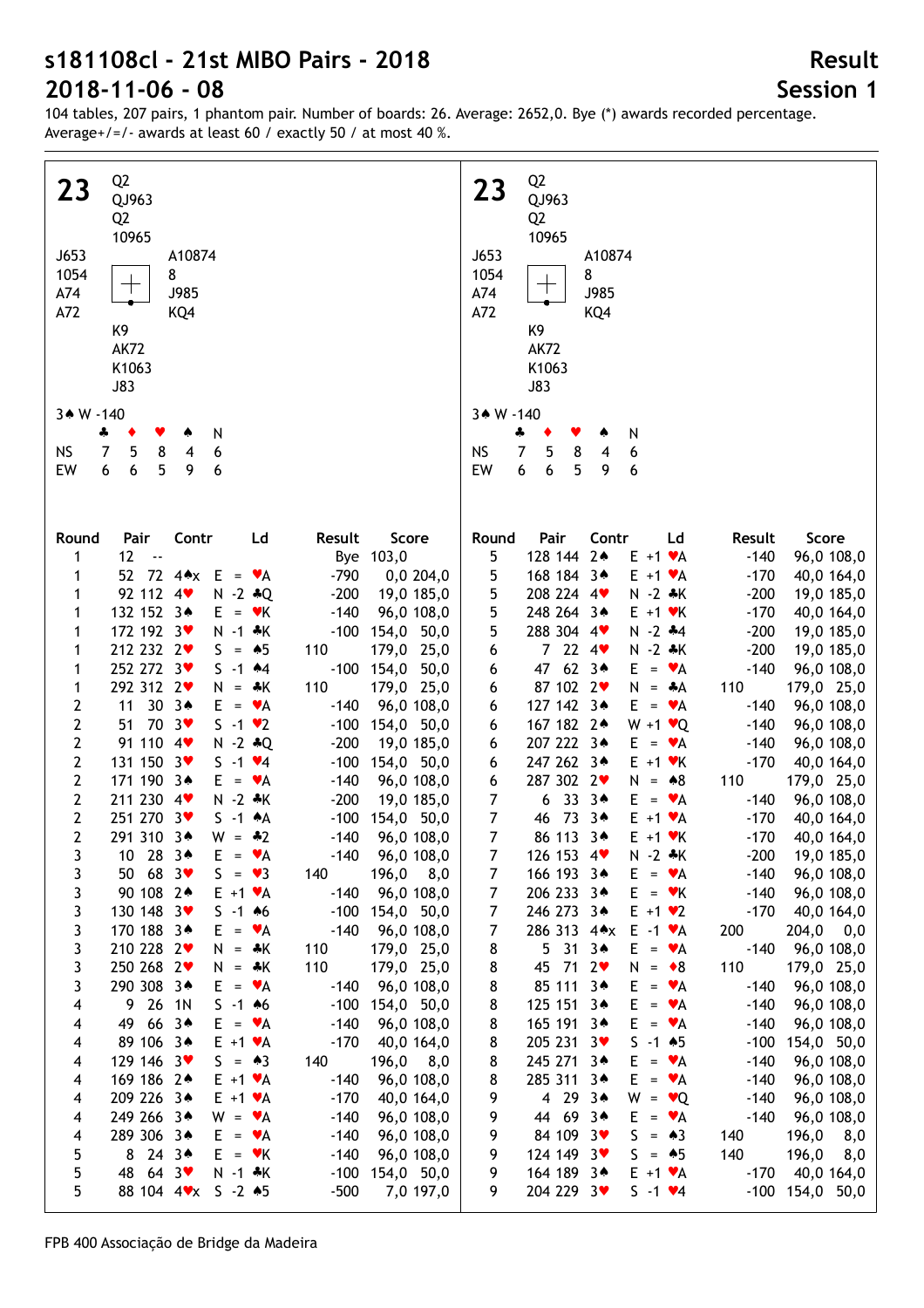**Session 1**

**Result**

| Q <sub>2</sub><br>23<br>QJ963<br>Q <sub>2</sub><br>10965<br>J653<br>A10874<br>1054<br>8<br>J985<br>A74<br>A72<br>KQ4<br>K9<br><b>AK72</b><br>K1063<br><b>J83</b> | Q10<br>24<br>K87<br>Q743<br>K965<br>KJ3<br>87642<br>Q105<br>J32<br>10<br>8652<br>Q1032<br>A87<br>A95<br>A964<br>AKJ9<br>J4 |
|------------------------------------------------------------------------------------------------------------------------------------------------------------------|----------------------------------------------------------------------------------------------------------------------------|
| 3* W -140                                                                                                                                                        | 3N N 400                                                                                                                   |
| N<br>÷<br>8<br><b>NS</b><br>7<br>5<br>6<br>4<br>6<br>5<br>EW<br>9<br>6<br>6                                                                                      | N<br>4<br>8<br>7<br>9<br><b>NS</b><br>10<br>9<br>3<br>EW<br>$\overline{\mathbf{4}}$<br>4<br>6<br>4                         |
| Pair<br>Contr<br>Ld<br>Round<br>Result<br>Score                                                                                                                  | Pair<br>Contr<br>Result<br>Score<br>Round<br>Ld                                                                            |
| 244 269<br>$3*$<br>9<br>Ε<br>$-140$<br>96,0 108,0<br>$\mathbf{v}$ A<br>$\qquad \qquad =$                                                                         | Bye 103,0<br>12<br>1<br>$\ddotsc$                                                                                          |
| 284 309 4*x<br>N<br>9<br>$-2$ $*$ K<br>$-500$<br>7,0 197,0                                                                                                       | 52 72<br>3N<br>101,0 103,0<br>$= 2$<br>400<br>S.<br>1                                                                      |
| 27<br>$3*$<br>10<br>$\mathbf{3}$<br>E.<br>$-140$<br>96,0 108,0<br>$= \bullet A$<br>67<br>3 <sub>v</sub>                                                          | 92 112 3N<br>S<br>$= 88$<br>400<br>101,0 103,0<br>1                                                                        |
| 10<br>43<br>$N - 1$ $*K$<br>$-100$<br>154,0 50,0<br>83 107 34<br>10<br>E<br>$-140$<br>96,0 108,0<br>VA<br>$\qquad \qquad =$                                      | 132 152 3N<br>S.<br>$=$ 47<br>400<br>101,0 103,0<br>1<br>172 192 3N<br>$N - 1$ $\bullet$ 2<br>16,0 188,0<br>-50<br>1       |
| 123 147 4<br>$S - 2 * 6$<br>10<br>$-200$<br>19,0 185,0                                                                                                           | 212 232 3N<br>400<br>101,0 103,0<br>S.<br>$= 44$<br>1                                                                      |
| 163 187 2<br>10<br>179,0 25,0<br>N<br>*A<br>110<br>$\equiv$                                                                                                      | 252 272 3N<br>400<br>101,0 103,0<br>N<br>$= 5$<br>1                                                                        |
| 203 227 3♥<br>10<br>∗K<br>140<br>196,0<br>8,0<br>N<br>$\equiv$                                                                                                   | 292 312 3N<br>$= 2$<br>400<br>101,0 103,0<br>1<br>N                                                                        |
| 243 267 2♥<br>10<br>110<br>179,0 25,0<br>N<br>۸Α<br>$=$                                                                                                          | 30<br>2<br>11<br>3N<br>$= 42$<br>400<br>101,0 103,0<br>S.                                                                  |
| 283 307 34<br>10<br>Е<br>96,0 108,0<br>٧A<br>$-140$<br>$\quad =$                                                                                                 | 70<br>2<br>3N<br>51<br>N<br>400<br>101,0 103,0<br>$= 6$                                                                    |
| 2 <sub>25</sub><br>11<br>$3*$<br>Е<br>$-140$<br>٧A<br>96,0 108,0<br>$\equiv$<br>65<br>$3*$<br>11<br>42<br>E<br>VA<br>$-140$<br>96,0 108,0<br>$\equiv$            | 2<br>91 110<br>3N<br>$-1$ $*8$<br>16,0 188,0<br>S.<br>-50<br>2<br>131 150<br>3N<br>S<br>400<br>$= 2$<br>101,0 103,0        |
| 82 105 2*<br>11<br>$E + 1 \cdot A$<br>$-140$<br>96,0 108,0                                                                                                       | 171 190 3N<br>2<br>S<br>$= 88$<br>400<br>101,0 103,0                                                                       |
| 122 145 34<br>11<br>E.<br>$-140$<br>$= \bullet A$<br>96,0 108,0                                                                                                  | 211 230<br>2<br>1 <sub>N</sub><br>$5 + 2 * 2$<br>150<br>30,0 174,0                                                         |
| 162 185 3*<br>11<br>$-170$<br>$E + 1 \cdot A$<br>40,0 164,0                                                                                                      | 251 270 3N<br>2<br>400<br>N<br>101,0 103,0<br>$= 44$                                                                       |
| 11<br>202 225 4*<br>$E -1$ $\forall A$<br>100<br>168,0 36,0                                                                                                      | 2<br>291 310 3N<br>$= 42$<br>400<br>101,0 103,0<br>N.                                                                      |
| 11<br>242 265 34<br>$-140$<br>$E = \bullet A$<br>96,0 108,0                                                                                                      | $S - 1$ $*2$<br>16,0 188,0<br>3<br>10<br>28 3N<br>$-50$                                                                    |
| 282 305 4*<br>$-620$<br>4,0 200,0<br>11<br>$E = \bullet A$<br>1232<br>12<br>$E + 1 \cdot A$<br>$-140$<br>96,0 108,0                                              | 50 68 3N<br>101,0 103,0<br>S.<br>400<br>3<br>$= 44$<br>3<br>90 108 3N<br>$S - 1 * 8$<br>16,0 188,0<br>$-50$                |
| $63.3*$<br>12<br>$E = \bullet A$<br>$-140$<br>96,0 108,0<br>41                                                                                                   | 3<br>130 148 3N<br>$S - 1 * 8$<br>$-50$<br>16,0 188,0                                                                      |
| 81 103 2*<br>12<br>$E + 1$ $\forall$ K<br>$-140$<br>96,0 108,0                                                                                                   | 3<br>170 188 3N<br>S.<br>101,0 103,0<br>$= 45$<br>400                                                                      |
| 121 143 4<br>$N - 2$ $*4$<br>12<br>$-200$<br>19,0 185,0                                                                                                          | 3<br>210 228 3N<br>S.<br>400<br>101,0 103,0<br>$= 2$                                                                       |
| 161 183 3*<br>12<br>E<br>$= \bullet A$<br>$-140$<br>96,0 108,0                                                                                                   | 3<br>250 268 3N<br>$N + 1 + 3$<br>430<br>185,0 19,0                                                                        |
| 201 223 3*x<br>12<br>Е<br>$=$ $\bullet$ K<br>$-730$<br>2,0 202,0                                                                                                 | 3<br>290 308 3N<br>400<br>101,0 103,0<br>$S = \triangle 3$                                                                 |
| 241 263 3*<br>12<br>$E = \bullet A$<br>$-140$<br>96,0 108,0                                                                                                      | 9 26 3N<br>$S - 2 * 8$<br>$-100$<br>1,0 203,0<br>4                                                                         |
| 281 303 2<br>12<br>$N + 1$ $\bullet$ 8<br>140<br>196,0<br>8,0<br>13<br>13 21 $3\blacktriangledown$<br>$N - 1$ $\bullet$ 2<br>$-100$ 154,0<br>50,0                | 49 66<br>3N<br>$S - 1$ $*2$<br>16,0 188,0<br>4<br>$-50$<br>89 106 3N<br>$S - 1$ $*7$<br>16,0 188,0<br>4<br>$-50$           |
| 13<br>53<br>61 $2*$<br>$E + 1 \cdot A$<br>$-140$<br>96,0 108,0                                                                                                   | 129 146 3N<br>430<br>185,0 19,0<br>4<br>$N + 1 \cdot 3$                                                                    |
| 93 101 2<br>13<br>$N = A K$<br>110<br>179,0 25,0                                                                                                                 | 169 186 3*x<br>$W - 2 \cdot 7$<br>300<br>32,0 172,0<br>4                                                                   |
| $N - 2$ $\vee 8$<br>13<br>133 141 4<br>$-200$<br>19,0 185,0                                                                                                      | 209 226 3N<br>400<br>101,0 103,0<br>$S = 47$<br>4                                                                          |
| 173 181 3*<br>13<br>$E = \bullet A$<br>$-140$<br>96,0 108,0                                                                                                      | 249 266 3N<br>$S - 1$ $*2$<br>16,0 188,0<br>-50<br>4                                                                       |
| 213 221 3<br>$N - 1$ $*K$<br>$-100$<br>13<br>154,0 50,0                                                                                                          | 289 306 3N<br>400<br>101,0 103,0<br>S.<br>$= 88$<br>4                                                                      |
| 253 261 3*<br>$E + 1 \cdot A$<br>$-170$<br>40,0 164,0<br>13                                                                                                      | 5<br>8 24 3N<br>400<br>101,0 103,0<br>S.<br>$= 2$                                                                          |
| 293 301 2♥<br>13<br>$S + 1 \cdot 3$<br>140<br>196,0<br>8,0                                                                                                       | 5<br>48 64 3N<br>$5 + 1$ $*4$<br>430<br>185,0 19,0<br>5<br>88 104 3N<br>$S = \triangle 7$<br>400<br>101,0 103,0            |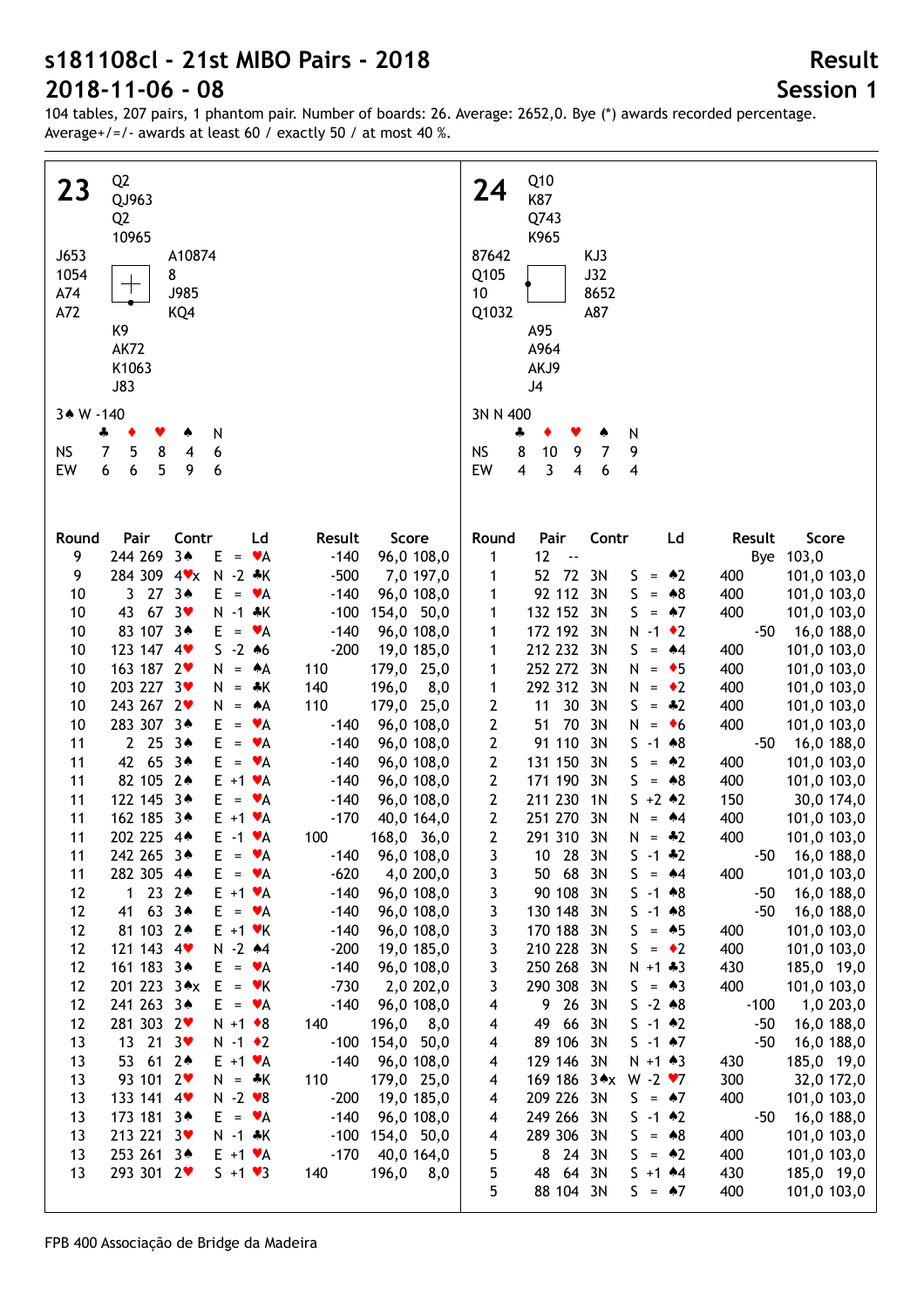| Q10<br>24<br>K87<br>Q743<br>K965<br>87642<br>KJ3<br>J32<br>Q105<br>10<br>8652<br>A87<br>Q1032<br>A95<br>A964<br>AKJ9<br>J4<br>3N N 400<br>N<br>4<br>8<br>9<br>7<br>9<br><b>NS</b><br>10                                                                                                                                                                                                                                                                                                                                                                                                                                                                                                                                                                                                                                                                                                                                                                                                                                                                                                                                                                                                                                                                                                                                                                                                                                                                                                           |                                                                                                                                                                                                                                                                                                                                                                                                                                                                                                                                                                                                                                                                                                                                                                  | Q10<br>24<br>K87<br>Q743<br>K965<br>KJ3<br>87642<br>Q105<br>J32<br>10<br>8652<br>A87<br>Q1032<br>A95<br>A964<br>AKJ9<br>J <sub>4</sub><br>3N N 400<br>N<br>4<br>8<br><b>NS</b><br>7<br>9<br>10<br>9<br>EW                                                                                                                                                                                                                                                                                                                                                                                                                                                                                                                                                                                                                                                                                                                                                                                                                                                                                                                                                                                                                                                                                                                                                                   |                                                                                                                                                                                                                                                                                                                                                                                                                                                                                                                                                                                                                                                                                                                                                                       |
|---------------------------------------------------------------------------------------------------------------------------------------------------------------------------------------------------------------------------------------------------------------------------------------------------------------------------------------------------------------------------------------------------------------------------------------------------------------------------------------------------------------------------------------------------------------------------------------------------------------------------------------------------------------------------------------------------------------------------------------------------------------------------------------------------------------------------------------------------------------------------------------------------------------------------------------------------------------------------------------------------------------------------------------------------------------------------------------------------------------------------------------------------------------------------------------------------------------------------------------------------------------------------------------------------------------------------------------------------------------------------------------------------------------------------------------------------------------------------------------------------|------------------------------------------------------------------------------------------------------------------------------------------------------------------------------------------------------------------------------------------------------------------------------------------------------------------------------------------------------------------------------------------------------------------------------------------------------------------------------------------------------------------------------------------------------------------------------------------------------------------------------------------------------------------------------------------------------------------------------------------------------------------|-----------------------------------------------------------------------------------------------------------------------------------------------------------------------------------------------------------------------------------------------------------------------------------------------------------------------------------------------------------------------------------------------------------------------------------------------------------------------------------------------------------------------------------------------------------------------------------------------------------------------------------------------------------------------------------------------------------------------------------------------------------------------------------------------------------------------------------------------------------------------------------------------------------------------------------------------------------------------------------------------------------------------------------------------------------------------------------------------------------------------------------------------------------------------------------------------------------------------------------------------------------------------------------------------------------------------------------------------------------------------------|-----------------------------------------------------------------------------------------------------------------------------------------------------------------------------------------------------------------------------------------------------------------------------------------------------------------------------------------------------------------------------------------------------------------------------------------------------------------------------------------------------------------------------------------------------------------------------------------------------------------------------------------------------------------------------------------------------------------------------------------------------------------------|
| EW<br>3<br>6<br>4<br>4<br>4                                                                                                                                                                                                                                                                                                                                                                                                                                                                                                                                                                                                                                                                                                                                                                                                                                                                                                                                                                                                                                                                                                                                                                                                                                                                                                                                                                                                                                                                       |                                                                                                                                                                                                                                                                                                                                                                                                                                                                                                                                                                                                                                                                                                                                                                  | 3<br>4<br>4<br>4<br>6                                                                                                                                                                                                                                                                                                                                                                                                                                                                                                                                                                                                                                                                                                                                                                                                                                                                                                                                                                                                                                                                                                                                                                                                                                                                                                                                                       |                                                                                                                                                                                                                                                                                                                                                                                                                                                                                                                                                                                                                                                                                                                                                                       |
| Pair<br>Contr<br>Ld<br>Round<br>128 144<br>3N<br>5<br>S<br>$\clubsuit 4$<br>$\equiv$<br>5<br>168 184 3N<br>S<br>$=$ 42<br>208 224 3N<br>5<br>$5 + 1$ $*4$<br>5<br>248 264 3N<br>N<br>$= \bullet 2$<br>5<br>288 304 3N<br>$-1$ $*2$<br>S.<br>7 22 3N<br>S<br>$\bullet$ 7<br>6<br>$=$<br>62 3N<br>47<br>S<br>$-1$ $*4$<br>6<br>87 102 3N<br>S<br>$=$ 42<br>6<br>127 142 4<br>$N + 1$ AJ<br>6<br>167 182 3N<br>$5 + 1 + 6$<br>6<br>207 222 3N<br>S<br>$= 88$<br>6<br>247 262 3N<br>$5 + 1 * 2$<br>6<br>287 302 3N<br>6<br>$N + 1$ $*7$<br>33<br>3N<br>7<br>6<br>$5 + 1 * 2$<br>7<br>73<br>3N<br>$\bullet 2$<br>46<br>S<br>$=$<br>7<br>86 113 3N<br>S<br>$=$ 44<br>7<br>126 153 3N<br>S<br>$\clubsuit 6$<br>=<br>7<br>166 193 3N<br>S<br>$*4$<br>$=$<br>206 233<br>S<br>$\clubsuit$ 7<br>7<br>3N<br>$=$<br>7<br>246 273<br>S<br>$\clubsuit$ 7<br>3N<br>$=$<br>7<br>286 313<br>S<br>3N<br>$\clubsuit 4$<br>$\quad =$<br>31<br>3N<br>S<br>8<br>5<br>$\clubsuit 6$<br>$\quad =$<br>8<br>45<br>71<br>3N<br>S<br>$*8$<br>$=$<br>85 111<br>3N<br>S<br>8<br>$\clubsuit$ 7<br>$=$<br>8<br>125 151<br>3N<br>S<br>$\clubsuit 4$<br>$=$<br>8<br>165 191<br>3N<br>N<br>$+1$ $\vee$ 2<br>8<br>205 231<br>3N<br>S<br>$= A8$<br>245 271<br>8<br>3N<br>$5 + 1 * 8$<br>8<br>285 311<br>3N<br>$5 + 1 * 2$<br>9<br>29<br>3N<br>$\overline{4}$<br>S<br>$\clubsuit 6$<br>$=$<br>9<br>69<br>3N<br>44<br>S<br>$\clubsuit 4$<br>$=$<br>9<br>84 109<br>3N<br>S<br>$*4$<br>$=$<br>124 149<br>$\bullet$ 7<br>9<br>3N<br>S<br>$=$ | Result<br>Score<br>101,0 103,0<br>400<br>400<br>101,0 103,0<br>430<br>185,0 19,0<br>400<br>101,0 103,0<br>16,0 188,0<br>$-50$<br>101,0 103,0<br>400<br>$-50$<br>16,0 188,0<br>400<br>101,0 103,0<br>450<br>202,0<br>2,0<br>430<br>185,0 19,0<br>400<br>101,0 103,0<br>430<br>185,0 19,0<br>430<br>185,0 19,0<br>430<br>185,0 19,0<br>400<br>101,0 103,0<br>400<br>101,0 103,0<br>400<br>101,0 103,0<br>400<br>101,0 103,0<br>400<br>101,0 103,0<br>400<br>101,0 103,0<br>400<br>101,0 103,0<br>400<br>101,0 103,0<br>400<br>101,0 103,0<br>400<br>101,0 103,0<br>400<br>101,0 103,0<br>430<br>185,0 19,0<br>400<br>101,0 103,0<br>430<br>185,0 19,0<br>430<br>185,0 19,0<br>400<br>101,0 103,0<br>400<br>101,0 103,0<br>400<br>101,0 103,0<br>400<br>101,0 103,0 | Pair<br>Contr<br>Ld<br>Round<br>244 269<br>3N<br>9<br>$=$ $\bullet$ 2<br>N<br>284 309<br>3N<br>S<br>$=$ 47<br>9<br>27<br>3N<br>3<br>S<br>10<br>$= 47$<br>43<br>67<br>3N<br>$N + 1$ + 5<br>10<br>83 107<br>3N<br>S<br>10<br>$= 88$<br>123 147<br>3N<br>S<br>$= 88$<br>10<br>163 187<br>3N<br>S<br>10<br>$= 44$<br>203 227<br>3N<br>S<br>$=$ 48<br>10<br>243 267<br>3N<br>S<br>$=$ 42<br>10<br>283 307<br>3N<br>S<br>$= 88$<br>10<br>2 25<br>3N<br>$5 + 1 * 2$<br>11<br>42 65<br>3N<br>S<br>$=$ 47<br>11<br>82 105<br>3N<br>S<br>$=$ 47<br>11<br>122 145<br>3N<br>S<br>$= 95$<br>11<br>162 185<br>3N<br>11<br>S<br>$\clubsuit 6$<br>$=$<br>11<br>202 225 3N<br>S<br>$=$ 42<br>11<br>242 265<br>3N<br>S<br>$= 44$<br>$-2$ $*7$<br>282 305<br>S<br>11<br>3N<br>23<br>$\mathbf{1}$<br>3N<br>S<br>$=$ 42<br>12<br>63<br>12<br>41<br>3N<br>$N - 1$ $V$<br>81 103<br>12<br>3N<br>S<br>$=$ 47<br>121 143<br>12<br>3N<br>N<br>$= 88$<br>12<br>161 183<br>3N<br>S<br>$-1$ $*4$<br>201 223<br>12<br>3N<br>S<br>$=$ 47<br>241 263<br>12<br>3N<br>S<br>$= 44$<br>281 303<br>12<br>3N<br>S<br>$=$ 47<br>21<br>13<br>13<br>3N<br>S<br>$=$ $\bullet$ 2<br>53<br>61<br>3N<br>$S - 1$ $*7$<br>13<br>93 101<br>3N<br>$S + 2 * 2$<br>13<br>13<br>133 141<br>3N<br>S<br>$= 47$<br>173 181<br>3N<br>$5 + 1$ $*4$<br>13<br>213 221<br>3N<br>S<br>13<br>$= 44$<br>253 261<br>3N<br>S<br>13<br>$=$ 47 | Result<br>Score<br>400<br>101,0 103,0<br>400<br>101,0 103,0<br>400<br>101,0 103,0<br>430<br>185,0 19,0<br>400<br>101,0 103,0<br>400<br>101,0 103,0<br>400<br>101,0 103,0<br>400<br>101,0 103,0<br>400<br>101,0 103,0<br>400<br>101,0 103,0<br>430<br>185,0 19,0<br>400<br>101,0 103,0<br>400<br>101,0 103,0<br>400<br>101,0 103,0<br>400<br>101,0 103,0<br>400<br>101,0 103,0<br>400<br>101,0 103,0<br>1,0 203,0<br>$-100$<br>400<br>101,0 103,0<br>$-50$<br>16,0 188,0<br>400<br>101,0 103,0<br>400<br>101,0 103,0<br>16,0 188,0<br>$-50$<br>400<br>101,0 103,0<br>400<br>101,0 103,0<br>400<br>101,0 103,0<br>400<br>101,0 103,0<br>16,0 188,0<br>-50<br>460<br>204,0<br>0,0<br>400<br>101,0 103,0<br>430<br>185,0 19,0<br>400<br>101,0 103,0<br>400<br>101,0 103,0 |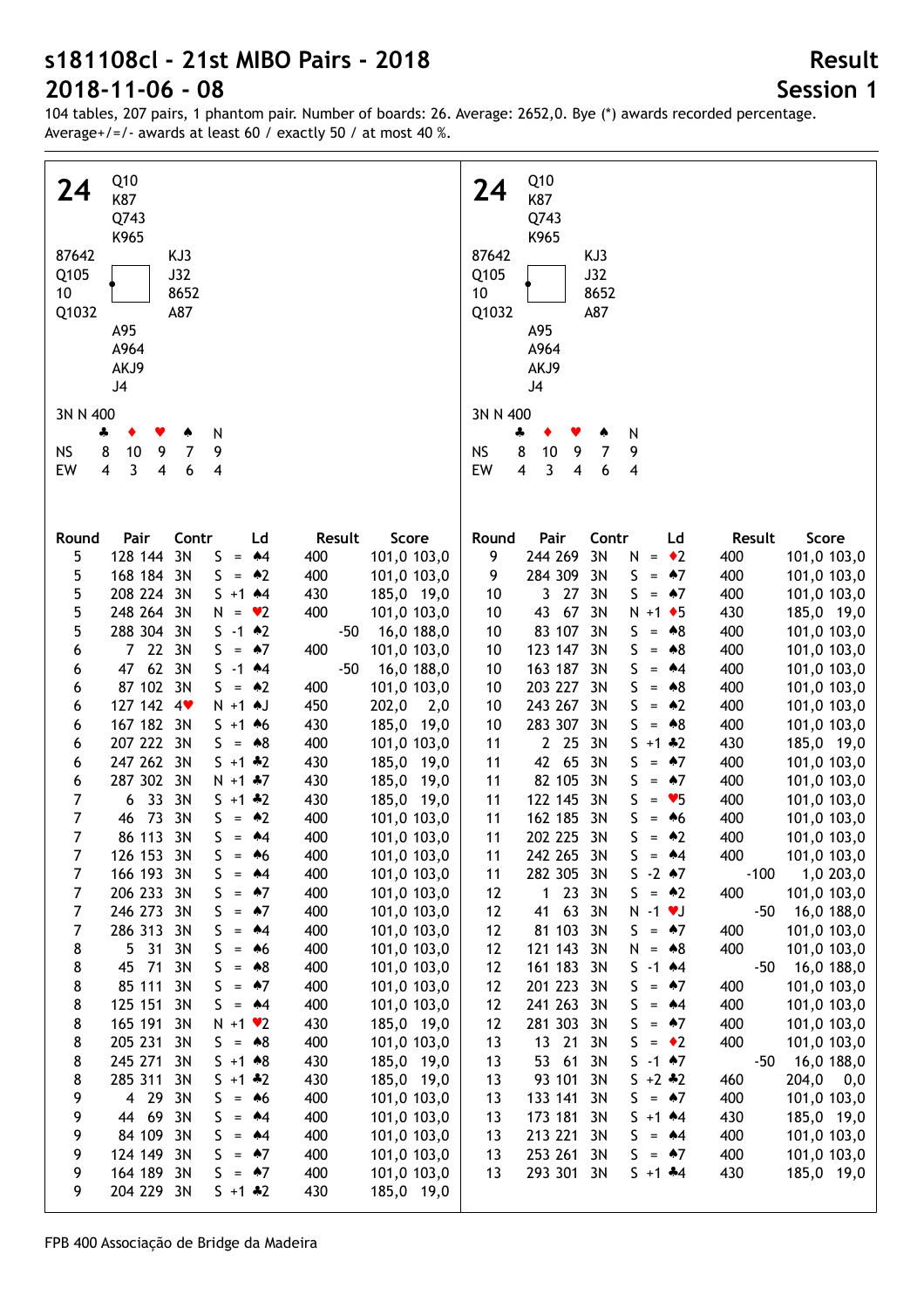104 tables, 207 pairs, 1 phantom pair. Number of boards: 26. Average: 2652,0. Bye (\*) awards recorded percentage. Average+/=/- awards at least 60 / exactly 50 / at most 40 %.

| AQ10432<br>25<br>K85<br>7 <sup>1</sup><br>A87<br>65<br>87<br>J76<br>AQ10<br>K84<br>AJ1095<br>KQJ92<br>643<br>KJ9<br>9432<br>Q632<br>105<br>3*x N -100<br>N<br>÷<br>Y<br>۸<br>3<br>NS<br>3<br>8<br>5<br>6 | AQ10432<br>25<br>K85<br>$\overline{7}$<br>A87<br>65<br>87<br>J76<br>AQ10<br>K84<br>AJ1095<br><b>KQJ92</b><br>643<br>KJ9<br>9432<br>Q632<br>105<br>3*x N -100<br>N<br>÷<br>۸<br>5<br><b>NS</b><br>3<br>3<br>8<br>6 |
|----------------------------------------------------------------------------------------------------------------------------------------------------------------------------------------------------------|-------------------------------------------------------------------------------------------------------------------------------------------------------------------------------------------------------------------|
| 9                                                                                                                                                                                                        | 8                                                                                                                                                                                                                 |
| 8                                                                                                                                                                                                        | 9                                                                                                                                                                                                                 |
| $\overline{7}$                                                                                                                                                                                           | $\overline{7}$                                                                                                                                                                                                    |
| 5                                                                                                                                                                                                        | EW                                                                                                                                                                                                                |
| EW                                                                                                                                                                                                       | 5                                                                                                                                                                                                                 |
| 6                                                                                                                                                                                                        | 6                                                                                                                                                                                                                 |
| Contr                                                                                                                                                                                                    | Pair                                                                                                                                                                                                              |
| Ld                                                                                                                                                                                                       | Contr                                                                                                                                                                                                             |
| Result                                                                                                                                                                                                   | Round                                                                                                                                                                                                             |
| Round                                                                                                                                                                                                    | Ld                                                                                                                                                                                                                |
| Pair                                                                                                                                                                                                     | Result                                                                                                                                                                                                            |
| Score                                                                                                                                                                                                    | Score                                                                                                                                                                                                             |
| 13 33 4                                                                                                                                                                                                  | 129 145 3*                                                                                                                                                                                                        |
| $E -1$ $\land$ K                                                                                                                                                                                         | 5                                                                                                                                                                                                                 |
| 100                                                                                                                                                                                                      | 140                                                                                                                                                                                                               |
| 141,0 63,0                                                                                                                                                                                               | 185,0 19,0                                                                                                                                                                                                        |
| 1                                                                                                                                                                                                        | $N = -4$                                                                                                                                                                                                          |
| 53 73 4*                                                                                                                                                                                                 | 169 185 3*                                                                                                                                                                                                        |
| $N - 2 * 8$                                                                                                                                                                                              | 5                                                                                                                                                                                                                 |
| $-100$                                                                                                                                                                                                   | $N - 1 * 3$                                                                                                                                                                                                       |
| 33,0 171,0                                                                                                                                                                                               | 94,0 110,0                                                                                                                                                                                                        |
| 1                                                                                                                                                                                                        | $-50$                                                                                                                                                                                                             |
| 93 113 3*                                                                                                                                                                                                | 5                                                                                                                                                                                                                 |
| $N - 1$ 46                                                                                                                                                                                               | 209 225 3*                                                                                                                                                                                                        |
| $-50$                                                                                                                                                                                                    | $N - 1$ $*8$                                                                                                                                                                                                      |
| 94,0 110,0                                                                                                                                                                                               | 94,0 110,0                                                                                                                                                                                                        |
| 1                                                                                                                                                                                                        | $-50$                                                                                                                                                                                                             |
| 133 153 3*                                                                                                                                                                                               | 249 265 34                                                                                                                                                                                                        |
| $N - 1 * 3$                                                                                                                                                                                              | 5                                                                                                                                                                                                                 |
| $-50$                                                                                                                                                                                                    | $N - 1$ $*7$                                                                                                                                                                                                      |
| 94,0 110,0                                                                                                                                                                                               | 94,0 110,0                                                                                                                                                                                                        |
| 1                                                                                                                                                                                                        | $-50$                                                                                                                                                                                                             |
| 173 193 2*                                                                                                                                                                                               | 5                                                                                                                                                                                                                 |
| 160,0 44,0                                                                                                                                                                                               | 289 305 3*                                                                                                                                                                                                        |
| $N = *8$                                                                                                                                                                                                 | 94,0 110,0                                                                                                                                                                                                        |
| 110                                                                                                                                                                                                      | $N - 1$ $*3$                                                                                                                                                                                                      |
| 1                                                                                                                                                                                                        | $-50$                                                                                                                                                                                                             |
| 213 233 24<br>$N = *3$<br>110<br>160,0 44,0<br>1<br>253 273 4<br>$E - 1$ $*9$<br>100<br>141,0 63,0<br>1                                                                                                  | $23.3*$<br>8<br>$N - 1$ $\bullet$ A<br>94,0 110,0<br>6<br>$-50$<br>$63.4*$<br>48<br>$N - 1$ $\bullet$ A<br>94,0 110,0<br>$-50$                                                                                    |
| 293 313 24<br>$N + 1 + 6$<br>140<br>185,0 19,0<br>1                                                                                                                                                      | 6<br>88 103 4*<br>$N - 2 A$<br>$-100$<br>33,0 171,0<br>6                                                                                                                                                          |
| 12 31 34                                                                                                                                                                                                 | 128 143 3*                                                                                                                                                                                                        |
| 2                                                                                                                                                                                                        | $N - 1$ $*8$                                                                                                                                                                                                      |
| $N - 1$ + 5                                                                                                                                                                                              | 94,0 110,0                                                                                                                                                                                                        |
| 94,0 110,0                                                                                                                                                                                               | 6                                                                                                                                                                                                                 |
| $-50$                                                                                                                                                                                                    | -50                                                                                                                                                                                                               |
| 52 71 3*                                                                                                                                                                                                 | 168 183 3*                                                                                                                                                                                                        |
| 2                                                                                                                                                                                                        | 94,0 110,0                                                                                                                                                                                                        |
| $N - 1$ $*8$                                                                                                                                                                                             | 6                                                                                                                                                                                                                 |
| $-50$                                                                                                                                                                                                    | $N - 1$ $\bullet$ A                                                                                                                                                                                               |
| 94,0 110,0                                                                                                                                                                                               | $-50$                                                                                                                                                                                                             |
| 2                                                                                                                                                                                                        | 208 223 4*                                                                                                                                                                                                        |
| 92 111 4*                                                                                                                                                                                                | $N - 2 * 8$                                                                                                                                                                                                       |
| $N - 2 * 8$                                                                                                                                                                                              | $-100$                                                                                                                                                                                                            |
| $-100$                                                                                                                                                                                                   | 33,0 171,0                                                                                                                                                                                                        |
| 33,0 171,0                                                                                                                                                                                               | 6                                                                                                                                                                                                                 |
| 2<br>132 151 3*<br>N.<br>140<br>185,0 19,0<br>$= \bullet A$                                                                                                                                              | 248 263 34<br>94,0 110,0<br>6<br>$N - 1$ $\bullet$ A<br>-50                                                                                                                                                       |
| 2                                                                                                                                                                                                        | 288 303 34                                                                                                                                                                                                        |
| 172 191 3*x                                                                                                                                                                                              | 94,0 110,0                                                                                                                                                                                                        |
| $N - 1 * 3$                                                                                                                                                                                              | 6                                                                                                                                                                                                                 |
| 33,0 171,0                                                                                                                                                                                               | $N - 1$ $*3$                                                                                                                                                                                                      |
| $-100$                                                                                                                                                                                                   | $-50$                                                                                                                                                                                                             |
| 2                                                                                                                                                                                                        | 7 21 34                                                                                                                                                                                                           |
| 212 231 34                                                                                                                                                                                               | $\overline{7}$                                                                                                                                                                                                    |
| $N - 1 * 3$                                                                                                                                                                                              | $N - 1$ $*7$                                                                                                                                                                                                      |
| $-50$                                                                                                                                                                                                    | 94,0 110,0                                                                                                                                                                                                        |
| 94,0 110,0                                                                                                                                                                                               | $-50$                                                                                                                                                                                                             |
| 2                                                                                                                                                                                                        | $\overline{7}$                                                                                                                                                                                                    |
| 252 271 2*                                                                                                                                                                                               | 47 61 3*x                                                                                                                                                                                                         |
| $N = \triangle 2$                                                                                                                                                                                        | $N - 1$ $*4$                                                                                                                                                                                                      |
| 160,0 44,0                                                                                                                                                                                               | $-100$                                                                                                                                                                                                            |
| 110                                                                                                                                                                                                      | 33,0 171,0                                                                                                                                                                                                        |
| 2                                                                                                                                                                                                        | $\overline{7}$                                                                                                                                                                                                    |
| 292 311 34                                                                                                                                                                                               | 87 101 3*                                                                                                                                                                                                         |
| 185,0 19,0                                                                                                                                                                                               | 185,0 19,0                                                                                                                                                                                                        |
| $N = \bullet A$                                                                                                                                                                                          | $N = \bullet A$                                                                                                                                                                                                   |
| 140                                                                                                                                                                                                      | 140                                                                                                                                                                                                               |
| $\mathbf{3}$<br>11 29 34<br>$N - 1$ $*2$<br>$-50$ 94,0 110,0                                                                                                                                             | 7 <sup>7</sup><br>140<br>185,0 19,0<br>127 141 3*<br>$N = -4$                                                                                                                                                     |
| 3                                                                                                                                                                                                        | 167 181 4                                                                                                                                                                                                         |
| 51 69 4*x N -2 *8                                                                                                                                                                                        | 141,0 63,0                                                                                                                                                                                                        |
| $-300$                                                                                                                                                                                                   | $E - 1$ $*9$                                                                                                                                                                                                      |
| 7,0 197,0                                                                                                                                                                                                | 100                                                                                                                                                                                                               |
| 91 109 3*                                                                                                                                                                                                | 7                                                                                                                                                                                                                 |
| 3<br>$N - 1$ $*3$<br>94,0 110,0<br>$-50$<br>3<br>131 149 2*<br>$N = -3$<br>110<br>160,0 44,0                                                                                                             | 207 221 24<br>140<br>185,0 19,0<br>7<br>$N + 1$ $*4$<br>247 261 34<br>94,0 110,0<br>7<br>$N - 1$ $*4$<br>-50                                                                                                      |
| 3                                                                                                                                                                                                        | 287 301 4*                                                                                                                                                                                                        |
| 171 189 3*                                                                                                                                                                                               | $N - 2 * 3$                                                                                                                                                                                                       |
| $N - 1 * 3$                                                                                                                                                                                              | $-100$                                                                                                                                                                                                            |
| $-50$                                                                                                                                                                                                    | 33,0 171,0                                                                                                                                                                                                        |
| 94,0 110,0                                                                                                                                                                                               | 7                                                                                                                                                                                                                 |
| 3<br>211 229 2*<br>$N = *8$<br>110<br>160,0 44,0                                                                                                                                                         | 6<br>Bye 108,4<br>8<br>$\sim$                                                                                                                                                                                     |
| 3                                                                                                                                                                                                        | 46 72 2*                                                                                                                                                                                                          |
| 251 269 4*                                                                                                                                                                                               | 170                                                                                                                                                                                                               |
| $S -2 A$                                                                                                                                                                                                 | 198,0 6,0                                                                                                                                                                                                         |
| $-100$                                                                                                                                                                                                   | 8                                                                                                                                                                                                                 |
| 33,0 171,0                                                                                                                                                                                               | $N + 2 * 3$                                                                                                                                                                                                       |
| 3<br>291 309 3*<br>$N - 1$ $*7$<br>$-50$<br>94,0 110,0<br>10 27 2*<br>$\overline{\mathbf{4}}$<br>$N = A$<br>110<br>160,0 44,0                                                                            | 86 112 34<br>8<br>$N - 1$ $*7$<br>$-50$<br>94,0 110,0<br>126 152 4** N -2 *6<br>$-300$<br>7,0 197,0<br>8                                                                                                          |
| 50 67 3*                                                                                                                                                                                                 | 166 192 2*                                                                                                                                                                                                        |
| $N = \bullet A$                                                                                                                                                                                          | 94,0 110,0                                                                                                                                                                                                        |
| 185,0 19,0                                                                                                                                                                                               | 8                                                                                                                                                                                                                 |
| 4                                                                                                                                                                                                        | $S -1$ $\star$ A                                                                                                                                                                                                  |
| 140                                                                                                                                                                                                      | $-50$                                                                                                                                                                                                             |
| 90 107 3*                                                                                                                                                                                                | 206 232 4*                                                                                                                                                                                                        |
| $N = *6$                                                                                                                                                                                                 | $-100$                                                                                                                                                                                                            |
| 185,0 19,0                                                                                                                                                                                               | 33,0 171,0                                                                                                                                                                                                        |
| 4                                                                                                                                                                                                        | 8                                                                                                                                                                                                                 |
| 140                                                                                                                                                                                                      | $N - 2 * 8$                                                                                                                                                                                                       |
| 130 147 3*                                                                                                                                                                                               | 246 272 3*                                                                                                                                                                                                        |
| $N = \bullet A$                                                                                                                                                                                          | 94,0 110,0                                                                                                                                                                                                        |
| 140                                                                                                                                                                                                      | 8                                                                                                                                                                                                                 |
| 185,0 19,0                                                                                                                                                                                               | $N - 1$ $\bullet$ 2                                                                                                                                                                                               |
| 4                                                                                                                                                                                                        | -50                                                                                                                                                                                                               |
| 170 187 4*                                                                                                                                                                                               | 8                                                                                                                                                                                                                 |
| $N - 1$ $\bullet$ A                                                                                                                                                                                      | 286 312 3*                                                                                                                                                                                                        |
| $-50$                                                                                                                                                                                                    | 94,0 110,0                                                                                                                                                                                                        |
| 94,0 110,0                                                                                                                                                                                               | $N - 1 * 3$                                                                                                                                                                                                       |
| 4                                                                                                                                                                                                        | $-50$                                                                                                                                                                                                             |
| 210 227 24                                                                                                                                                                                               | 5 30 34                                                                                                                                                                                                           |
| $N = -3$                                                                                                                                                                                                 | 9                                                                                                                                                                                                                 |
| 110                                                                                                                                                                                                      | 94,0 110,0                                                                                                                                                                                                        |
| 160,0 44,0                                                                                                                                                                                               | $N - 1$ $*8$                                                                                                                                                                                                      |
| 4                                                                                                                                                                                                        | $-50$                                                                                                                                                                                                             |
| 250 267 3*                                                                                                                                                                                               | 45 70 3*                                                                                                                                                                                                          |
| $N - 1$ $*8$                                                                                                                                                                                             | 9                                                                                                                                                                                                                 |
| 94,0 110,0                                                                                                                                                                                               | $N - 1$ $*4$                                                                                                                                                                                                      |
| $-50$                                                                                                                                                                                                    | 94,0 110,0                                                                                                                                                                                                        |
| 4                                                                                                                                                                                                        | $-50$                                                                                                                                                                                                             |
| 290 307 3*<br>$N - 1$ $*3$<br>$-50$<br>94,0 110,0<br>4                                                                                                                                                   | 85 110 $4 \cdot x$ E = $\cdot 5$<br>9<br>$-710$<br>0,0,204,0                                                                                                                                                      |
| 5                                                                                                                                                                                                        | 9                                                                                                                                                                                                                 |
| 9 25 4*                                                                                                                                                                                                  | 125 150 3*                                                                                                                                                                                                        |
| $N - 2 A$                                                                                                                                                                                                | 94,0 110,0                                                                                                                                                                                                        |
| $-100$                                                                                                                                                                                                   | $N - 1$ $*8$                                                                                                                                                                                                      |
| 33,0 171,0                                                                                                                                                                                               | $-50$                                                                                                                                                                                                             |
| 5<br>49 65 2*<br>$N = *8$<br>110<br>160,0 44,0<br>5<br>89 105 4*x N -2 *4<br>$-300$<br>7,0 197,0                                                                                                         | 165 190 4*<br>9<br>$N - 2 \cdot 8$<br>$-100$<br>33,0 171,0<br>205 230 4<br>9<br>$E - 1$ $*9$<br>100<br>141,0 63,0                                                                                                 |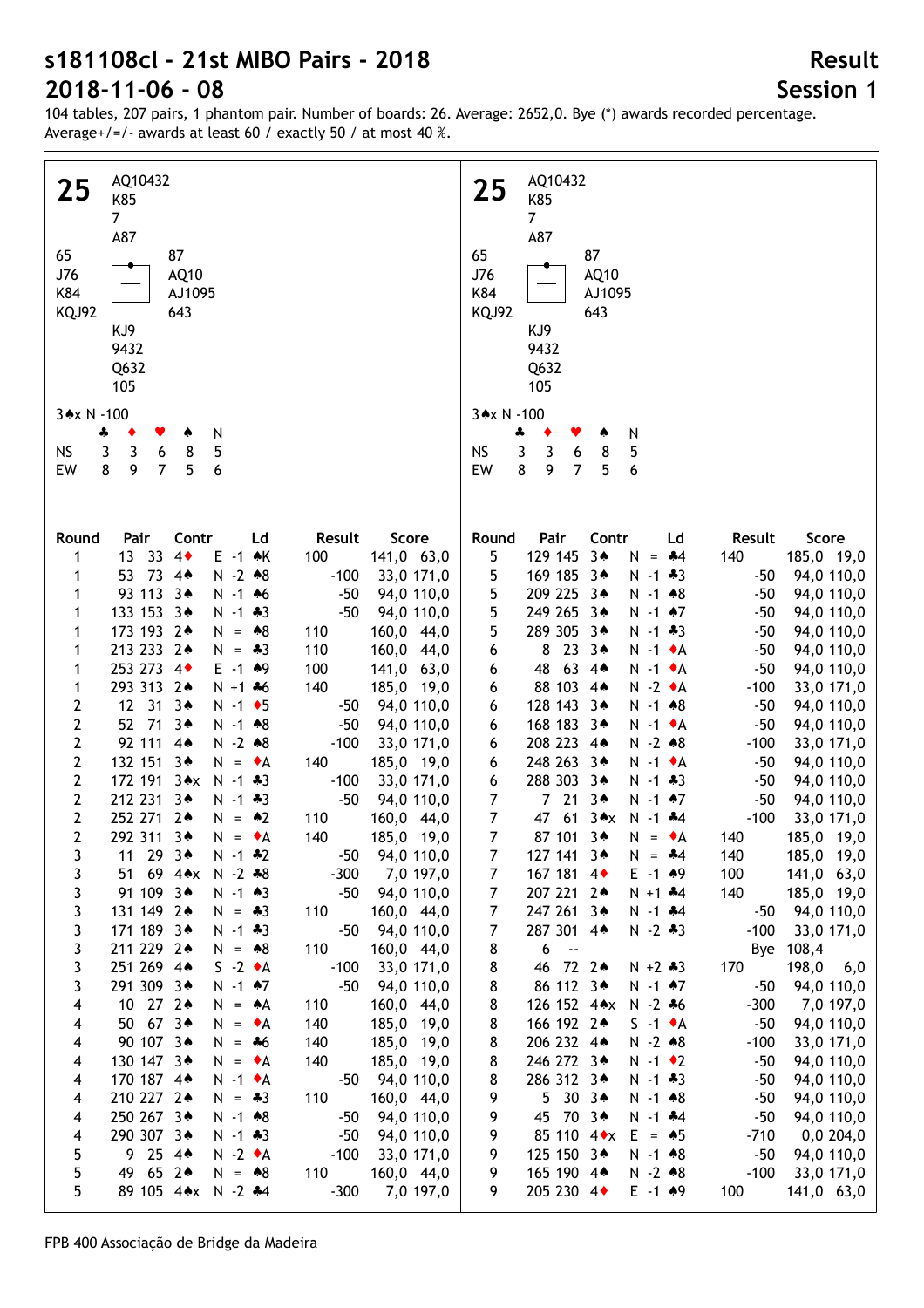104 tables, 207 pairs, 1 phantom pair. Number of boards: 26. Average: 2652,0. Bye (\*) awards recorded percentage. Average+/=/- awards at least 60 / exactly 50 / at most 40 %.

| AQ10432<br>25<br>K85                                                                                              | QJ983<br>26<br>84                                                                                                        |
|-------------------------------------------------------------------------------------------------------------------|--------------------------------------------------------------------------------------------------------------------------|
| 7 <sup>7</sup>                                                                                                    | K <sub>6</sub>                                                                                                           |
| A87                                                                                                               | A743                                                                                                                     |
| 65<br>87                                                                                                          | 107642<br>A                                                                                                              |
| J76<br>AQ10                                                                                                       | J92<br>A10753                                                                                                            |
| K84<br>AJ1095                                                                                                     | $\top$<br><b>J83</b><br>AQ52                                                                                             |
| KQJ92<br>643                                                                                                      | Q8<br>K105                                                                                                               |
| KJ9                                                                                                               | K5                                                                                                                       |
| 9432                                                                                                              | KQ6                                                                                                                      |
| Q632                                                                                                              | 10974                                                                                                                    |
| 105                                                                                                               | J962                                                                                                                     |
| 3*x N -100                                                                                                        | $3 \times E - 140$                                                                                                       |
| N<br>4<br>Y<br>۸                                                                                                  | N<br>÷<br>۸                                                                                                              |
| <b>NS</b><br>3<br>8<br>5<br>3<br>6                                                                                | 8<br>5<br>7<br>N<br>4<br>6                                                                                               |
| 9<br>EW<br>8<br>$\overline{7}$<br>5<br>6                                                                          | S.<br>7                                                                                                                  |
|                                                                                                                   | 5<br>EW<br>8<br>$\overline{7}$<br>9<br>6                                                                                 |
|                                                                                                                   |                                                                                                                          |
| Pair<br>Contr<br>Score<br>Round<br>Ld<br>Result                                                                   | Pair<br>Contr<br>Ld<br>Score<br>Round<br>Result                                                                          |
| 9<br>245 270 3*<br>$N - 1$ $*4$<br>$-50$<br>94,0 110,0                                                            | 13 33 $2 \cdot x$ E +1 $\cdot 2$<br>$-870$<br>1<br>0,0,204,0                                                             |
| 285 310 4*<br>$N - 2 * 3$<br>9<br>$-100$<br>33,0 171,0                                                            | 53 73 2<br>$E + 1$ $*4$<br>$-140$<br>74,0 130,0<br>1                                                                     |
| 4 28 4 $\bullet$<br>$N - 2$ $\bullet$ 5<br>$-100$<br>33,0 171,0<br>10                                             | 93 113 4<br>199,0<br>$E - 2 \cdot 10$<br>200<br>1<br>5,0                                                                 |
| 44 68 3*<br>185,0 19,0<br>10<br>$N = \cdot 2$<br>140                                                              | 133 153 2N<br>$S - 1 \cdot 7$<br>$-100$ 142,0 62,0<br>1                                                                  |
| 84 108 3*<br>$N - 1$ $*5$<br>94,0 110,0<br>10<br>$-50$                                                            | 173 193 3N<br>200<br>199,0<br>$E - 2 * 6$<br>1<br>5,0                                                                    |
| 124 148 3*<br>94,0 110,0<br>$S - 1 \cdot 3$<br>$-50$<br>10                                                        | 213 233 2<br>$E + 1$ $\land$ K<br>74,0 130,0<br>$-140$<br>1                                                              |
| 164 188 1*<br>$N + 1$ $*4$<br>110<br>160,0 44,0<br>10                                                             | 253 273 2<br>$E + 1$ + 10<br>$-140$<br>74,0 130,0<br>1                                                                   |
| 204 228 3*<br>$N - 1$ $\bullet$ A<br>94,0 110,0<br>10<br>$-50$                                                    | 293 313 2*<br>110<br>187,0 17,0<br>1<br>$N = \mathbf{v}A$                                                                |
| 244 268 4*<br>$N - 2 * 8$<br>$-100$<br>33,0 171,0<br>10<br>284 308 2*<br>$N = *8$                                 | 12 31 2N<br>$S -1$ $\bullet$ 2<br>$-100$ 142,0 62,0<br>$\mathbf{2}$<br>52 71 2<br>$E + 2 \cdot K$<br>$-170$              |
| 110<br>160,0 44,0<br>10<br>$3263*$<br>11<br>$N - 1$ $\bullet$ 10<br>94,0 110,0<br>$-50$                           | $\mathbf{2}$<br>23,0 181,0<br>$\mathbf{2}$<br>92 111 1<br>$-110$ 124,0 80,0<br>$E + 1 + 6$                               |
| 43 66 44<br>$N - 2 * 3$<br>11<br>$-100$<br>33,0 171,0                                                             | $\mathbf{2}$<br>$-110$ 124,0 80,0<br>132 151 2<br>$E = AK$                                                               |
| 83 106 3*<br>$N - 1$ $*8$<br>$-50$<br>94,0 110,0<br>11                                                            | $\mathbf{2}$<br>$E + 3$ $*2$<br>23,0 181,0<br>172 191 1<br>$-170$                                                        |
| 123 146 44<br>$N - 1$ $*8$<br>$-50$<br>94,0 110,0<br>11                                                           | $-110$ 124,0 80,0<br>$\mathbf{2}$<br>212 231 2<br>$W = AQ$                                                               |
| 163 186 4*<br>$N - 2 A$<br>$-100$<br>11<br>33,0 171,0                                                             | $\mathbf{2}$<br>169,0 35,0<br>252 271 4<br>$E - 1$ $*4$<br>100                                                           |
| $W - 2$ $*9$<br>11<br>203 226 4<br>$202,0$ $2,0$<br>200                                                           | $\mathbf{2}$<br>292 311 2*<br>$N - 1$ $*5$<br>$-100$ 142,0 62,0                                                          |
| $-300$ $7,0$ 197,0<br>11<br>243 266 4** N -2 *A                                                                   | 11 29 24<br>$-100$ 142,0 62,0<br>$\overline{3}$<br>$N - 1$ $\mathbf{v}$ A                                                |
| 283 306 3*<br>185,0 19,0<br>11<br>$N = *8$<br>140                                                                 | 3<br>51 69 2*<br>$-100$ 142,0 62,0<br>$N - 1$ $\mathbf{v}$ A                                                             |
| $2 \t24 \t4$<br>$E - 1$ $*9$<br>141,0 63,0<br>12<br>100                                                           | 91 109 1<br>$E + 2$ $*2$<br>74,0 130,0<br>3<br>$-140$                                                                    |
| 42 64 2*<br>12<br>$N = 47$<br>110<br>160,0 44,0                                                                   | 3<br>131 149 2<br>$E + 1$ + 9<br>$-140$<br>74,0 130,0                                                                    |
| 82 104 4<br>12<br>$E -1$ $\star$ K<br>100<br>141,0 63,0<br>$N - 1 * 3$<br>12<br>122 144 3*<br>$-50$<br>94,0 110,0 | 3<br>171 189 2<br>$E + 1$ $\star$ K<br>$-140$<br>74,0 130,0<br>3<br>211 229 2<br>$E + 1 \cdot 3$<br>$-140$<br>74,0 130,0 |
| 162 184 2*<br>110<br>12<br>$N = *3$<br>160,0 44,0                                                                 | 3<br>251 269 3♥<br>$E = AK$<br>$-140$<br>74,0 130,0                                                                      |
| 202 224 4*<br>12<br>$N - 2$ $*4$<br>$-100$<br>33,0 171,0                                                          | 3<br>291 309 2♥<br>$E = AK$<br>$-110$ 124,0 80,0                                                                         |
| 12<br>242 264 3*<br>$N - 1$ $\bullet$ A<br>94,0 110,0<br>$-50$                                                    | 10 27 $2 \times 10^{-10}$<br>$E + 1$ $*2$<br>$-140$<br>74,0 130,0<br>4                                                   |
| 282 304 4*<br>$N - 2 * 8$<br>12<br>$-100$<br>33,0 171,0                                                           | 50 67 34<br>$N - 2 \cdot A$<br>$-200$<br>11,0 193,0<br>4                                                                 |
| 13<br>1 22 $3 \cdot x$ E = $\cdot$ K<br>$-670$<br>2,0 202,0                                                       | 90 107 1<br>$E + 3 + 6$<br>$-170$<br>23,0 181,0<br>4                                                                     |
| 41 62 2*<br>13<br>$N = \triangle 7$<br>160,0 44,0<br>110                                                          | 130 147 2<br>$E + 1 \cdot 10$<br>$-140$<br>74,0 130,0<br>4                                                               |
| 13<br>81 102 4<br>$E -2$ $\star$ K<br>200<br>$202,0$ 2,0                                                          | 170 187 2<br>$E + 1$ $\star$ K<br>$-140$<br>74,0 130,0<br>4                                                              |
| 13<br>121 142 3<br>$E + 1$ $\star$ K<br>12,0 192,0<br>$-130$                                                      | 210 227 4 * × E -1 * K<br>200<br>199,0 5,0<br>4                                                                          |
| 13<br>161 182 4*<br>$N - 2 \cdot 8$<br>$-100$<br>33,0 171,0                                                       | 250 267 2♥<br>$W + 1 * 2$<br>$-140$<br>74,0 130,0<br>4                                                                   |
| 201 222 4<br>$E - 2$ $*9$<br>13<br>200<br>$202,0$ 2,0                                                             | 290 307 3♥<br>100<br>$E - 1$ $\star$ K<br>169,0 35,0<br>4                                                                |
| 13<br>241 262 3*x N -1 *6<br>$-100$<br>33,0 171,0                                                                 | 9254<br>100<br>5<br>$E - 1 + 6$<br>169,0 35,0                                                                            |
| 281 302 3↑<br>$N - 1$ $\rightarrow$ A<br>$-50$<br>94,0 110,0<br>13                                                | 5<br>49 65 3<br>$E = \triangle 5$<br>$-140$ 74,0 130,0                                                                   |
|                                                                                                                   | 5<br>89 105 2♥<br>$E + 1$ $\star$ K<br>$-140$<br>74,0 130,0                                                              |